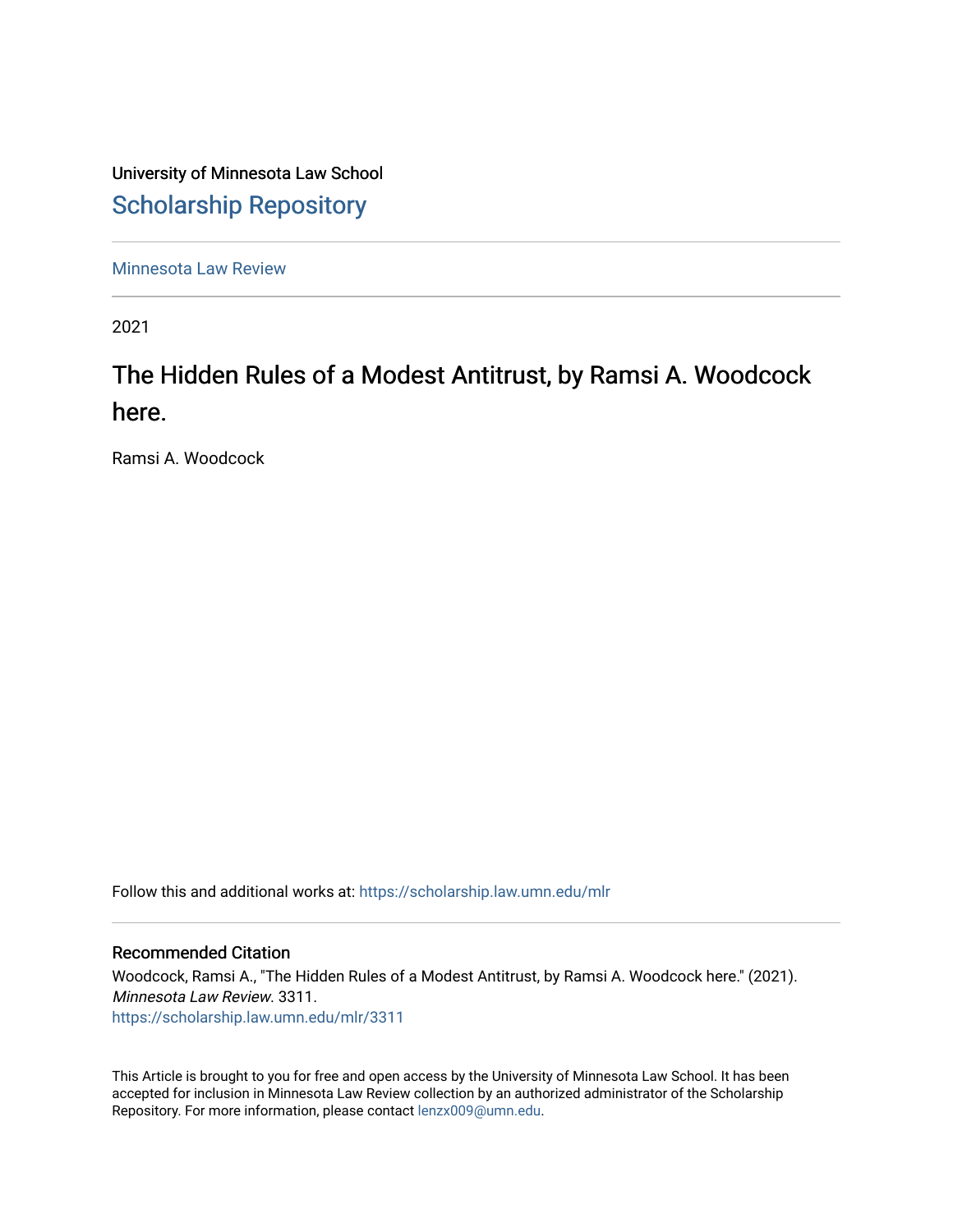## **Article**

# **The Hidden Rules of a Modest Antitrust**

### **Ramsi A. Woodcock†**

| III. How the Rule of Reason Presumption May Have Increased       |
|------------------------------------------------------------------|
| Error Costs: The Basic Theory and Some Implications  2117        |
| The Perceived Uniformity of Ambiguous Conduct and<br>А.          |
|                                                                  |
| When Abolishing the Rule of Reason Would Minimize<br>В.          |
|                                                                  |
| C.                                                               |
| IV. The Court Has Not Said Whether It Thinks Ambiguous           |
|                                                                  |
|                                                                  |
| VI. Antitrust's Rules vs. Standards Exceptionalism  2137         |
| VII. More on the Theory, Its Assumptions, and Implications  2144 |
| The Importance of Assuming an Unbiased and<br>А.                 |
|                                                                  |
| Does the De Facto Adoption of Per Se Rules of Legality<br>B.     |
| by Enforcers Really Increase Error Costs?  2147                  |
| 1. The Error Costs of Balancing the Budget by                    |
| Converting Rules of Reason to Rules of Per Se                    |
|                                                                  |
| The Error Costs of Balancing the Budget by<br>2.                 |
| Converting Rules of Per Se Illegality to Rules of                |
|                                                                  |
| Applying the Analysis to Other Possible Rule Changes  2152<br>C. |

2095

<sup>†</sup> Assistant Professor, University of Kentucky Rosenberg College of Law, Secondary Appointment, Department of Management, University of Kentucky Gatton College of Business and Economics. Andreas Engert, and participants in the 2019 National Business Law Scholars Conference, the 35th Annual Meeting of the European Association of Law and Economics, and the 2017 Academy of Legal Studies in Business Annual Meeting provided helpful comments. Copyright  $\odot$  2021 by Ramsi A. Woodcock.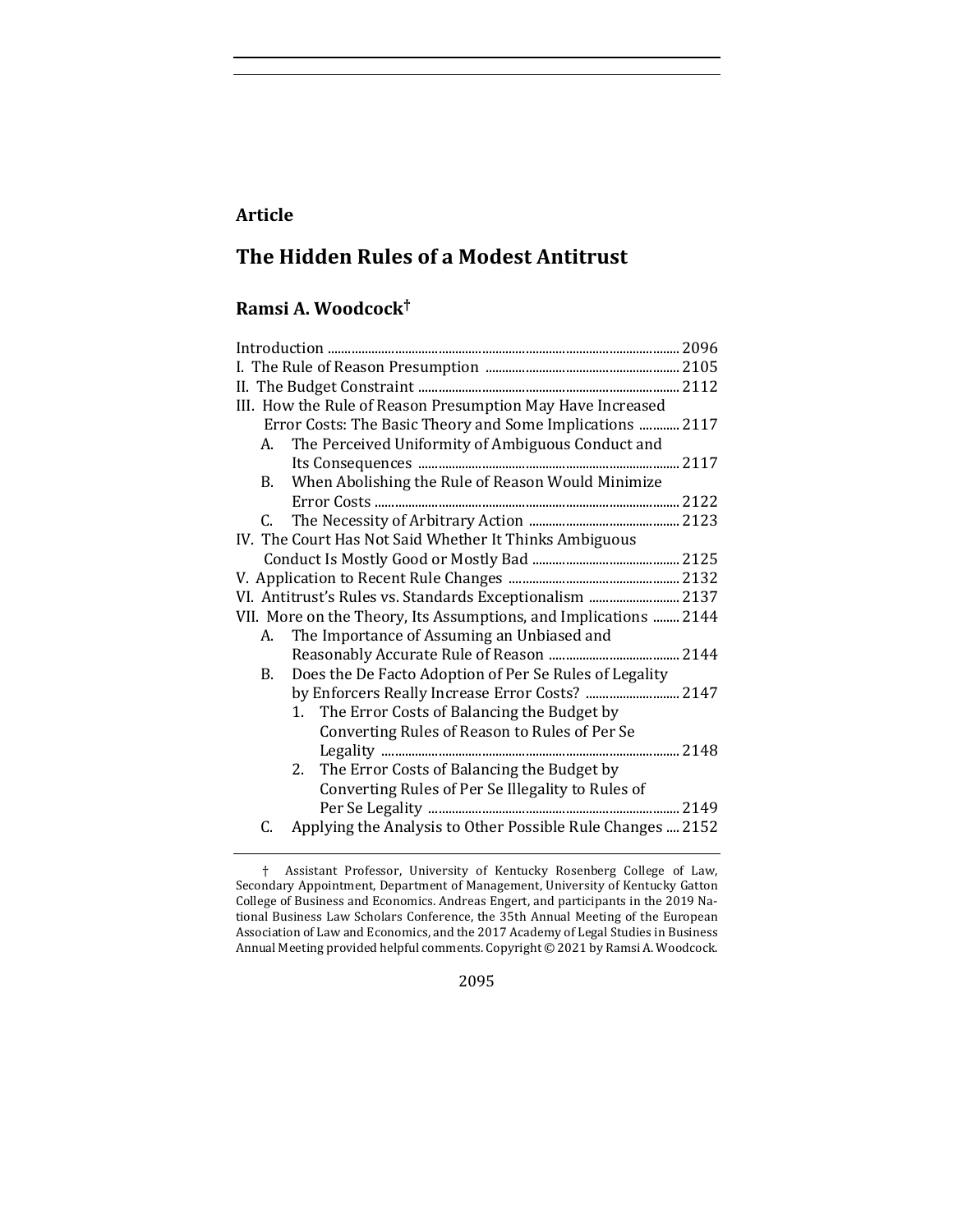#### 2096 *MINNESOTA LAW REVIEW* [105:2095

| VIII. Modifying the Rule of Reason Is Not Enough  2155  |  |
|---------------------------------------------------------|--|
|                                                         |  |
|                                                         |  |
|                                                         |  |
| B. Fixed Rule of Reason Intensity and Unaffordable Full |  |
|                                                         |  |
|                                                         |  |
| D.                                                      |  |
|                                                         |  |

#### INTRODUCTION

The reduced vigor of antitrust enforcement in the United States today, relative to the period before 1980, is bound up with the concept of error costs.<sup>1</sup> When the Supreme Court abandoned its longstanding

<sup>1.</sup> *See* Jonathan B. Baker, *Taking the Error Out of "Error Cost" Analysis: What's Wrong with Antitrust's Right*, 80 ANTITRUST L.J. 1, 1-7 (2015) (discussing the significance of error cost analysis in antitrust and noting that it has led to the "circumscribing or abandoning" of "antitrust's concern with" a number of potentially anticompetitive practices); Jonathan B. Baker, *Economics and Politics: Perspectives on the Goals and Fu*ture of Antitrust, 81 FORDHAM L. REV. 2175, 2186-89 (2013) ("After more than three decades during which antitrust rules were reworked to prevent them from chilling the pursuit of production efficiencies, the risk that the antitrust rules will permit large firms to exploit their market power to such a great extent that those rules will lose the support of the consumer coalition has increased.").

There is some evidence that this reduced vigor has led to increased market concentration across the economy and may be responsible for recent declines in the share of GDP going to labor. See David Autor, David Dorn, Lawrence F. Katz, Christina Patterson & John Van Reenen, *The Fall of the Labor Share and the Rise of Superstar Firms*, 135 Q.J. ECON. 645, 648-49 (2020) (reviewing evidence for the decline in labor's share of GDP and arguing that the decline is due to the rise of "superstar firms"); José Azar, Ioana Marinescu & Marshall Steinbaum, *Labor Market Concentration*, J. HUM. RES. 19– 21 (2020), http://jhr.uwpress.org/content/early/2020/05/04/jhr.monopsony.1218 -9914R1.short?ssource=mfr&rss=1 [https://perma.cc/G3SW-YNDM] (demonstrating a link between increasing market concentration and declining wages and suggesting antitrust reforms to address the problem); Gustavo Grullon, Yelena Larkin & Roni Michaely, *Are US Industries Becoming More Concentrated?*, 23 REV. FIN. 697, 700 (2019)  ${\lceil \cdot}$  [O]ur findings demonstrate that industry concentration over the last two decades has markedly increased."). But see Gregory J. Werden & Luke M. Froeb, *Don't Panic: A Guide to Claims of Increasing Concentration*, 33 ANTITRUST 74, 74-77 (2018) (arguing that increases in market concentration in census data do not reflect increases in concentration in actual, properly-defined markets); Thomas A. Lambert, *The Case Against* Legislative Reform of U.S. Antitrust Doctrine 6-11 (Univ. of Mo. Sch. of L., Research Paper No. 2020-13, 2020) (reviewing studies suggesting that literature identifying a number of indicia of rising market power across the economy, including rising markups, is inaccurate); THOMAS PIKETTY, CAPITAL IN THE TWENTY-FIRST CENTURY 41-43, 232-33, 573 (Arthur Goldhammer trans., 2017) (arguing that the cause of labor's declining share of income is not market imperfections but declining economic growth).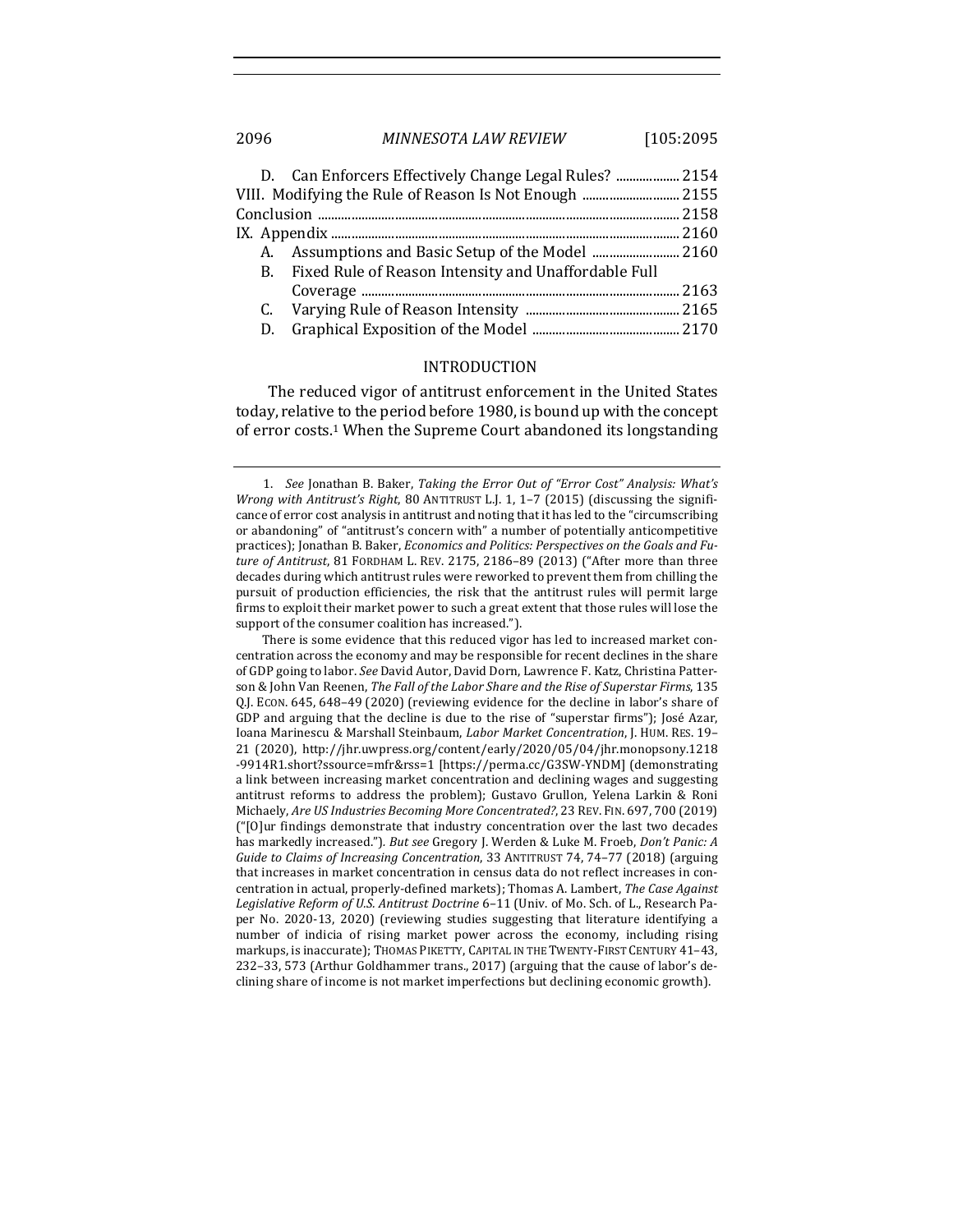per se rule against below-cost pricing by requiring that a plaintiff show that the defendant could have recouped it losses, the justification the Court gave was fear of the consequences of erroneously condemning some benign price cutting.<sup>2</sup> When the Court tossed the onehundred-year-old per se rule against manufacturer imposition of minimum resale prices on retailers, the reason the Court gave was the danger of erroneously condemning "procompetitive conduct."<sup>3</sup> When the Court refused to ban reverse payment patent settlements, in which branded drug makers pay generic drug makers to stay out of drug markets, the reason was the possibility of erroneously condemning some welfare-enhancing settlements.<sup>4</sup> And when the Court all but did away with liability for refusals to grant access to an essential facility, the ground was again the possibility of error.<sup>5</sup>

2. *See* Brooke Grp. Ltd. v. Brown & Williamson Tobacco Corp., 509 U.S. 209, 224, 226 (1993) ("[P]redatory pricing schemes are rarely tried, and even more rarely successful, ... and the costs of an erroneous finding of liability are high.").

3. *See* Leegin Creative Leather Prods. v. PSKS, Inc., 551 U.S. 877, 894-95, 907 (2007) (refusing to impose a per se rule of illegality because doing so would preclude a "significant amount of procompetitive conduct" and stating that per se rules of illegality "can be counterproductive. They can increase the total cost of the antitrust system by prohibiting procompetitive conduct the antitrust laws should encourage.").

4. *See* Fed. Trade Comm'n v. Actavis, Inc., 570 U.S. 136, 159 (2013) ("The existence and degree of any anticompetitive consequence may ... vary ... . These complexities lead us to conclude that the FTC must prove its case as in other rule-of-reason cases.").

5. *See* Verizon Commc'ns Inc. v. Law Offs. of Curtis V. Trinko, 540 U.S. 398, 407 (2004) ("To safeguard the incentive to innovate, the possession of monopoly power

Error costs are of two kinds, those associated with the mistaken condemnation of good conduct, which are known as over-enforcement, false positive, or Type I error costs, and those associated with the mistaken failure to condemn bad conduct, which are known as under-enforcement, false negative, or Type II error costs. The "type" language comes from the theory of statistical hypothesis testing. *See, e.g.*, IRWIN MILLER & MARYLEES MILLER, JOHN E. FREUND'S MATHEMATICAL STATISTICS WITH APPLICATIONS 377 (7th ed. 2011). The null hypothesis is that the effect of interest to the researcher does not exist. In antitrust adjudication, the hypothesis is that conduct is procompetitive and therefore no violation of the antitrust laws. Type I error exists when the null is rejected despite being true. In antitrust adjudication, this means that the conduct is in fact procompetitive, but this conclusion is incorrectly rejected and the conduct is condemned as anticompetitive. If a "positive" is a finding of anticompetitive behavior, then it is a false positive. Type II error exists when the null is accepted despite being false. In antitrust, this means that the conduct is in fact anticompetitive, but the conclusion that it is procompetitive is accepted. If a "negative" is a finding that behavior is not anticompetitive—that is, it is procompetitive—then a Type II error is a false negative. *See* Alan Devlin & Michael Jacobs, *Antitrust Error*, 52 WM. & MARY L. REV. 75, 79–81 (2010) (applying the terms to antitrust in this way); Baker, *Taking the Error Out of* "Error Cost" Analysis, supra, at 5 (doing the same); Fred S. McChesney, *Easterbrook on Errors*, 6 J. COMPETITION L. & ECON. 11, 15 (2010) (doing the same).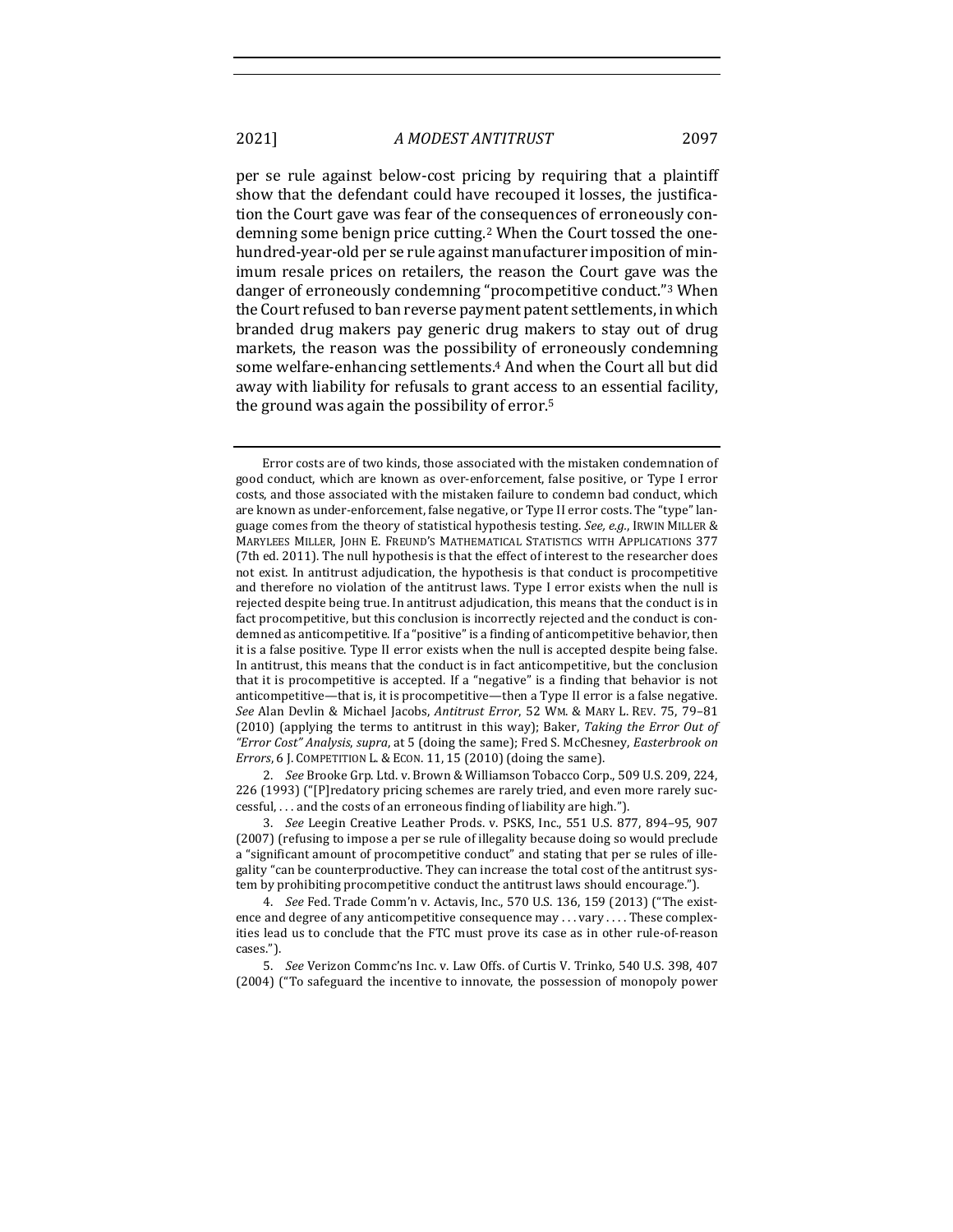These cases, each representing a major defeat for antitrust enforcement delivered at least in part on error cost grounds, are the product of an intellectual stalemate between two opposing schools of antitrust thought, the Chicago School, which views erroneous over-enforcement of the antitrust laws as a major threat to the economy, and the rather unimaginatively named Post-Chicago School, which views erroneous under-enforcement as a greater threat to the economy.<sup>6</sup> As

Why do the Chicago and Post-Chicago schools differ so dramatically on the nature of antitrust error? Chicago believes that over-enforcement of the antitrust laws is dangerous because innovative behavior tends to look like anticompetitive behavior and erroneous condemnation of innovative behavior could destroy economic growth. See Geoffrey A. Manne & Joshua D. Wright, *Innovation and the Limits of Antitrust*, 6 J. COM-PETITION L. & ECON. 153, 167 (2010). According to Chicago, innovation can falsely appear to be anticompetitive because innovation destroys competitors who fail to keep up. See id. at 176-77. But unlike truly anticompetitive conduct, argues Chicago, innovation is actually good for consumers, delivering them better products at lower prices, and should not be a target of the antitrust laws. See *id.* at 168. The innovator who succeeds at reducing costs, and drops prices accordingly, to the great benefit of consumers, looks like a predatory pricer. See Brooke Grp. Ltd. v. Brown & Williamson Tobacco Corp., 509 U.S. at 226-27; Harold Demsetz, *Barriers to Entry*, 72 AM. ECON. REV. 47, 54 (1982). The manufacturer who insists that stores adhere to standard sales practices in order to improve consumers' shopping experience looks like an oppressor of retailers. See Leegin Creative Leather Prods., Inc. v. PSKS, Inc., 551 U.S. at 890; Manne & Wright, supra, at 190-91. The drug company that innovates in settling wasteful patent litigation, by paying generic drug companies to renounce their claims and thereby creating savings that may be reinvested in improving drug effectiveness, looks like a divider of markets with generic drug makers. *See* Robert D. Willig & John P. Bigelow, *Antitrust Policy Toward Agreements That Settle Patent Litigation*, 49 ANTITRUST BULL. 655, 656– 57, 656 n.3 (2004). The firm that refuses to share a technological advance that has made consumers prefer the firm's products over those of competitors looks like a denier of access to an essential facility. *See Trinko*, 540 U.S. at 407-08. In all these cases, argues Chicago, condemning the conduct would be error, because the conduct is innovative and good for consumers. *See* Demsetz, *supra*, at 54; Manne & Wright, *supra*, at 190-91, 201; Willig & Bigelow, *supra*, at 656-57, 656 n.3.

For Chicago, the scary thing about the superficial resemblance between innovation and anticompetitive behavior is that innovation is not just good for consumers, but is in fact the most important driver of consumer welfare and indeed of all economic growth. *See* Manne & Wright, *supra*, at 168. This view appears to be quite general in the economics profession as a whole. See William D. Nordhaus, *Schumpeterian Profits in* the American Economy: Theory and Measurement 26–27 (Nat'l Bureau of Econ. Rsch., Working Paper No. 10433, 2004); Robert M. Solow, *Technical Change and the Aggre*gate Production Function, 39 REV. ECON. & STAT. 312, 320 (1957); Moses Abramovitz, *Resource and Output Trends in the United States Since 1870, 46 AM. ECON. REV.* 5, 13-14

will not be found unlawful unless it is accompanied by an element of anticompetitive conduct.").

<sup>6.</sup> *See* Baker, *Taking the Error Out of "Error Cost" Analysis, supra* note 1, at 6-7 (discussing error costs and conservative antitrust); George L. Priest, *Bork's Strategy and the Influence of the Chicago School on Modern Antitrust Law*, 57 J.L. & ECON. S1, S14– 16 (2014) (discussing the influence of the Chicago School on antitrust).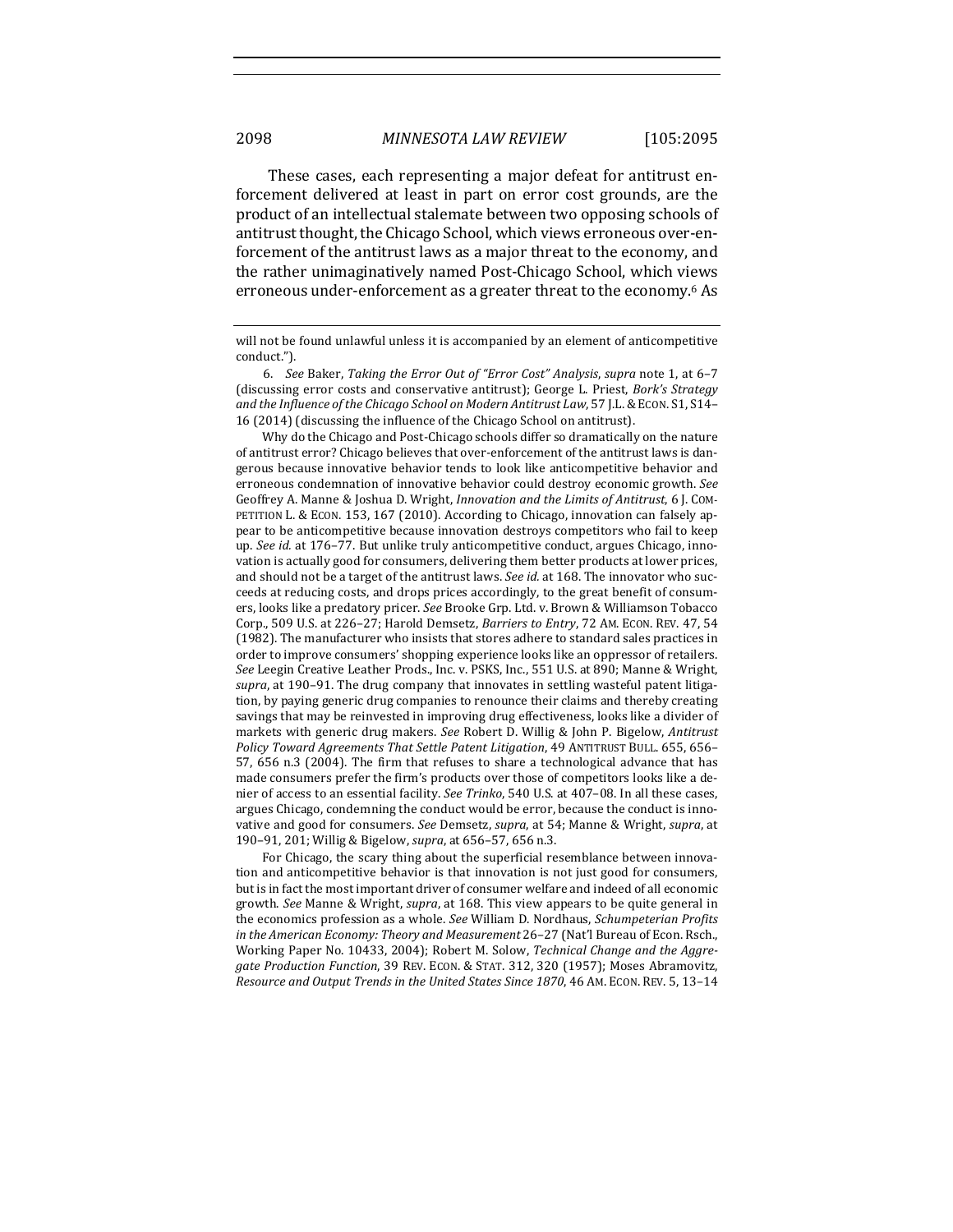$(1956)$ . Banning conduct that appears anticompetitive but turns out to be innovative would therefore have very high error costs. See Manne & Wright, *supra*, at 167.

By contrast, according to Chicago, letting a few bad actors get away with monopolizing markets likely would cause much less harm to consumers, because history has shown that even the most entrenched monopoly position eventually erodes under the force of new technologies and changing tastes. See Frank H. Easterbrook, *The Limits of* Antitrust, 63 TEX. L. REV. 1, 15 (1984). According to this argument, antitrust must therefore never ban a practice outright, and indeed should, given the risks, shut down as an enterprise and simply let the miracle of the market do its work. *See, e.g.*, Novell, Inc. v. Microsoft Corp., 731 F.3d 1064, 1076 (10th Cir. 2013) (Gorsuch, J.) ("If the [monopolization] doctrine [of no duty to deal] fails to capture every nuance, if it must err still to some slight degree, perhaps it is better that it should err on the side of firm independence—given its demonstrated value to the competitive process and consumer welfare—than on the other side where we face the risk of inducing collusion and inviting judicial central planning."); Dialogue, in INDUSTRIAL CONCENTRATION: THE NEW LEARNING 233, 235 (Harvey J. Goldschmid et al. eds., 1974) ("Phil Neal: Just to complete the record, I want to ask Professor Demsetz whether he would also repeal the Sherman Act. [Harold] Demsetz: The answer is: as it is presently being carried out, yes."]. If the price of having the iPhone is to allow Apple so much market power that Apple can amass \$268 billion in uncommitted cash, so much the better, given that the alternative would be never to exit the flip phone age. See APPLE INC., FORM 10-K, at 21 (2017). Furthermore, the argument goes, Apple's power will eventually disappear anyway, when the next revolutionary communications technology comes along, rendering the smartphone obsolete. See JOSEPH A. SCHUMPETER, CAPITALISM, SOCIALISM AND DEMOCRACY 83-85 (Harper Torchbooks, 1976) (1942).

The Post-Chicago School has countered, however, that failing to condemn a bad firm can take an even greater toll on innovation, by creating an economy of large firms with little incentive to undermine their market positions by innovating. See Jonathan B. Baker & Steven C. Salop, *Antitrust, Competition Policy, and Inequality*, 104 GEO. L.J. ONLINE 1, 21 (2015) ("While raising concerns about false positives, the Court has not analyzed the incidence and consequences of false positives, nor compared the resulting costs with the social benefits of antitrust enforcement or the incidence and consequences of false negatives and under-deterrence."); Maurice E. Stucke, *Does the Rule of Reason Violate the Rule of Law?*, 42 U.C. DAVIS L. REV. 1375, 1386 (2009) ("Because a rule-of-reason case is so costly to try, it is likely that fewer antitrust violations will be challenged."). Monopolies like Google and Facebook, argues this school of thought, can stave off the competitive threat of new technologies by buying up nascent innovative competitors like Nest and WhatsApp, eliminating the incentive of these companies to continue to innovate, and insulating their new parents from any threat to their dominance. See Russell Brandom, *The Monopoly-Busting Case Against Google, Amazon, Uber, and Facebook*, VERGE (Sept. 5, 2018, 8:14 AM), https://www.theverge.com/2018/9/5/ 17805162/monopoly-antitrust-regulation-google-amazon-uber-facebook [https:// perma.cc/C7F3-6R3Y].

By contrast, according to this argument, inadvertently condemning good firms of course has a cost, but so long as markets remain competitive, markets will continue to generate innovative firms, and not all of these innovative firms will fall to antitrust's scythe. See Jonathan B. Baker, *Exclusionary Conduct of Dominant Firms, R&D Competition,* and *Innovation*, 48 REV. INDUS. ORG. 269, 270 (2016) (arguing that antitrust enforcement promotes innovation); Kenneth J. Arrow, *Economic Welfare and the Allocation of Resources for Invention, in* THE RATE AND DIRECTION OF INVENTIVE ACTIVITY: ECONOMIC AND SOCIAL FACTORS 609, 619-22 (Richard R. Nelson ed., 1962) (arguing that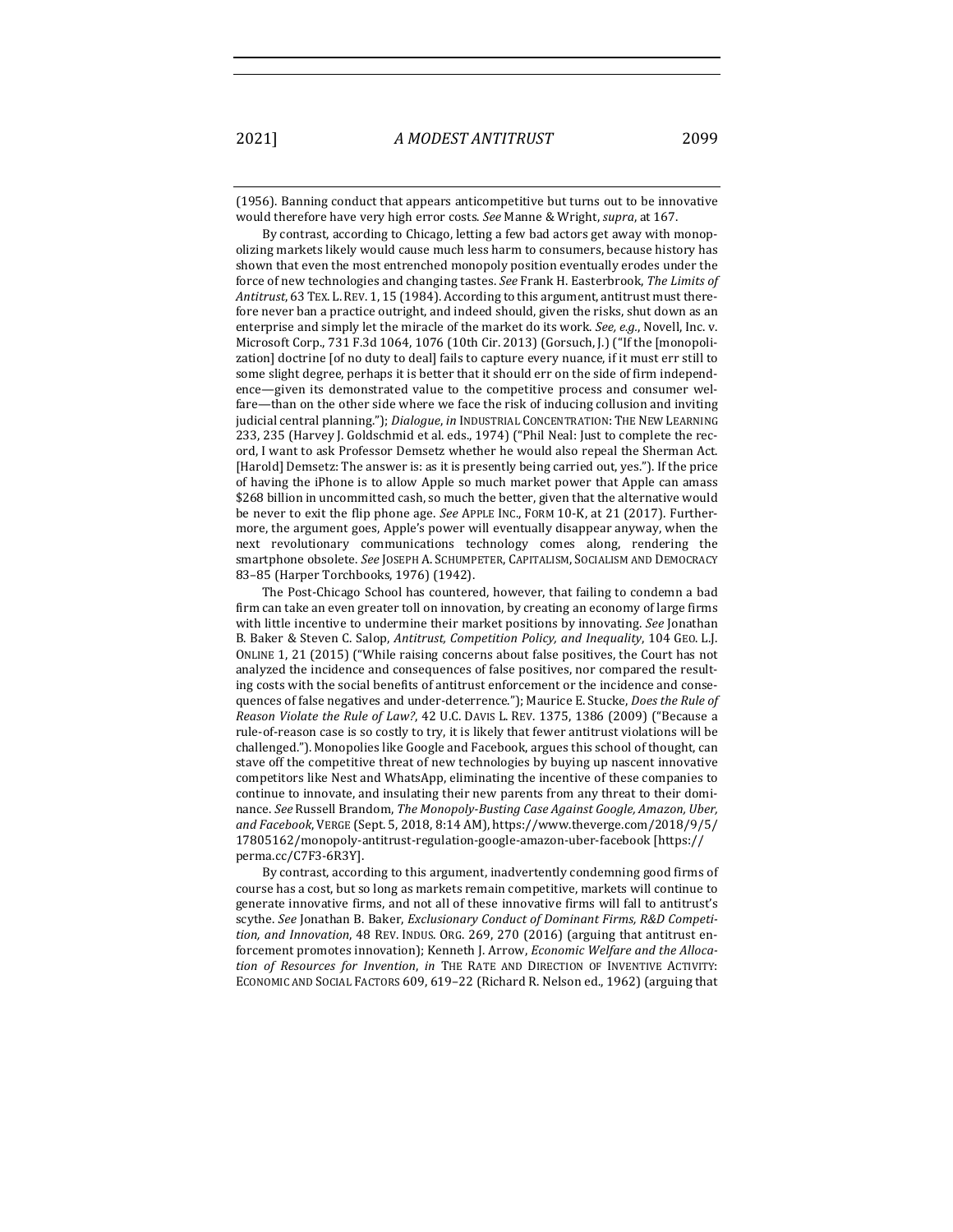a result of this stalemate, the Court has resolved neither to roll back antitrust enforcement, as Chicago would like, nor to ramp it up, as Post-Chicago would like, but rather to tread carefully, by subjecting virtually all antitrust-relevant conduct to what antitrust calls the rule of reason.<sup>7</sup> The rule stops a court from condemning conduct that would otherwise violate the antitrust laws until the court is satisfied that the challenged conduct harms consumers in the particular case at issue.<sup>8</sup> The rule of reason, in other words, is a license to engage in caseby-case adjudication.<sup>9</sup>

The rule of reason appears at first glance to provide a middle road between strict enforcement of the antitrust laws and repeal.<sup>10</sup> A caseby-case inquiry into consumer harm would seem to sidestep the entire question of error, and the attendant difficulty of determining whether erroneous over-enforcement or erroneous under-enforcement is most harmful to consumers, by ensuring that errors simply do not occur.<sup>11</sup> In applying the rule of reason, courts take the time to

7. *See* Timothy J. Muris, *The New Rule of Reason*, 57 ANTITRUST L.J. 859, 859 (1988) (arguing that the only rule in antitrust is now the rule of reason); Nat'l Collegiate Athletic Ass'n v. Bd. of Regents of Univ. of Okla., 468 U.S. 85, 103-04 (1984) (suggesting that the rule of reason is to be applied in all cases other than the special case in which the "likelihood of anticompetitive conduct [is] so great as to render unjustified further examination of the challenged conduct").

8. *See* Cal. Dental Ass'n v. FTC, 526 U.S. 756, 779 (1999) (describing rule of reason analysis as requiring "plenary market examination"); *id.* at 781 ("What is required  $\dots$  is an enquiry meet for the case, looking to the circumstances, details, and logic of a restraint.").

9. *See* Stucke, *supra* note 6, at 1379.

10. *See Nat'l Collegiate Athletic Ass'n*, 468 U.S. at 103-04; Muris, *supra* note 7, at 859-61. For the proposition that it is effects on consumers that matter to antitrust, see Steven C. Salop, *Question: What Is the Real and Proper Antitrust Welfare Standard? Answer: The True Consumer Welfare Standard*, 22 Loy. CONSUMER L. REV. 336 (2010); and John B. Kirkwood & Robert H. Lande, *The Fundamental Goal of Antitrust: Protecting Consumers, Not Increasing Efficiency*, 84 NOTRE DAME L. REV. 191 (2008).

11. *See* Easterbrook, *supra* note 6, at 10, 15-16 ("We cannot condemn so quickly anymore. What we do not condemn, we must study. The approved method of study is the Rule of Reason."); Manne & Wright, *supra* note 6, at 195 (describing replacement of per se rules with rules of reason as "all to the good").

competitive markets create greater incentives for innovation). If the flip phone market had not been competitive to begin with, the argument goes, there might not have been an iPhone at all. A dominant firm like Nokia would have gobbled Apple up while the iPhone was still a gleam in Steve Jobs's eye. Inadvertently condemning a few other smartphone innovators would not have been too high a price to pay for making the iPhone possible.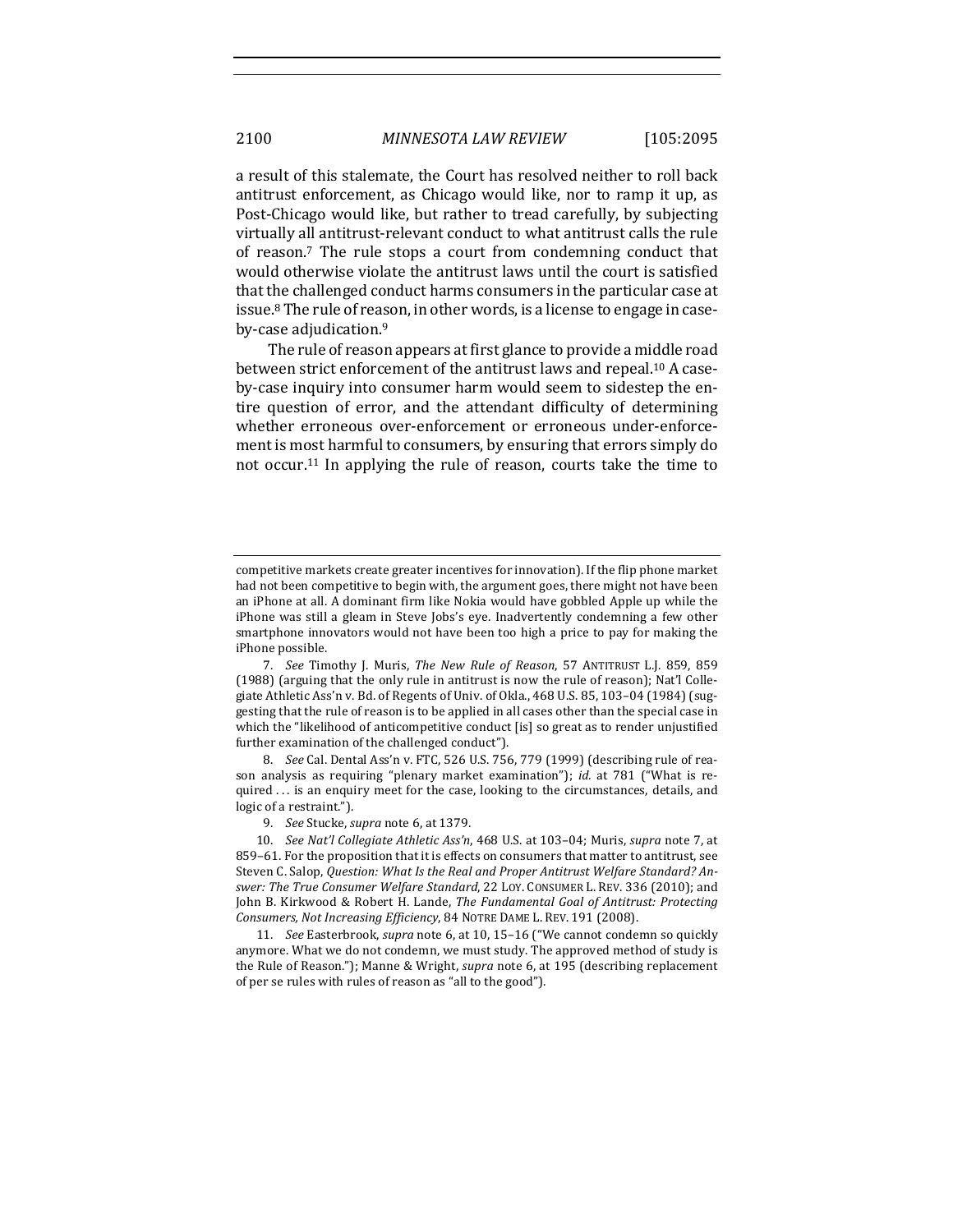verify the existence of harm, ensuring, it would appear, that no mistakes are ever made.<sup>12</sup>

Embrace of the rule of reason has paradoxically led to the policy of reduced enforcement advocated by Chicago, however, rather than to the compromise in favor of greater accuracy in adjudication that the Court seems to have intended, because case-by-case adjudication is too expensive for enforcers fully to pursue.<sup>13</sup> Thus every time the Court considers some practice that would normally violate the antitrust laws in itself, and decrees that henceforth the effect of the practice on consumers must be considered in every case before liability can attach, the Court has not improved the accuracy of adjudication but rather effectively repealed the rule of illegality for that practice. For enforcers lack the resources to investigate effects in each individual case and so they respond to the imposition of rules of reason by bringing fewer cases.<sup>14</sup>

The effect of this budget constraint is written in the steep decline in antitrust enforcement since the 1970s, when the Court started to draw the rule of reason's veil across the antitrust landscape.<sup>15</sup> After the Court added the recoupment requirement to predatory pricing claims, which requires courts to take into account the long-term consequences for consumers of below-cost pricing, enforcers all but stopped bringing cases.<sup>16</sup> Ditto for monopolization claims under Section 2 of the Sherman Act, which were once decided under the de facto per se rule that was the essential facilities doctrine.<sup>17</sup>

15. *See infra* Part IV.

17. In 1972, for example, the Antitrust Division of the U.S. Department of Justice conducted twenty investigations for violations of section 2 of the Sherman Act and filed thirteen cases, whereas in 1981 the agency conducted eight investigations and filed one case, and, in the five years ending in 2019, the agency conducted an average of two investigations per year and brought no cases over that period. See U.S. DEP'T OF JUST.,

<sup>12.</sup> *See generally* Orson, Inc. v. Miramax Film Corp., 79 F.3d 1358, 1367 (3d Cir. 1996) ("Whether a business arrangement unreasonably restrains trade is determined by the courts, on a case-by-case basis, using a rule of reason which considers all relevant factors in examining a defendant's purpose in implementing the restraint and the restraint's effect on competition.").

<sup>13.</sup> *See infra* Part I.

<sup>14.</sup> *See infra* Part I. The connection between rules of reason and enforcement declines has long been a concern of antitrust proponents. See HERBERT HOVENKAMP, FED-ERAL ANTITRUST POLICY: THE LAW OF COMPETITION AND ITS PRACTICE 80 (5th ed. 2016)  $("[M]$ any Progressive Era liberals believed that the rule of reason would greatly weaken the Sherman Act . . . .").

<sup>16.</sup> *See* Brooke Grp. Ltd. v. Brown & Williamson Tobacco Corp., 509 U.S. 209, 243 (1993); C. Scott Hemphill, *The Role of Recoupment in Predatory Pricing Analyses*, 53 STAN. L. REV. 1581, 1585 (2001) ("Probably due to the difficulty of winning a case, the U.S. government seldom brings predatory pricing claims.").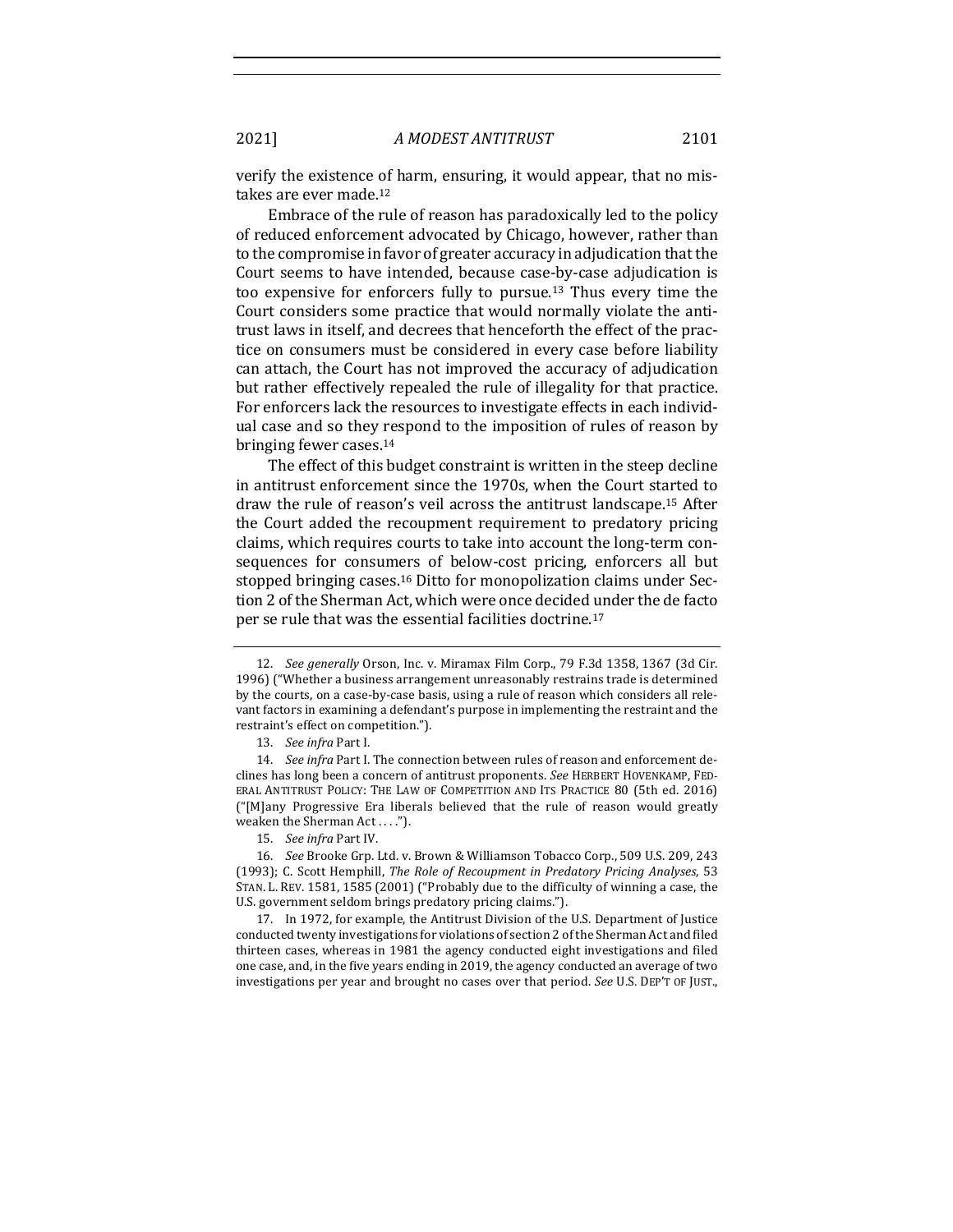Post-Chicago scholars have rightly identified the rule of reason as the cause of antitrust's forty-year enforcement winter. But they have placed far too much emphasis on how costly the rule makes it to win cases and none on the equally important problem of how costly the rule makes it to *bring* cases in the first place.<sup>18</sup> As a result, Post-Chicago scholars have argued that the Court should adopt burden-shifting frameworks that force defendants to prove the absence of harm to consumers, thereby delivering enforcers of the burden of proving the presence of harm themselves.<sup>19</sup> But that would do little to bring antitrust enforcement back from the dead if enforcers still bear the burden of sifting through the manifold of business experience to identify consumer harm in order to find cases to bring. For even under a burden-shifting approach to the rule of reason, enforcers would still ultimately lose a case if defendants could prove the absence of consumer harm, and so enforcers would continue to bear the cost of having initially to identify case-specific consumer harm in order to find winning

18. *See* Stucke, *supra* note 6, at 1386; Peter Nealis, Note, *Per Se Legality: A New* Standard in Antitrust Adjudication under the Rule of Reason, 61 OHIO ST. L.J. 347, 370 (2000).

ANTITRUST DIVISION WORKLOAD STATISTICS FY 1970-1979 (2015), https://www .justice.gov/atr/antitrust-division-workload-statistics-fy-1970-1979 [https://perma .cc/62SV-95A2]; U.S. DEP'T OF JUST., ANTITRUST DIVISION WORKLOAD STATISTICS FY 1980-1989 (2015), https://www.justice.gov/atr/antitrust-division-workload-statistics-fy -1980-1989 [https://perma.cc/3U3F-6BZ7]; U.S. DEP'T OF JUST., ANTITRUST DIVISION WORKLOAD STATISTICS FY 1990-1999, at 16, https://www.justice.gov/sites/default/ files/atr/legacy/2009/06/09/246419.pdf [https://perma.cc/6PGF-TQN5]; U.S. DEP'T OF JUST., ANTITRUST DIVISION WORKLOAD STATISTICS FY 2000-2009, at 17 (2012), https:// www.justice.gov/sites/default/files/atr/legacy/2012/04/04/281484.pdf [https:// perma.cc/3BYY-[ZSB]; U.S. DEP'T OF JUST., ANTITRUST DIVISION WORKLOAD STATISTICS FY 2010-2019, at 15, https://www.justice.gov/atr/file/788426/download [https:// perma.cc/2YE5-NDM9]. For the de facto per se rule that once applied to monopolization cases, see *infra* Part V. For skepticism regarding the use of case counts to measure enforcement quality, see William E. Kovacic, *Rating the Competition Agencies: What* Constitutes Good Performance?, 16 GEO. MASON L. REV. 903, 908-09 (2009).

<sup>19.</sup> *See* Stucke, *supra* note 6, at 1483-87; Herbert Hovenkamp, The Rule of Reason and the Scope of the Patent, 52 SAN DIEGO L. REV. 515, 549 (2015) ("Rather than placing antitrust analysis into three silos dominated [sic] 'per se,' 'quick look,' and 'rule of reason,' it is better to think of the problem as setting proof requirements that vary with the circumstances."); AM. ANTITRUST INST., *Restoring Monopolization and Exclusion as Core Competition Concerns, in* TRANSITION REPORT TO THE 45TH PRESIDENT OF THE UNITED STATES 10 n.40 (2016), https://www.antitrustinstitute.org/wp-content/uploads/ 2018/12/Monopolizationfinal\_0-1.pdf [https://perma.cc/5WM7-9D3H] ("[D]ifferent tests may be appropriate for different categories of conduct, depending in part on the potential costs of false positives and false negatives associated with the type of conduct." (citing sources)). *But see* Nealis, *supra* note 18, at 380 (arguing in favor of applying the *per se* legality standard for section 1 antitrust cases); Devlin & Jacobs, *supra* note 1, at 103.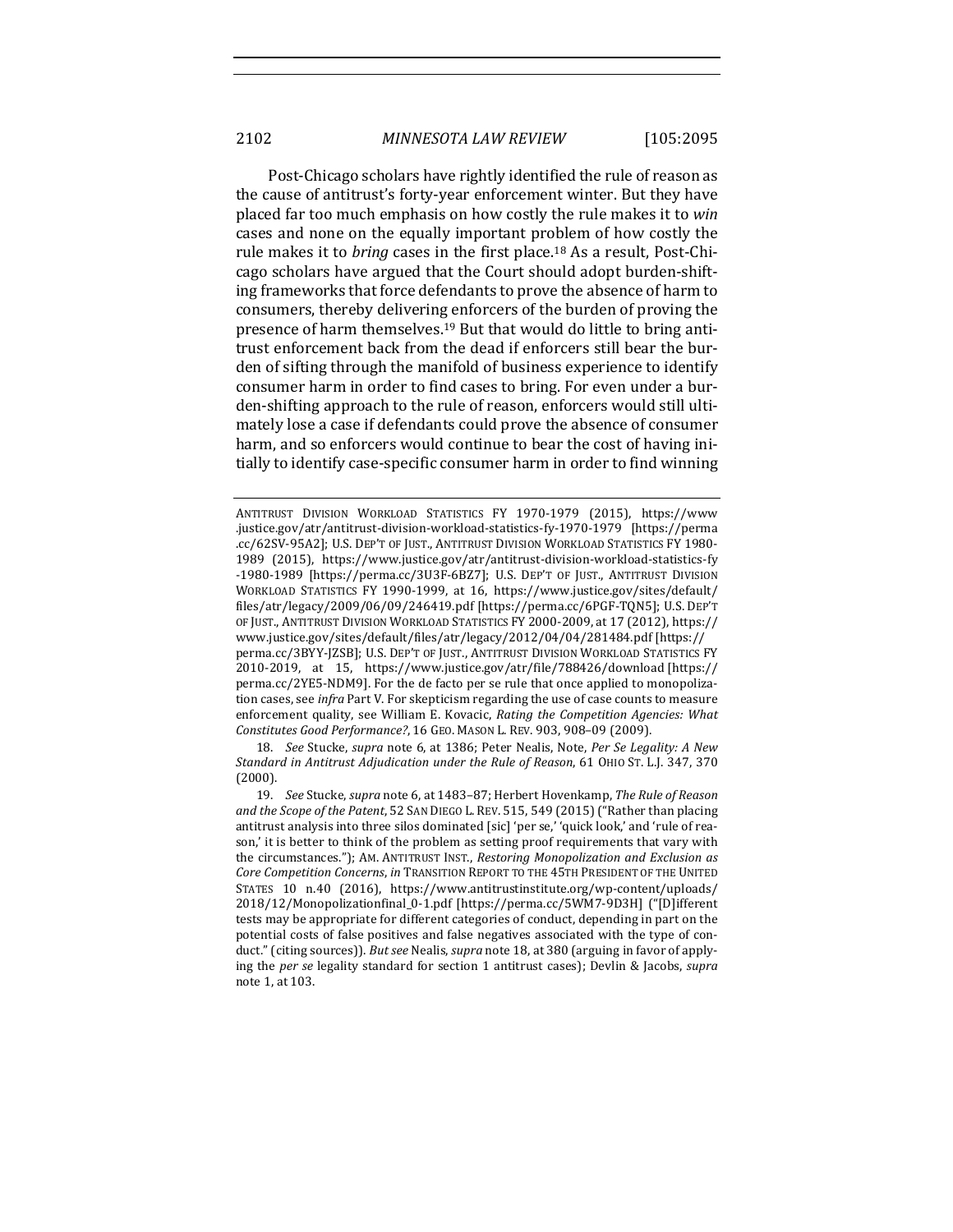cases to bring. Every lost case is a waste of resources for enforcers and, for government enforcers in particular, imposes prestige costs that can lead even to the defunding of an agency.<sup>20</sup> So the problem of picking cases cannot be solved by bringing every case and letting the cost of identifying consumer harm be shared through in-court burden shifting. Enforcers must expend resources to find cases, and if they lack the resources to do so, they will stop bringing them, whether good cases, if brought, would be easy to win or not. The enforcement budget constraint cannot be avoided through burden shifting.

Antitrust enforcement budgets, understood to include both the budgets of government agencies such as the Federal Trade Commission and the budgets of private antitrust plaintiffs, have been declining, once adjusted for growth in the size of the markets that enforcers police, since World War Two.<sup>21</sup> But rules of reason, even after their costs are reduced by burden-shifting reforms, will always be the most expensive rules to enforce because rules of reason require enforcers to identify consumer harm in addition to prohibited conduct when choosing cases to bring.<sup>22</sup> By contrast, the enforcement of conventional rules that prohibit conduct regardless of effects-called per se rules in antitrust—requires only the identification of prohibited conduct. The Court's conversion of many per se rules of illegality to rules of reason starting in the 1970s has therefore driven up the costs of enforcing the antitrust laws at a time when the enforcement budget constraint has been tightening.<sup>23</sup>

By embracing rules of reason that enforcers cannot afford, and consequently bringing about reductions in enforcement, the Court has in effect committed itself to the Chicago view that it is better to let a bad firm go free than to condemn a good one.<sup>24</sup> But the Court does not appear to have done this consciously. The Court has, at any rate, never explicitly embraced such a position. If the Court would, when forced consciously to pick a side in the stalemate, embrace the alternative Post-Chicago view that the greater danger to consumers is to let a bad firm go free, then the Court should not be leaving it to enforcers to balance the enforcement budget by bringing fewer cases. Instead, the

<sup>20.</sup> *See* William E. Kovacic, *Creating a Respected Brand: How Regulatory Agencies Signal Quality*, 22 GEO. MASON L. REV. 237, 246, 253-54 (2015) (discussing the importance, to the building of an effective administrative "brand," of "quality control" in case selection by administrative agencies).

<sup>21.</sup> *See infra* Part II.

<sup>22.</sup> *See* Nealis, *supra* note 18, at 375.

<sup>23.</sup> *See supra* notes 2-5 and accompanying text; see also infra Part IV.

<sup>24.</sup> *See* Manne & Wright, *supra* note 6, at 161.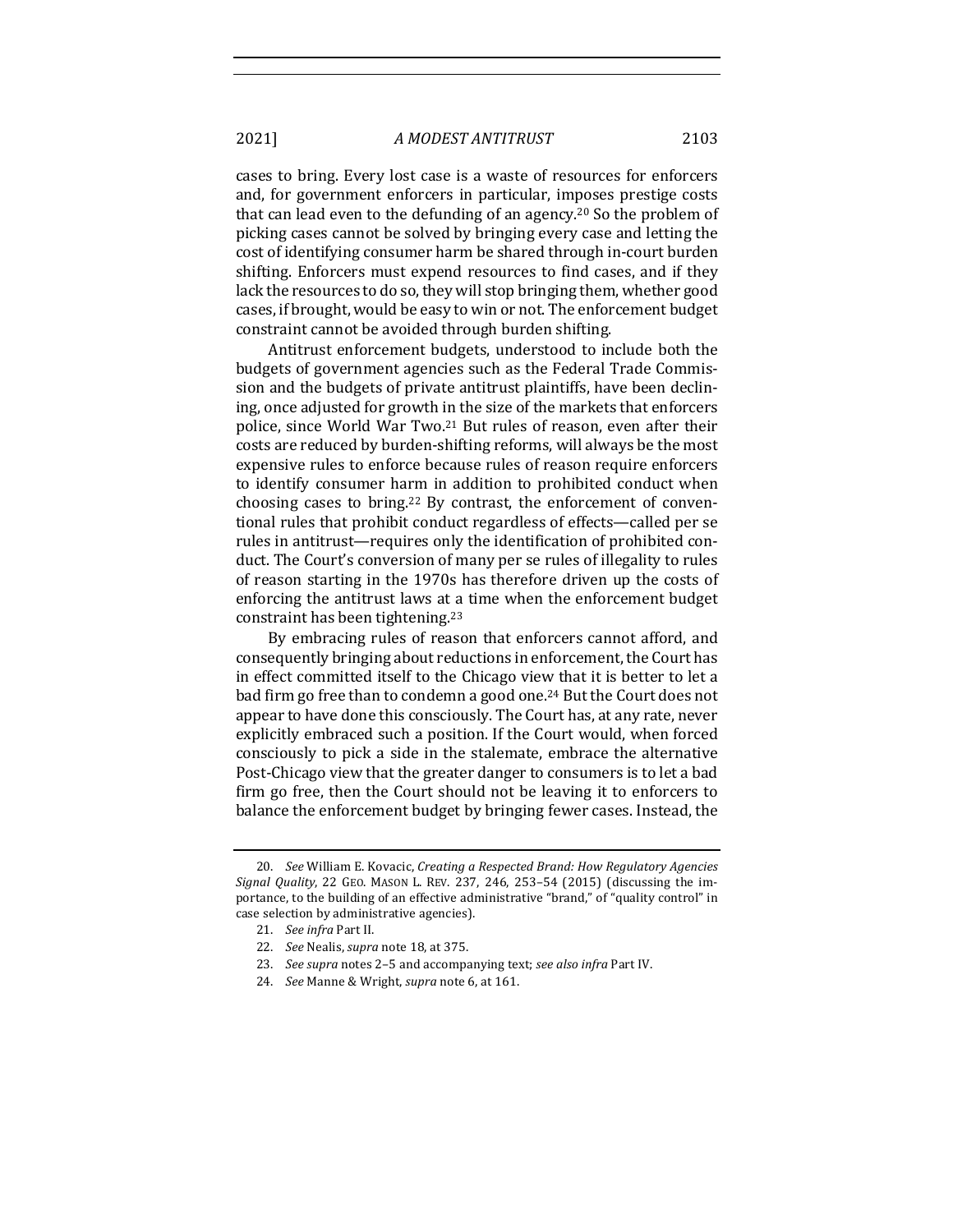Court should balance the enforcement budget for each new expensive rule of reason the Court adopts by substituting inexpensive per se rules of illegality for expensive rules of reason in other areas of antitrust.<sup>25</sup> That is, if the Court believes that under-enforcement is worse than over-enforcement, then the Court should pay for any new rule of reason the Court imposes on one area of conduct by making per se illegal another area of conduct once subject to a rule of reason, rather than by allowing enforcers simply to stop enforcing the antitrust laws in other areas in order to set aside the funds needed to enforce the new rule of reason. If the Court wants to subject predatory pricing to a rule of reason, then the Court should, for example, ban reverse payment patent settlements.<sup>26</sup> If the Court wants to subject minimum resale price maintenance to rule of reason treatment, then the Court should, for example, eliminate rule of reason treatment for horizontal mergers.<sup>27</sup> If the Court wants to subject refusals to deal in essential facilities to rule of reason treatment, then the Court should, for example, ban exclusive dealing contracts.<sup>28</sup> And so on.

Of course, in consciously picking a side, the Court might well pick the Chicago view, in which case the Court should adhere to the status quo. But the Court must decide one way or another, and do so explicitly. The Court today presides over an antitrust regime that purports to subject all suspect conduct to a meticulous, tailored examination for harm that in practice looks more like desuetude, the Court all the while seemingly ignorant of the striking divergence it has created between the law on the books and the law in action.<sup>29</sup> This state of affairs is untenable. The Court must either consciously embrace the Chicago view that competition is the enemy of growth, or reject it, and start ruling conduct per se illegal again.

Part I shows how the Court's embrace of rules of reason is based on a misunderstanding of decision theory because it fails to take the cost of enforcing rules of reason into account. Part II uses historical

<sup>25.</sup> See Jonathan B. Baker, *Evaluating Appropriability Defenses for the Exclusion*ary Conduct of Dominant Firms in Innovative Industries, 80 ANTITRUST L.J. 431, 435 (2016) (arguing that failing to promote competition may harm innovation).

<sup>26.</sup> *See* Brooke Grp. Ltd. v. Brown & Williamson Tobacco Corp., 509 U.S. 209, 243 (1993) (imposing recoupment requirement); Ramsi A. Woodcock, Uncertainty and Reverse Payments, 84 TENN. L. REV. 99, 103 (2016) (calling for a rule of per se illegality for reverse payment patent settlements).

<sup>27.</sup> *See* HOVENKAMP, *supra* note 14, at 632-35, 675-80 (discussing antitrust approaches to resale price maintenance and horizontal mergers).

<sup>28.</sup> *See id.* at 410–16, 587–99 (discussing essential facilities and exclusive dealing law).

<sup>29.</sup> For more on this revolution in the law, see *infra* Parts IV-V.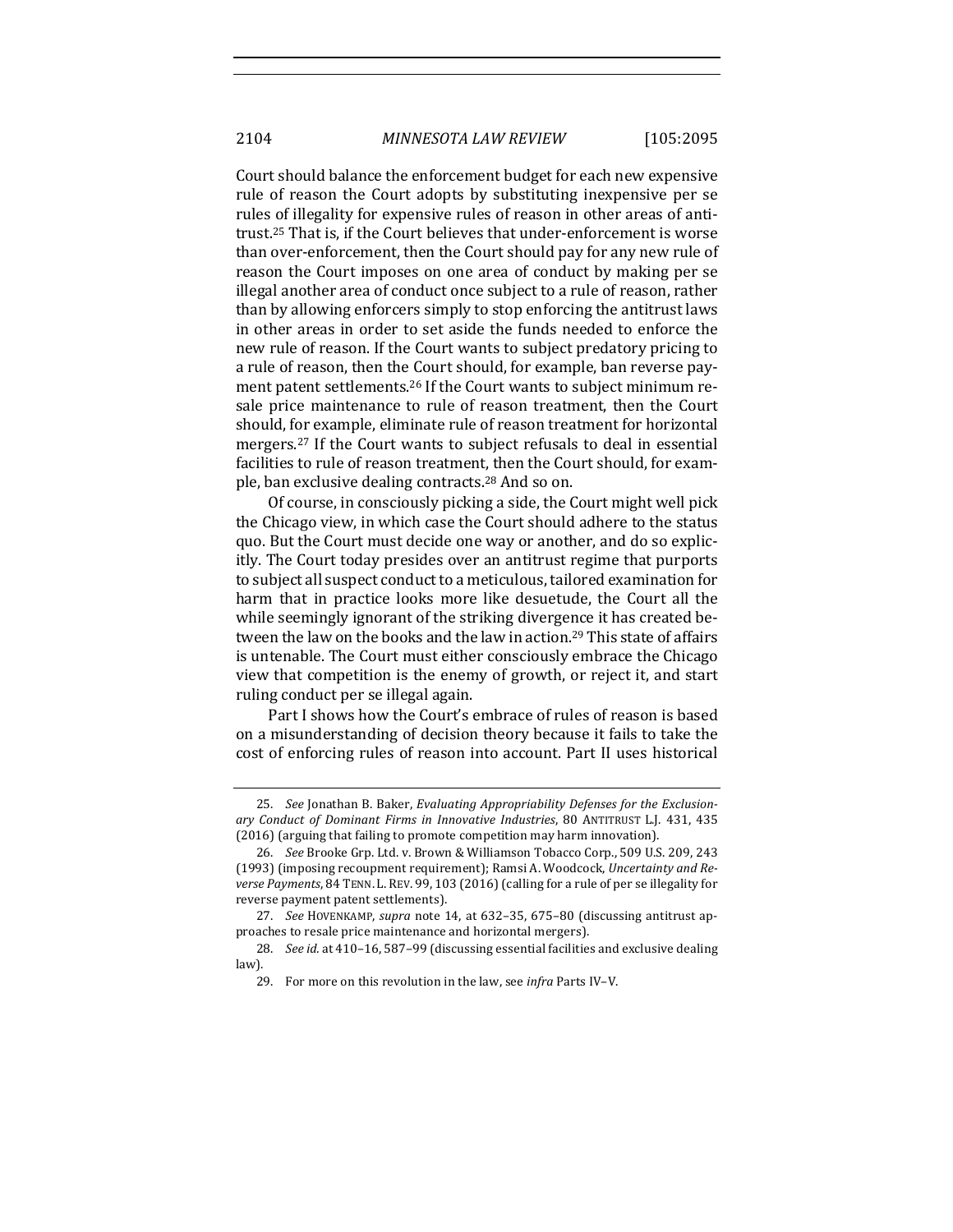data on the budgets of antitrust's two main enforcers, the Federal Trade Commission and the Department of Justice's Antitrust Division, to show that enforcement budgets are not only constrained, but have effectively been falling for decades, making the Court's failure to take budgets into account important. Part III argues that because the Court does not distinguish the relative harmfulness of many categories of antitrust-relevant conduct, such as price fixing and resale price maintenance, the Court must treat all such categories of conduct as equally harmful to consumers. That in turn makes it possible to characterize the Court's embrace of rules of reason, and the resulting drop in antitrust enforcement by budget-constrained enforcers, as either good for consumers, if the Court believes these categories of antitrustrelevant conduct to be mostly good, or bad for consumers, if the Court believes these categories of antitrust-relevant conduct to be mostly bad for consumers.

Parts IV and V look in detail at the actual changes to the antitrust laws brought about by the Court over the past forty years and argue that the Court made these changes out of a naïve desire to increase accuracy in adjudication, rather than because the Court believes that antitrust-relevant conduct is mostly good for consumers and therefore enforcement should be reined in. Part VI argues that the Court's embrace of rules of reason amounts to the favoring of standards over rules and shows how unusual the Court's embrace of standards in the antitrust context is in comparison to the approach taken by courts in other areas of law. Part VII describes in detail the model of error costs subject to an enforcement budget constraint that powers the arguments in this Article, discusses some assumptions of the model, uses the model to map out the error cost effects of all possible rule changes, and uses that map to show that in a recent case the Court may have increased error costs in counterintuitive fashion. Part VIII argues that even if the rule of reason is reformed to solve the problem of pro-defendant bias identified by other scholars, the error costs created by the enforcement budget constraint will persist and can only be addressed through the application of per se rules. Part IX, the Appendix, presents the error cost model that serves as the basis for this Article in mathematical and graphical terms.

#### I. THE RULE OF REASON PRESUMPTION

The Court today adheres to a powerful presumption in favor of the rule of reason approach to anticompetitive conduct: the Court will impose a per se rule of illegality on conduct only when there is no chance of error, meaning that the Court will impose a per se rule of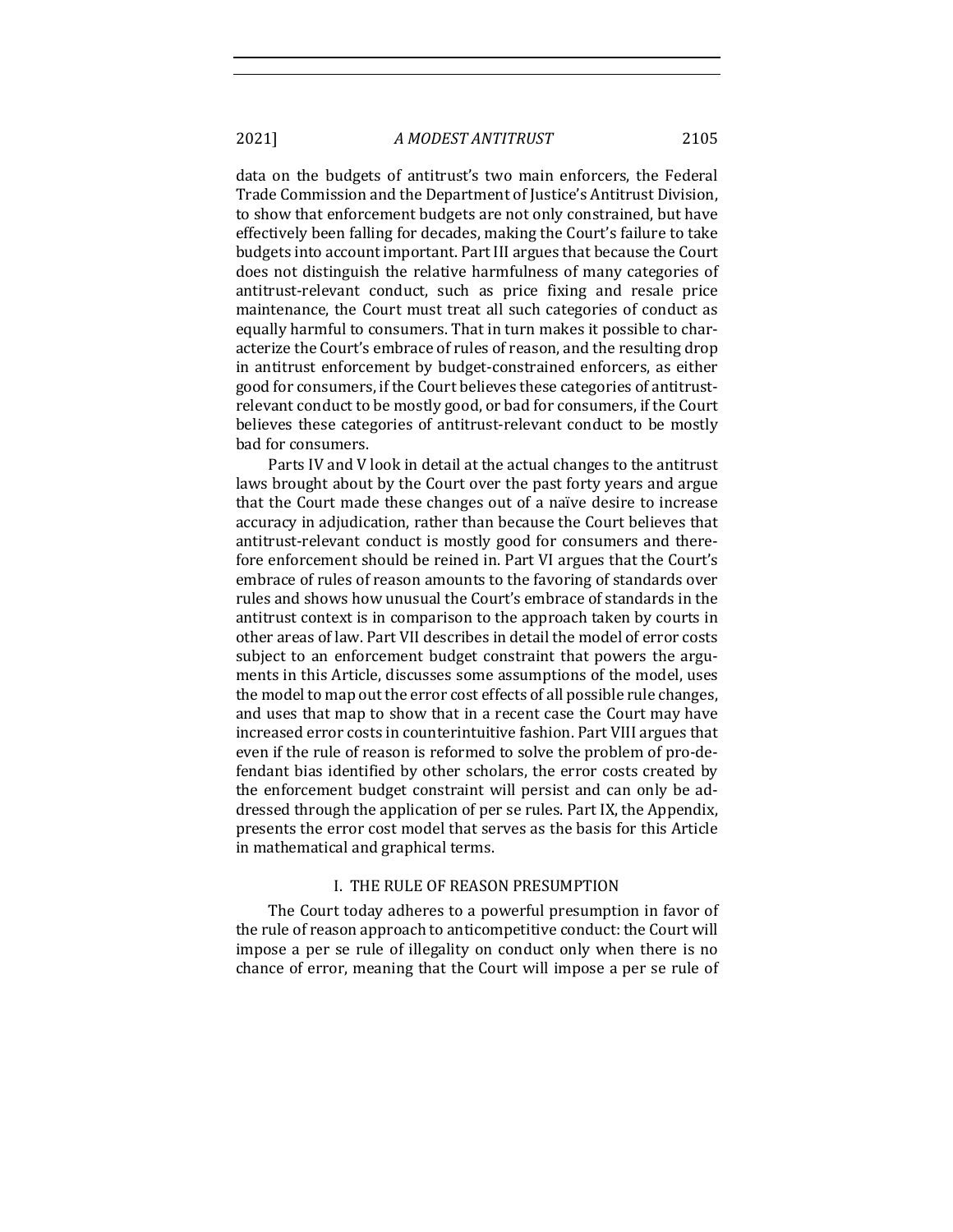illegality only when the conduct is so obviously harmful to consumers that the rule of reason's case-by-case analysis would end in the proscription of all, or nearly all, of the conduct anyway.<sup>30</sup> As Justice White put it in *Broadcast Music v. Columbia Broadcasting System*, a 1979 case that, more than any other, heralded the triumph of the rule of reason presumption, only a practice that "facially appears to be one that would always or almost always tend to restrict competition" should be per se illegal.<sup>31</sup> This extraordinary requirement of near-complete evil before the Court will impose a rule of per se illegality on conduct is responsible for the spread of the rule of reason across the antitrust landscape, because all conduct is fundamentally ambiguous in effect, capable of good as well as ill, and therefore incapable of meeting the very high bar set by the Court for prohibition.<sup>32</sup>

It should be no surprise, then, that only one per se rule of illegality in antitrust has survived the introduction of the rule of reason presumption, or that its survival is due more to a willingness in the Court to dodge the presumption rather than to apply it faithfully. The Court has preserved the per se rule against price-fixing only because the Court has been willing to pretend, in the teeth of the facts, that a prohibition on price-fixing is error cost free.<sup>33</sup> In fact, economists have long acknowledged that price fixing can be good for consumers when it staves off ruinous competition, such as price wars that drive prices below costs.<sup>34</sup> So it is difficult to view as anything but make-believe

<sup>30.</sup> *See, e.g.*, Nat'l Collegiate Athletic Ass'n v. Bd. of Regents of Univ. of Okla., 468 U.S. 85, 103-04 (1984) ("Per se rules are invoked when surrounding circumstances make the likelihood of anticompetitive conduct so great as to render unjustified further examination of the challenged conduct. But whether the ultimate finding is the product of a presumption or actual market analysis, the essential inquiry remains the same—whether or not the challenged restraint enhances competition."); Bus. Elecs. Corp. v. Sharp Elecs. Corp., 485 U.S. 717, 726 (1988) ("[T]here is a presumption in favor of a rule-of-reason standard ...."); Muris, *supra* note 7, at 859-60 (marking the rise of this approach); RICHARD A. POSNER, ANTITRUST LAW 39-40 (2d ed. 2001).

<sup>31.</sup> *See* Broad. Music, Inc. v. Columbia Broad. Sys., Inc., 441 U.S. 1, 19-20 (1979); Muris, *supra* note 7, at 859-60 (arguing that *BMI* heralded the demise of the per se approach to antitrust). For a collection of Supreme Court pronouncements to similar effect, see the Court's discussion in *Business Electronics Corp.v. Sharp Electronics Corp.*, 485 U.S. at 723–24.

<sup>32.</sup> For the extent of that spread, see *infra* Parts IV-V.

<sup>33.</sup> *See* United States v. Socony-Vacuum Oil Co., 310 U.S. 150, 218-28 (1940) (making price fixing per se illegal); Arizona v. Maricopa Cnty. Med. Soc'y, 457 U.S. 332, 362 (1982) (limiting the ban on price fixing to naked restraints). Related practices, such as market division, also remain per se illegal. See United States v. Topco Assocs., Inc., 405 U.S. 596, 605, 608 (1972).

<sup>34.</sup> *See* MICHAEL D. WHINSTON, LECTURES ON ANTITRUST ECONOMICS 16-17, 38 (2008); HOVENKAMP, *supra* note 14, at 255.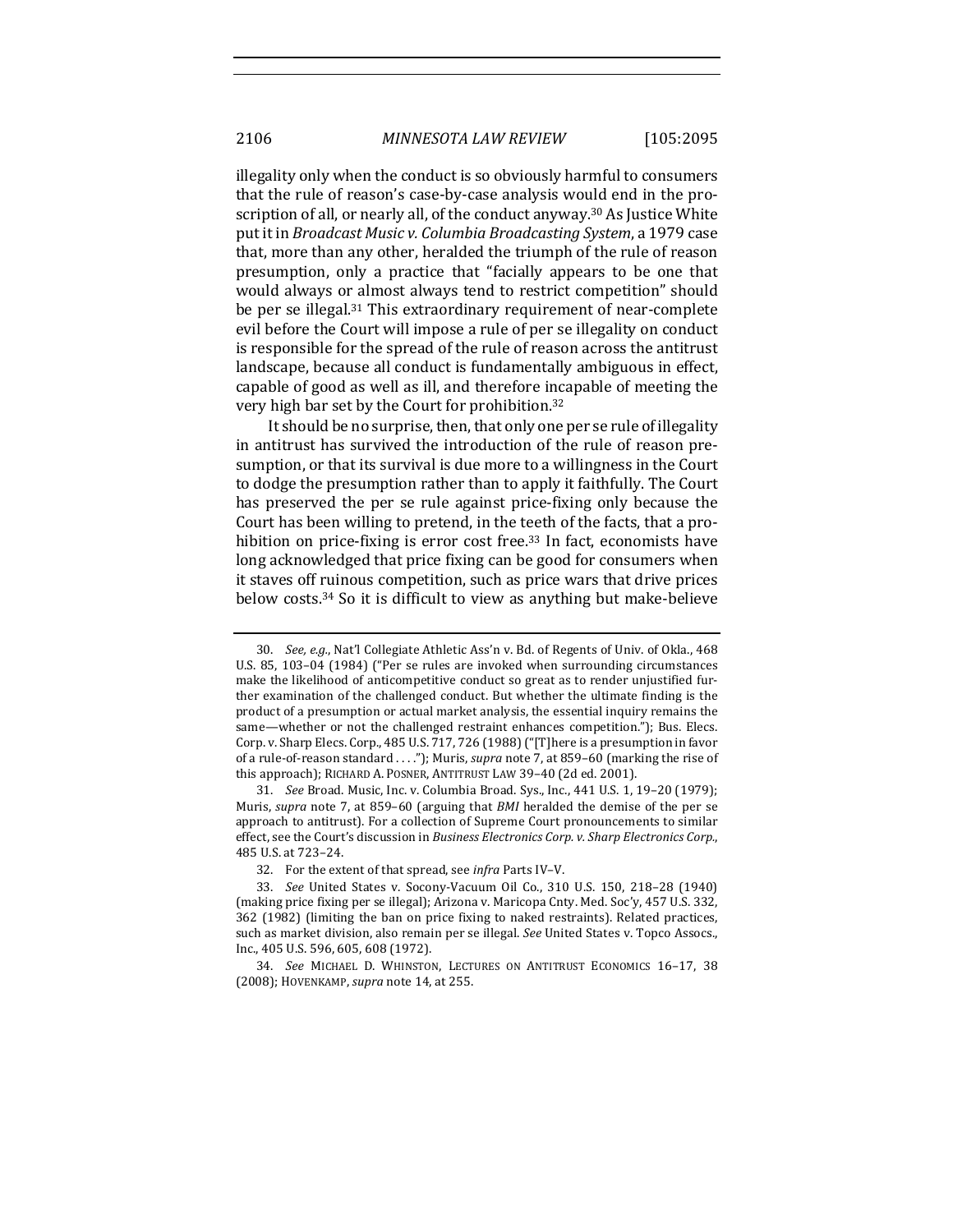the Court's statement in *Arizona v. Maricopa County Medical Society*, the 1982 case that saved the per se rule against price fixing from the error cost onslaught, that "claims of enhanced competition are . . . unlikely to prove significant in any particular" price-fixing case.<sup>35</sup> The real reason for which the Court retains the per se rule against pricefixing is likely the Court's unwillingness to deprive antitrust entirely of the semblance of law by adopting the policy-like case-by-case analysis of the rule of reason across the board.<sup>36</sup>

The world of the rule of reason presumption is very different from the one that prevailed before the rise of the presumption in the 1970s. Back then, the Court was quite comfortable with the notion that a per se rule against a particular category of conduct might incidentally proscribe a substantial amount of virtuous conduct. In *United States v. Socony Vacuum*, the case credited with establishing the per se rule of illegality for price fixing in its modern form, Justice Douglas wrote that price fixing is illegal per se "whether or not particular price-fixing schemes are wise or unwise, healthy or destructive."37 Moreover, the Court during that period appeared to understand that the purpose of imposing per se rules of illegality is to manage enforcement costs, the burgeoning of which under rules of reason is a cause of antitrust's contemporary decline.<sup>38</sup> In *Northern Pacific Railway Co. v. United States,* for example, the Court observed that making conduct per se illegal "avoids the necessity for an incredibly complicated and prolonged economic investigation" as part of the rule of reason.<sup>39</sup> Indeed, at the same time that the Court in *Maricopa* sought to fit per se treatment for price fixing into the strait acket of always-harmful conduct, the Court cited cases from this earlier era in acknowledging that the "costs of judging business practices under the rule of reason  $\dots$ have been reduced by the recognition of *per se* rules."<sup>40</sup>

The rule of reason presumption is the product of an appeal by the Court to an approach to adjudication associated with the field of decision theory.<sup>41</sup> The work of economists, psychologists, and

<sup>35.</sup> Arizona v. Maricopa Cnty. Med. Soc'y, 457 U.S. at 351. For the significance of *Maricopa*, see ANDREW I. GAVIL, WILLIAM E. KOVACIC, JONATHAN B. BAKER & JOSHUA D. WRIGHT, ANTITRUST LAW IN PERSPECTIVE: CASES, CONCEPTS, AND PROBLEMS IN COMPETITION POLICY 147-53 (3d ed. 2017).

<sup>36.</sup> *See* Baker, *Taking the Error Out of "Error Cost" Analysis, supra* note 1, at 3-4; Nealis, *supra* note 18, at 374-75.

<sup>37.</sup> United States v. Socony-Vacuum Oil Co., 310 U.S. at 221.

<sup>38.</sup> *See infra Parts II, V.* 

<sup>39.</sup> *See* N. Pac. Ry. Co. v. United States, 356 U.S. 1, 5-6 (1958).

<sup>40.</sup> Arizona v. Maricopa Cnty. Med. Soc'y, 457 U.S. at 343-44.

<sup>41.</sup> For background on the movement of decision theory into the law, see Baker,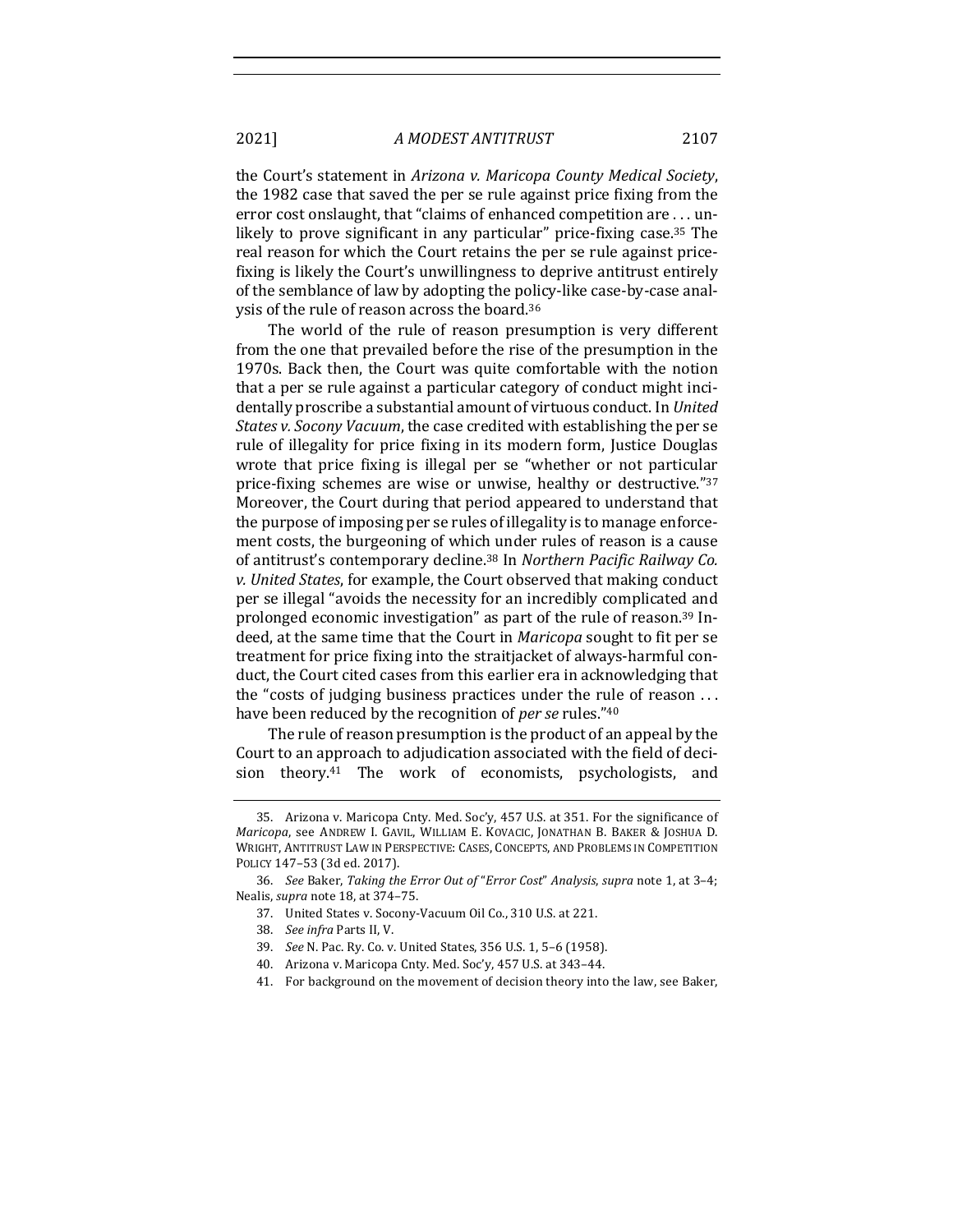philosophers interested in identifying conditions for rational decisionmaking, decision theory requires that decisionmakers alter their decision rules based on the amount of available information in order to optimize the use of limited decisional resources.<sup>42</sup> According to decision theory, if courts know that the conduct at issue is almost always harmful, courts should make the conduct per se illegal, or give the defendant only a very limited opportunity to rebut a presumption of illegality, thereby freeing up enforcement resources to direct to hard cases.<sup>43</sup> If, however, courts have little information regarding the harmfulness of the conduct, then decision theory requires that courts allow plaintiff and defendant to litigate the harmfulness of the conduct in depth.<sup>44</sup> According to decision theory, the amount of scrutiny to be applied to a given case should be determined by balancing the costs of additional scrutiny against the potential benefits to consumers associated with more accurately determining the existence or non-existence of harmful conduct.<sup>45</sup>

In *National Collegiate Athletic Ass'n v. Board of Regents of Univer*sity of Oklahoma, the Court translated this decision-theoretic perspective into law by arguing that there is no such thing as a per se rulewhether of illegality or legality—in antitrust.<sup>46</sup> Instead, argued the Court, there is only a rule of reason that embodies decision-theoretic principles, authorizing more searching scrutiny in ambiguous cases and less-searching scrutiny in clearer cases.<sup>47</sup> Per se rules, argued the Court, are an illusion created when the rule of reason encounters a particularly clear-cut case.<sup>48</sup> When conduct is unambiguously harmful, the rule of reason requires that the conduct be condemned without further inquiry, and that creates the impression that the conduct is subject to a per se rule of illegality.<sup>49</sup> Similarly, when conduct is

Taking the Error Out of "Error Cost" Analysis, supra note 1, at 4, which cites sources.

42. *See* MARTIN PETERSON, AN INTRODUCTION TO DECISION THEORY 3, 5-6 (2009).

43. *See* Devlin & Jacobs, *supra* note 1, at 110.

44. *See* C. Frederick Beckner III & Steven C. Salop, *Decision Theory and Antitrust Rules*, 67 ANTITRUST L.J. 41, 45–47 (1999).

47. *See* Nat'l Collegiate Athletic Ass'n v. Bd. of Regents of Univ. of Okla., 468 U.S. at 103-04; Waller, *supra* note 46, at 700-01, 704-07.

48. *See* Nat'l Collegiate Athletic Ass'n v. Bd. of Regents of Univ. of Okla., 468 U.S. at 103-04; Waller, *supra* note 46, at 700-01, 704-07.

49. *See* Nat'l Collegiate Athletic Ass'n v. Bd. of Regents of Univ. of Okla., 468 U.S. at 103-04.

<sup>45.</sup> *See id.*

<sup>46.</sup> *See* Nat'l Collegiate Athletic Ass'n v. Bd. of Regents of Univ. of Okla., 468 U.S. 85, 103-04 (1984); Spencer Weber Waller, *Justice Stevens and the Rule of Reason*, 61 SMU L. REV. 693, 703-16 (2009) (tracing doctrinal origin of this "unitary" rule of reason theory to the work of Justice Stevens).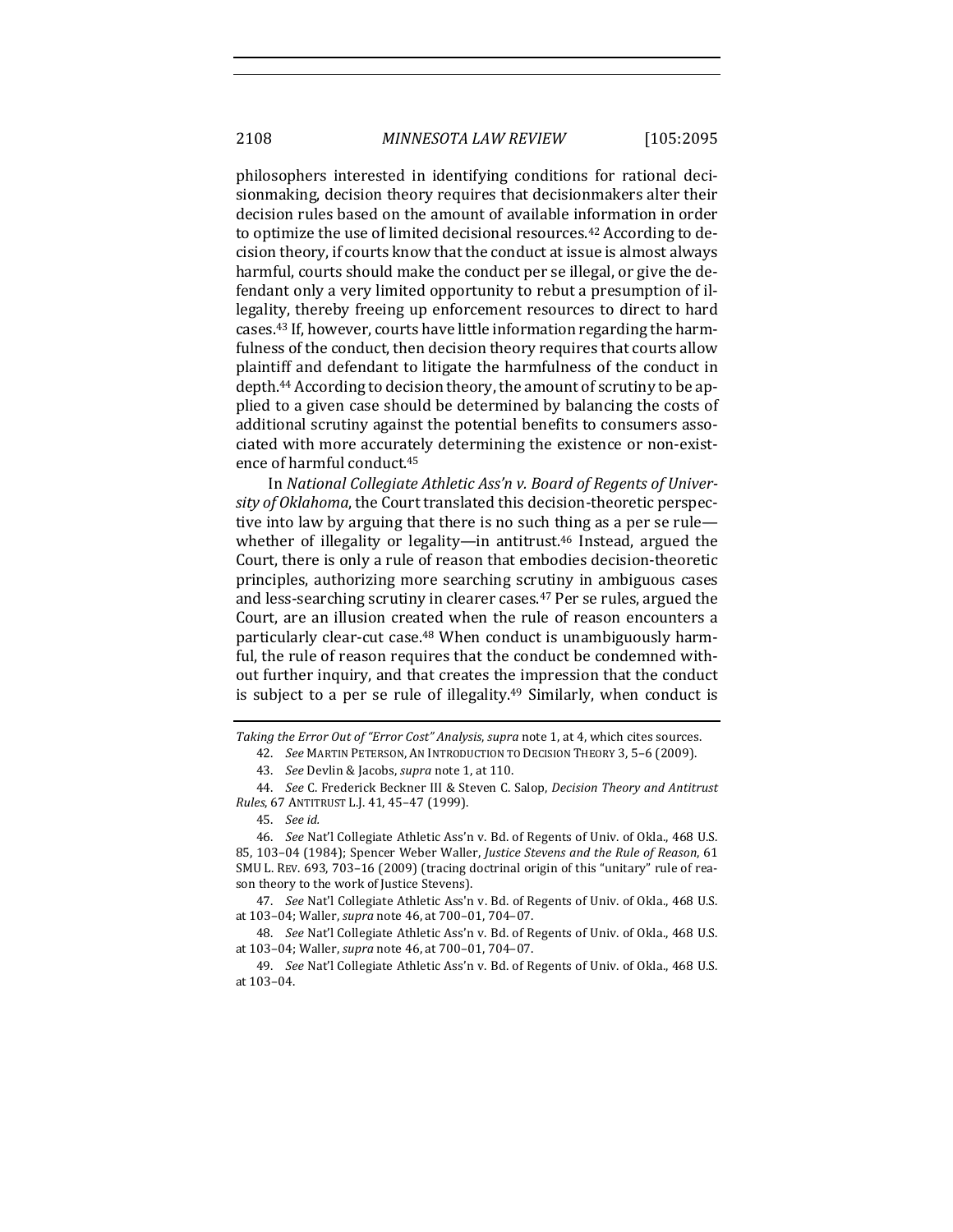unambiguously good for consumers, the rule of reason requires that the Court desist from condemning the conduct, without further inquiry, and that creates the impression that the conduct is per se legal. But the Court can act decisively, without further inquiry in both cases, only because the conduct is known to the Court to be either always harmful to consumers, in the case of conduct that the Court condemns, or always good for consumers, in the case of conduct that the Court does not condemn.<sup>50</sup> When conduct is unambiguous in either of these ways, no prolonged inquiry into effects takes place because the rule of reason, operating according to decision-theoretic principles, requires that none take place, not because the conduct is subject to some separate rule of per se legality or illegality.<sup>51</sup>

The Court got decision theory only half right. While the Court correctly suggested that decision theory requires that courts should sometimes engage in a more searching investigation of conduct and at other times should engage in a less searching investigation, the Court left out consideration of the factor that in decision theory determines when more investigation is warranted and when it is not: the costs of the additional investigation in relation to the benefits, in terms of greater accuracy in adjudication, of the additional investigation. Missing from the Court's application of decision theory to antitrust law is attention to the problem of how optimally to allocate decisional resources that is the whole point of the decision-theoretic project.<sup>52</sup> That lacuna allowed the Court to make the unwarranted step from recognizing that courts should summarily dispose of unambiguous conduct to concluding that courts should subject *all* ambiguous conduct to more searching scrutiny.<sup>53</sup> The careful decision theorist, by contrast, recognizes that searching scrutiny of ambiguous conduct is costly, and therefore budget constraints may sometimes force use of a per se rule of illegality, or a per se rule of legality, as a low-cost alternative to a rule of reason. The use of per se rules in such a situation may, despite the rules' imprecision, still result in lower error costs than would the other alternative of searching rule of reason review of the conduct for actual harm.<sup>54</sup>

<sup>50.</sup> *See id.*

<sup>51.</sup> *See id.*; Waller, *supra* note 46, at 700-01, 704-07.

<sup>52.</sup> *See* Beckner & Salop, *supra* note 44, at 44 ("[T]he court must be mindful of the financial, time, and management costs that it is inflicting on the parties [including third parties] and itself."); Devlin & Jacobs, *supra* note 1, at 103.

<sup>53.</sup> *See* Nat'l Collegiate Athletic Ass'n v. Bd. of Regents of Univ. of Okla., 468 U.S. at 103-04.

<sup>54.</sup> *See* Beckner & Salop, *supra* note 44, at 47.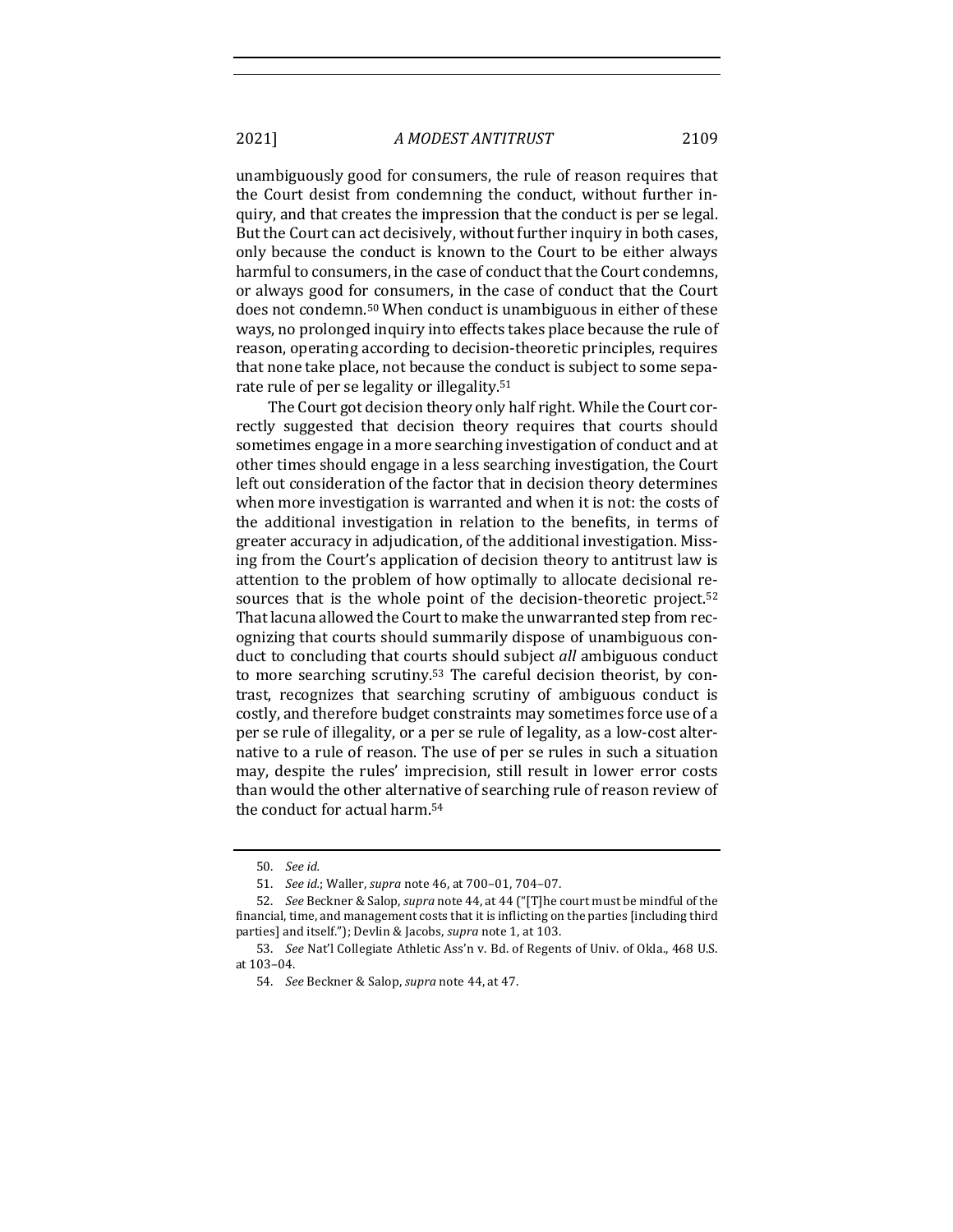The proper decision theoretic approach to ambiguous conduct conduct that is not known to the Court from the outset of a case to be always good or always bad—is a multi-step process.<sup>55</sup> First, the Court must understand the costs associated with the various levels of scrutiny of the challenged conduct that the Court has available to use.<sup>56</sup> In particular, the Court must recognize that the highest level of scrutiny—the rule of reason—is also the most costly.<sup>57</sup> Rules of reason are more expensive than per se rules of legality, of course, because rules of per se legality require enforcers only to identify the conduct subject to the rule and then do nothing.<sup>58</sup> Rules of per se illegality are more costly to enforce than rules of per se legality, because, in addition to identifying the conduct, enforcers must then bring a case and obtain a remedy.<sup>59</sup> But the rule of reason is more costly to enforce than rules of per se illegality, because the rule of reason puts enforcers in the position of having both to identify the conduct subject to the rule (e.g., minimum resale price maintenance) and to determine whether the conduct harms consumers.<sup>60</sup>

The second step in the decision process is for the Court to determine how the cost of each possible level of scrutiny will be covered.<sup>61</sup> Assuming a fixed enforcement budget constraint, employing a rule of reason to evaluate conduct formerly subject to a rule of per se illegality or legality, both of which are less expensive than a rule of reason, will require a change in approach to other conduct to free up room in the budget for the rule of reason. If, for example, the Court wishes to apply the rule of reason to conduct formerly subject to a per se rule of illegality, the Court must convert rule of reason treatment of some other conduct to a per se rule of some kind, or convert a per se rule of illegality to a per se rule of legality, or engage in some combination of these two types of rule conversions, in order to free up enforcement resources to pay for the new rule of reason.

Finally, the Court must consider whether any increase in error costs arising from the compensating rule change required to pay for the new rule—the loss of accuracy in prohibiting harmful conduct associated with converting a rule of reason to a per se rule of legality, for example—are offset by the reduction in error costs associated with

<sup>55.</sup> *See id.* at 43–61.

<sup>56.</sup> *See id.* at 55–57.

<sup>57.</sup> *See* Stucke, *supra* note 6, at 1460–65; Nealis, *supra* note 18, at 367–70.

<sup>58.</sup> *Cf.* Nealis, *supra* note 18, at 367-70.

<sup>59.</sup> *Cf.* Stucke, *supra* note 6, at 1466.

<sup>60.</sup> *Cf. id.* at 1460–65.

<sup>61.</sup> *See* Beckner & Salop, *supra* note 44, at 55-57.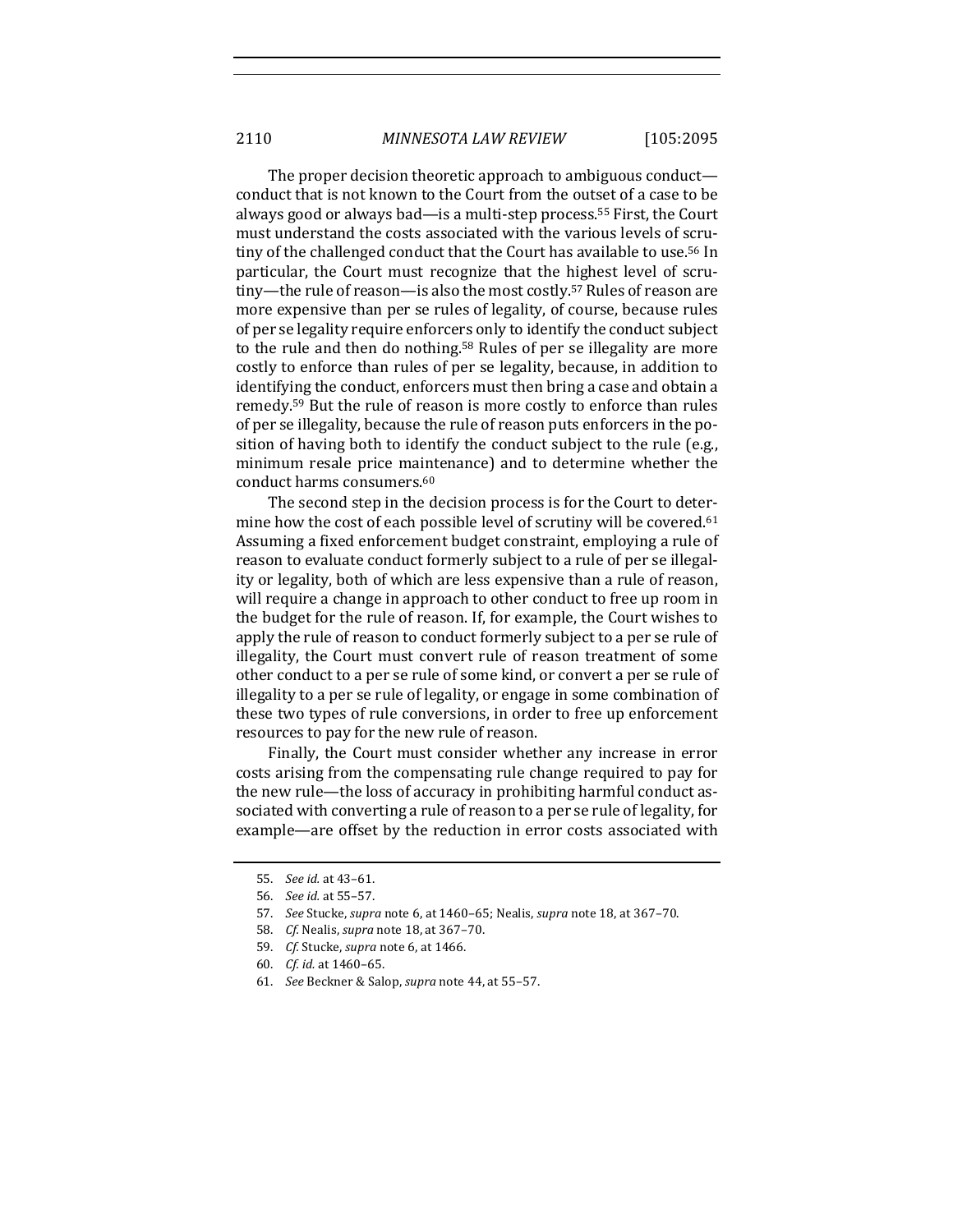the Court's adoption of the new rule for the conduct at issue. If the rule changes required to pay for a new rule create more error costs than the new rule eliminates, then of course the Court should not adopt the new rule.<sup>62</sup>

The failure of the Court to take enforcement costs into account has led to perhaps the most overlooked consequence of the error cost revolution in antitrust: that it has fallen to enforcers to balance budgets swelled to bursting by all the new rules of reason forged by the Court out of old per se rules of illegality.<sup>63</sup> Unlike the Court, which can demote a rule of reason to a per se rule of illegality to reduce enforcement costs, enforcers can only reduce their costs in one way: by reducing enforcement, which is to say, by creating de facto rules of per se legality.<sup>64</sup> In failing to make budget balancing rule changes to compensate for the rules of reason that it has imposed in recent decades, the Court has therefore ensured that only de facto rules of per se legality have been used to pay for those rules of reason, because enforcers cannot unilaterally impose the other low-cost approach to adjudication—rules of per se illegality—unilaterally. The Court has thereby injected a stark bias in favor of non-enforcement and de facto per se legality into antitrust through its half-baked embrace of the rule of reason presumption. The Court's conversion of the per se rule against resale price maintenance to a rule of reason, for example, imposed a burden on enforcers who, if they took their jobs seriously, were henceforth forced to scrutinize all individual instances of resale price maintenance for harm to consumers in order to find resale price maintenance cases to bring.<sup>65</sup> In order for cash-strapped enforcers actually to carry out that task, they necessarily had to reduce the care with which they would otherwise troll the seas of antitrust-relevant conduct for cases, either with respect to the conduct subject to the rule of reason, other conduct, or some of both.<sup>66</sup> Enforcers might, for

<sup>62.</sup> *Id.* at 47.

<sup>63.</sup> For example, there is no discussion of balancing enforcement budgets in Devlin & Jacobs, *supra* note 1.

<sup>64.</sup> *See* Nealis, *supra* note 18, at 369-70.

<sup>65.</sup> *See* Leegin Creative Leather Prods., Inc. v. PSKS, Inc., 551 U.S. 877, 907 (2007).

<sup>66.</sup> Baker & Salop, *supra* note 6, at 18 ("Because every enforcement action has an opportunity cost, the agencies limit the intensity of their enforcement efforts and have to pick and choose which matters to pursue. They similarly are constrained in their ability to litigate multiple cases against deep-pocketed defendants, which may lead them to accept weaker settlements. Private plaintiffs add additional enforcement capacity, but they cannot employ the investigative tools available to the government, so they have less ability to uncover and challenge many types of anticompetitive conduct."); William F. Baxter, *Separation of Powers, Prosecutorial Discretion, and the Common Law Nature of Antitrust Law*, 60 TEX. L. REV. 661, 661 (1981) (then-head of the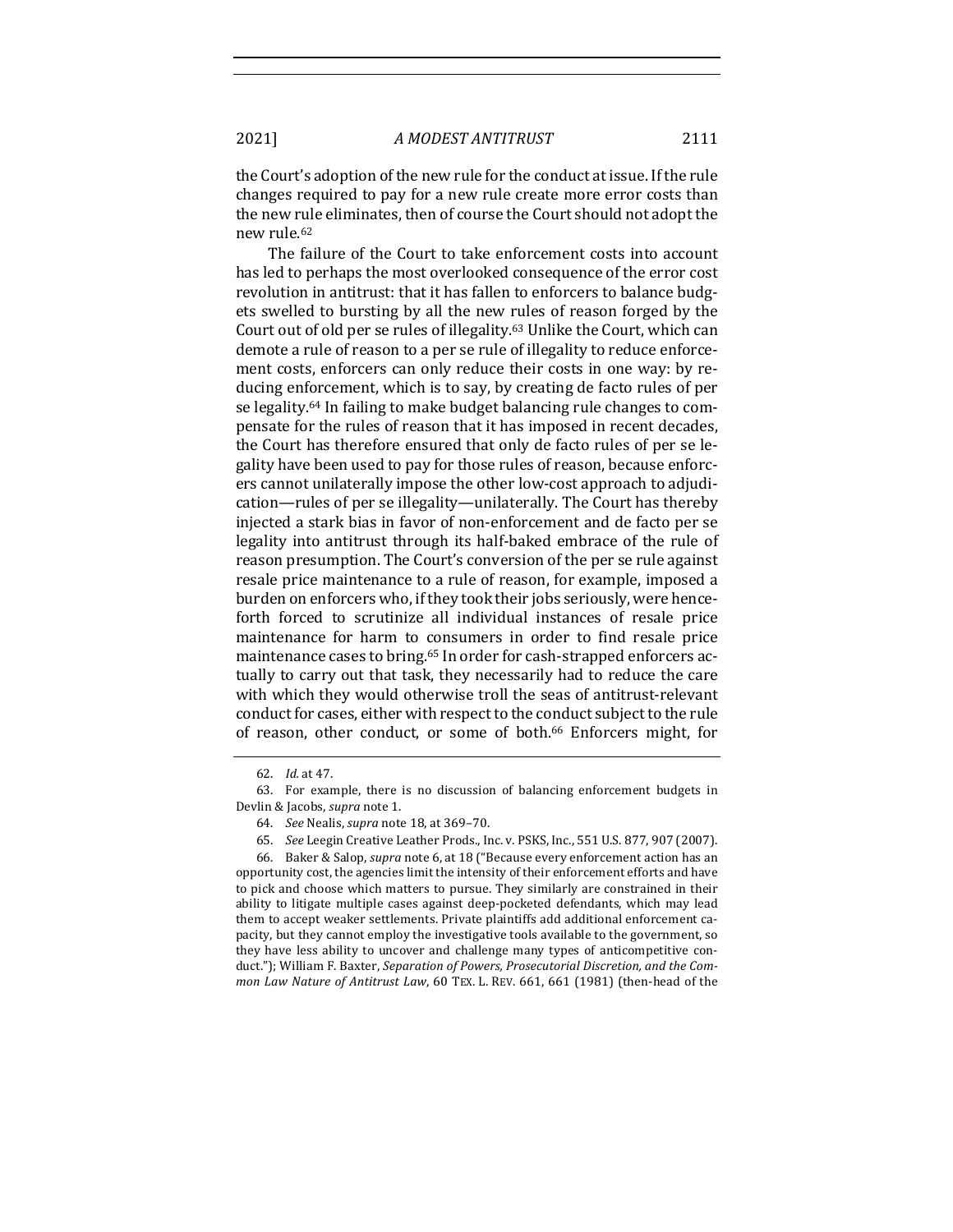example, have relied on their prosecutorial discretion to quit enforcing the Robinson-Patman Act (which, perhaps not coincidentally, enforcers actually have quit enforcing in recent decades).<sup>67</sup> The resulting tradeoff—more careful scrutiny of resale price maintenance for the de facto repeal of the Robinson-Patman Act—would have been good for consumers, however, only if the harm to consumers of no longer condemning the supply-price discrimination prohibited by the Robinson-Patman Act were offset by the benefits to consumers of more accurate enforcement against firms engaged in resale price maintenance.<sup>68</sup>

It will become clear in Part III that it might well be optimal for the Court to pay for all the new rules of reason it has created in recent decades exclusively by converting preexisting rules of reason to per se rules of illegality—something that enforcers cannot do alone because they lack authority to change the law—and never to create rules of per se legality, either formally or by putting cash-strapped enforcers in the position of having to reduce enforcement. In that case, the Court's adoption of rules of reason without making compensating budget-balancing rule changes, and the consequent increase in nonenforcement, have harmed consumers.

#### II. THE BUDGET CONSTRAINT

The Court's naiveté regarding enforcement costs is a problem because enforcement budgets have failed to keep up with economic activity for a long time.<sup>69</sup> Enforcement budgets of the U.S. Department of Justice and the Federal Trade Commission have increased in both absolute and inflation-adjusted terms since the 1970s, when error cost thinking stormed antitrust.<sup>70</sup> That tells little about whether enforcers have actually had the funds to apply the new rules of reason imposed

Antitrust Division of the Department of Justice arguing that fully enforcing the antitrust laws "would require the Division to shoulder obligations that, given its limited resources, it could not possibly discharge in an effective manner").

<sup>67.</sup> *See* HOVENKAMP, *supra* note 14, at 775 (noting that the Department of Justice "has not enforced the Act since 1977, and the Federal Trade Commission largely ignores it as well").

<sup>68.</sup> *See* Beckner & Salop, *supra* note 44, at 45-46.

<sup>69.</sup> The remarks that follow are based on budget data compiled by the author from the following sources: *FTC Appropriation and Full-Time Equivalent (FTE) History*, FTC, https://www.ftc.gov/about-ftc/bureaus-offices/office-executive-director/ financial-management-office/ftc-appropriation [https://perma.cc/WQL9-T78E]; *Appropriation Figures for the Antitrust Division*, U.S. DEP'T JUST., https://www.justice.gov/ atr/appropriation-figures-antitrust-division [https://perma.cc/FF4H-3M5V]; *Budget*  of the United States Government, FED. RSRV. BANK ST. LOUIS: FRASER, https://fraser .stlouisfed.org/title/54 [https://perma.cc/V89U-6P4B].

<sup>70.</sup> *See* Baker, *Taking the Error Out of "Error Cost" Analysis, supra* note 1, at 2-4.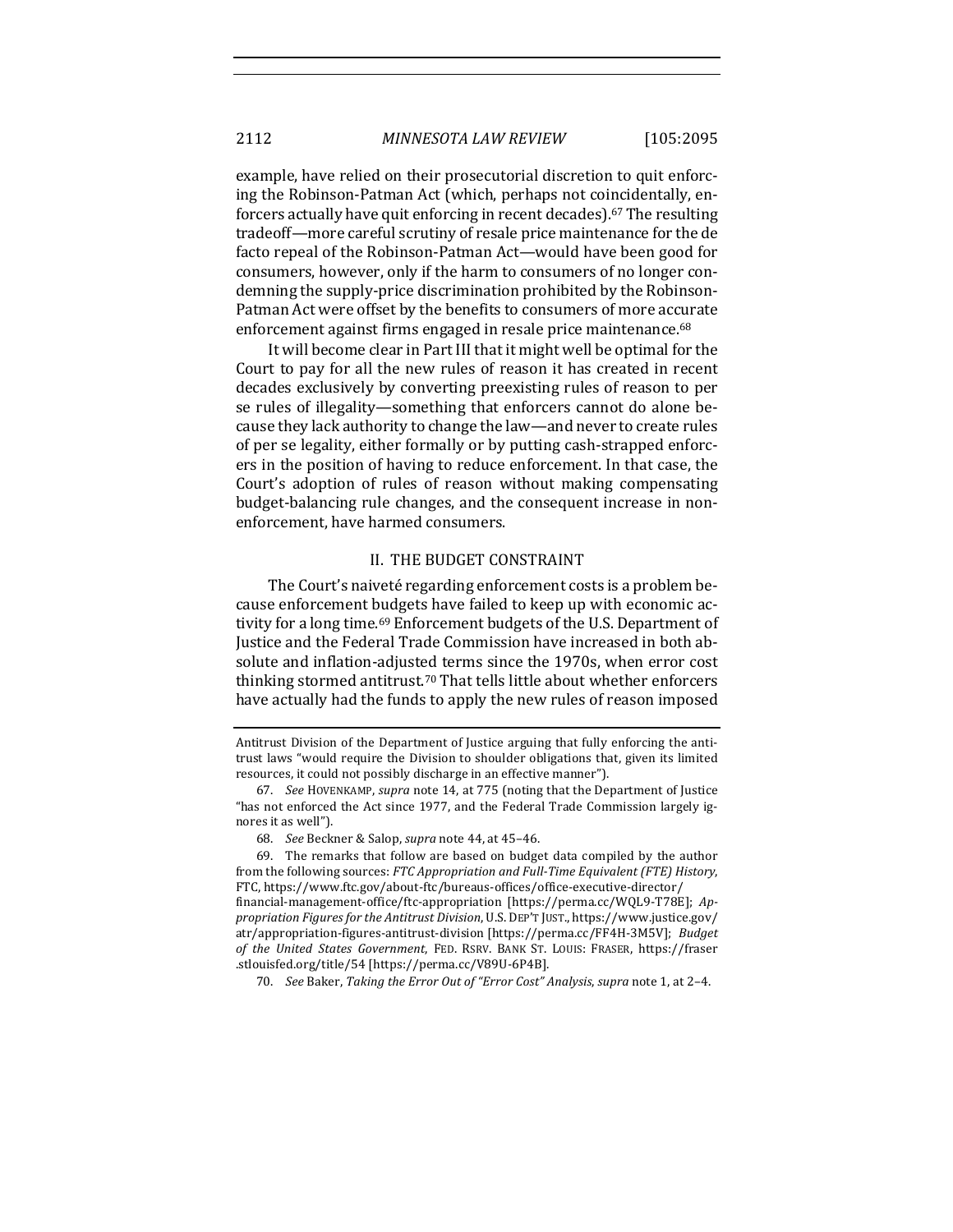by the Court since that time, however, because the economy also grew over that period.<sup>71</sup> As the economy grows, the amount of conduct that falls within the ambit of any given antitrust rule must grow as well. A larger economy means more transactions the prices of which may be fixed, more business that may be foreclosed through exclusive dealing, and more markets that may be dominated through merger, for example. Enforcement budgets must therefore expand with the economy to permit policing of the additional conduct created by economic growth.<sup>72</sup> To accommodate all of the shifts from less expensive rules of per se illegality to more expensive rules of reason adopted by the Court since the 1970s, enforcement budgets would have needed not only to match economic growth, but to outpace economic growth since that time.<sup>73</sup>

Enforcement budgets have not only failed to outstrip economic growth since the 1970s, however, but have, with brief exceptions, in fact failed to grow with the economy since World War Two. Figure 1 shows that, after adjustment for GDP growth, antitrust enforcement budgets are currently lower as a share of GDP than they have been since 1908, and one seventh of what they were at their peak in 1942. Growth in the productivity of enforcers, which would allow them to monitor more conduct and construct cases at lower cost, does not explain this trend. The economic growth numbers used to construct Figure 1 have been deflated by the growth in total factor productivity of federal government administration from 1960 to the present, the period over which the information revolution might have been most likely to strengthen the enforcement powers of the antitrust agencies. The effect of growth in government productivity is minimal, however, and the decline in the effective budget shown in Figure 1 remains pronounced.<sup>74</sup> If enforcement budgets have failed to keep up with costs,

<sup>71.</sup> *See Measuring Worth GDP Result*, MEASURING WORTH, https://www .measuringworth.com/datasets/usgdp [https://perma.cc/C3VR-J9DW].

<sup>72.</sup> Professor Kwoka also worries that enforcement budgets lag economic growth. John E. Kwoka, Jr., *Commitment to Competition: An Assessment of Antitrust Agency Budgets Since 1970, 14 REV. INDUS. ORG. 295, 296 (1999)* ("[T]he increase in antitrust enforcement resources over the past thirty years has been far more modest than most measures of economic activity or of events such as mergers that are reviewed by the agencies.").

<sup>73.</sup> For more detail on these rule changes, see *infra* Parts IV-V.

<sup>74.</sup> *See* Dale W. Jorgenson, Mun S. Ho & Jon D. Samuels, *Information Technology* and U.S. Productivity Growth: Evidence from a Prototype Industry Production Account, 36 J. PRODUCTIVITY ANALYSIS 159, 163–64, 168, 170 (2011) (discussing information technology innovation since 1960, characterizing federal government administration as an IT-using industry, and providing an average annual productivity growth rate for said industry). Professor Kwoka considers whether enforcement productivity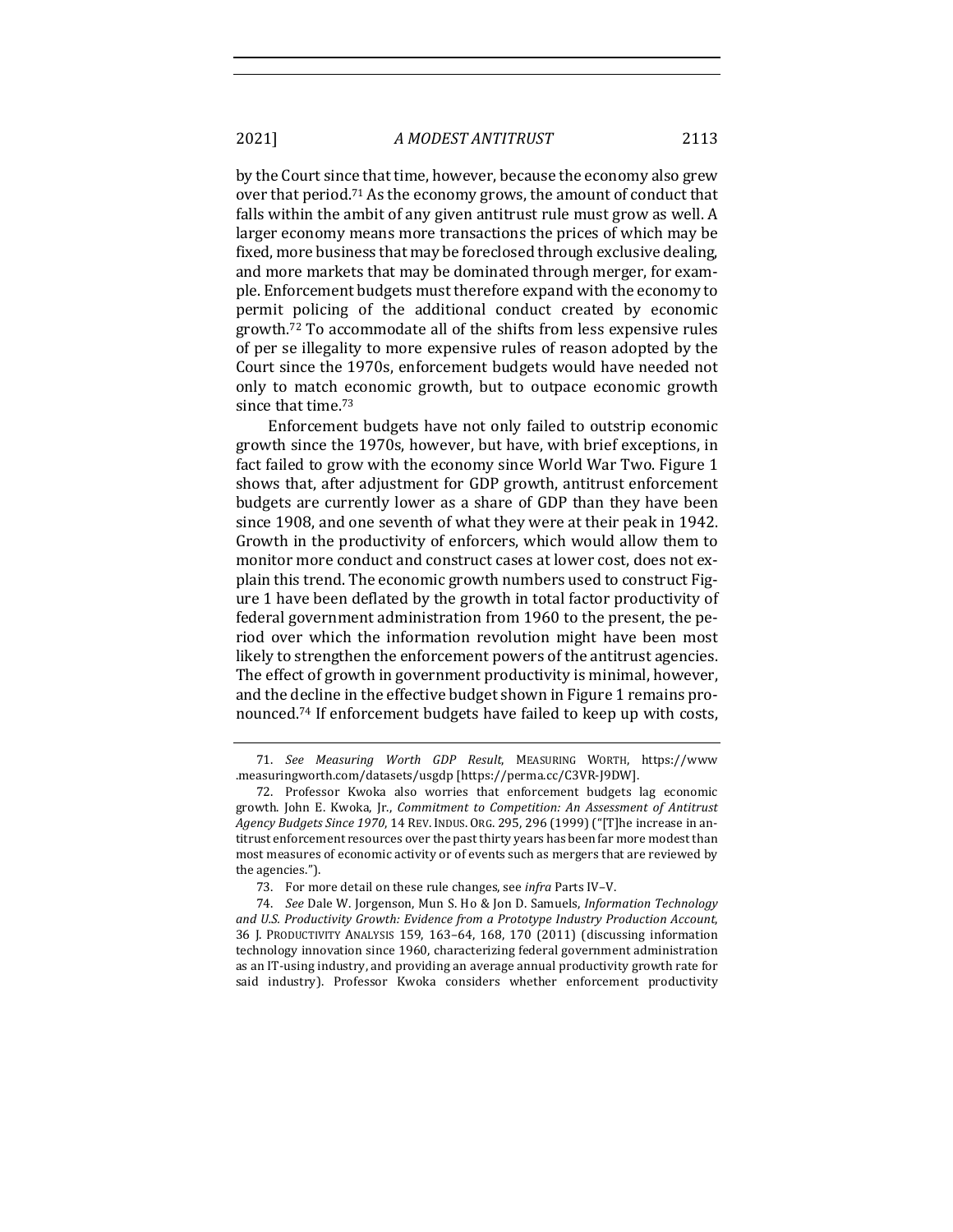then enforcers must have been forced by adoption of all the new rules of reason to reduce the amount of antitrust-relevant conduct that they actually monitor. That in turn means that there has been a growth over this period in the amount of conduct subject to a de facto rule of per se legality.



increases account for the failure of budgets to keep up with growth in economic activity and concludes that they do not. Kwoka, *supra* note 72, at 296-97 (suggesting that "more talented staff, superior computing technologies, and procedures such as the Merger Guidelines that systematize analysis" might have increased enforcement productivity).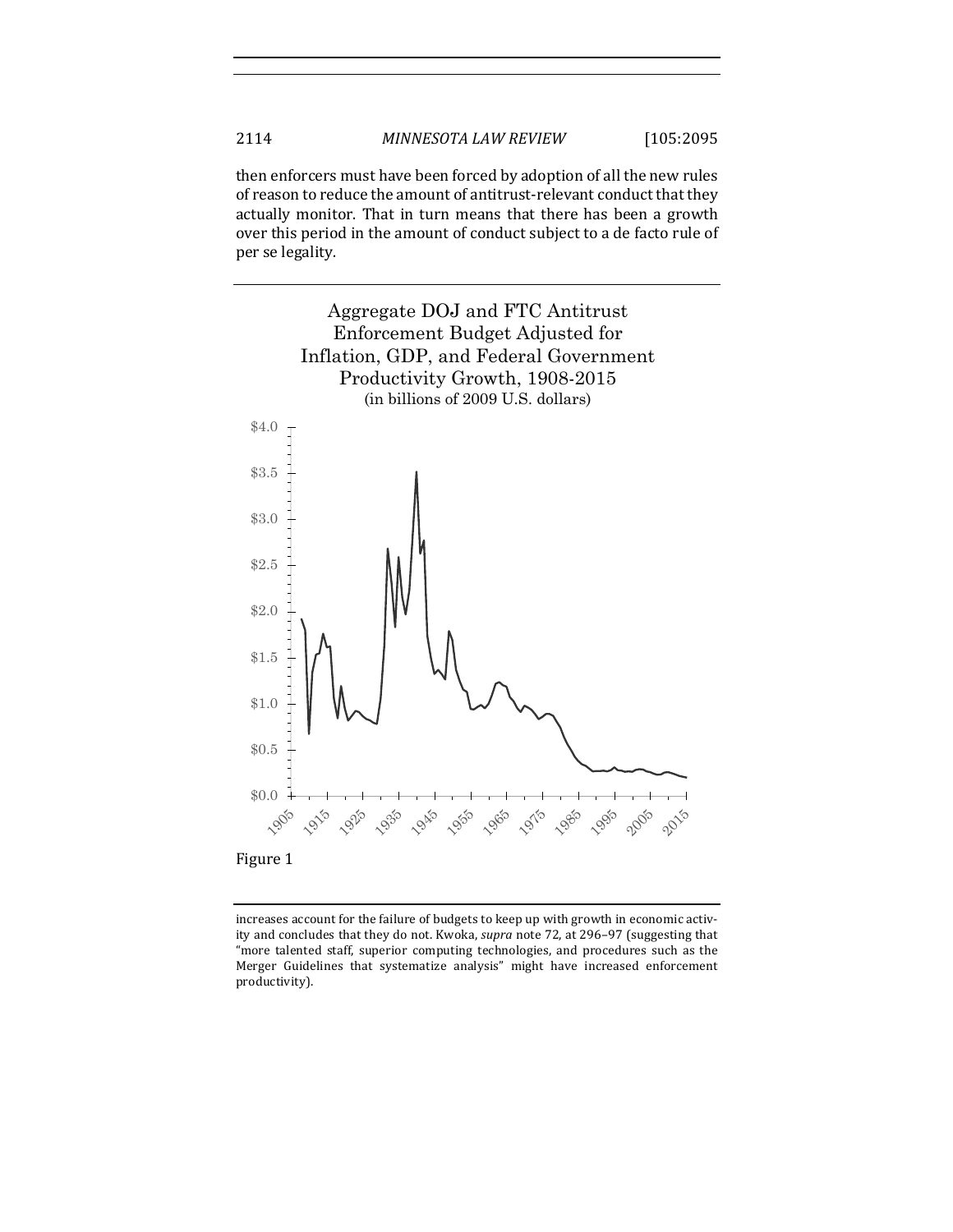The value for each year represents the budget that would be required to purchase an equivalent amount of enforcement in 2009 given the *change* in the size of the economy and taking into account changes in federal government productivity since 1960 due to progress in infor*mation technology.*

The ebb and flow of effective, GDP-adjusted, enforcement budgets tracks the intellectual history of antitrust with remarkable precision. Effective budgets were high in the second decade of the twentieth century when antitrust was a major issue in a presidential election and the FTC came into being.<sup>75</sup> Budgets then fell to a trough in the early 1930s, when it was thought for a time that concentration is efficient and antitrust enforcement was out of favor.<sup>76</sup> This policy reversed in the 1930s with the appointment of Thurman Arnold to head the Antitrust Division, and by the 1940s budgets reflected the renewed interest in enforcement.<sup>77</sup> Budgets remained stable from the 1950s to the 1970s, during antitrust's golden age, even spiking briefly in the late 1950s, a moment that many would date as the apex of postwar antitrust enthusiasm.<sup>78</sup> Then, in the 1970s, the Chicago School succeeded at convincing Congress, though not the Court, that a substantial amount of conduct that was then treated as per se illegal was actually good.<sup>79</sup> (The Court preferred to remain agnostic by subjecting the conduct to rules of reason—an approach that, as this Article relates, turned out not to be as neutral as it seems—but Congress went further, slashing enforcement budgets on the assumption that much antitrust-relevant conduct does not actually harm consumers.<sup>80</sup>)

<sup>75.</sup> *See* HOVENKAMP, *supra* note 14, at 80 (stating that there was "great interest in antitrust during the 1912 Presidential election" and that the Wilson administration created the FTC).

<sup>76.</sup> See id. at 81 (observing that this view "temporarily won out during the New Deal" and "Roosevelt's 'Codes of Fair Competition' virtually legalized various forms of collusion").

<sup>77.</sup> *See id.* (stating that "Roosevelt changed course" with the appointment of Thurman Arnold).

<sup>78.</sup> *See* Herbert Hovenkamp, *United States Competition Policy in Crisis: 1890–* 1955, 94 MINN. L. REV. 311, 354-59 (2009) (describing the sometimes "harsh" antitrust rules of this period). Effective budgets appear to have been lower in the postwar period than they were during and immediately before the war because postwar budgets failed to keep up with surging economic growth.

<sup>79.</sup> *See id.* at 360–63.

<sup>80.</sup> *See* Jonathan B. Baker, *Competition Policy as a Political Bargain*, 73 ANTITRUST L.J. 483, 506 (2006) ("Budgets at the federal antitrust agencies declined substantially during the 1980s, and staffing fell by nearly half.").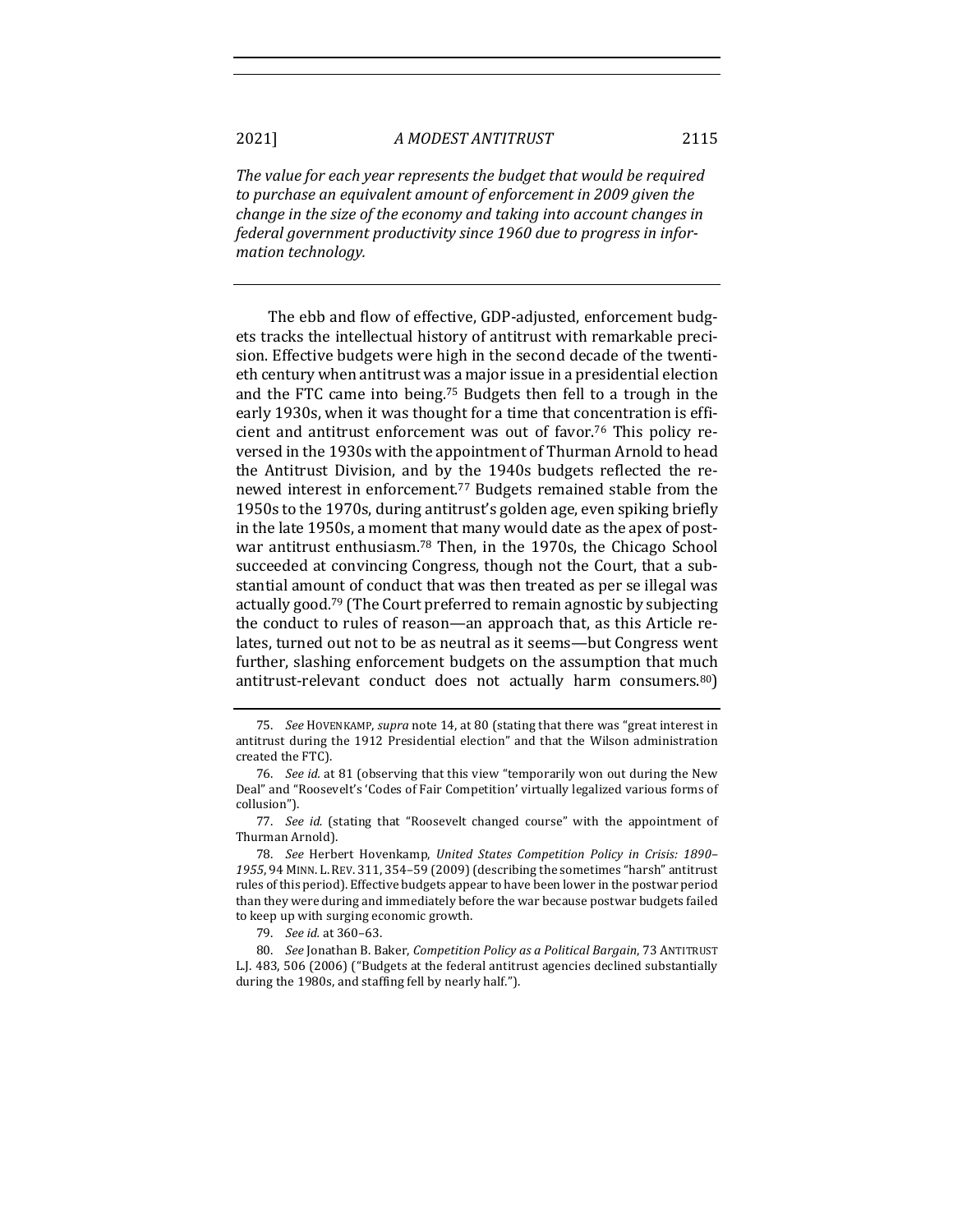2116 *MINNESOTA LAW REVIEW* [105:2095

Effective enforcement budgets plunged accordingly to the current trough.81

Private enforcement budgets are not included in Figure 1, but private enforcement budget data would likely tell a similar story. Private enforcement budgets, which are the funds that plaintiff attorneys generate through the contingency fees they extract from damages awards in antitrust cases, increase when new categories of once-per-se-legal conduct are brought under antitrust scrutiny, giving plaintiffs damages remedies for conduct for which no remedies were available before.<sup>82</sup> Thus private enforcement budgets would have increased during and after World War Two when the Court expanded the scope of many antitrust rules.<sup>83</sup> Private enforcement budgets do not increase, however, when the Court converts rules of per se illegality to rules of reason, because the remedy is not affected by such rule changes. $84$  A firm found liable for minimum resale price maintenance in a private action when minimum resale price maintenance was per se illegal faced the same remedy—including, for example, trebled damages—as would a firm held liable today under the current rule of reason standard for resale price maintenance. $85$  As a result, when conduct once subject to a per se rule of illegality becomes subject to a rule of reason, plaintiff lawyers have nothing more to gain from bringing a case than they did before, even though the cost of identifying a winning case to bring has gone up. So there is no reason to suppose that the conversion of per se rules of illegality to rules of reason since the 1970s has been accompanied by an increase in private enforcement budgets. Indeed, there is reason to suppose that private enforcement budgets

<sup>81.</sup> See Figure 1.

<sup>82.</sup> *See* 15 U.S.C. § 15 (authorizing private antitrust suits for treble damages); HOVENKAMP, *supra* note 14, at 804-06; Thomas E. Kauper & Edward A. Snyder, An In*quiry* into the *Efficiency* of *Private Antitrust Enforcement: Follow-on and Independently Initiated Cases Compared,* 74 GEO. L.J. 1163, 1220 (1986) ("[T]he rationale for a treble damages remedy encompasses not only the policies of compensation and deterrence, but also the need to provide incentives to private parties to encourage litigation to detect and prevent continuing violations."); Warren F. Schwartz, An Overview of the Eco*nomics of Antitrust Enforcement*, 68 GEO. L.J. 1075, 1092 (1980) (recognizing that the level of private damages determines the intensity of private enforcement); Spencer Weber Waller, *The Incoherence of Punishment in Antitrust*, 78 CHI.-KENT L. REV. 207, 210-11 (2003) (noting use of contingency fee structure in private antitrust actions).

<sup>83.</sup> *See* Sandeep Vaheesan, *The Evolving Populisms of Antitrust*, 93 NEB. L. REV. 370, 383–95 (2014).

<sup>84.</sup> A proposal to do that failed. See HOVENKAMP, supra note 14, at 887-88 & n.47 (noting that a Reagan administration proposal to limit treble damages to violations of per se rules was never implemented and arguing that defeat was the right result).

<sup>85.</sup> *See id.* at 886–88.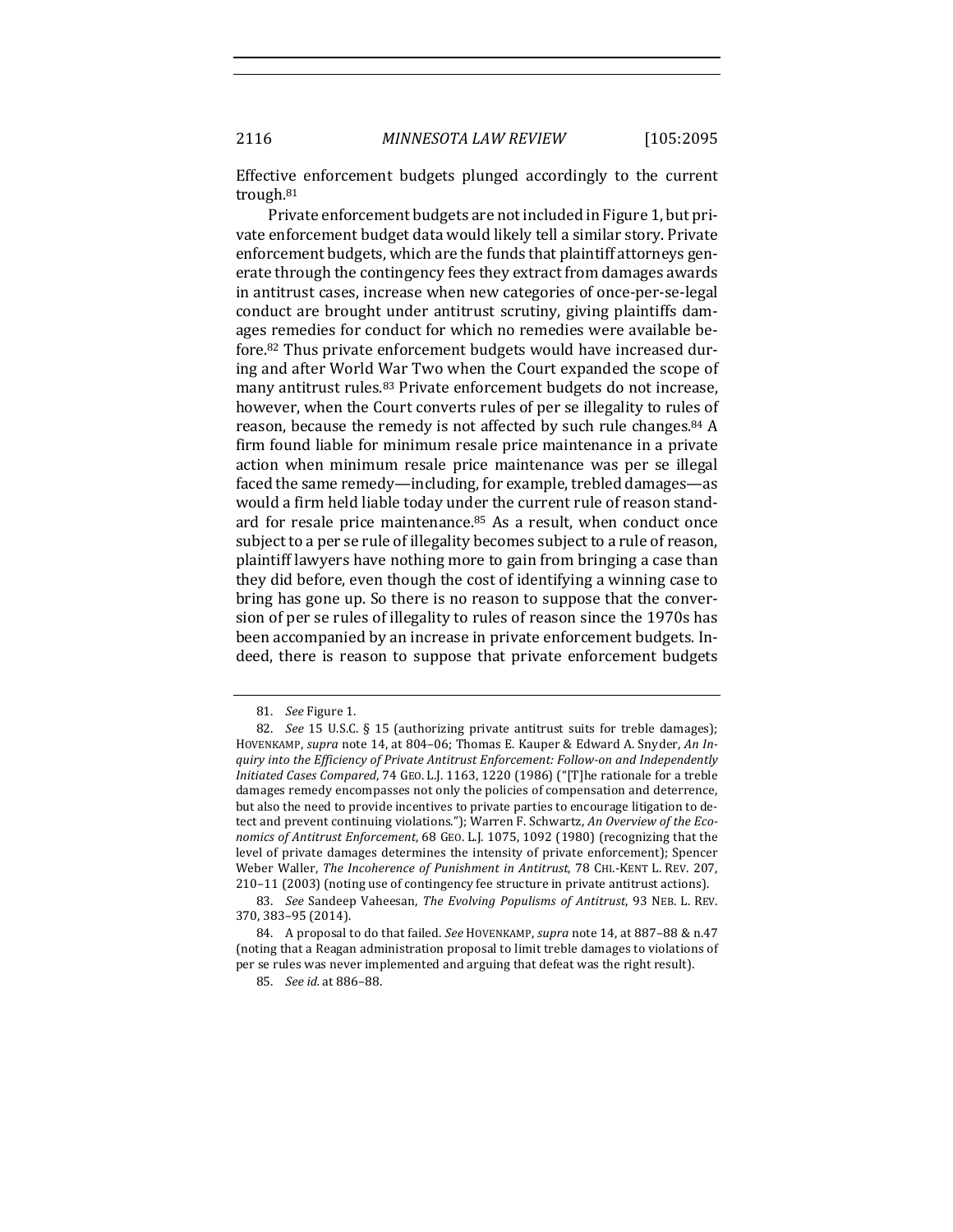have fallen, because during this period the Court has explicitly created a number of rules of per se legality, effectively withdrawing some conduct from antitrust scrutiny and therefore reducing the terrain over which plaintiff lawyers can bring and win cases and thereby generate the funds to bring more cases. $86$  Any budget decline must have been exacerbated by a fall, since the 1970s, in the amount of damages courts have been willing to award to successful plaintiffs, and by the Court's imposition of scope of liability rules that have made it harder for plaintiffs to get into court to enforce antitrust rules under any standard.87

Of course, it is possible that enforcement budgets have always been large enough to absorb the cost of the application of rules of reason, even across the board. But believing that would require adherence to the belief that the effective enforcement budget near the dawn of the antitrust laws in 1908, which was higher than the effective enforcement budget today, was already more than sufficient to police all antitrust-relevant conduct in the U.S. economy.<sup>88</sup> That is unlikely.

#### III. HOW THE RULE OF REASON PRESUMPTION MAY HAVE INCREASED ERROR COSTS: THE BASIC THEORY AND SOME IMPLICATIONS

#### A. THE PERCEIVED UNIFORMITY OF AMBIGUOUS CONDUCT AND ITS **CONSEQUENCES**

We have seen that, by requiring that all ambiguous conduct—all conduct not obviously good for consumers or obviously bad for consumers—be subject to rules of reason, but providing no way for budget-constrained enforcers to pay for the rules of reason, the Court in effect established a de facto judicial policy of dividing ambiguous conduct between rules of reason and per se rules of legality, because

<sup>86.</sup> For a description of this conduct, see *infra* Parts IV–V. *Cf.* ANDREW I. GAVIL, WIL-LIAM E. KOVACIC, JONATHAN B. BAKER & JOSHUA D. WRIGHT, ANTITRUST LAW IN PERSPECTIVE: CASES, CONCEPTS AND PROBLEMS IN COMPETITION POLICY 1134 (2d ed. 2008) ("If government enforcers devote fewer resources to investigating antitrust violations ... those acts will reduce the likelihood that any particular violator will be detected and convicted. Unless the damages multiple [in private enforcement cases] is increased under such circumstances, the level of deterrence will be reduced.").

<sup>87.</sup> In recent years, courts have taken a harder line on the measurement of damages. See GAVIL ET AL., *supra* note 86, at 1139 ("[R]ecently, plaintiffs have faced increasingly skeptical courts in presenting their cases for damages."). For the tightening of scope of liability rules, see William H. Page, *The Scope of Liability for Antitrust Viola*tions, 37 STAN. L. REV. 1445, 1445 (1985).

<sup>88.</sup> *See supra* Figure 1.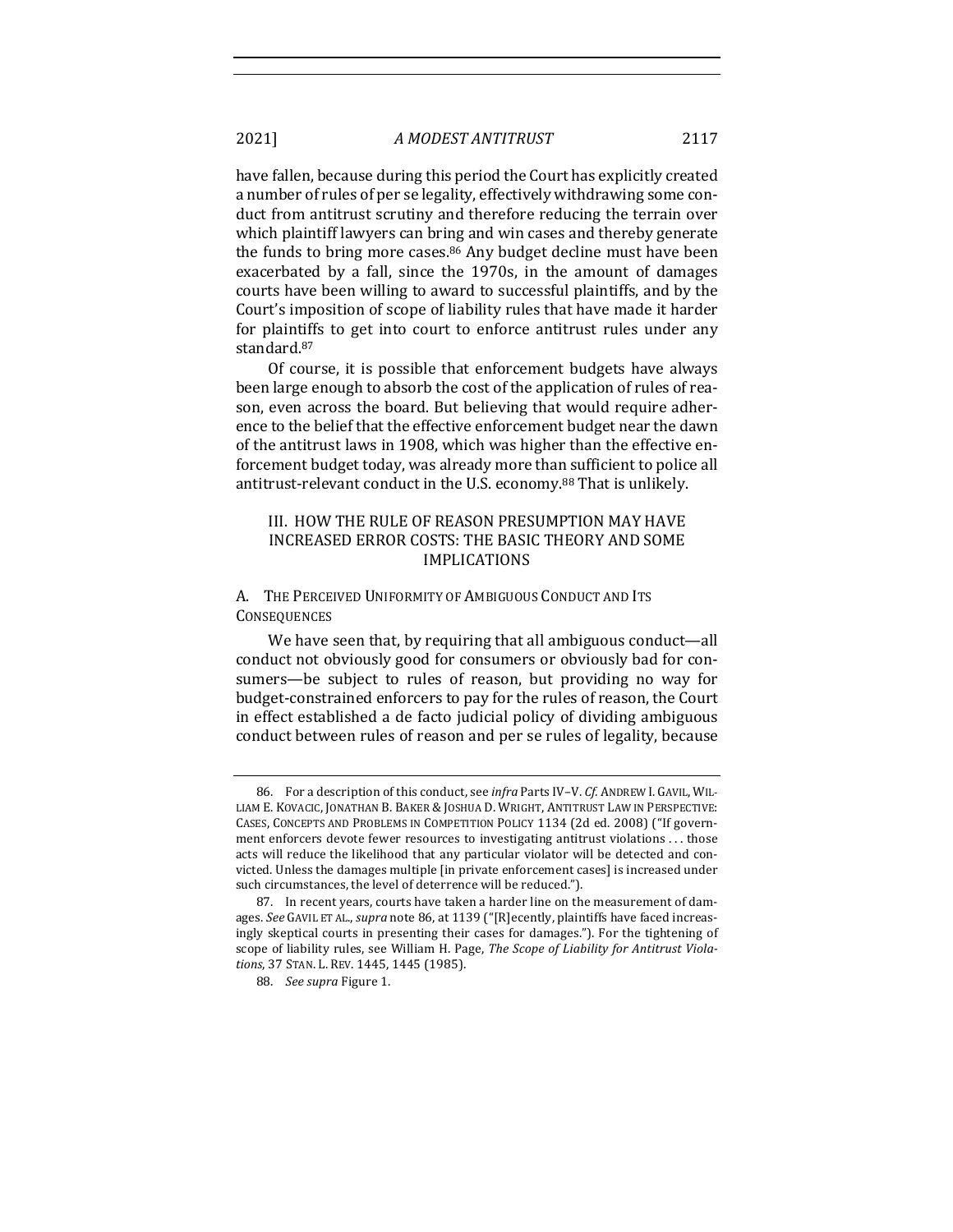enforcers must introduce gaps into enforcement in order to pay for the rules of reason.<sup>89</sup> Dividing ambiguous conduct between rules of reason and rules of per se legality might not be a great departure from proper decision-theoretic practice, however, if the Court were to believe that ambiguous conduct can be grouped into categories of conduct that are mostly good for consumers and categories of conduct that are mostly bad for consumers. In that case, the per se rules of legality might be applied to the mostly good conduct and the rules of reason to the mostly bad conduct, and the results might reduce error costs relative to a regime in which the Court were to make all of the conduct, including the mostly good conduct, per se illegal.

But the Court does not appear to believe that ambiguous conduct is neatly divisible into portions that are mostly good and portions that are mostly bad. Instead, the Court appears to view all ambiguous conduct as undifferentiated—as all having the same probability of being good or of being bad—with a few small exceptions. As a result, it is possible that each and every de facto per se rule of legality imposed by the Court through a failure to attend to the enforcement budget constraint has made consumers worse off under the Court's own estimation of the character of antitrust-relevant conduct. The Court has made clear that the Court believes that price fixing is unambiguously bad, which is why the Court continues to make price-fixing per se illegal.<sup>90</sup> But the Court has never suggested that the conduct the Court considers ambiguous in character, and to which the Court therefore applies the rule of reason today, can be neatly divided into categories of conduct that are mostly good and other categories that are mostly bad. The Court has, for example, never suggested that the Court thinks predatory pricing to be more or less likely to harm consumers than resale price maintenance, refusals to deal, vertical nonprice restraints, or a host of other categories of conduct upon which the Court has imposed the rule of reason.<sup>91</sup> Judges appear to believe that all of this conduct has the same risk profile.<sup>92</sup> It follows that, if the Court believes

<sup>89.</sup> *See supra* Part I; Nat'l Collegiate Athletic Ass'n v. Bd. of Regents of Univ. of Okla., 468 U.S. 85, 103-04 (1984).

<sup>90.</sup> *See supra* Part I; Arizona v. Maricopa Cnty. Med. Soc'y, 457 U.S. 332, 349-51 (1982).

<sup>91.</sup> *See* United States v. Socony-Vacuum Oil Co., 310 U.S. 150, 219-23 (1940) (decrying price fixing under any circumstance); Brooke Grp. Ltd. v. Brown & Williamson Tobacco Corp., 509 U.S. 209, 226 (1993) (observing that "predatory pricing schemes are rarely tried, and even more rarely successful" (internal quotation marks omitted)). For rule of reason treatment of resale price maintenance, refusals to deal, vertical nonprice restraints, and other categories, see *infra* Parts IV-V.

<sup>92.</sup> *See* Devlin & Jacobs, *supra* note 1, at 79-80 ("[T]he law acts as if error is apt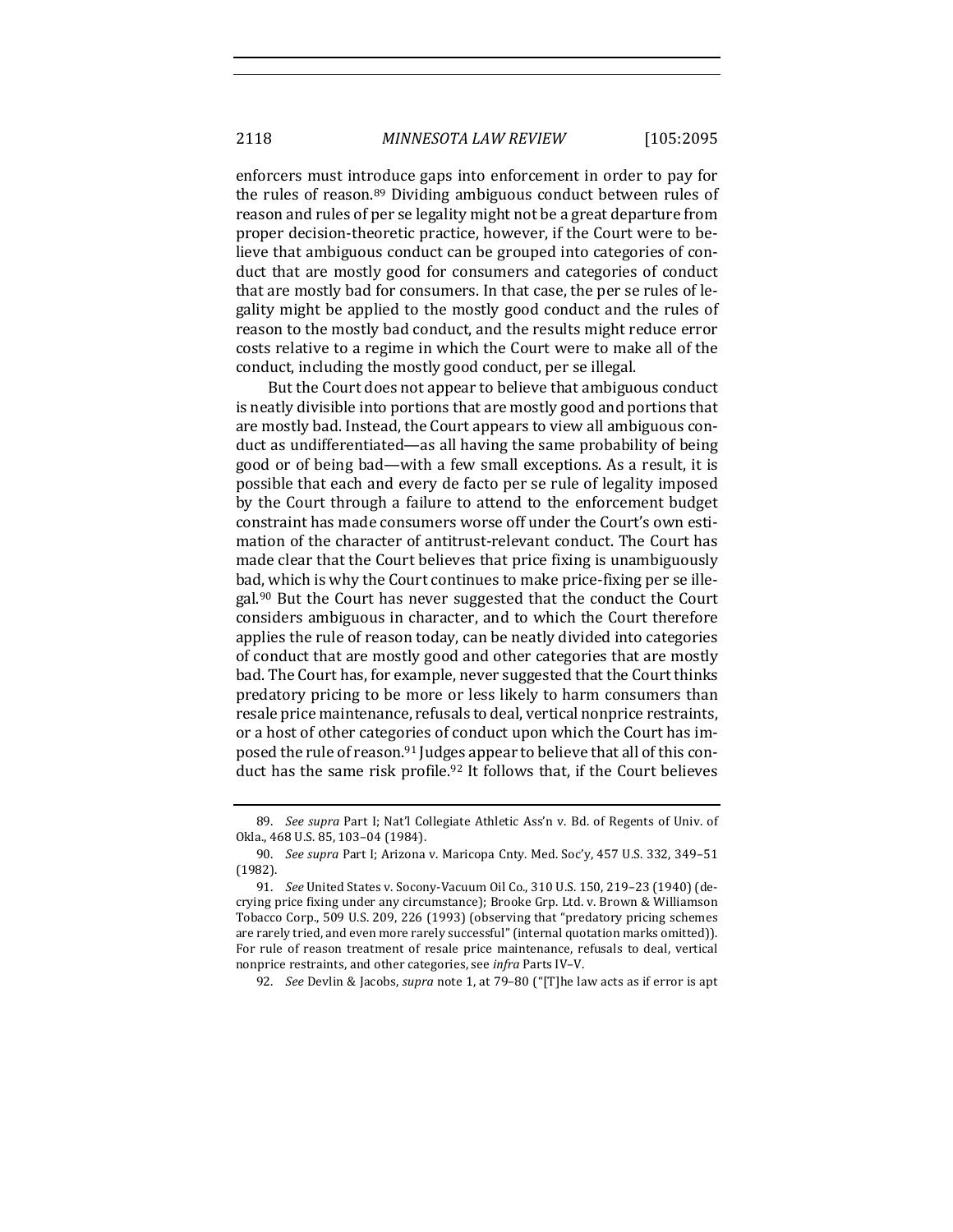any of this conduct to be mostly bad, then it believes all of this conduct to be mostly bad, in which case the Court's inadvertent creation of rules of per se legality must have allowed mostly bad conduct to go unpunished and therefore to have increased error costs relative to a regime in which all conduct were made per se illegal. It also follows from the fact that the Court does not distinguish between the harmfulness of different categories of ambiguous conduct that the Court must treat all ambiguous conduct that the Court cannot afford to subject to a rule of reason alike, either making it all per se illegal or all per se legal. For if the conduct is all thought to be mostly good, then making part of it per se illegal would increase error costs relative to making it all per se legal, and, if the conduct is all thought to be mostly bad, then making part of it per se legal would increase error costs relative to making it all per se illegal. This point bears repeating: If the Court *believes ambiguous conduct to be mostly good—in the sense of mostly beneficial for consumers—then the Court should make per se legal any conduct that enforcers cannot afford to subject to the rule of reason,* and, if the Court believes ambiguous conduct to be mostly bad—in the sense of mostly harmful to consumers—then the Court should make per se illegal any conduct that enforcers cannot afford to subject to the rule of reason.<sup>93</sup> This means that getting the rule wrong—making conduct per se legal when all conduct should be per se illegal in order to minimize error costs or making conduct per se illegal when conduct should be per se legal in order to minimize error costs—through a failure deliberately to choose which rule to apply would lead not only to increased error costs but to greatly increased error costs because the rule would increase error costs for not just some, but all ambiguous conduct.

I have been careful to write only of the Court's beliefs regarding whether conduct is good or bad, rather than the factual question whether conduct actually is good or bad. The reason the Court's *perception* regarding the character of ambiguous conduct matters, rather than the actual character of the conduct, is that decision theory is the science of decision-making under limited knowledge.<sup>94</sup> Decision theory teaches how to minimize the probability of error given the level of information currently held by the decisionmaker, which is to say,

to arise to the same extent for all offenses, other than for those condemned as per se illegal.").

<sup>93.</sup> A mathematical description of this rule is given as Proposition 1 in the Appendix.

<sup>94.</sup> *See* PETERSON, *supra* note 42, at 5-6; Beckner & Salop, *supra* note 44, at 43.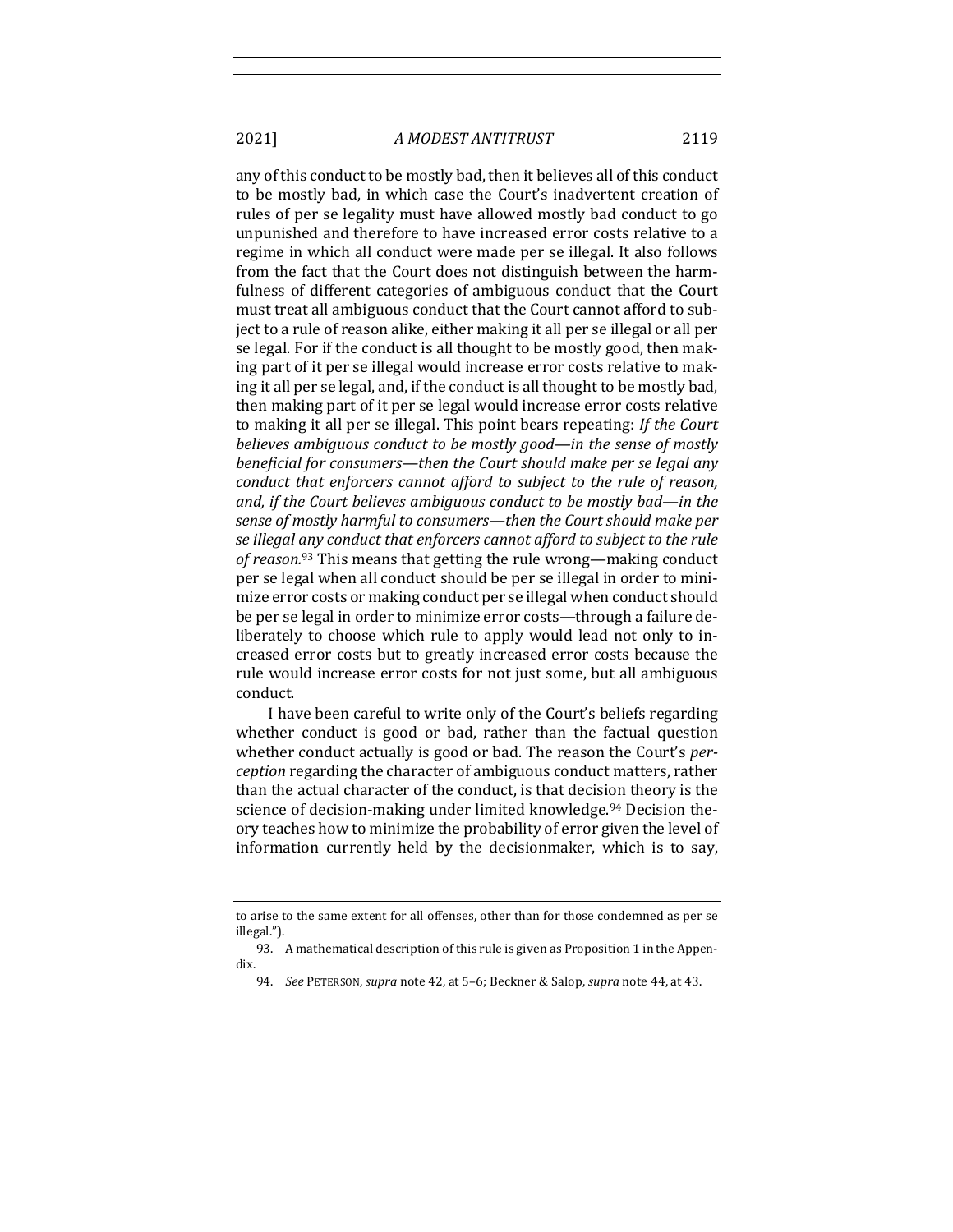given the decisionmaker's perceptions.<sup>95</sup> If the Court lacks any information that would allow it to distinguish between the probability that predatory pricing will harm consumers and the probability that resale price maintenance will harm consumers, for example, then decision theory dictates that, given this perception of homogeneity, the Court must treat these categories of conduct in like manner.<sup>96</sup> Of course, the two kinds of conduct may in fact have very different effects on consumers, but decision theory requires that the Court treat both kinds of conduct as equally likely to harm until such time as new information provides the Court with a basis for distinguishing between them.<sup>97</sup>

Intermediate levels of analysis, sometimes called "structured rule of reason" analysis, sometimes "quick look" analysis, and sometimes "ancillary restraints" analysis, which reduce the burden on plaintiff to prove harm under the rule of reason, but do not go so far as to make conduct per se illegal, are exceptions to the general rule that the Court views all ambiguous conduct as uniform in character.<sup>98</sup> The Court applies intermediate analysis when the Court believes that the challenged conduct is more likely to be harmful than the sort of conduct the Court subjects to full-blown rule of reason analysis.<sup>99</sup> But the fact that the Court believes that a small subset of ambiguous conduct is particularly likely to harm consumers does not imply that the Court believes that the rest is particularly unlikely to harm consumers and is therefore best made per se legal through neglect by cash-strapped enforcers.<sup>100</sup> For this reason, there will be no further discussion of conduct subject to intermediate analysis in this Article. For purposes of this Article, conduct subject to intermediate analysis can be treated,

100. Indeed, to the extent that the intermediate analysis rule of reason is more expensive to enforce than per se rules, which is quite possible given that it requires an inquiry into effects, even if not one as extreme or expensive as the inquiry associated with the full-blown rule of reason, and enforcers consequently fail to intermediate analysis rules of reason due to budget limitations, intermediate analysis rules of reason very likely increase error costs, for nonenforcement of them renders legal per se conduct that the Court clearly believes to be harmful to consumers relative to run-ofthe-mill ambiguous conduct, otherwise the Court would not have selected the conduct for intermediate analysis.

<sup>95.</sup> *See* PETERSON, *supra* note 42, at 143-61; Beckner & Salop, *supra* note 44, at 43.

<sup>96.</sup> *See* PETERSON, *supra* note 42, at 143-61.

<sup>97.</sup> *See id.* at 53-55 (discussing the principle of insufficient reason).

<sup>98.</sup> *See* HOVENKAMP, *supra* note 14, at 347-51.

<sup>99.</sup> *See* California Dental Ass'n v. FTC, 526 U.S. 756, 757 (1999) ("[Q]uick-look' analysis is appropriate when an observer with even a rudimentary understanding of economics could conclude that the arrangements in question have an anticompetitive effect on customers and markets." (citing Nat'l Collegiate Athletic Ass'n v. Bd. of Regents of Univ. of Okla., 468 U.S. 85 (1984))).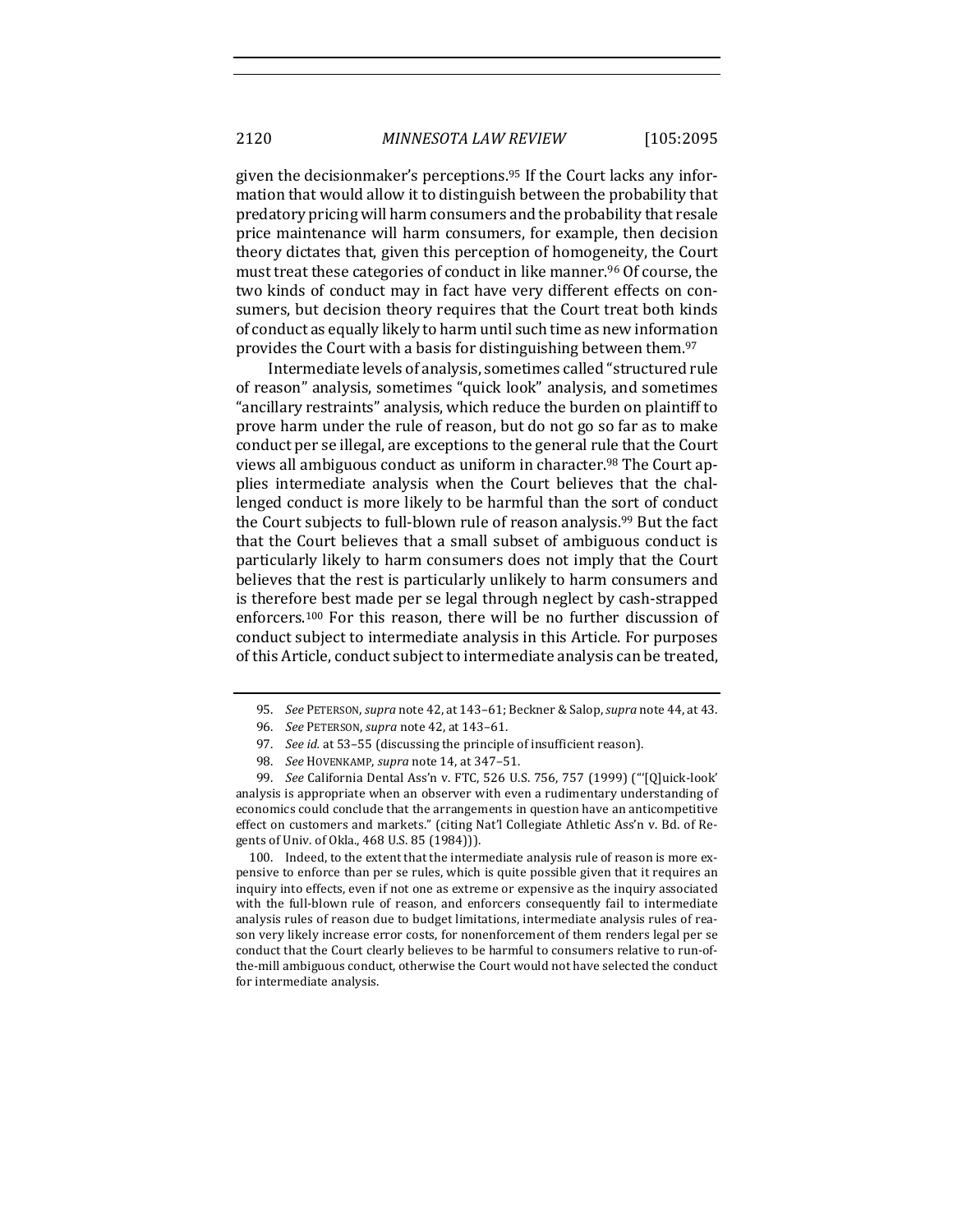along with conduct currently believed by the Court to be unambiguously bad or unambiguously good, and therefore expressly subject to rules of per se illegality or legality respectively, as fully outside of the realm of ambiguous conduct.

By leaving it to enforcers to use enforcement reductions that are tantamount to per se rules of legality to finance rules of reason, the Court has acted as if the Court believes that ambiguous conduct is likely to be mostly good, making per se rules of legality the right choice for conduct that cannot be subjected to the rule of reason. But the Court has taken this approach without ever considering whether the Court really believes ambiguous conduct to in fact be mostly good.<sup>101</sup> Instead, the Court has taken this step apparently innocent of the enforcement budget constraint and of the fact that by adopting unaffordable rules of reason throughout antitrust the Court has been creating de facto rules of per se legality throughout antitrust as well. If it turns out that upon reflection the Court would conclude that ambiguous conduct is mostly bad, then the Court's unintentional embrace of per se rules of legality in recent decades would be inconsistent with its expectations regarding error costs, and may, indeed, have increased error costs. In that case, the Court should instead be subjecting all ambiguous conduct that it cannot subject to rules of reason to rules of per se illegality.

The per se rules of illegality that the Court should, in that case, be imposing would, however, be quite unlike those called for under current law because they would apply to ambiguous conduct rather than to conduct believed by the Court to be unambiguously bad.<sup>102</sup> There would be over-enforcement under these per se rules of illegality—if the Court's views are right, the conduct would be mostly, but not completely, bad, and so some good conduct would be condemned—but the resulting error costs would be the lowest possible given that the enforcement budget does not support application of rules of reason to all ambiguous conduct and so either rules of per se illegality or rules of per se legality would need to be applied to some of the conduct.<sup>103</sup>

<sup>101.</sup> For a discussion of cases in which courts have made these rule changes without considering enforcement budget constraints, see *infra* Parts IV-V.

<sup>102.</sup> *Cf.* Cont'l T.V., Inc. v. GTE Sylvania Inc., 433 U.S. 36, 49-50 (1977); Broad. Music, Inc. v. Columbia Broad. Sys., Inc.,  $441$  U.S.  $1, 9-10$  (1979); Arizona v. Maricopa Cnty. Med. Soc'y, 457 U.S. 332, 343-44 (1982).

<sup>103.</sup> *Cf.* Nealis, *supra* note 18, at 380-82.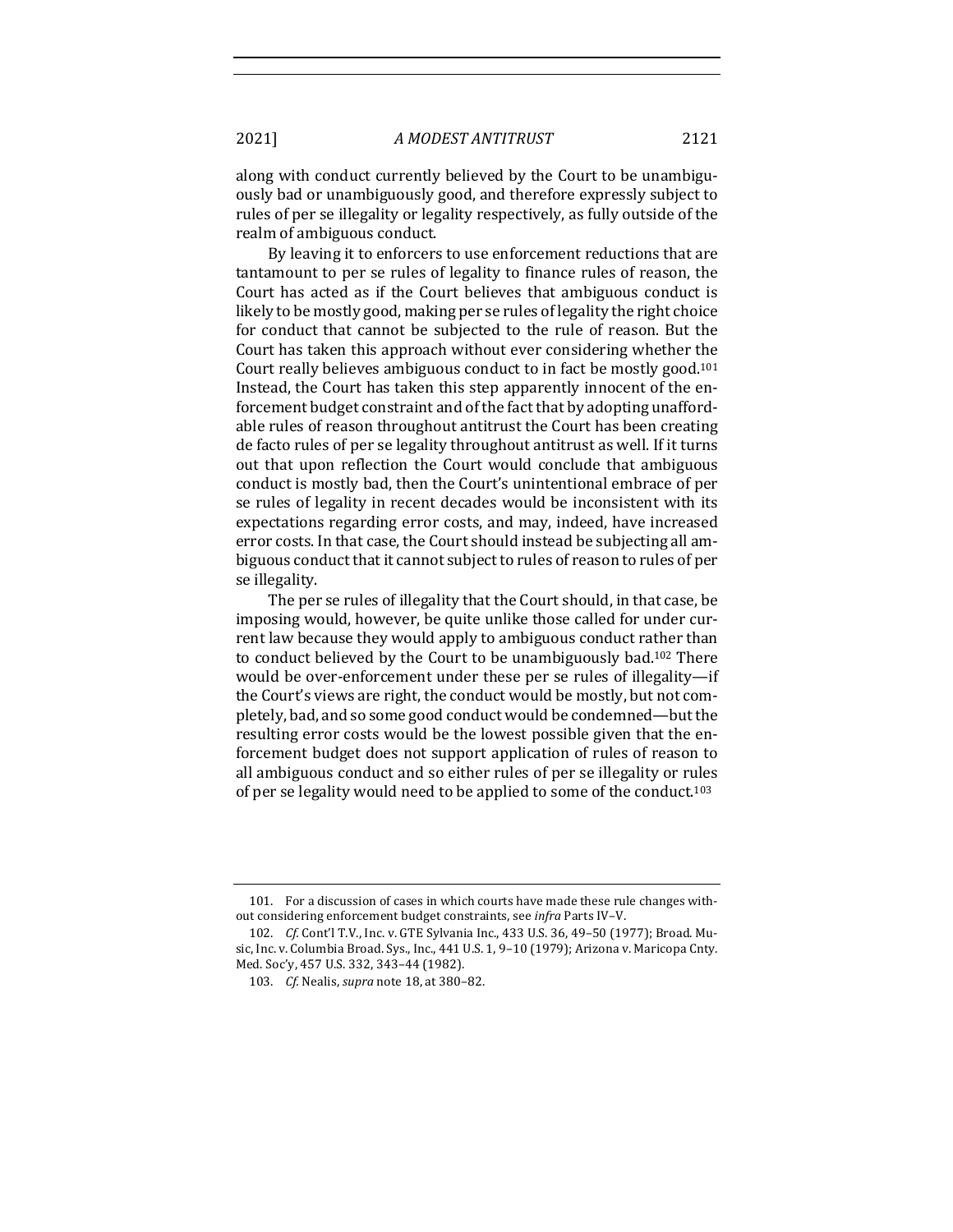B. WHEN ABOLISHING THE RULE OF REASON WOULD MINIMIZE ERROR COSTS

So far the argument has been that if the Court were to believe conduct to be mostly bad, then the Court should make per se illegal any conduct not subject to a rule of reason. If the Court were to believe conduct to be not just mostly bad, but very bad (though the Court need not believe conduct to be completely bad), then it might even be appropriate for the Court to forego the rule of reason entirely, even when enforcers can afford to apply it to some conduct, and instead to make all ambiguous conduct per se illegal.<sup>104</sup>

Despite the overall greater accuracy of the rule of reason at identifying bad conduct, relative to the accuracy of per se rules of illegality, the rule of reason will still tend to let some bad conduct escape detection, whereas a per se rule of illegality sweeps in all bad conduct, without error or exception, because a per se rule of illegality proscribes all conduct that falls within its ambit, bad or good.<sup>105</sup> Now, if by mostly bad conduct we mean conduct that does more harm to consumers than it does good, and by very bad conduct we mean conduct that does much more harm to consumers than it does good, then the small amount of bad conduct that the rule of reason lets slip may, if bad enough, do more harm than the good done by all the good conduct the rule of reason accurately identifies and correctly avoids condemning.<sup>106</sup> But in that case harm to consumers (that is, error costs) would be reduced by making the conduct per se illegal, for that would eliminate the bad conduct not precluded by the rule of reason at the cost only of condemning the less beneficial good conduct preserved by the rule of reason.<sup>107</sup>

In other words, sometimes a per se rule against all conduct is better for consumers even when rule of reason treatment for at least some of the conduct is affordable, and even when the conduct is known to have sufficient consumer-beneficial elements that a per se rule of illegality under current law, which allows such a rule only when the conduct always harms consumers, would be inappropriate.<sup>108</sup> This peculiar result depends both on the probability that the conduct will harm consumers and the extent to which the rule of reason tends

<sup>104.</sup> *Cf. id.*

<sup>105.</sup> *See* Beckner & Salop, *supra* note 44, at 64 (stating that the additional information generated by the rule of reason "is unlikely to eliminate all errors").

<sup>106.</sup> For a more precise definition of "mostly bad" conduct, see *infra* Part VII.

<sup>107.</sup> *Cf. id.* at 63-64.

<sup>108.</sup> *See* Cont'l T.V., Inc. v. GTE Sylvania Inc., 433 U.S. at 49-50.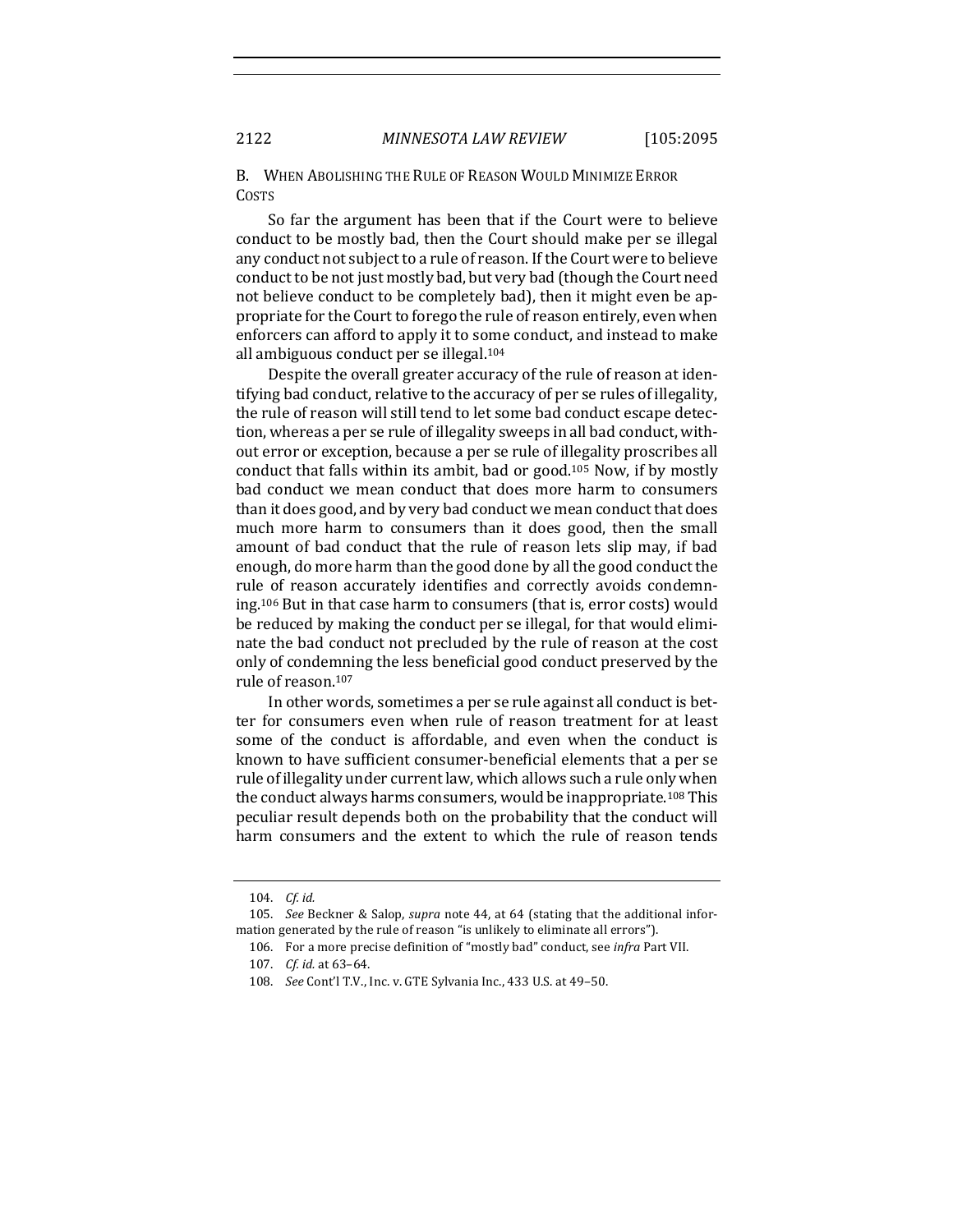erroneously to fail to preclude bad conduct.<sup>109</sup> As the rule of reason becomes better at precluding bad conduct, however, a per se rule against all conduct becomes less and less likely to make consumers better off relative to a rule of reason.

#### C. THE NECESSITY OF ARBITRARY ACTION

Conduct it perceives to be very bad aside, the Court must use rules of reason to the extent permitted by the enforcement budget in order to minimize error costs.<sup>110</sup> In this more general context, when the enforcement budget is insufficient to enable application of rules of reason to all ambiguous conduct, the choice of which *part* of the conduct to subject to the rule of reason, and which to bring under per se rules of illegality or legality, has, surprisingly, no effect on error costs.<sup>111</sup> Because all of the conduct is of the same perceived character, the conduct can arbitrarily be divided into conduct subject to the appropriate per se rule and conduct subject to the rule of reason, without regard to traditional categorizations of the conduct as predatory pricing, resale price maintenance, refusal to deal, and so on.<sup>112</sup> All that matters is that no more conduct than enforcers can afford to police (in the sense of no more conduct than can be accommodated by enforcers without forcing them to start reducing enforcement in order to balance their budgets) be placed in the rule of reason category. If, for example, the enforcement cost of applying the rule of reason to minimum resale price maintenance were the same as the enforcement cost

112. *See id.* at 79-80 ("[T]he law acts as if error is apt to arise to the same extent for all offenses, other than for those condemned as per se illegal.").

<sup>109.</sup> A mathematical description of this rule is given as Proposition 4 in the Appendix. This rule has already been recognized by a number of scholars. *See* Yannis Katsoulacos & David Ulph, On Optimal Legal Standards for Competition Policy: A General Wel*fare-Based Analysis*, 57 J. INDUS. ECON. 410, 424-45 (2009); Juwon Kwak, *Optimal* Antitrust Enforcement: Information Cost and Deterrent Effect, 41 EUR. J.L. & ECON. 371, 383-84 (2016). *But see* Jacob Seifert, *Optimal Legal Standards for Competition Policy Revisited*, 194 ECON. LETTERS 109359 (2020); Yannis Katsoulacos & David Ulph, Opti*mal Legal Standards for Competition Policy Further Re-Visited, 196 ECON. LETTERS* 109578 (2020).

<sup>110.</sup> If it is possible to vary the level of accuracy of the rule of reason, by changing the cost of applying it, and hence the cost of enforcing it, then it might be optimal to invest some of the budget in greater rule of reason accuracy, rather than in applying the rule of reason to the greatest possible amount of conduct. For more on this, see *infra* Part VIII and Proposition 5 in the Appendix.

<sup>111.</sup> *Cf.* Devlin & Jacobs, *supra* note 1, at 103 ("[T]he likelihood, magnitude, and presence of error are far from homogeneous across case types and business behaviors. Different forms of conduct are likely to give rise to distinct risks of error, even if those risks cannot be precisely quantified. As a result, there is good reason for antitrust law to develop unique standards or rules for each.").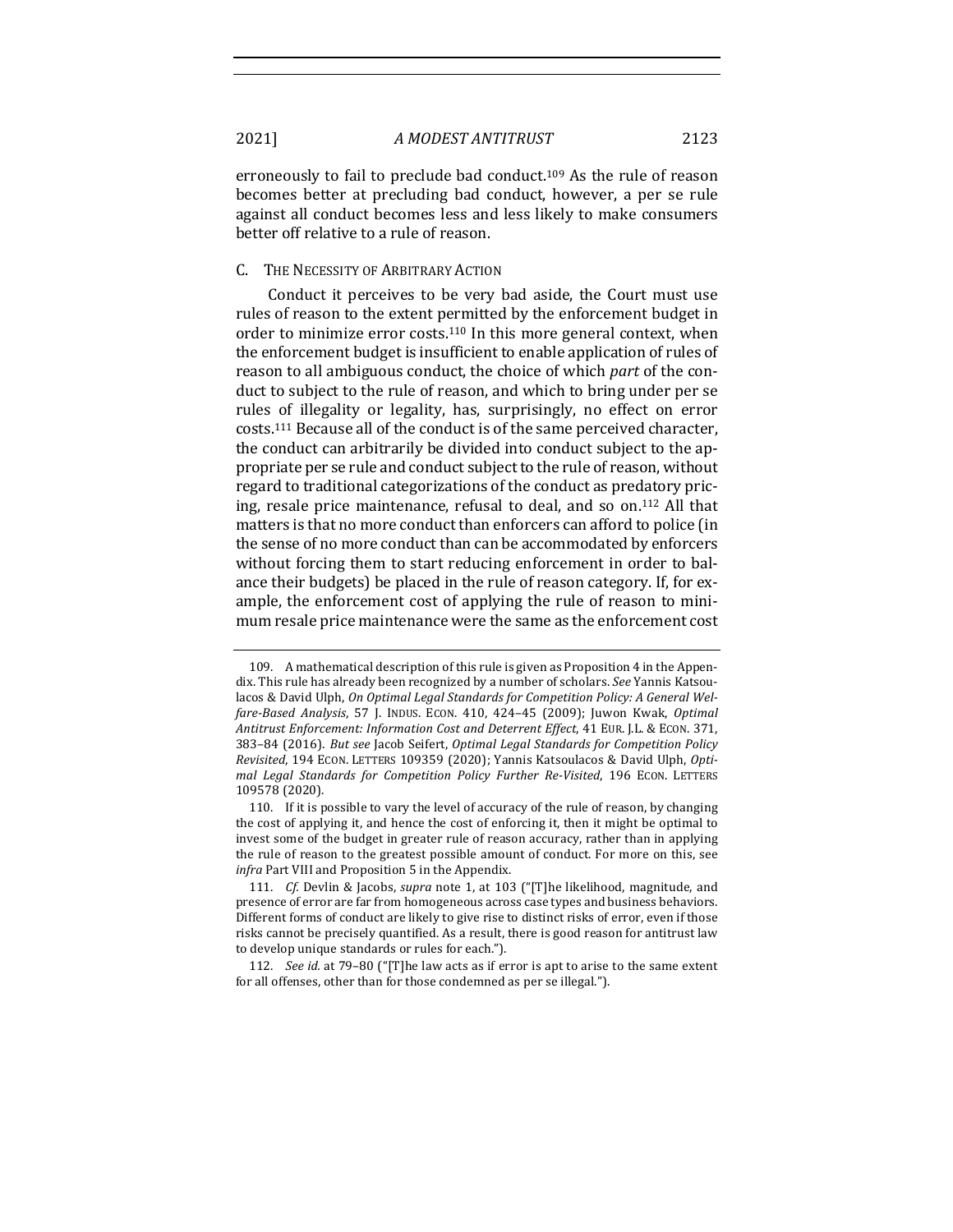of applying the rule of reason to one third of all predatory pricing and minimum resale price maintenance cases combined, then making predatory pricing per se illegal and subjecting resale price maintenance to the rule of reason would have the same error costs as subjecting both categories of conduct to the rule that every third case of either kind of conduct should fall under the rule of reason.<sup>113</sup>

Arbitrary treatment of ambiguous conduct may seem to be the kind of absurd academic result for which economic analysis of law has justly gained a bad reputation, but it is in fact directly relevant to one of the major cases in which the Court converted a rule of per se illegality to a rule of reason.<sup>114</sup> In *Continental T.V., Inc. v. GTE Sylvania Inc.*, the Court converted, to a rule of reason, the rule of per se illegality for non-price vertical restraints on goods for which the manufacturer relinquishes title; the ground the Court gave was that it was arbitrary to make restraints on goods for which the manufacturer relinquishes title per se illegal when restraints for which the manufacturer retains title are subject to the rule of reason.<sup>115</sup> The Court said nothing to suggest that the Court thought either kind of conduct to be worse than the other, however, which means that the Court could have divided the conduct up between rules of reason and rules of per se illegality however the Court wished—so long as enforcers could afford the rules of reason—without increasing error costs. The Court's reluctance arbitrarily to subject one part of the conduct to a per se rule of illegality and the other to a rule of reason was quite unfounded.<sup>116</sup>

The Court's decision to subject both categories of conduct to a rule of reason might well have pushed enforcers up against their budget constraint and forced them to respond by imposing a de facto per se rule on some of the conduct through reduced enforcement.<sup>117</sup> If that is true, then, unless the Court believes that non-price vertical restraints are mostly good for consumers, error costs increased as a result of the Court's move. If the Court believes that non-price restraints

<sup>113.</sup> *Cf.* David Rosenberg & Steven Shavell, *A Simple Proposal To Halve Litigation* Costs, 91 VA. L. REV. 1721, 1721 (2005) (arguing that randomly halving the number of tort cases and doubling damages would not "compromis[e] the functioning of our liability system in a significant way").

<sup>114.</sup> *See* ANTHONY T. KRONMAN, THE LOST LAWYER: FAILING IDEALS OF THE LEGAL PRO-FESSION 231-34 (1993).

<sup>115.</sup> *See* Cont'l T.V., Inc. v. GTE Sylvania Inc., 433 U.S. 36, 45-48, 52-55, 57-59 (1977).

<sup>116.</sup> *See id.* at 54 (arguing that there is no evidence that "the competitive impact of vertical restrictions is significantly affected by the form of the transaction").

<sup>117.</sup> *See id.* at 45-48, 52-55. For the behavior of enforcers under a budget constraint, see *supra* Part I.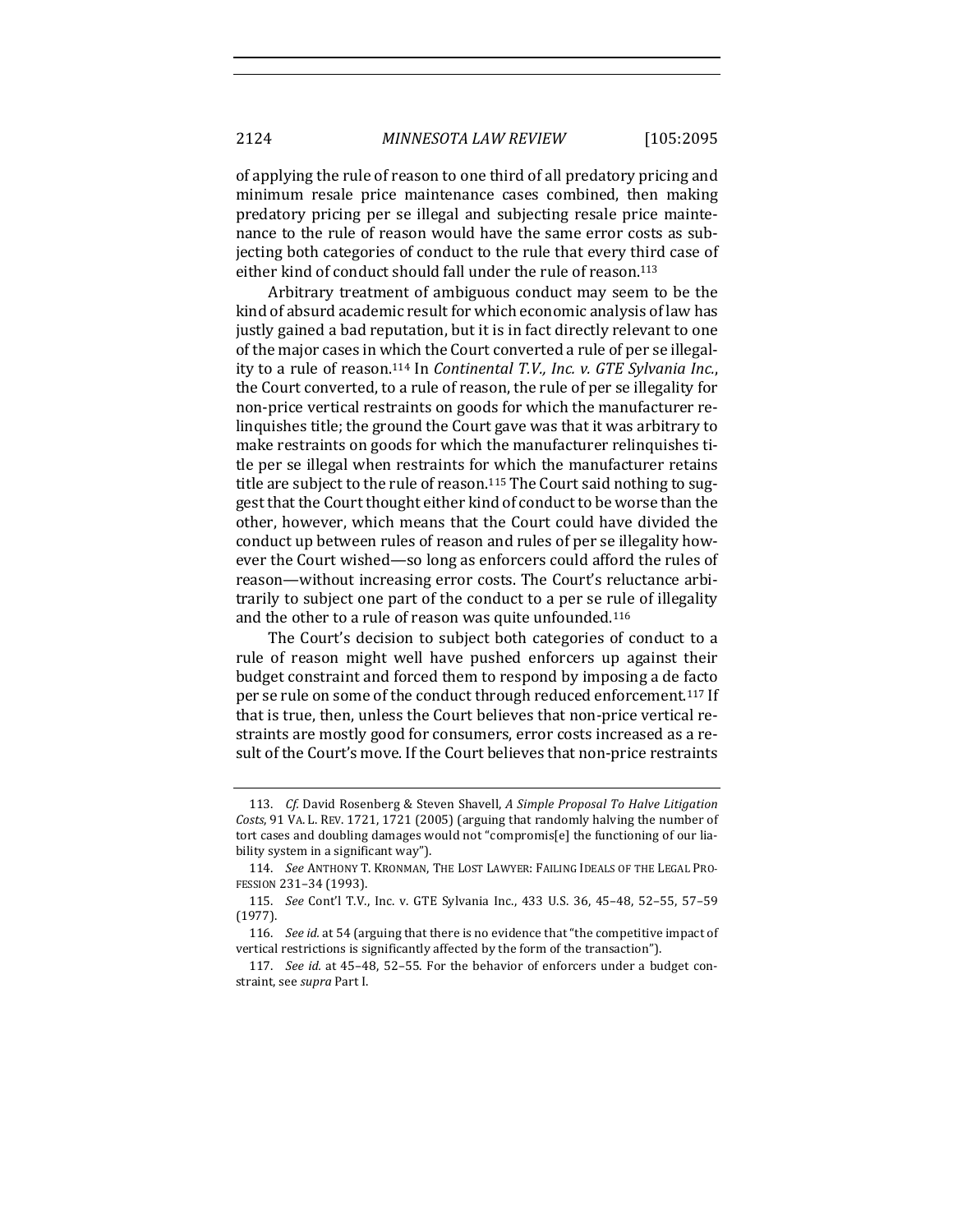are instead mostly bad for consumers, it would have been better if the Court had continued to subject a portion of the conduct to a per se rule of illegality. Assuming that the Court views all non-price vertical restraints as equivalent in harmfulness, the Court's arbitrary decision to make restraints for which the manufacturer relinquishes title per se illegal could not have been expected to harm consumers so long as enforcers' budgets were exhausted in the enforcement of rules of reason in other areas of conduct. The maxim that like conduct should be treated alike simply cannot be followed under a budget constraint in conjunction with a perception of the conduct as uniform in harmfulness.118

#### IV. THE COURT HAS NOT SAID WHETHER IT THINKS AMBIGUOUS CONDUCT IS MOSTLY GOOD OR MOSTLY BAD

Is it really the case that the Court has expressed no view regarding the harmfulness of ambiguous conduct? In truth, the U.S. Reports are littered with declarations of the virtue of much conduct in which antitrust once took an interest.<sup>119</sup> "[P]redatory pricing schemes are rarely tried, and even more rarely successful," declared the Court, for example, not long before it limited predatory pricing liability only to cases in which the plaintiff can show a dangerous probability of recoupment.<sup>120</sup> This might suggest that the Court actually believes ambiguous conduct to be mostly good, and, if that is the case, then the Court's embrace of rules of reason, and the resulting imposition of de facto rules of per se legality by budget-constrained enforcers, might be error-cost minimizing.

The Court's many declarations of the virtue of once-suspect conduct do not, however, apply to conduct that the Court believes to be ambiguous in character and so do not undermine the conclusion that the Court has expressed no view regarding the character of ambiguous

<sup>118.</sup> *See* Andrei Marmor, *Should Like Cases Be Treated Alike?*, 11 LEGAL THEORY 27, 27 (2005); Kenneth I. Winston, On Treating Like Cases Alike, 62 CALIF. L. REV. 1, 2-3 (1974).

<sup>119.</sup> *See* Leegin Creative Leather Prods., Inc. v. PSKS, Inc., 551 U.S. 877, 889-92, 907-08 (2007) (reviewing evidence that resale price maintenance is good for competition and eliminating the Court's former per se rule of illegality for the practice); Verizon Commc'ns Inc. v. Law Offs. of Curtis V. Trinko, 540 U.S. 398, 407 (2004) ("The mere possession of monopoly power, and the concomitant charging of monopoly prices, is not only not unlawful; it is an important element of the free-market system."); Brooke Grp. Ltd. v. Brown & Williamson Tobacco Corp., 509 U.S. 209, 224-27 (1993) (arguing that below-cost pricing, absent evidence of a dangerous probability of recoupment, is good for consumers).

<sup>120.</sup> Matsushita Elec. Indus. Co. v. Zenith Radio Corp., 475 U.S. 574, 589 (1986).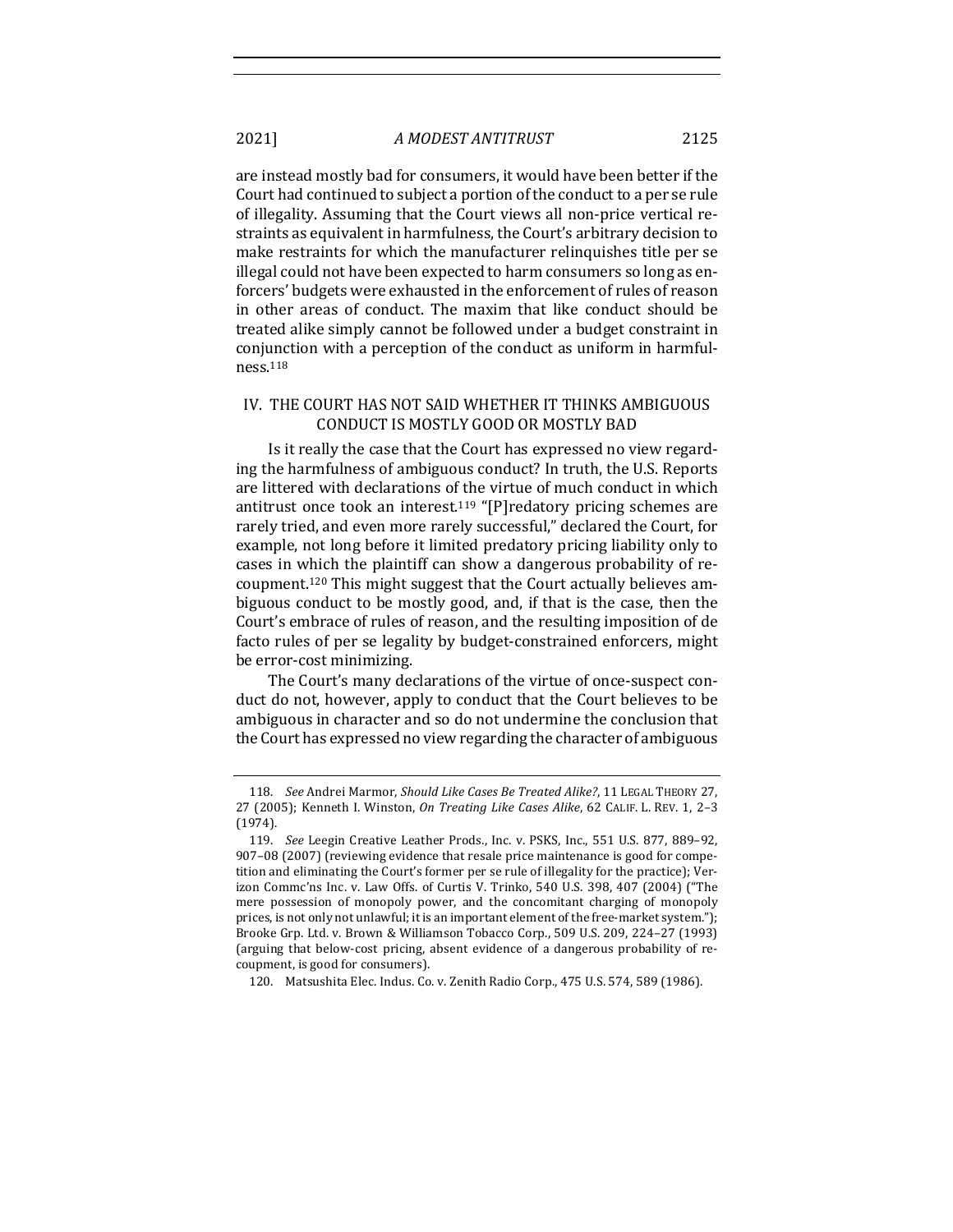conduct. The Court's declarations of virtue apply instead to conduct that the Court has made per se legal in recent years, and reflects the view of the Court that this conduct is not merely ambiguous conduct that is likely to be good, but conduct the Court considers unambiguously good.<sup>121</sup> Of course, just as in the case of conduct that the Court has continued to subject to per se rules of illegality, the Court is engaging in wishful thinking when the Court pronounces a practice unambiguously good.<sup>122</sup> All conduct is ambiguous in character.<sup>123</sup> The passion of the Court for deluding itself primarily into seeing conduct as unambiguously good rather than unambiguously bad reflects the success of the Chicago School in calling the antitrust project into question.124

The Court's passion for deluding itself into seeing conduct as unambiguously good does not, however, suggest that the Court believes ambiguous conduct to be mostly good. The Court really does believe that the conduct that it has made per se legal in recent decades is unambiguous in character, rather than ambiguous but mostly good, and so these new per se rules of legality, like the Court's declarations of virtue regarding the conduct to which the new rules apply, tell us nothing about the Court's views regarding the harmfulness of ambiguous conduct. When the Court in *Brooke Group Ltd. v. Brown & Williamson Tobacco Corp.* ultimately limited predatory pricing claims to cases in which the plaintiff can show recoupment, for example, the Court effectively replaced what once amounted to a per se rule against below-cost pricing with a per se rule of legality for the entire category of cases of below-cost pricing without recoupment.<sup>125</sup> In making per se legal conduct that includes no recoupment, the Court excised from legal scrutiny conduct—below-cost pricing without a dangerous probability of recouping the resulting losses through future high prices—that the Court declared to be "rarely successful" at harming

<sup>121.</sup> *See, e.g.*, Jefferson Par. Hosp. Dist. No. 2 v. Hyde, 466 U.S. 2, 35-42 (1984) (O'Connor, J., concurring) (describing tying as harmful to consumers only in "rare cases"); Verizon Commc'ns Inc. v. Law Offs. of Curtis V. Trinko, 540 U.S. at 407 ("The mere possession of monopoly power, and the concomitant charging of monopoly prices, is not only not unlawful; it is an important element of the free-market system."); Matsushita Elec. Indus. Co. v. Zenith Radio Corp., 475 U.S. at 589 (describing predatory pricing as "rarely successful").

<sup>122.</sup> *See supra* text accompanying note 35.

<sup>123.</sup> *See* DUNCAN KENNEDY, A CRITIQUE OF ADJUDICATION: FIN DE SIÈCLE 157-79 (1997).

<sup>124.</sup> *See* Priest, *supra* note 6, at S5-7.

<sup>125.</sup> *See* Brooke Grp. Ltd. v. Brown & Williamson Tobacco Corp., 509 U.S. 209, 224-28 (1993).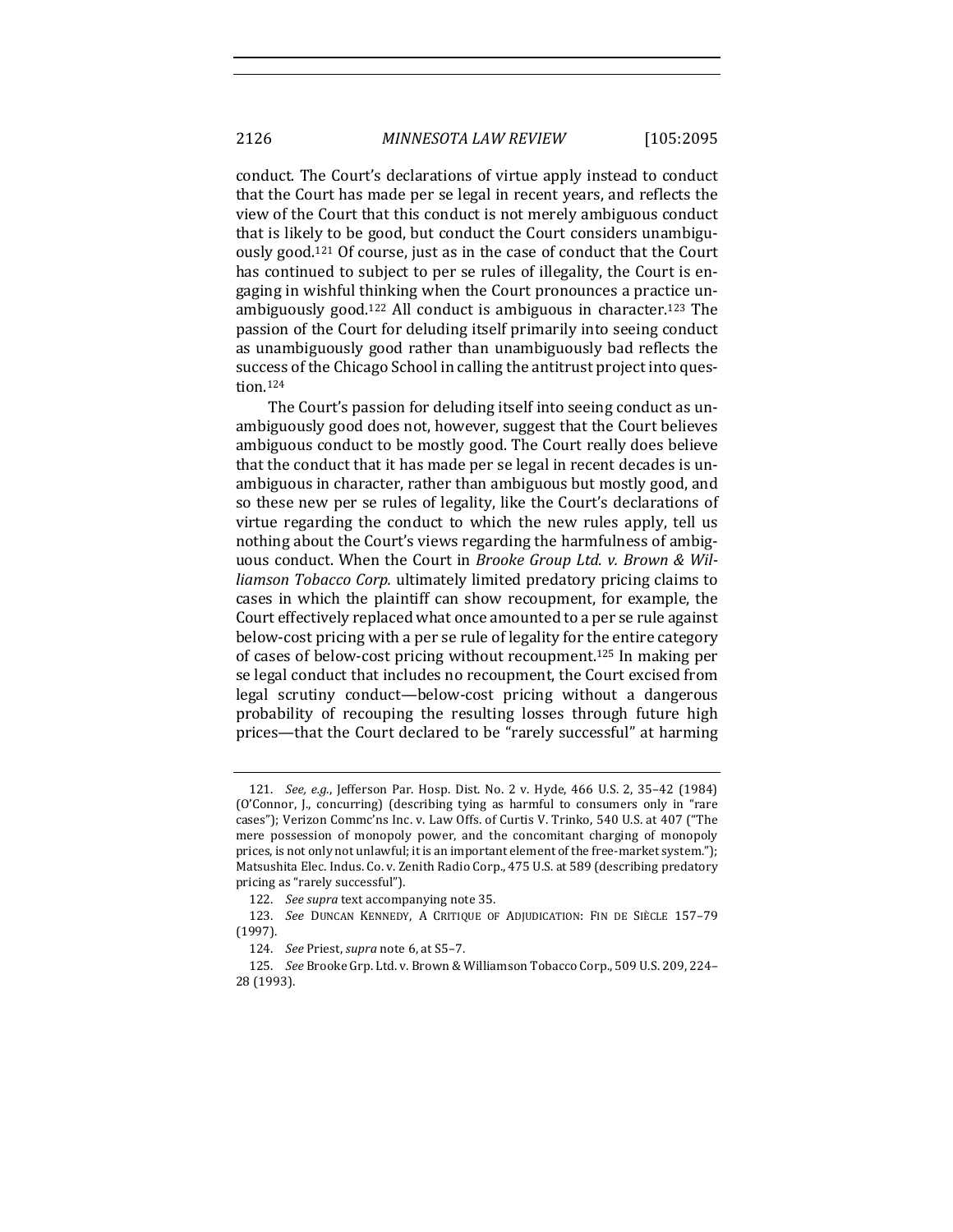consumers.<sup>126</sup> That phrase echoes the "almost always" language the Court uses to describe conduct that the Court subjects to per se rules today.<sup>127</sup> The language suggests that the Court thought the conduct to be unambiguously good—"rarely successful" at being bad means "almost always" good—and that in turn explains why the Court made the conduct per se legal. The Court subjected the remaining conduct, which the Court thought ambiguous in character—namely, below-cost pricing in the presence of a dangerous probability of recoupment—to rule of reason scrutiny, without saying anything about whether the Court thought that conduct to be likely to be mostly good or mostly bad. 128

Declarations of virtue regarding once-suspect conduct are often found in cases in which the Court used increases in the minimum market share required for liability to effectively make per se legal the conduct of firms with market shares that fall below the minimum.<sup>129</sup> In these cases, the Court also converts a rule of per se illegality for the challenged conduct to a rule of reason.<sup>130</sup> The net effect is to convert conduct by firms that meet the old lower share requirement but not the new higher share requirement from per se illegality to per se legality, and to convert conduct by firms that had always met the new higher share requirement from per se illegality to scrutiny under a rule of reason. The Court's declarations of virtue in connection with these rule changes apply to the conduct that goes from per se illegality to per se legality, not to the conduct that goes from per se illegality to scrutiny under a rule of reason.<sup>131</sup> That is, the declarations apply only

<sup>126.</sup> *See id.*

<sup>127.</sup> *See* Broad. Music, Inc. v. Columbia Broad. Sys., Inc., 441 U.S. 1, 19-20 (1979).

<sup>128.</sup> *See* Brooke Grp. Ltd. v. Brown & Williamson Tobacco Corp., 509 U.S. at 222-27 (identifying below-cost pricing and recoupment as "prerequisites" for liability, not guarantees of liability); GAVIL ET AL., *supra* note 35, at 596-600 (treating the predatory pricing test as one of several possible rule-of-reason-style approaches to non-per se treatment of single-firm exclusionary conduct).

<sup>129.</sup> *See* GAVIL ET AL., *supra* note 35, at 697-99 (discussing increase in de facto share requirements for scrutiny of horizontal mergers); HOVENKAMP, *supra* note 14, at 538-40, 594-97 (discussing increases in de facto share requirements for tying and exclusive dealing).

<sup>130.</sup> *See* Brown Shoe Co. v. United States, 370 U.S. 294, 345-46 (1962); United States v. Phila. Nat'l Bank, 374 U.S. 321, 364-66 (1963); Int'l Salt Co. v. United States, 332 U.S. 392, 395-96 (1947); Standard Oil Co. of Cal. v. United States, 337 U.S. 293, 295, 299, 314 (1949); Jefferson Par. Hosp. Dist. No. 2 v. Hyde, 466 U.S. 2, 35–42, 45 (1984) (O'Connor, J., concurring); GAVIL ET AL., *supra* note 35, at 679-80 (discussing move in merger law toward analysis of effects).

<sup>131.</sup> *See* Jefferson Par. Hosp. Dist. No. 2 v. Hyde, 466 U.S. at 35-42, 45 (O'Connor, J., concurring); United States v. Baker Hughes Inc., 908 F.2d 981, 984-87 (D.C. Cir. 1990).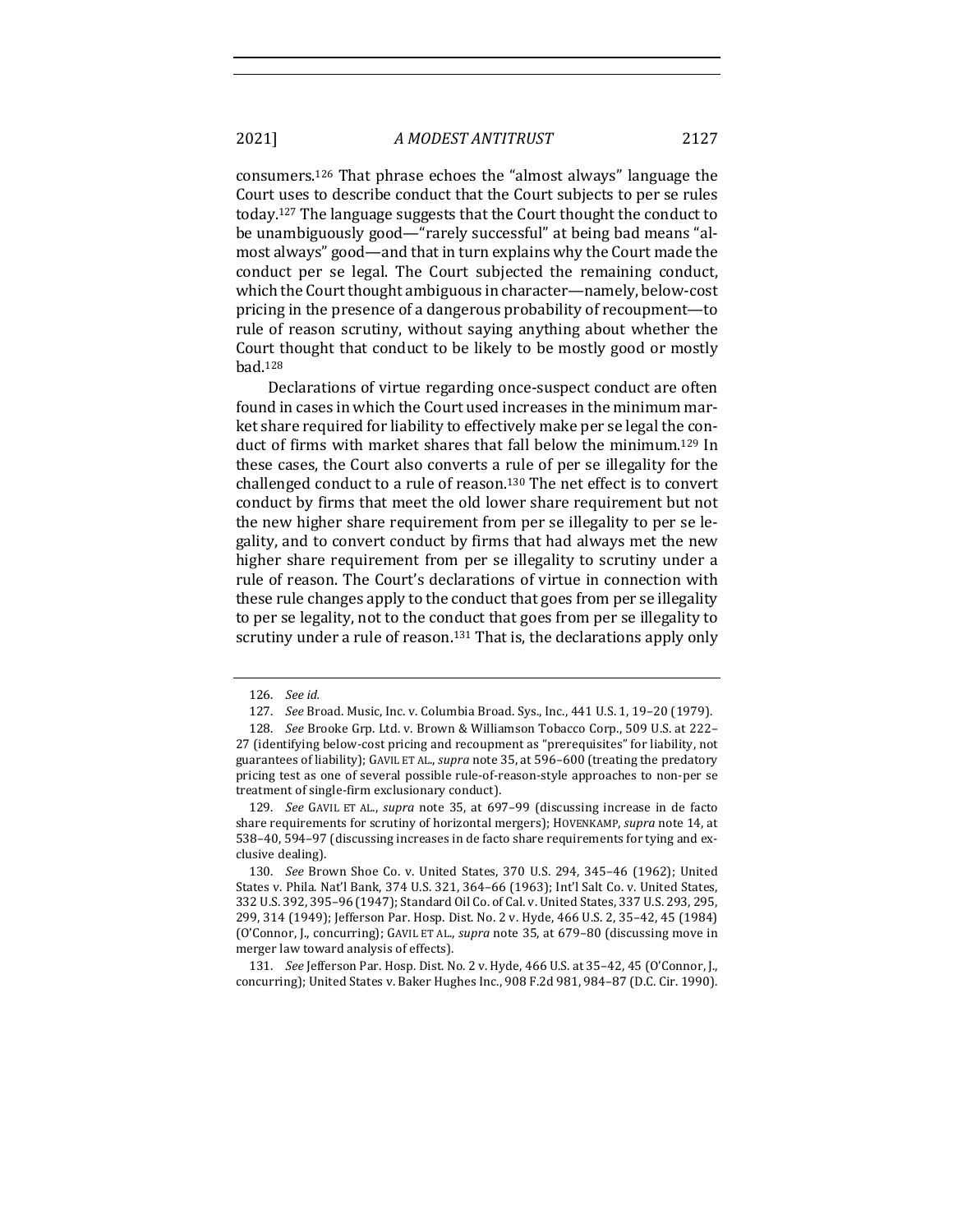to conduct that the Court makes per se legal, and which the Court must therefore believe to be unambiguously good, not to conduct that the Court believes to be ambiguous in character and which the Court therefore subjects to rule of reason treatment.

Perhaps the most important example of this type is the horizontal merger. In 1962, the Court famously upheld the blocking of a merger between competitors in the shoe retail market that would have resulted in a combined market share of 5%, and, in a pair of 1966 cases, the Court blocked a supermarket merger accounting for a 7.5% market share and a beer merger accounting for a 4.5% market share.<sup>132</sup> The rationale for these rulings, articulated in *Brown Shoe Co. v. United States*, was the slippery slope.<sup>133</sup> Even if a particular merger did not appear objectionable, argued the Court, approving one small merger would force the Court to approve all small mergers, with the result that there would eventually be no small firms left in the industry and consumers would be harmed. $134$  The implication was that the Court had no choice but effectively to prohibit all horizontal mergers.<sup>135</sup> "The Government," declared Justice Stewart in surveying the cases, "always wins."<sup>136</sup> The Justice Department's 1982 merger guidelines killed this de facto per se rule against horizontal mergers and inaugurated a period of lax merger enforcement, continuing to this day, in which only mergers to three or fewer firms in the market are challenged by enforcers.<sup>137</sup> Moreover, the mere fact of a challenge, rare as it is today, is no longer the kiss of death observed by Justice Stewart.<sup>138</sup> Although the "structural presumption" of the mid-century cases, which the Court relied upon in treating all horizontal mergers as almost automatically unlawful, is still on the books, the Court now

<sup>132.</sup> *See* Brown Shoe Co. v. United States, 370 U.S. at 343-44, 346; United States v. Von's Grocery Co., 384 U.S. 270, 272, 278 (1966); United States v. Pabst Brewing Co., 384 U.S. 546, 550, 552-53 (1966).

<sup>133.</sup> *See* 370 U.S. at 343-44 ("If a merger achieving 5% control were now approved, we might be required to approve future merger efforts . . . . The oligopoly Congress sought to avoid would then be furthered  $\dots$ .").

<sup>134.</sup> *Id.*

<sup>135.</sup> *See* DANIEL J. GIFFORD & ROBERT T. KUDRLE, THE ATLANTIC DIVIDE IN ANTITRUST: AN EXAMINATION OF US AND EU COMPETITION POLICY 6 (2015) (stating that in the 1960s the Supreme Court "virtually barred all horizontal mergers by companies of any significant size"); HOVENKAMP, *supra* note 14, at 668 (observing that under the old approach to merger law, it was thought that "high concentration *entailed* poor performance" whereas "the new approach tends to view high concentration as merely a *prerequisite* for . . . poor performance").

<sup>136.</sup> *Von's Grocery*, 384 U.S. at 301 (Stewart, J., dissenting).

<sup>137.</sup> *See* GAVIL ET AL., *supra* note 35, at 696-700.

<sup>138.</sup> *See Von's Grocery*, 384 U.S. at 301 (Stewart, J., dissenting).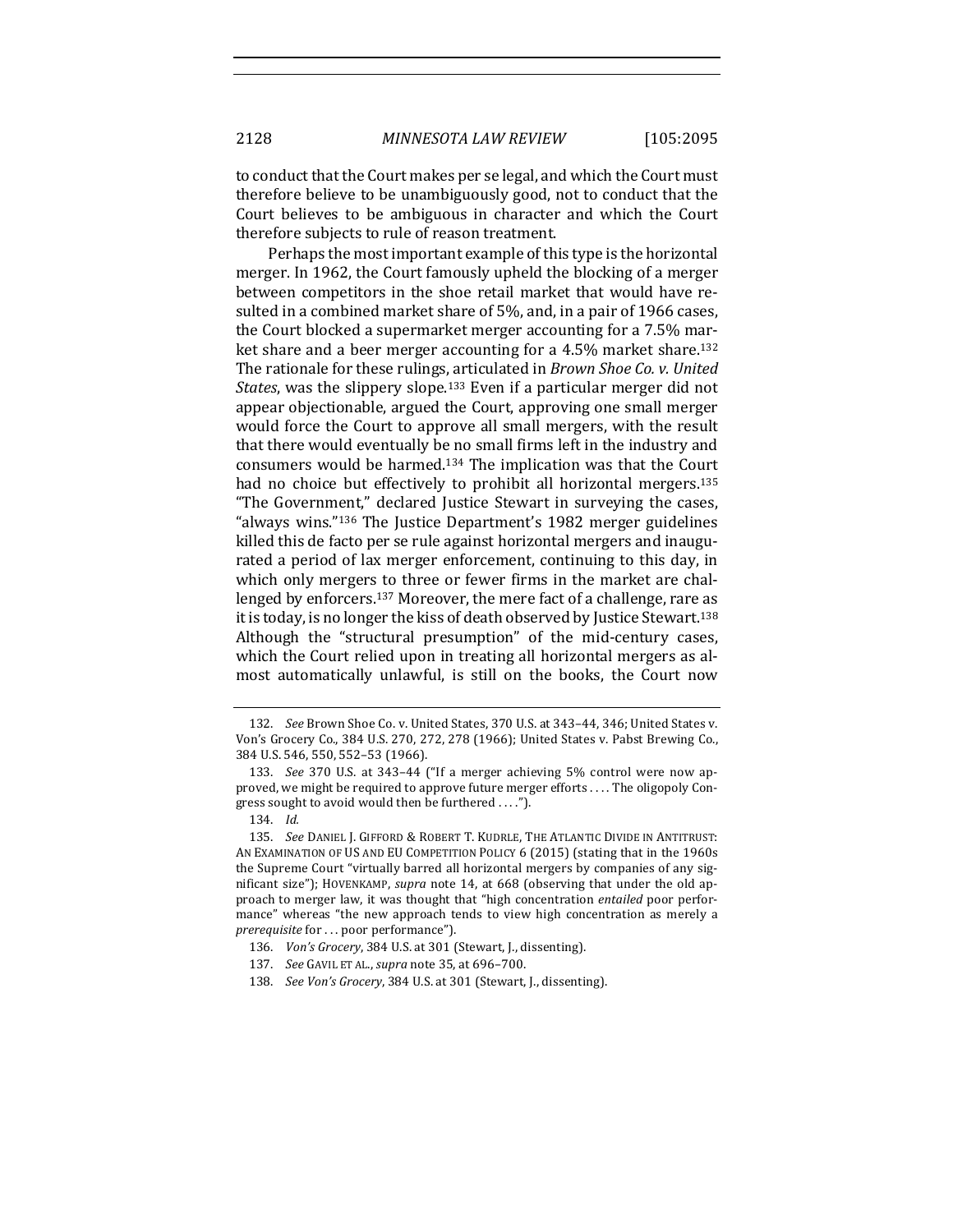allows defendants to rebut the presumption with evidence that consumers will benefit from the merger. So mergers today are effectively subject to a rule of searching review for consumer harm, which is to say, to a rule of reason.<sup>139</sup> The net result of these two changes, the limitation of enforcement to large mergers and the de facto application of a rule of reason standard to those large mergers, has been to replace the de facto per se rule of illegality for mergers to small market shares with a per se rule of legality and to replace the de facto rule of per se illegality for mergers to large market shares with a rule of reason.<sup>140</sup> The terms under which enforcers and the lower courts have undertaken this change, and in which the Court has acquiesced, could not be clearer.<sup>141</sup> Courts and enforcers view low-market-share mergers as unambiguously good for consumers.<sup>142</sup> Whereas courts and enforcers view high-market-share mergers as ambiguous in harmfulness, and for this reason courts now subject high-market-share mergers to rule of reason analysis.<sup>143</sup> Courts and enforcers have been entirely silent, however, about whether they believe high-market-share mergers likely to be mostly good for consumers or mostly bad for them.

As in the case of mergers, the Court has used increases in market share thresholds to create rules of per se legality with respect to exclusive dealing. But here the Court has increased the minimum share of an upstream or downstream market that the defendant must foreclose in order for liability to exist rather than, as the Court has allowed the lower courts to do in the merger context, increasing the minimum market share of the defendant required for liability to exist. In the

<sup>139.</sup> *See* United States v. Phila. Nat'l Bank, 374 U.S. 321, 364-65 (1963) (creating the structural presumption); United States v. Baker Hughes Inc., 908 F.2d 981, 990-92 (D.C. Cir. 1990) (rebutting structural presumption); United States v. Gen. Dynamics Corp., 415 U.S. 486, 503-04 (1974) (rebutting structural presumption); Andrew I. Gavil, Moving Beyond Caricature and Characterization: The Modern Rule of Reason in *Practice*, 85 S. CAL. L. REV. 733, 762, 762 n.144 (2012) (suggesting that merger law applies a rule of reason); GAVIL ET AL., *supra* note 35, at 692-708 (tracking the decline of the structural presumption); Decision and Order at  $168-69$ , State of New York v. Deutsche Telekom AG, No. 19-cv-05434 (S.D.N.Y. Feb. 11, 2020) (declining to block merger on ground that the merger would benefit consumers). That said, most merger challenges today are rejected because the merger is thought to have no anticompetitive effects (e.g., because it is too small) rather than because the merger is thought to benefit consumers notwithstanding anticompetitive effects.

<sup>140.</sup> *See* GAVIL ET AL., *supra* note 35, at 692-708.

<sup>141.</sup> *See id.* at 697-700 (observing that although the Court has not decided a merger case since the 1970s, the Court has acquiesced in the major changes in merger law brought about by enforcers and the lower courts since that time).

<sup>142.</sup> *See id.* at 699; U.S. DEP'T OF JUST. & FTC, HORIZONTAL MERGER GUIDELINES § 5.3 (2010).

<sup>143.</sup> *See* GAVIL ET AL., *supra* note 35, at 699.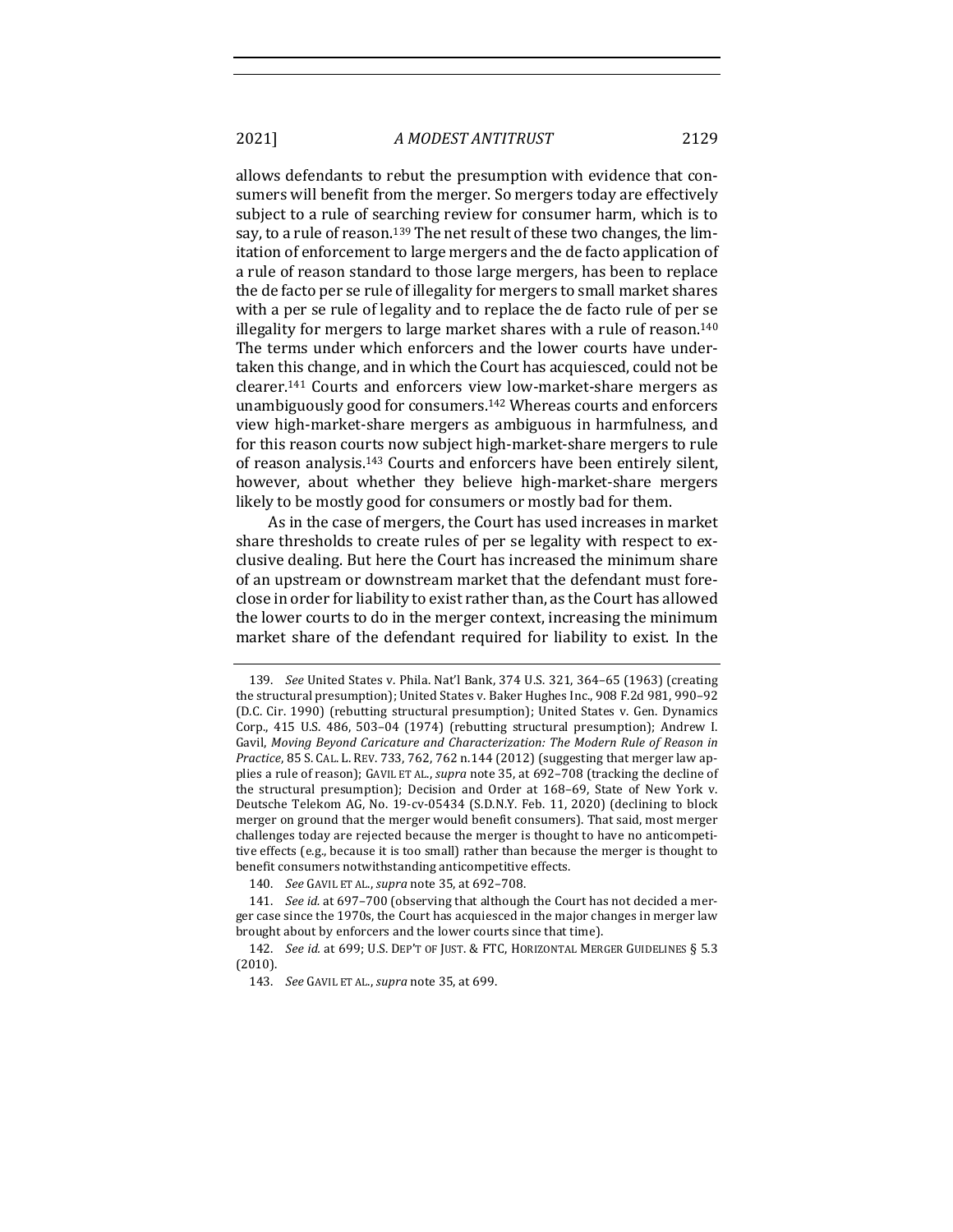2130 *MINNESOTA LAW REVIEW* [105:2095

1949 case known as *Standard Stations*, the Court effectively made illegal per se exclusive dealing contracts that lock up more than 7% of a market from competing sellers.<sup>144</sup> In 1961, the Court in Tampa Elec*tric* Co. *v.* Nashville Coal Co. seemed to go the other way, suggesting rule of reason treatment for contracts that satisfy this foreclosure requirement.<sup>145</sup> But the Court in effect reimposed the per se rule of illegality for such contracts the following year in *Federal Trade Commis*sion v. Brown Shoe Co., a case that also drove the foreclosure threshold to less than 1%, making virtually all exclusive dealing contracts per se illegal.<sup>146</sup> Over subsequent decades, however, the foreclosure threshold inched up and treatment of suspect conduct became increasingly careful, until *Jefferson Parish Hospital District No. 2 v. Hyde* in 1984 created the current state of affairs in which exclusive dealing that fails to foreclose more than 30% of the market is so unlikely to be condemned by the Court that it is functionally per se legal and exclusive dealing that forecloses more than 30% of the market is subject to rule of reason treatment on the model of Tampa Electric.<sup>147</sup> Justice O'Connor's observation in her celebrated *Jefferson Parish* concurrence that exclusive dealing contracts "of narrow scope pose no threat of adverse economic consequences" and "may be substantially procompetitive" referred to the character of those contracts that foreclose up to 30% of the market and are effectively per se legal today.<sup>148</sup> Of the ambiguous conduct that forecloses more than that amount, Justice O'Connor expressed no opinion regarding the likelihood of harm.<sup>149</sup>

A similar transition has taken place for tying, which is the conditioning of the sale of one product on purchase of another product also offered by the seller.<sup>150</sup> The Court made the practice per se illegal in a 1947 case in which the defendant required that buyers of its industrial salting machines purchase all of the salt to be used with the machines from the defendant.<sup>151</sup> The Court later limited the per se rule of illegality to cases in which the defendant has market power in one of the

<sup>144.</sup> *See* Standard Oil Co. of Cal. v. United States, 337 U.S. 293, 295, 299, 314 (1949).

<sup>145.</sup> *See* 365 U.S. 320, 327–29 (1961).

<sup>146.</sup> *See id.*; FTC v. Brown Shoe Co., 384 U.S. 316, 320-21 (1966); GAVIL ET AL., supra note 35, at 974.

<sup>147.</sup> *See* HOVENKAMP, *supra* note 14, at 596; Jefferson Par. Hosp. Dist. No. 2 v. Hyde, 466 U.S. 2, 44-46 (1984) (O'Connor, J., concurring); Tampa Elec. Co. v. Nashville Coal Co., 365 U.S. at 327-29.

<sup>148.</sup> Jefferson Par. Hosp. Dist. No. 2 v. Hyde, 466 U.S. at 45 (O'Connor, J., concurring).

<sup>149.</sup> *See id.* at 44–46.

<sup>150.</sup> See HOVENKAMP, *supra* note 14, at 534.

<sup>151.</sup> *See* Int'l Salt Co. v. United States, 332 U.S. 392, 394, 396 (1947).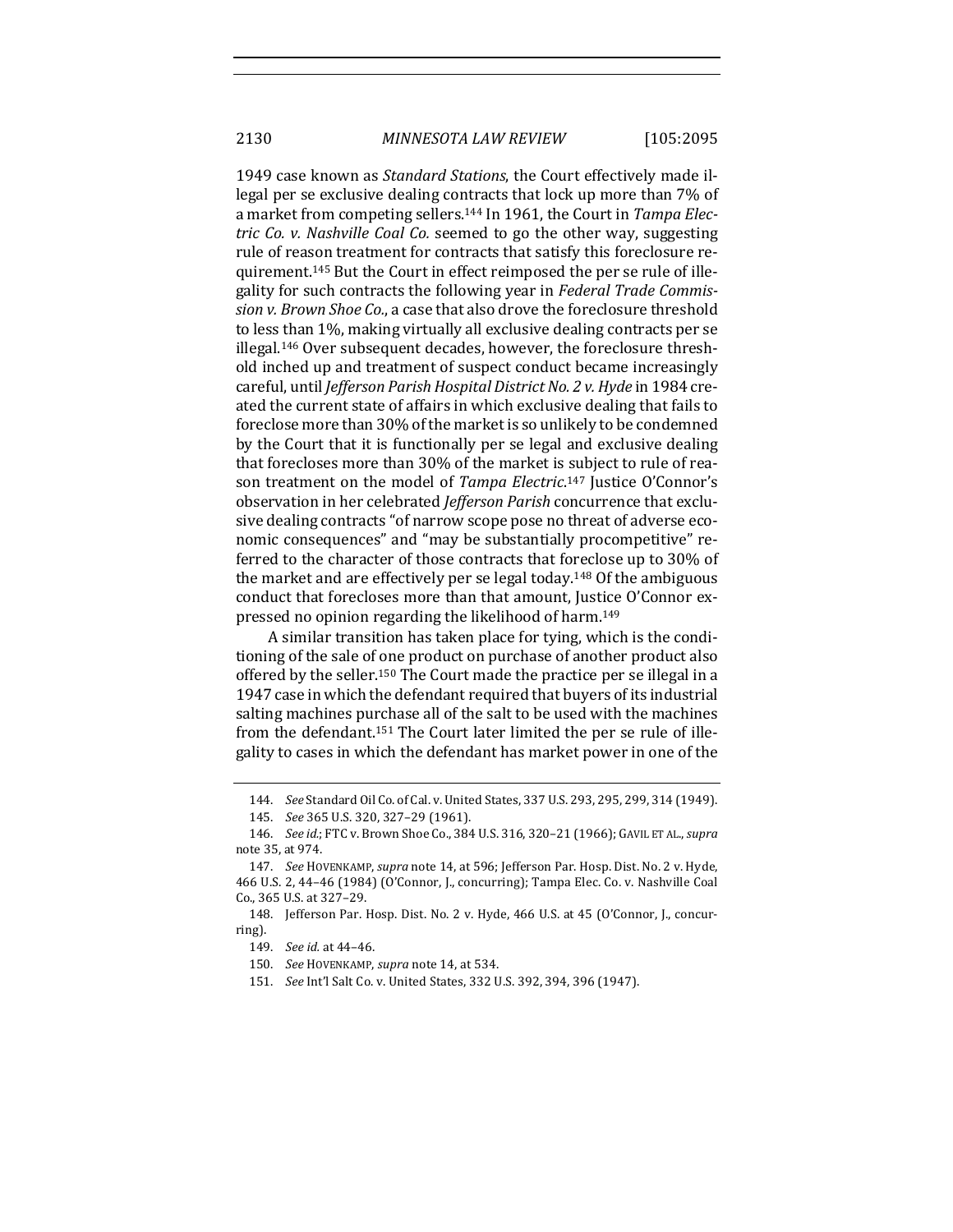two products, on the theory that the tie cannot force consumers to buy an unwanted product unless one of the products is to some extent indispensable to consumers.<sup>152</sup> Since about 1984, however, this per se rule of illegality has only really existed on paper.<sup>153</sup> In some circuits, plaintiffs who have established power now still must establish "anticompetitive effects," just as in rule of reason analysis.<sup>154</sup> And even when courts do not require such a showing, courts permit defendants to offer a slew of defenses that transform the analysis into an openended inquiry into consumer welfare, including the defense that the tie was needed to introduce consumers to the tied product, and the defense that consumers actually prefer the product bundle.<sup>155</sup> Justice O'Connor's concurrence in *Jefferson Parish*, which also outlined what a rule of reason style approach to tying might resemble, has, in effect, if not as a matter of explicit judicial command, become the actual test for tying.<sup>156</sup> The net result is that the original per se rule of illegality for tying has become a per se rule of legality for tying cases that fail to meet the loose market power requirement and, since about 1984, a rule of reason for all other tying cases. Justice O'Connor's observation that "[t]ying may be economically harmful primarily in the rare cases where power in the market for the tying product is used to create *ad*ditional market power in the market for the *tied* product" spoke to her view that tying without market power almost never results in consumer harm, not to any view that when there is market power, and the character of the conduct is therefore ambiguous, tying is mostly bad for consumers.<sup>157</sup>

Each of these examples has involved dividing conduct once subject to a rule of per se illegality into a part that is subject to a rule of per se legality and a second part that is subject to a rule of reason (although it should be noted that for tying the imposition of the per se rule of legality on the first part took place long before the moment during the error cost revolution when the Court converted the second part to a rule of reason). The Court's treatment of vertical mergers has been less complicated. The Court has simply flipped from a per se rule

<sup>152.</sup> *See* Fortner Enters., Inc. v. U.S. Steel Corp., 394 U.S. 495, 505 (1969).

<sup>153.</sup> *See* Jefferson Par. Hosp. Dist. No. 2 v. Hyde, 466 U.S. at 34-35 (O'Connor, J., concurring); HOVENKAMP, *supra* note 14, at 550.

<sup>154.</sup> *See* HOVENKAMP, *supra* note 14, at 535.

<sup>155.</sup> *See id.* at 580–81.

<sup>156.</sup> *See* Jefferson Par. Hosp. Dist. No. 2 v. Hyde, 466 U.S. at 32-35 (O'Connor, J., concurring); HOVENKAMP, *supra* note 14, at 584.

<sup>157.</sup> *See* Jefferson Par. Hosp. Dist. No. 2 v. Hyde, 466 U.S. at 36-37 (O'Connor, I., concurring).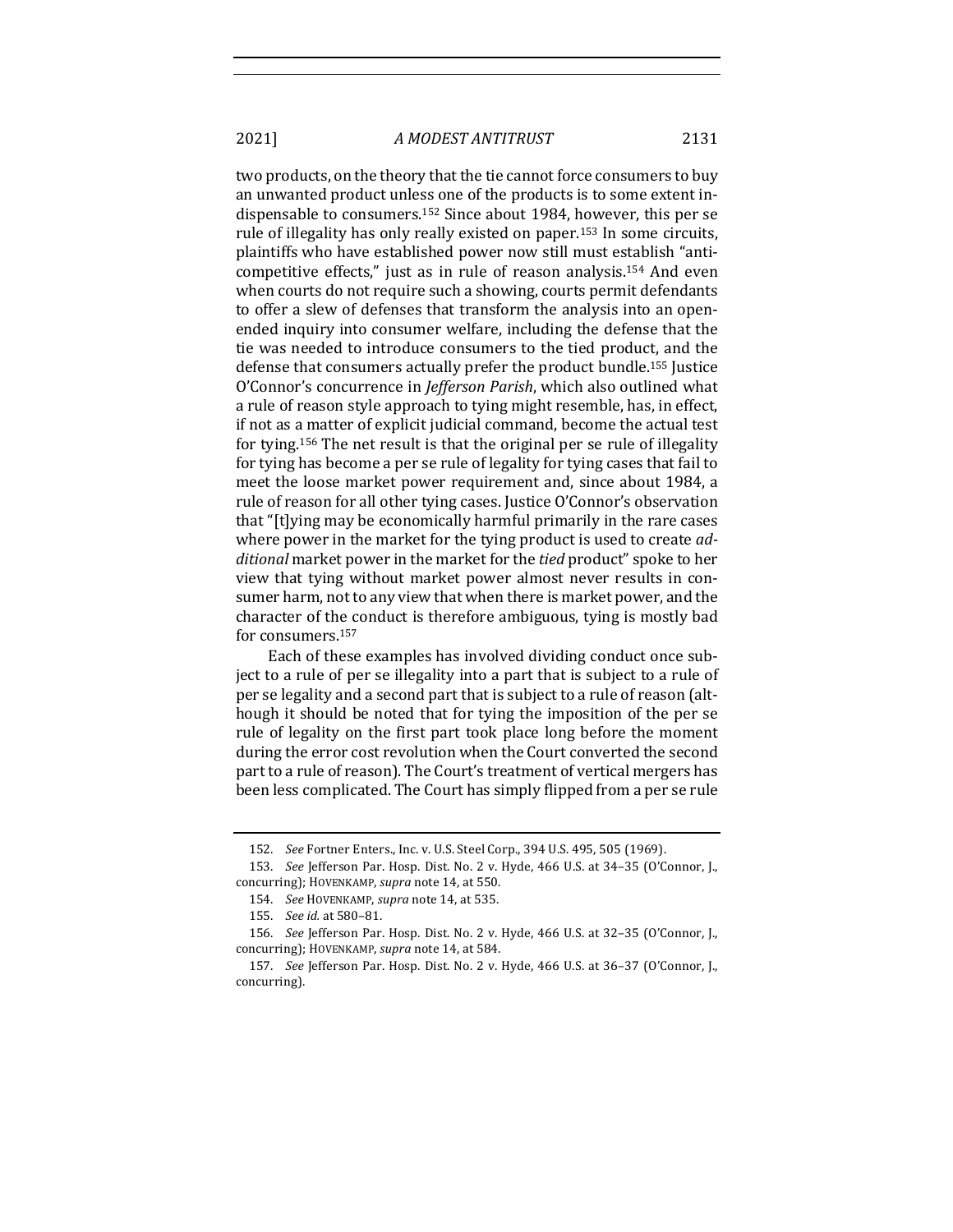of illegality for vertical mergers to a de facto per se rule of legality.<sup>158</sup> Up until the mid-1970s, the Court prohibited all vertical mergers that foreclose more than 15% of the market, and probably prohibited mergers that foreclose as little as  $1\%$ .<sup>159</sup> A rule of reason applied to the few vertical mergers that did not satisfy this very low threshold.<sup>160</sup> But by the mid-1980s, lower courts were rejecting cases involving any amount of foreclosure, with one declaring that vertical mergers are no longer even a "suspect category."<sup>161</sup> Vertical mergers had, in the eyes of the courts, become unambiguously good, and the Court acquiesced in this change.<sup>162</sup>

#### V. APPLICATION TO RECENT RULE CHANGES

In many of the areas of antitrust law described in Part IV, the Court (or the lower courts in merger cases) started with conduct subject to a rule of per se illegality and divided the conduct in two, making one portion per se legal and subjecting the other to the rule of reason, using a market share screen applied to the defendant to draw the line. Assuming that enforcers did not have any slack in their budgets when these changes were put into law—and in Part III argued that they did not—enforcers would only have been able to enforce the new rules of reason if the Court had changed the rules to be applied to some other category of antitrust-relevant conduct in a way that reduced enforcement costs or if enforcers had reduced the vigor with which they enforced the antitrust laws. This Article argues that enforcers balanced their budgets by reducing the vigor with which they enforced the antitrust laws, and indeed that enforcers continue to balance their budgets by enforcing the antitrust laws with less vigor than they would have had the antitrust laws remained primarily a collection of per se rules rather than rules of reason. But this argument follows only if all

<sup>158.</sup> *See* GAVIL ET AL., *supra* note 35, at 880-82; HOVENKAMP, *supra* note 14, at 522, 532; Brown Shoe Co. v. United States, 370 U.S. 294, 334 (1962); Reazin v. Blue Cross & Blue Shield of Kan., Inc., 663 F. Supp. 1360, 1489 (D. Kan. 1987).

<sup>159.</sup> *See* Brown Shoe Co. v. United States, 370 U.S. at 369, 373 (condemning a vertical merger that foreclosed 1% of the market); Ford Motor Co. v. United States, 405 U.S. 562, 568, 575 (1972); Ash Grove Cement Co. v. FTC, 577 F.2d 1368, 1371-72, 1380 (9th Cir. 1978); GAVIL ET AL., *supra* note 35, at 876-77.

<sup>160.</sup> *See* HOVENKAMP, *supra* note 14, at 528 (noting the requirement of proof of anticompetitive effect).

<sup>161.</sup> *See id.* at 529; Reazin v. Blue Cross & Blue Shield of Kan., Inc., 663 F. Supp. at 1489.

<sup>162.</sup> *See* GAVIL ET AL., *supra* note 35, at 880. The lower courts recently affirmed their hostility to vertical merger cases in rejecting the government's case against the AT&T/TimeWarner merger. See United States v. AT&T, Inc., 916 F.3d 1029 (D.C. Cir. 2019); United States v. AT&T, Inc., 310 F. Supp. 3d 161 (D.D.C. 2018).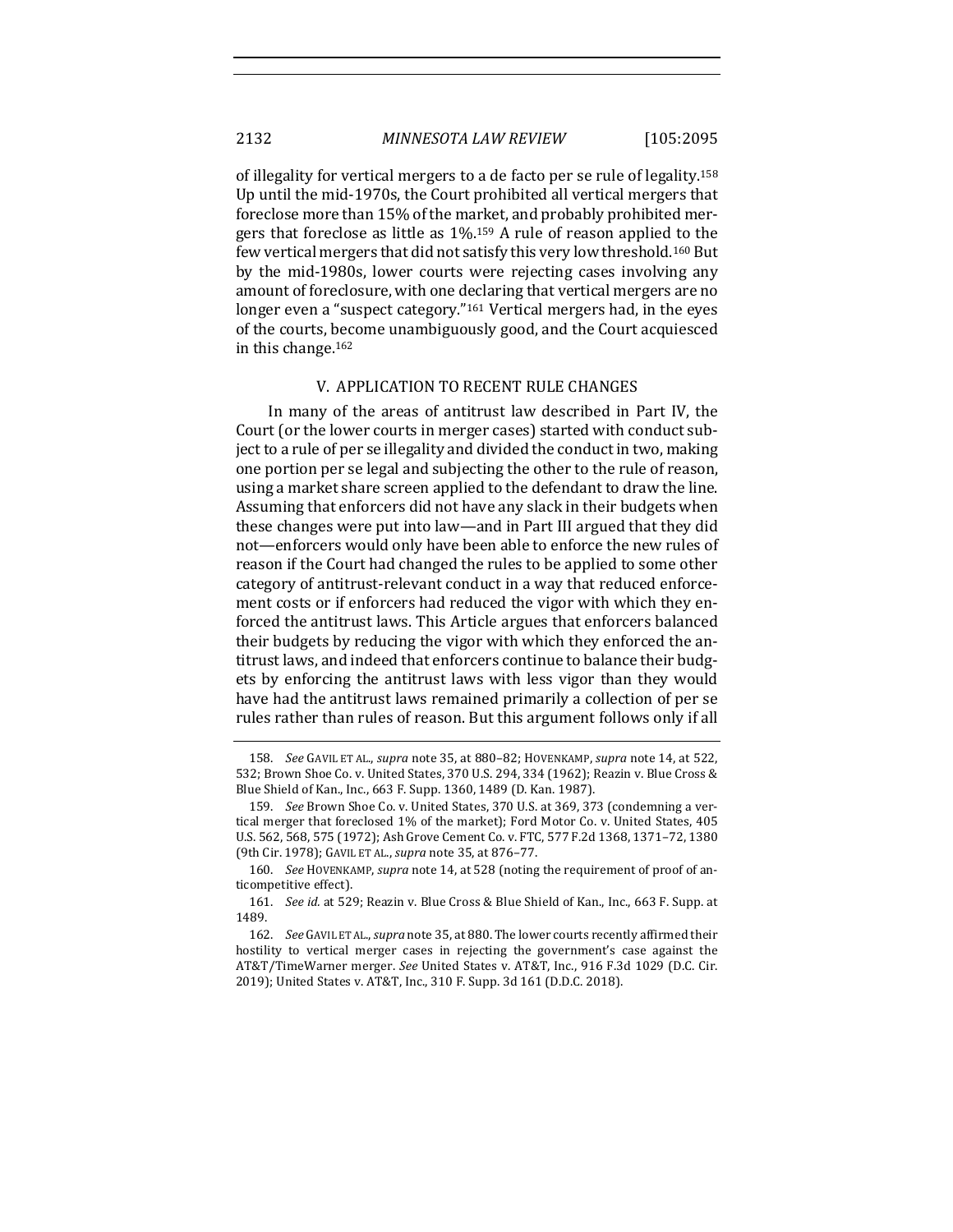the new rules of per se legality also created by the Court at the same time that the Court adopted all the new rules of reason did not already balance enforcement budgets.

The new per se rules of legality created by the Court cannot be expected to have paid for the rules of reason, however, because most of those per se rules of legality replaced per se rules of illegality, which are cheap to enforce relative to rules of reason, so the savings generated by the rules of per se legality were likely lower than the enforcement cost increases created by the new rules of reason and therefore are unlikely to have fully offset the cost increases.<sup>163</sup> Indeed, unless the enforcement cost of per se rules of illegality is closer to the enforcement cost of rules of reason than it is to the enforcement cost of per se rules of legality, which seems unlikely in light of anecdotal evidence regarding the enforcement cost of rules of reason, the savings from the conversion of per se rules of illegality to per se rules of legality with respect to a given amount of conduct cannot equal the enforcement cost created by the conversion of rules of per se illegality to rules of reason for an equal amount of conduct.<sup>164</sup> If—to choose a few figures at random—the rule of reason costs \$11 to enforce with respect to a particular amount of conduct, and the rule of per se legality costs \$1 to enforce with respect to that amount of conduct, then converting a rule of per se illegality to a rule of per se legality with respect to a given amount of conduct will create enough enforcement cost savings to offset the cost of converting a rule of per se illegality to a rule of reason for an equal amount of conduct only if the rule of per se illegality costs \$6 or more to enforce. It is likely, however, that a rule of per se illegality would cost \$3 or \$4—an amount much closer to the \$1 cost of enforcing a per se rule of legality, because neither rule requires a costly inquiry into consumer harm.

One caveat is that if the amount of conduct converted from per se illegality to per se legality is larger than the amount of conduct converted from per se illegality to rules of reason, then the savings from the former change could offset the enforcement cost of the latter because enforcement costs increase per unit of conduct to which a rule is applied. If enforcers save \$2 or \$3 per unit of conduct on the conversion from per se illegality to per se legality, but incur a cost increase of \$5 per unit of conduct on the conversion from per se illegality to rules of reason, then, although, unit for unit, costs rise as a result

<sup>163.</sup> *See* Stucke, *supra* note 6, at 1460-65.

<sup>164.</sup> See id.; Nealis, *supra* note 18, at 367-70; Herbert Hovenkamp, The Rule of Reason, 70 FLA. L. REV. 81, 98-136 (2018) (addressing the costs associated with the burden of proof and evidentiary requirements of the rule of reason).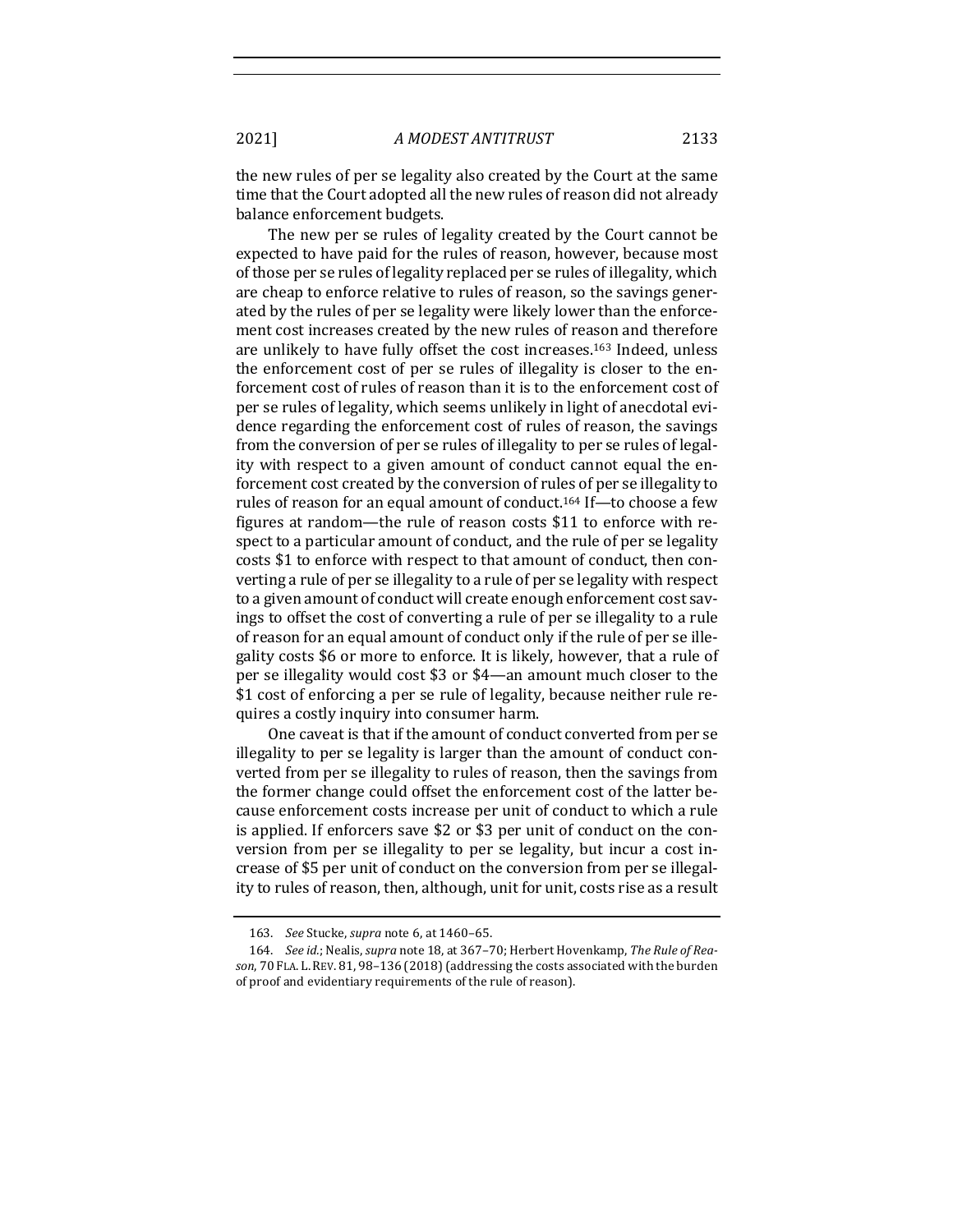of these rule changes, if the conversion from per se illegality to per se legality affects three units of conduct and the conversion from per se illegality to rules of reason affects only one unit of conduct, then the savings will be \$6 to \$9, which does offset the \$5 increase in costs for the one unit of conduct affected by the conversion of rules of per se illegality to rules of reason.

The conduct the Court converted from per se illegality to per se legality was, however, often lesser in amount than the conduct the Court converted from per se illegality to the rule of reason, and in any case unlikely to be so much larger in amount as to compensate for the vastly greater enforcement cost of rule of reason cases. Market share thresholds in merger and exclusive dealing cases remain at about 30%, meaning that 70% of conduct was likely converted from per se illegality to rule of reason treatment.<sup>165</sup> Even if conduct is not uniformly distributed in the market or foreclosure shares of the firms engaging in the conduct, mergers and exclusive dealing would need to be badly skewed in incidence towards small-share contexts for the top 70% of conduct by share to be smaller in amount than the bottom 30%, and would need to be smaller still to offset high rule of reason enforcement costs.

Predatory pricing and vertical mergers are the only exception. The courts now treat vertical mergers as per se legal (a few exceptional cases aside), so no enforcement cost increases associated with the embrace of rules of reason happened in the vertical merger area, and so enforcers have saved money from this change.<sup>166</sup> It is also likely that there are very few predatory pricing cases involving recoupment, and so the cost of the embrace of a rule of reason for recoupment cases was likely small relative to the savings from making below-cost pricing without recoupment legal per se. The savings enjoyed by enforcers in those areas certainly help enforcers cover the costs of rules of reason but are unlikely fully to offset them given the great expense of rules of reason.

The unlikelihood that the new per se rules of legality offset the cost of the new rules of reason is reinforced by the fact that the Court also replaced several per se rules of illegality over this period with rules of reason, without creating any potentially compensating rules of per se legality at the same time, likely more than offsetting any savings from converting rules of per se illegality to rule of per se legality

<sup>165.</sup> *See* United States v. Phila. Nat'l Bank, 374 U.S. at 364-65; Jefferson Par. Hosp. Dist. No. 2 v. Hyde, 466 U.S. 2, 44-46 (1984) (O'Connor, J., concurring).

<sup>166.</sup> *See* GAVIL ET AL., *supra* note 35, at 880-82; HOVENKAMP, *supra* note 14, at 527-30.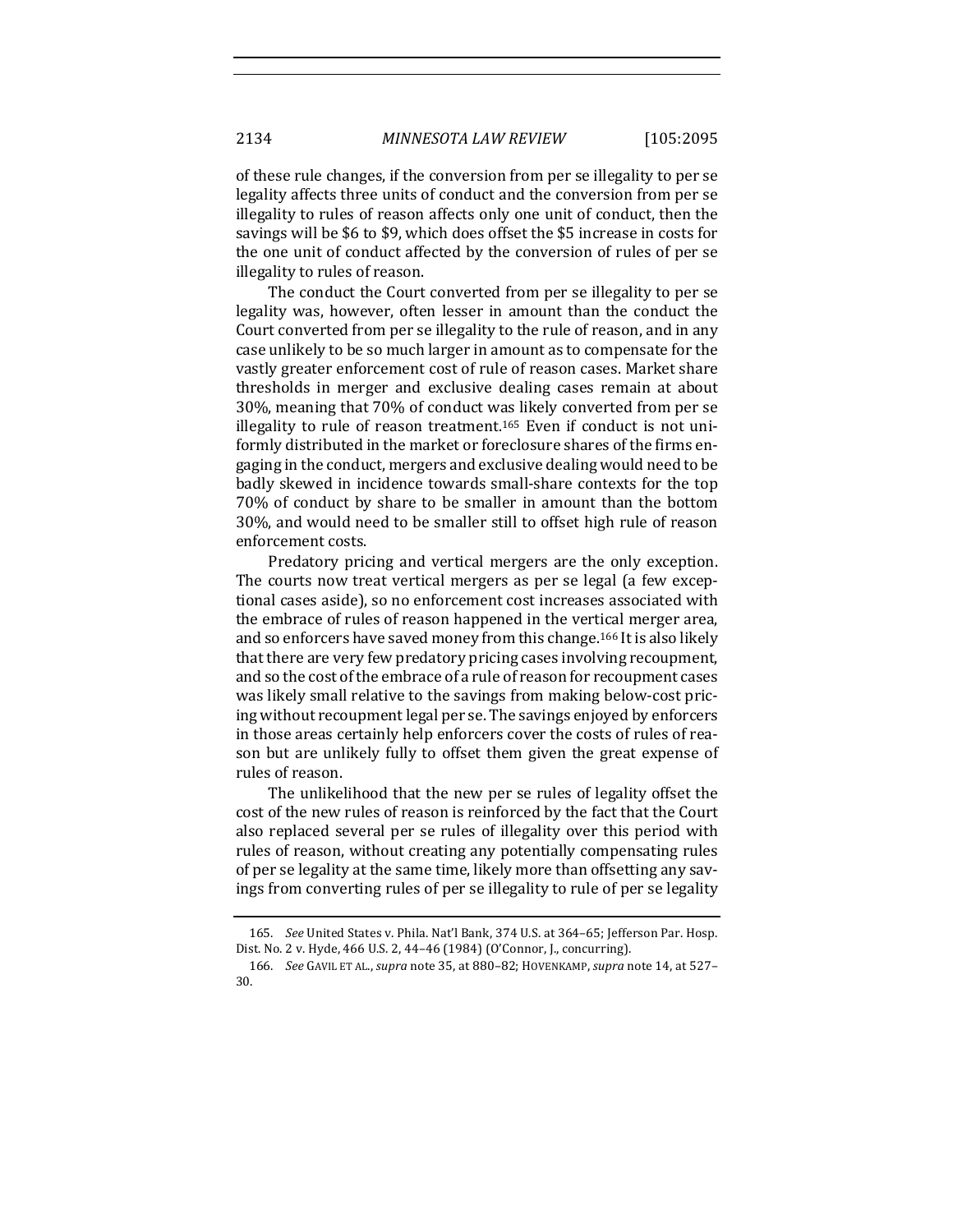in the areas of predatory pricing and vertical mergers. Tying, discussed in Part IV, is one example: courts effectively converted tying in the presence of market power from per se illegality to rule of reason treatment in the early 1980s. Intrabrand vertical restraints are another. These are restrictions imposed by manufacturers on the behavior of retailers with respect to the sale of the manufacturer's goods.<sup>167</sup> In the late 1960s, all such restraints, whether they involved imposition of a minimum or maximum price at which the retailer could sell the good or restricted the manner of sale, were per se unlawful.<sup>168</sup> By 2007, however, the Court had subjected all intrabrand restraints to the rule of reason, the Court's opinion in *Leegin Creative Leather Products v. PSKS, Inc.* putting the final nail in the coffin of per se treatment for intrabrand restraints by overturning the 97-year-old rule against resale price maintenance.<sup>169</sup> The Court did not make any intrabrand vertical restraints per se legal. Needless to say, in the cases that converted the per se rule against intrabrand vertical restraints to a rule of reason, the Court made no effort to ensure that prevailing enforcement budgets could handle the added enforcement cost.<sup>170</sup>

By converting the rule of per se illegality for intrabrand vertical restraints to a rule of reason, the Court signaled that it considers intrabrand vertical restraints to be ambiguous conduct. It is worth noting, in connection with the argument of Part IV, that the Court said nothing in *Leegin*, however, to suggest whether the Court believes intrabrand vertical restraints to be mostly good or mostly bad.<sup>171</sup> What the Court emphasized instead was the conduct's ambiguity: "Though each side of the debate can find sources to support its position, it suffices to say here that economics literature is replete with procompetitive justifications for a manufacturer's use of resale price maintenance."<sup>172</sup> The Court's emphasis on procompetitive justifications here does not express a belief that resale price maintenance is mostly good,

<sup>167.</sup> *See* GAVIL ET AL., *supra* note 35, at 898; HOVENKAMP, *supra* note 14, at 602.

<sup>168.</sup> *See* Dr. Miles Med. Co. v. John D. Park & Sons Co., 220 U.S. 373, 407-09 (1911); United States v. Arnold, Schwinn & Co., 388 U.S. 365, 379 (1967); Albrecht v. Herald Co., 390 U.S. 145, 147, 154 (1968). For the discussion of arbitrary conduct, see *supra* Part III.B.3.

<sup>169. 551</sup> U.S. 877, 889-92, 907-08 (2007); Dr. Miles Med. Co. v. John D. Park & Sons Co., 220 U.S. at 407-09; Cont'l T.V., Inc. v. GTE Sylvania Inc., 433 U.S. 36, 59 (1977); State Oil Co. v. Khan, 522 U.S. 3, 22 (1997).

<sup>170.</sup> For the reaction of enforcers to the budget constraint, see *supra* Part I.

<sup>171.</sup> *See* Leegin Creative Leather Prods., Inc. v. PSKS, Inc., 551 U.S. at 889-99; Cont'l T.V., Inc. v. GTE Sylvania Inc., 433 U.S. at 51-59; State Oil Co. v. Khan, 522 U.S. at 14-21.

<sup>172.</sup> Leegin Creative Leather Prods., Inc. v. PSKS, Inc., 551 U.S. at 889.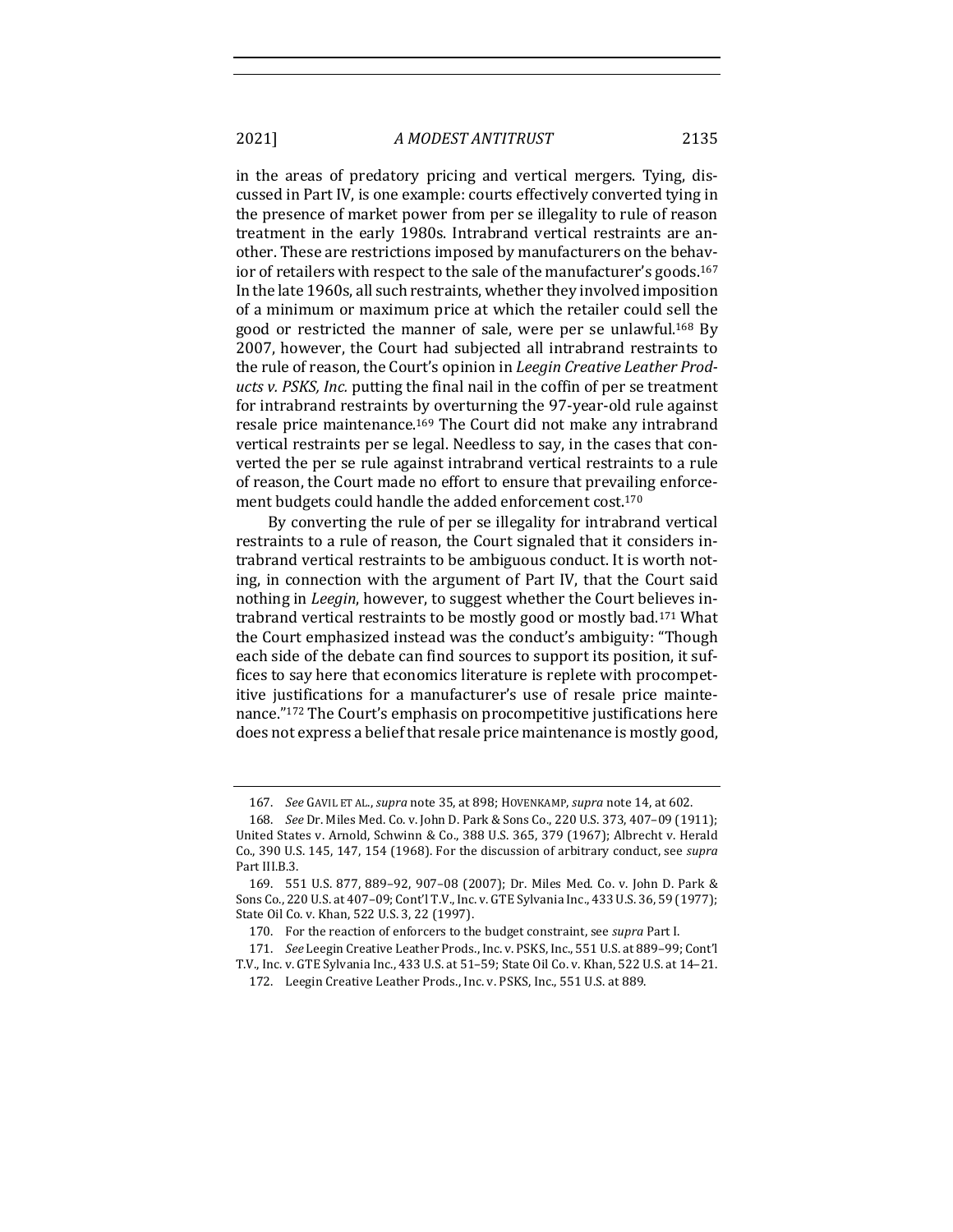but rather the Court's rejection of the Court's former position that resale price maintenance is exclusively anticompetitive.

The Court also replaced per se rules of illegality (here de facto rather than formal) with rules of reason in the area of refusals to deal.<sup>173</sup> The claim that a firm has acted to exclude a competitor from the market in violation of section 2 of the Sherman Act by denying the competitor access to an essential input has always been accorded rule of reason treatment in name.<sup>174</sup> But in the 1960s and 1970s the lower courts developed a general test for such claims, known as the essential facilities doctrine, that has little rule of reason flavor.<sup>175</sup> The doctrine provided for liability under section 2's prohibition on monopolization if the following four bright-line requirements were met:  $(1)$  the defendant controls an essential facility; (2) competitors cannot reasonably duplicate the facility;  $(3)$  the defendant denies access to a competitor; and  $(4)$  the defendant could feasibly provide access.<sup>176</sup> The extraordinary thing about this test is that it did not require a showing of anticompetitive effect, much less consumer harm, as required under rule of reason review.<sup>177</sup> The essential facilities doctrine was in fact a per se rule against all conduct falling within the ambit of its four requirements.

In 2007, however, the Court in *Verizon Communications Inc. v.* Law Offices of Curtis V. Trinko expressed deep skepticism about the essential facilities doctrine, and no court has since applied the doctrine to decide a case.<sup>178</sup> Instead, the courts now handle refusal to deal cases using full-blown rule of reason analysis.<sup>179</sup> The only semblance of a formal rule that is left in refusal to deal doctrine today is the requirement that the refusal constitute termination of a prior profitable course of dealing, a requirement that has never squarely been endorsed by the Court and remains controversial.<sup>180</sup> Thus what was

<sup>173.</sup> *See* HOVENKAMP, *supra* note 14, at 387-416.

<sup>174.</sup> *See* 15 U.S.C. § 2; HOVENKAMP, *supra* note 14, at 387-416.

<sup>175.</sup> See Robert Pitofsky, Donna Patterson & Jonathan Hooks, The Essential Facilities Doctrine Under U.S. Antitrust Law, 70 ANTITRUST L.J. 443, 445-49 (2002); MCI Commc'ns v. Am. Tel. & Tel. Co., 708 F.2d 1081, 1132-33 (7th Cir. 1983).

<sup>176.</sup> *See* Pitofsky et al., *supra* note 175, at 445-49; MCI Commc'ns v. Am. Tel. & Tel. Co., 708 F.2d at 1132-33.

<sup>177.</sup> *See* United States v. Microsoft Corp., 253 F.3d 34, 58 (D.C. Cir. 2001); Muris, supra note 7, at 861; HOVENKAMP, *supra* note 14, at 341.

<sup>178. 540</sup> U.S. 398, 410-11 (2004).

<sup>179.</sup> *See, e.g.*, United States v. Microsoft Corp., 253 F.3d at 58.

<sup>180.</sup> *See* Verizon Commc'ns Inc. v. Law Offs. of Curtis V. Trinko, 540 U.S. at 409-10; United States v. Microsoft Corp., 253 F.3d at 58 (applying rule of reason analysis); Howard A. Shelanski, *Unilateral Refusals To Deal in Intellectual and Other Property*, 76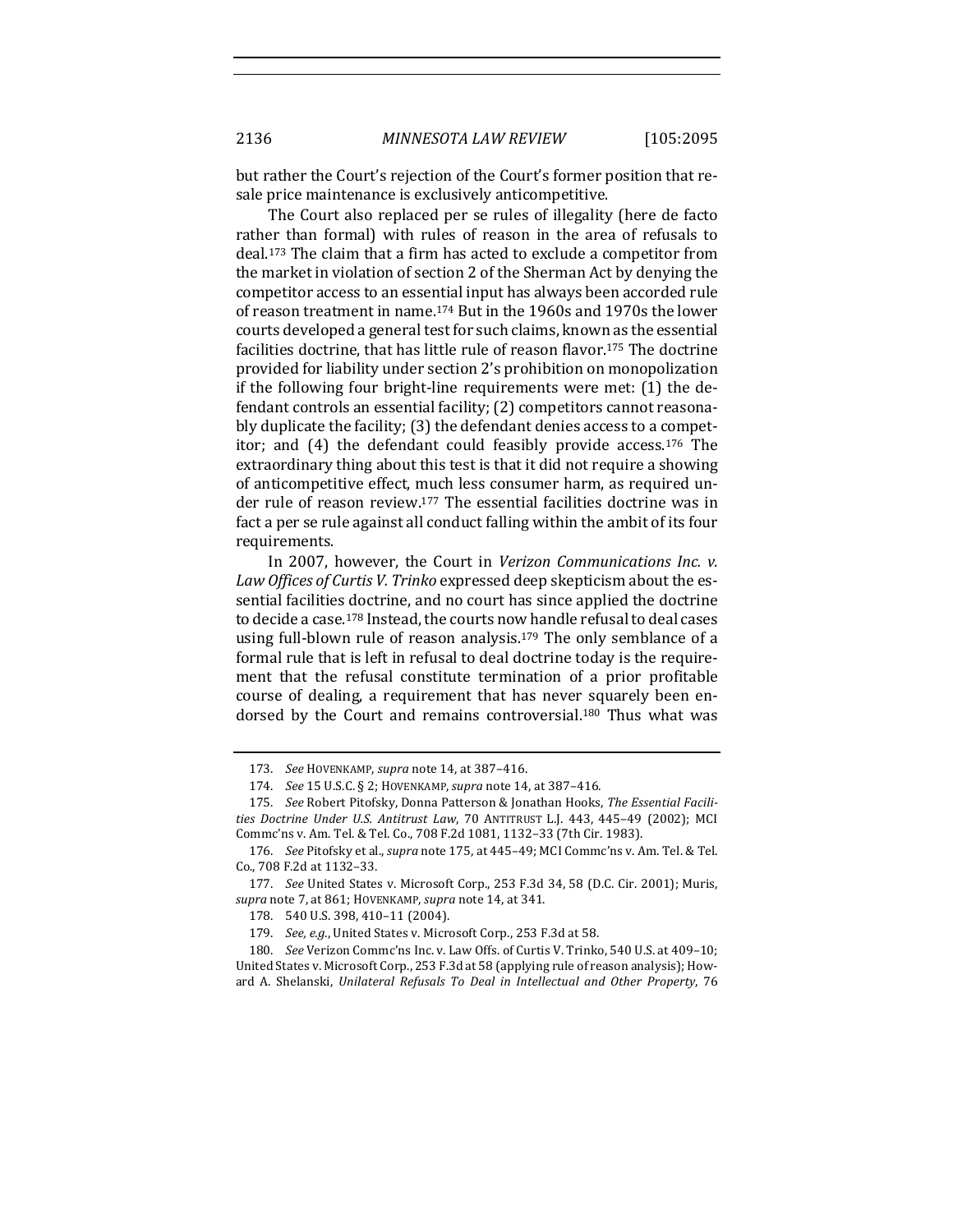once a per se rule against refusals to deal in essential inputs has today become a costly rule of reason.

In connection with the argument of Part IV, it is worth noting here as well that the Court's comments in *Trinko* about the character of refusals to deal showed that the Court views monopolizing conduct as ambiguous, and did not suggest that the Court believes the conduct to be more or less harmful to consumers than any other kind of ambiguous conduct.<sup>181</sup> The Court observed that "we have been very cautious in recognizing" refusals to deal as antitrust violations "because of the uncertain virtue of forced sharing and the difficulty of identifying ... anticompetitive conduct by a single firm." $182$  It was the remedy, and the ambiguity of the conduct, that the Court emphasized, not a belief that the conduct is mostly good for consumers.<sup>183</sup>

The Court's conversion of per se rules of legality in the areas of tying, intrabrand vertical restraints, and monopolization—all of which comprise conduct that is of great value to consumers—to rules of reason likely more than offset any enforcement cost savings associated with the Court's adoption of rules of per se legality for predatory pricing and vertical mergers.

## VI. ANTITRUST'S RULES VS. STANDARDS EXCEPTIONALISM

In the rule-change cases discussed in Part IV and Part V, the Court rejected rules of per se illegality for conduct that the Court had come to view as ambiguous in harmfulness to consumers, preferring instead to apply rules of reason. The Court's rejection of per se rules of illegality for ambiguous conduct in antitrust contrasts greatly with the approach of courts to ambiguity in all other areas of the law.

First-year law students inevitably encounter, perhaps in a course on contract law, a lesson on the importance of rules over standards.<sup>184</sup> The substance of this lesson is that the sympathetic defendant, no matter how destitute, must still be made to pay up under the terms of the contract, even to a wealthy defendant who does not really need the money, even if the defendant's children may starve, and even if according to every social or moral metric the contract should not be performed because the cost of filtering every individual contract case for

ANTITRUST L.J. 369, 372-73 (2009); Frank X. Schoen, Note, *Exclusionary Conduct After* Trinko, 80 N.Y.U. L. REV. 1625, 1631 (2005).

<sup>181.</sup> *See* Verizon Commc'ns Inc. v. Law Offs. of Curtis V. Trinko, 540 U.S. at 408.

<sup>182.</sup> *See id.*

<sup>183.</sup> *See id.*

<sup>184.</sup> *See* Douglas G. Baird & Robert Weisberg, *Rules, Standards, and the Battle of the Forms: A Reassessment of § 2-207, 68 VA. L. REV. 1217, 1227-28 (1982).*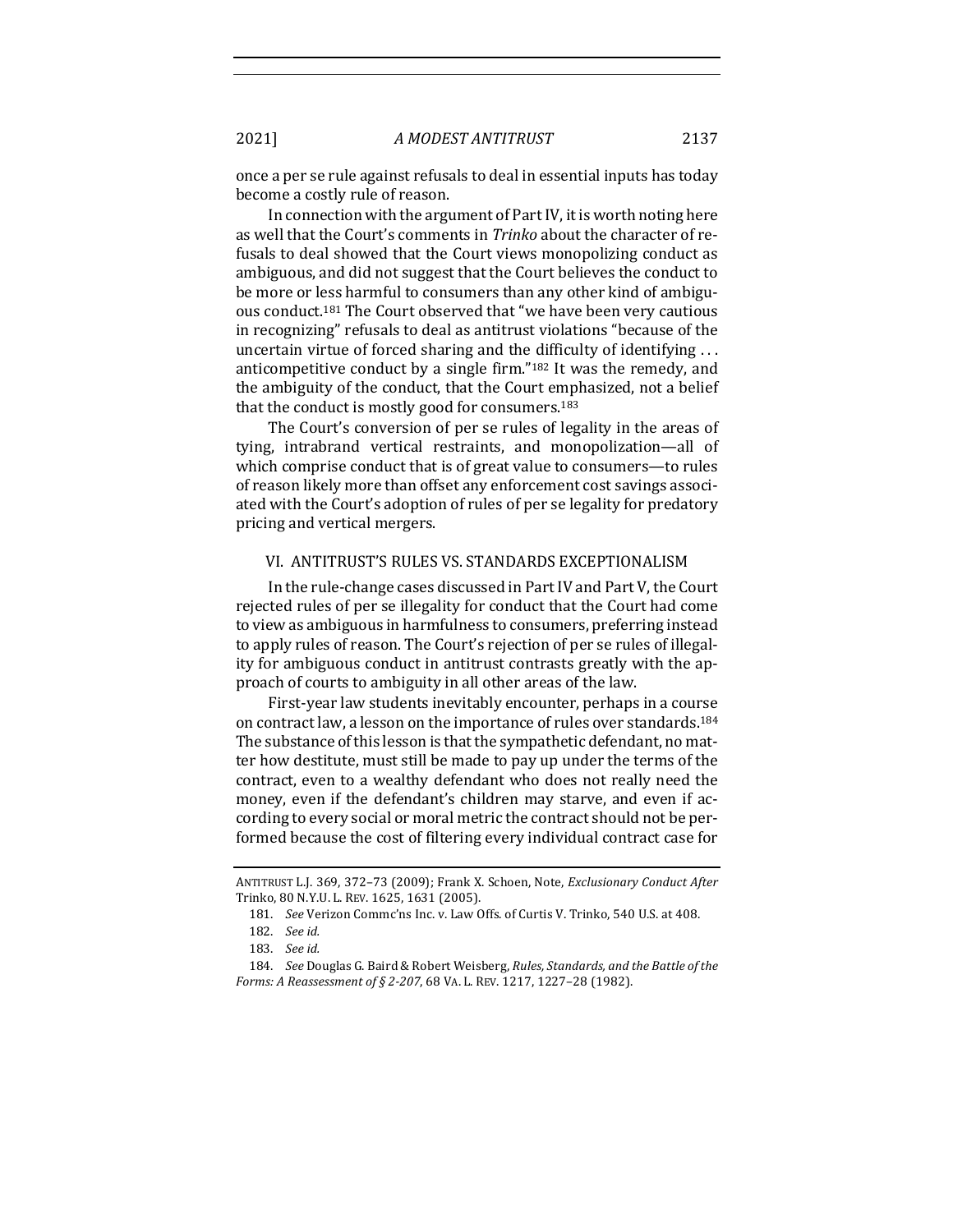unfair consequences is simply too high.<sup>185</sup> If asked in every case to prove that enforcement of contract terms is good for society, the lesson continues, plaintiffs would find it cost effective only to bring many fewer cases and might desist even from bringing cases in which the enforcement of harsh terms would actually be fair.<sup>186</sup> To make the enforcement of contracts practicable, students learn, the law of contracts must be a law of bright-line rules, not of standards.<sup>187</sup> Breach must always give rise to a remedy, and justice cannot be meted out on a case-by-case basis, however regrettable that may be for widows and orphans, and however desirable case-by-case adjudication of social consequences might be in a world of unlimited resources.<sup>188</sup> It is in the nature of law—indeed, law's defining feature—to outrage morality in the interests of expediency, to sacrifice some innocents on the altar of pursuit of the great mass of the guilty.<sup>189</sup> Absent that cold stare, the lesson concludes, the law becomes no different from justice.

Treating all deviations from the letter of contract terms as breach is tantamount to imposing a per se rule of illegality on conduct that is ambiguous in terms of the harm it inflicts on society because some breaches of contract are probably good for the public while others of course are not.<sup>190</sup> But to impose per se rules of illegality on ambiguous conduct is just what antitrust used to do before the Court embraced the rule of reason presumption.<sup>191</sup> The Court's old view that per se rules are necessary given enforcement budget constraints is the normal way of things everywhere else in the law: most other areas of law are in fact just collections of per se rules applied to ambiguous conduct.<sup>192</sup> In the criminal law, the killer with intent goes to prison even

<sup>185.</sup> *See* Duncan Kennedy, Form and Substance in Private Law Adjudication, 89 HARV. L. REV. 1685, 1692, 1708 (1976); Baird & Weisberg, *supra* note 184, at 1229-30.

<sup>186.</sup> Kennedy, *supra* note 185, at 1692, 1708; Baird & Weisberg, *supra* note 184, at 1229–30.

<sup>187.</sup> *See* Baird & Weisberg, *supra* note 184, at 1231 ("Although formal rules may ignore the bargain-in-fact in particular cases, adherence to such rules furthers the goal of promoting mutually beneficial transactions . . . .").

<sup>188.</sup> *See id.* at 1229-31.

<sup>189.</sup> *See* James Barr Ames, *Law and Morals*, 22 HARV. L. REV. 97, 110 (1908) ("The law is utilitarian. It exists for the realization of the reasonable needs of the community. If the interest of an individual runs counter to this chief object of the law, it must be sacrificed. That is why  $\dots$  the innocent suffer and the wicked go unpunished.").

<sup>190.</sup> *See* Melvin A. Eisenberg, *Actual and Virtual Specific Performance, the Theory of Efficient Breach, and the Indifference Principle in Contract Law*, 93 CALIF. L. REV. 975, 997-1013 (2005) (discussing the theory of efficient breach in contract law).

<sup>191.</sup> *See supra* Part I.

<sup>192.</sup> *See* N. Pac. Ry. Co. v. United States, 356 U.S. 1, 5-6 (1958); United States v. Socony-Vacuum Oil Co., 310 U.S. 150, 221-22 (1940).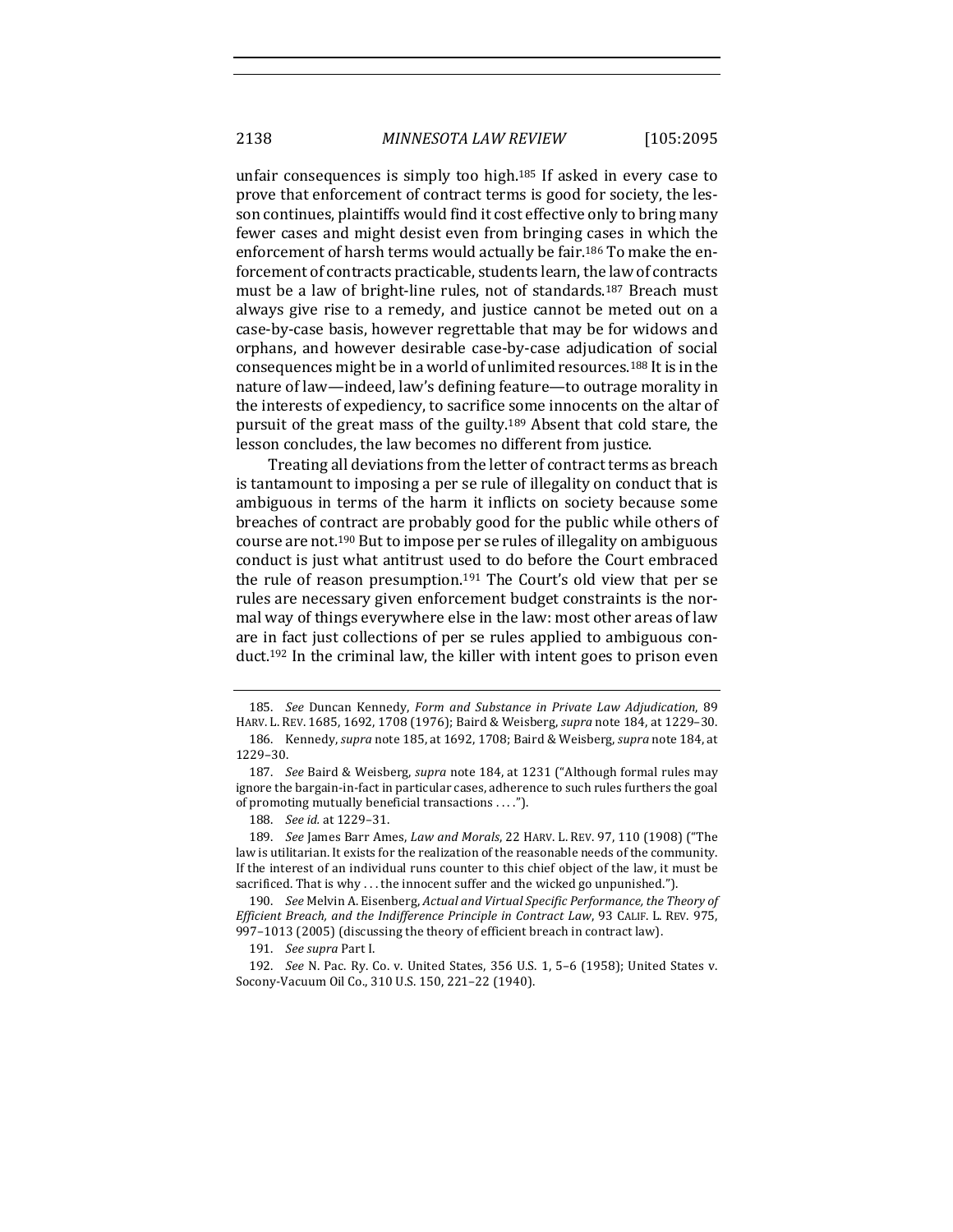if the loosening of the homicide victim's mortal coil has made the world a better place.<sup>193</sup> The violator of the duty of care in tort and the trespasser in property both pay because they have crossed bright lines, regardless whether their behavior created a net gain for society or not.<sup>194</sup> So, too, in the intellectual property arena, the unauthorized copier of textbooks pays, or even serves time in prison, regardless whether the copies helped the disadvantaged to learn or not.<sup>195</sup> Only in antitrust today does one find what Max Weber denigrated as premodern "kadi justice:" a free-wheeling and case-specific inquiry into the harmfulness to society of the challenged conduct (with society proxied in antitrust by harm to consumers).<sup>196</sup>

It is hard not to see in this antitrust exceptionalism the hand of wealthy defendants, who have pushed, through a Chicago School movement lavishly funded by defendant money, to buy for themselves that rarest of things in the law: a law of justice, rather than a law of rules; a law oriented to getting every case right at all costs, not most cases right under budget.<sup>197</sup> That is, money seems to have bought antitrust defendants something enjoyed not even by that most needy of defendants, the capital defendant, who dies for violating per se rules against killing with malice aforethought regardless of the overall social value of his deed.<sup>198</sup>

<sup>193.</sup> See SANFORD H. KADISH & STEPHEN J. SCHULHOFER, CRIMINAL LAW AND ITS PRO-CESSES: CASES AND MATERIALS 387-89 (7th ed. 2001) (describing the intent requirement for murder); Joshua Dressler, Rethinking Heat of Passion: A Defense in Search of a Rationale, 73 J. CRIM. L. & CRIMINOLOGY 421, 456-58 (1982) ("[O]ne must remember that the basis for adjudging harm is not supposed to be Victim's character or personality.").

<sup>194.</sup> *See, e.g.*, Charles O. Gregory, *Trespass to Negligence to Absolute Liability*, 37 VA. L. REV. 359, 361 (1951) ("[W]here X deliberately trespasses on the land of another, he is held liable for any harm incidental to such trespass, no matter how unforeseeable it was or how little he had any intention of causing damage at all."); Henry T. Terry, Neg*ligence*, 29 HARV. L. REV. 40, 40-41 (1915).

<sup>195.</sup> *See, e.g.*, Cambridge Univ. Press v. Albert, 906 F.3d 1290, 1302 (11th Cir. 2018) (siding with publishers in an action for copyright infringement against a university serving disadvantaged students that had allowed faculty to share copies of expensive textbooks with their students); 1 MARK D. JANIS, HERBERT HOVENKAMP & MARK A. LEMLEY, IP AND ANTITRUST: AN ANALYSIS OF ANTITRUST PRINCIPLES APPLIED TO INTELLECTUAL PROP-ERTY LAW 751 (1st ed. 2002) (discussing criminal penalties for copyright infringement); 17 U.S.C. § 506; 18 U.S.C. § 2319.

<sup>196.</sup> *See* 2 MAX WEBER, ECONOMY AND SOCIETY: AN OUTLINE OF INTERPRETIVE SOCIOLOGY 758-60 (Guenther Roth & Claus Wittich eds., 1968).

<sup>197.</sup> *See* Elliott Ash, Daniel L. Chen & Suresh Naidu, Ideas Have Consequences: The Effect of Law and Economics on American Justice  $2-6$  (March 20, 2019) (unpublished manuscript), https://ssrn.com/abstract=2992782 [https://perma.cc/FEX7-V2WL].

<sup>198.</sup> *See* KADISH & SCHULHOFER, *supra* note 193, at 387-89, 483-84.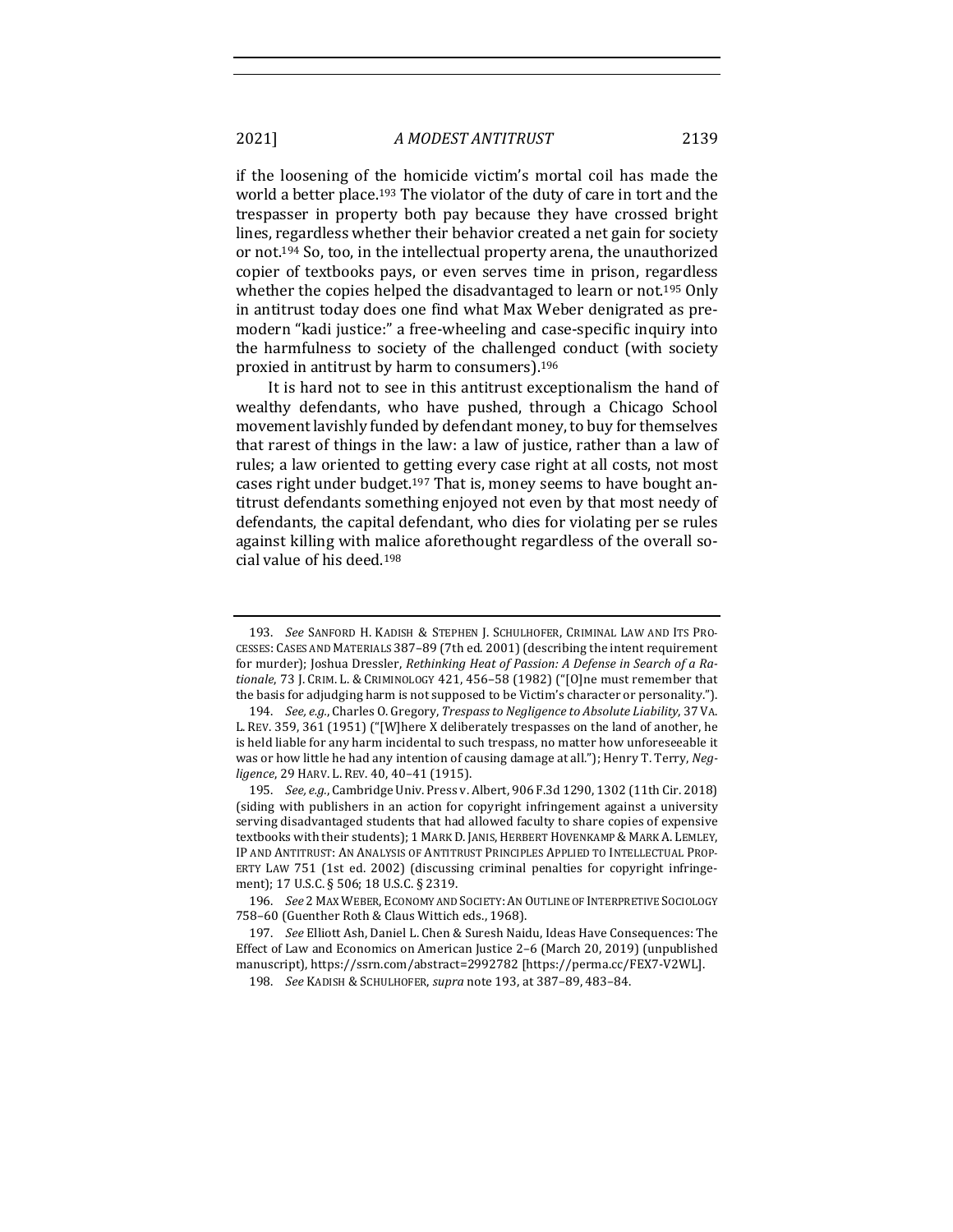But the money story is perhaps not so clear cut as appears at first glance. For the orientation of antitrust toward doing justice in the individual case has, if anything, roots in the progressive movement, which can hardly be described as prioritizing the interests of large antitrust defendants.<sup>199</sup> It was Justice Brandeis, for example, author of "The Curse of Bigness," who wrote the majority opinion in *Board of Trade of Chicago v. United States,* the 1918 case that first gave flesh to

the rule of reason.<sup>200</sup> To understand antitrust's rules-vs.-standards exceptionalism, it is necessary to understand antitrust's intellectual origins. Progressives of the late nineteenth and early twentieth centuries revolted against a legal landscape that, in their view, was asphyxiating government policymaking with inflexible rules left over from earlier ages that had faced very different problems from those faced by the modern world.<sup>201</sup> Some progressives tried to respond to the straightjacket of old laws by encouraging judges to reinterpret rules to achieve better policy outcomes.<sup>202</sup> Imposing this "legal realist" approach on judges deciding cases in established areas of the law turned out to be difficult, however, because reinterpreting rules in light of policy goals smacks of lawlessness and political agency.<sup>203</sup> A realist judge must ignore the plain meaning of legacy legal doctrine in favor of the judge's own outcome-oriented reinterpretations. Although the realist judge is supposed to choose those reinterpretations with the good of society in mind, the reinterpretations could look to others, and even to the realist judge himself, uncomfortably like instantiations of the judge's own personal political preferences.<sup>204</sup>

In creating the antitrust laws in 1890, progressives sought to overcome the natural judicial reluctance to reinterpret rules by building reinterpretation into the antitrust system and, they hoped,

<sup>199.</sup> *See* Bd. of Trade of Chi. v. United States, 246 U.S. 231, 238 (1918); RICHARD HOFSTADTER, THE AGE OF REFORM 215-271 (1961).

<sup>200.</sup> *See* LOUIS D. BRANDEIS, OTHER PEOPLE'S MONEY AND HOW THE BANKERS USE IT (1914); Bd. of Trade of Chi. v. United States, 246 U.S. at 235-41; GAVIL ET AL., *supra* note 35, at 104.

<sup>201.</sup> *See* MORTON J. HORWITZ, THE TRANSFORMATION OF AMERICAN LAW, 1870-1960, at 169–70, 189–92 (1992).

<sup>202.</sup> *See id.* at 187–92.

<sup>203.</sup> *See id.* at 191 (noting Justice Cardozo's concerns about the "danger of discretion"); KENNEDY, *supra* note 123, at 180 (arguing that judges deny that they are influenced by ideology in order to avoid "confront[ing] the contradictory character of the role constraints under which [they] operate").

<sup>204.</sup> *See* KENNEDY, *supra* note 123, at 180.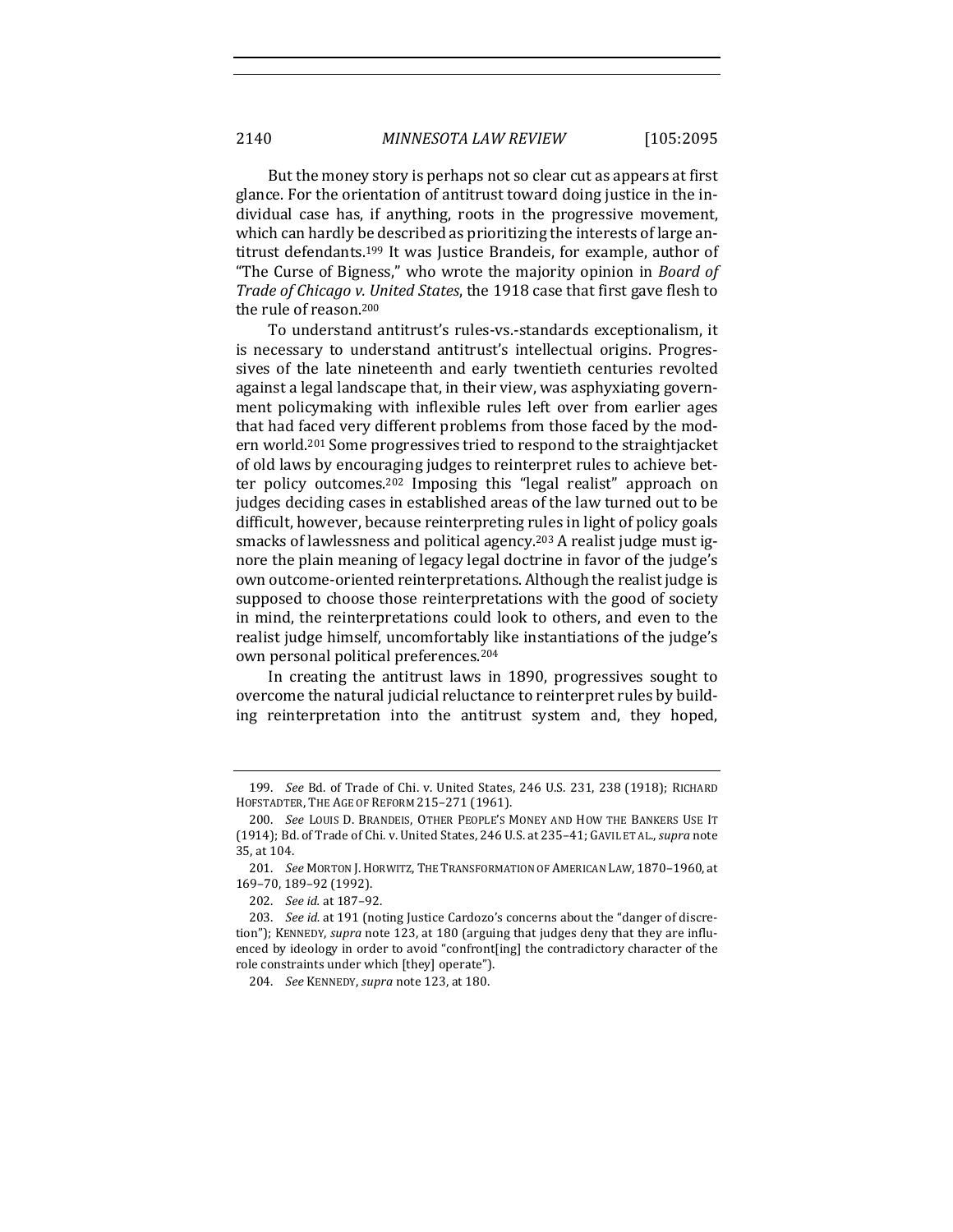thereby ensuring that the law would evolve as society changed.<sup>205</sup> To prevent judges from feeling embarrassed to reinterpret an old rule of antitrust law, progressives made the texts of the antitrust laws brief, cryptic, and indeed constitutional in character.<sup>206</sup> The law prohibited agreements "in restraint of trade" and conduct that tends to "monopolize"; and that was it.<sup>207</sup> More importantly, progressives injected the legal realist spirit into antitrust adjudication from the very beginning, ensuring that courts explicitly accepted that the interpretation of the antitrust laws would be a common-law-like process according to which the courts would periodically reinterpret the rules to better conform them to a changing economy.<sup>208</sup> Antitrust is, as a result, probably the greatest triumph of legal realism.

Antitrust reflects not only the progressives' legal realism, however, but also their wariness of law itself.<sup>209</sup> Frustrated with the unwillingness or inability of the courts to make good policy on their own, whether due to the courts' fear of reinterpretation or for some other reason, progressives went beyond advocating law reform through legal realism to call for the wholesale replacement of courts with administrative agencies staffed with people who would be willing to make policy rather than just to apply the law: with social scientists rather than lawyers.<sup>210</sup> Thus when courts applying the antitrust laws failed, in the law's first two decades, to bring down the large firms that progressives intended to be antitrust's targets, progressives created the Federal Trade Commission in 1914 as America's first independent administrative agency, staffed it with economists, and even gave the agency its own courts—"Article II" courts based in the executive branch rather than "Article III" courts belonging to the judicial branch—dedicated to the adjudication of antitrust cases.<sup>211</sup> The goal

208. *See* Baxter, *supra* note 66, at 662-66; Standard Oil Co. of N.J. v. United States, 221 U.S. 1, 60 (1911); N. Pac. Ry. Co. v. United States, 356 U.S. 1, 5-6 (1958).

209. *See, e.g.*, BARBARA H. FRIED, THE PROGRESSIVE ASSAULT ON LAISSEZ FAIRE: ROBERT HALE AND THE FIRST LAW AND ECONOMICS MOVEMENT 162 (1998) (noting Robert Hale's "intellectual distaste for the inept flounderings of the courts").

210. *See* HORWITZ, *supra* note 201, at 214-16; FRIED, *supra* note 209, at 162-63.

211. *See* HOVENKAMP, *supra* note 14, at 80; Herbert Hovenkamp, *The Federal Trade Commission and the Sherman Act,* 62 FLA. L. REV. 871, 871-72 (2010); U.S. CONST. arts. II–III.

<sup>205.</sup> *See* HOVENKAMP, *supra* note 14, at 75 ("[T]he Sherman Act can be regarded as 'enabling' legislation—an invitation to the federal courts to learn how businesses and markets work and formulate a set of rules that will make them work in socially efficient ways. The standards to be applied always have and probably always will shift as ideology, technology and the American economy changes.").

<sup>206.</sup> *See* Baxter, *supra* note 66, at 662-66.

<sup>207.</sup> *See* 15 U.S.C. §§ 1–2.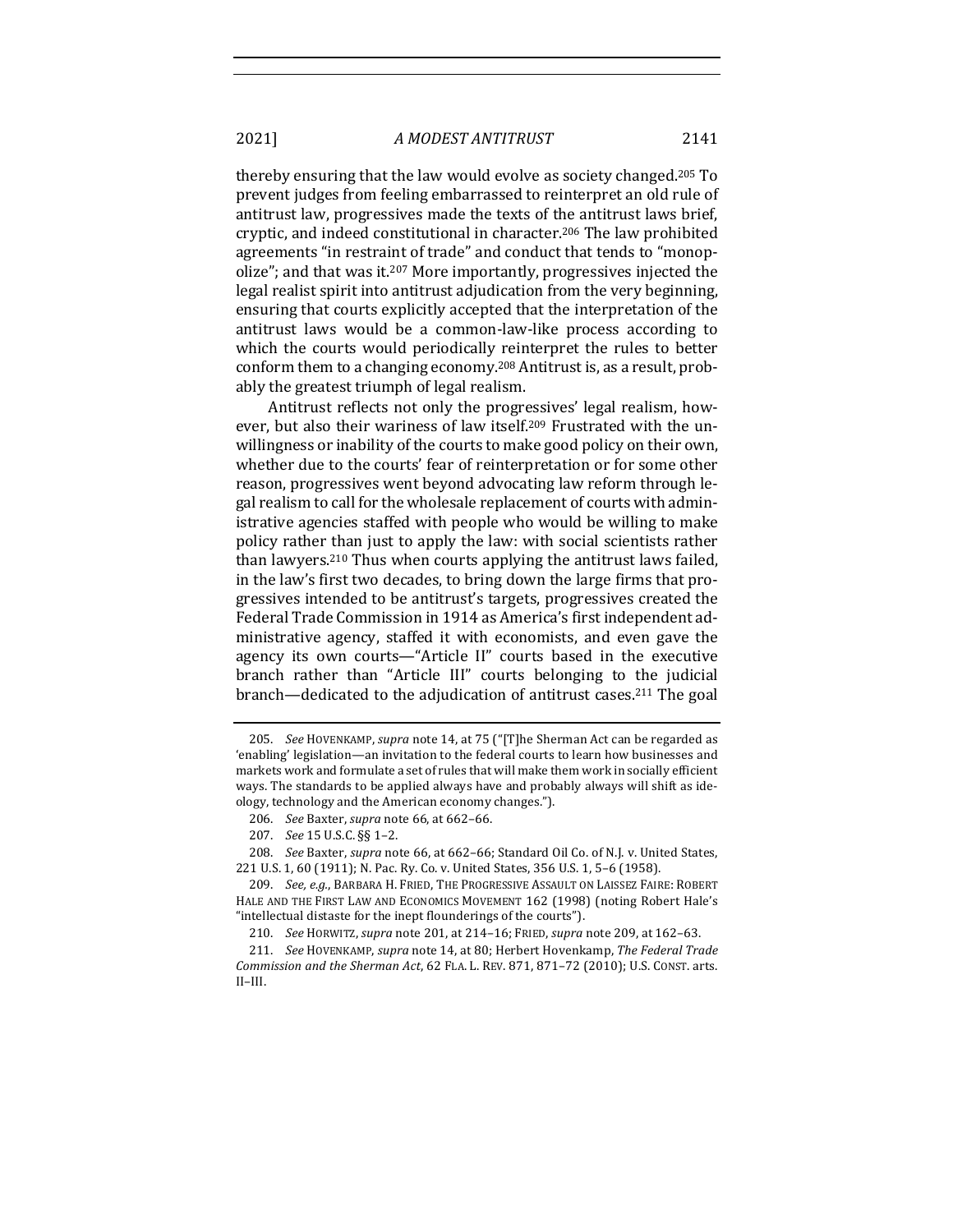was to extract antitrust policy from the judiciary entirely and to put it into the hands of specialist policymakers.<sup>212</sup> Neither the administrative nor the legal realist tendencies of progressivism ultimately won out in antitrust, and so antitrust to this day has two principal enforcers, the Department of Justice's Antitrust Division, which enforces the antitrust laws through the courts and invites the courts to update and adapt antitrust doctrine in light of the evolving needs of a modern economy, and the FTC, which enforcers the antitrust laws through its own internal judicial processes as well as through the courts.<sup>213</sup>

The rule of reason is the product both of progressives' legal realism and their distrust of the law. Justice Brandeis sought in *Chicago Board of Trade* to advance the progressives' realist project by emphasizing the power of courts applying the antitrust laws to decide antitrust cases on policy grounds, through a consideration of the consequences of laws, not just of the letter of the law.<sup>214</sup> In his opinion in *Chicago Board of Trade*, Justice Brandeis wished to argue that the effects of rules matter in antitrust. Accordingly, he declared that "[t]he true test of legality is whether the restraint imposed is such as merely regulates and perhaps thereby promotes competition or whether it is such as may suppress or even destroy competition."<sup>215</sup> Effects, not legal language, should determine legality. But then Justice Brandeis went further, and sowed the seed of antitrust's present predicament.216

In the struggle to continuously reinvent the law through judicial reinterpretation, there is a temptation to stress the importance of the facts of the individual case. The per se rule laid down by Henry IV

<sup>212.</sup> *See* HORWITZ, *supra* note 201, at 213-16; FRIED, *supra* note 209, at 162-63.

<sup>213.</sup> *See* HORWITZ, *supra* note 201, at 215; Darren Bush, Out of the DOJ Ashes Rises the FTC Phoenix: How to Enhance Antitrust Enforcement by Eliminating an Antitrust En*forcement Agency*, 53 WILLAMETTE L. REV. 33, 35-38 (2016). The administrative tendency in antitrust has been decidedly less successful than the realist tendency, for the FTC's administrative enforcement powers remain subject to judicial review that has in recent years been quite harsh. See Kovacic, *supra* note 20, at 240–41. The heavy hand taken by the courts with the FTC contrasts with the extraordinary deference they accord the decisions of the Federal Reserve Board, which can raise rates and throw millions out of work without fear of judicial review. See Richard J. Pierce, Jr., Separation of *Powers and the Limits of Independence,* 30 WM. & MARY L. REV. 365, 370 n.34 (1989). That heavy hand also contrasts with the culture in Europe of judicial deference to the E.U.'s competition authority. See Angela Huyue Zhang, Jingchen Liu & Nuno Garoupa, Judging in Europe: Do Legal Traditions Matter?, 14 J. COMPETITION L. & ECON. 144, 144-47 (2018).

<sup>214.</sup> *See* Bd. of Trade of Chi. v. United States, 246 U.S. 231, 238 (1918).

<sup>215.</sup> *Id.*

<sup>216.</sup> *See* LOUIS D. BRANDEIS, THE CURSE OF BIGNESS (Osmond K. Fraenkel ed., 1934).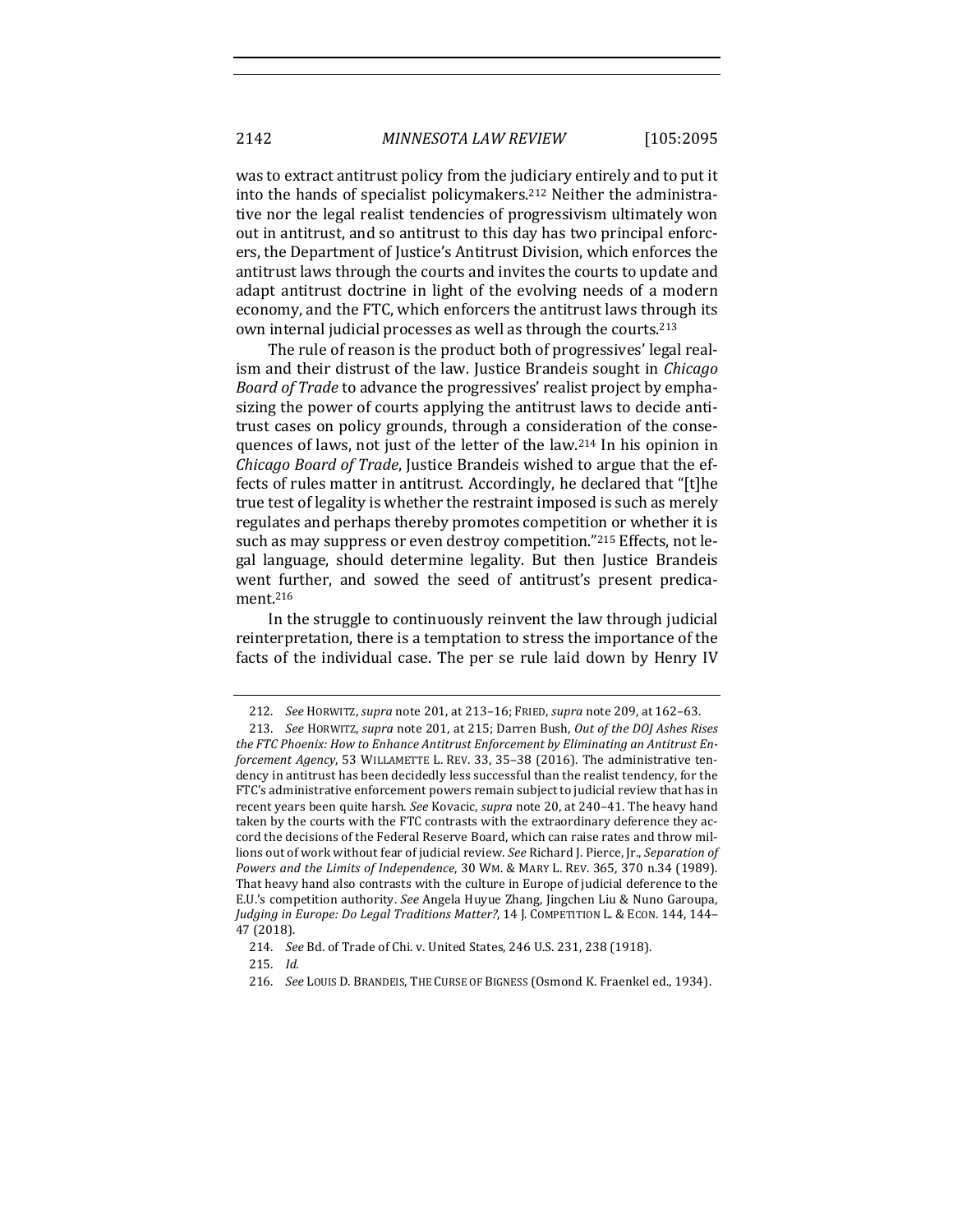looks no less legitimate than when the rule is shown to harm a particular widow or orphan today under the particular facts of a particular case.<sup>217</sup> But that stressing of facts in particular cases, to the end of reinventing the law, is not the same thing as a call to do away with per se rules. Rather, when the goal is to update the law, the facts inform the crafting of a new per se rule, one that does more justice, but which is still a rigid rule, and will continue to do some injustice in some cases. Justice Brandeis started with a compelling set of facts in *Chicago Board* of Trade—antitrust's rule against price fixing threatened in that case to undermine an agreement between commodities traders that helped make prices transparent and thereby protected unsophisticated traders from sharp dealing—but rather than fashion an updated per se rule against price fixing that would exempt agreements that encourage price transparency from condemnation, Justice Brandeis unfortunately resolved the case by doing away with per se rules entirely, declaring, as a general matter, that to determine whether a challenged practice is harmful, "the court must ordinarily consider the facts peculiar to the business to which the restraint is applied; its condition before and after the restraint was imposed; the nature of the restraint and its effect, actual or probable."<sup>218</sup> He thereby slipped from seeking out rhetorical advantage in the process of revising per se rules through an appeal to the justice of the individual case before him to taking the position that there should be no per se rules and the law should instead always seek to do justice in the individual case.

To see that this was a mistake, even for a progressive, it is necessary only to realize that governance, whether through the law or through policymaking and politics, is never case-based, but is instead always a process of choosing per se rules. Deconcentrating American industry, raising the minimum wage, or cutting interest rates: these are policy proposals that all amount to per se rules that would certainly cause harm to sympathetic victims in some individual cases in addition to doing good in many other cases.<sup>219</sup> Precisely because policymaking is outcome oriented, practical, and aware of the real world, policymakers recognize that resource constraints often preclude the

<sup>217.</sup> *See* Oliver Wendell Holmes, *The Path of the Law*, 110 HARV. L. REV. 991, 1001 (1997).

<sup>218.</sup> Bd. of Trade of Chi. v. United States, 246 U.S. at 238.

<sup>219.</sup> Indeed, a major debate within the field of macroeconomics regarding the exercise of the Federal Reserve Board's discretionary authority under the law to set monetary policy is whether to set that policy on an ad hoc basis or on the basis of voluntarily declared rules. See, e.g., John B. Taylor, *Monetary Policy Rules Work and Discretion* Doesn't: A Tale of Two Eras, 44 J. MONEY CREDIT & BANKING 1017 (2012).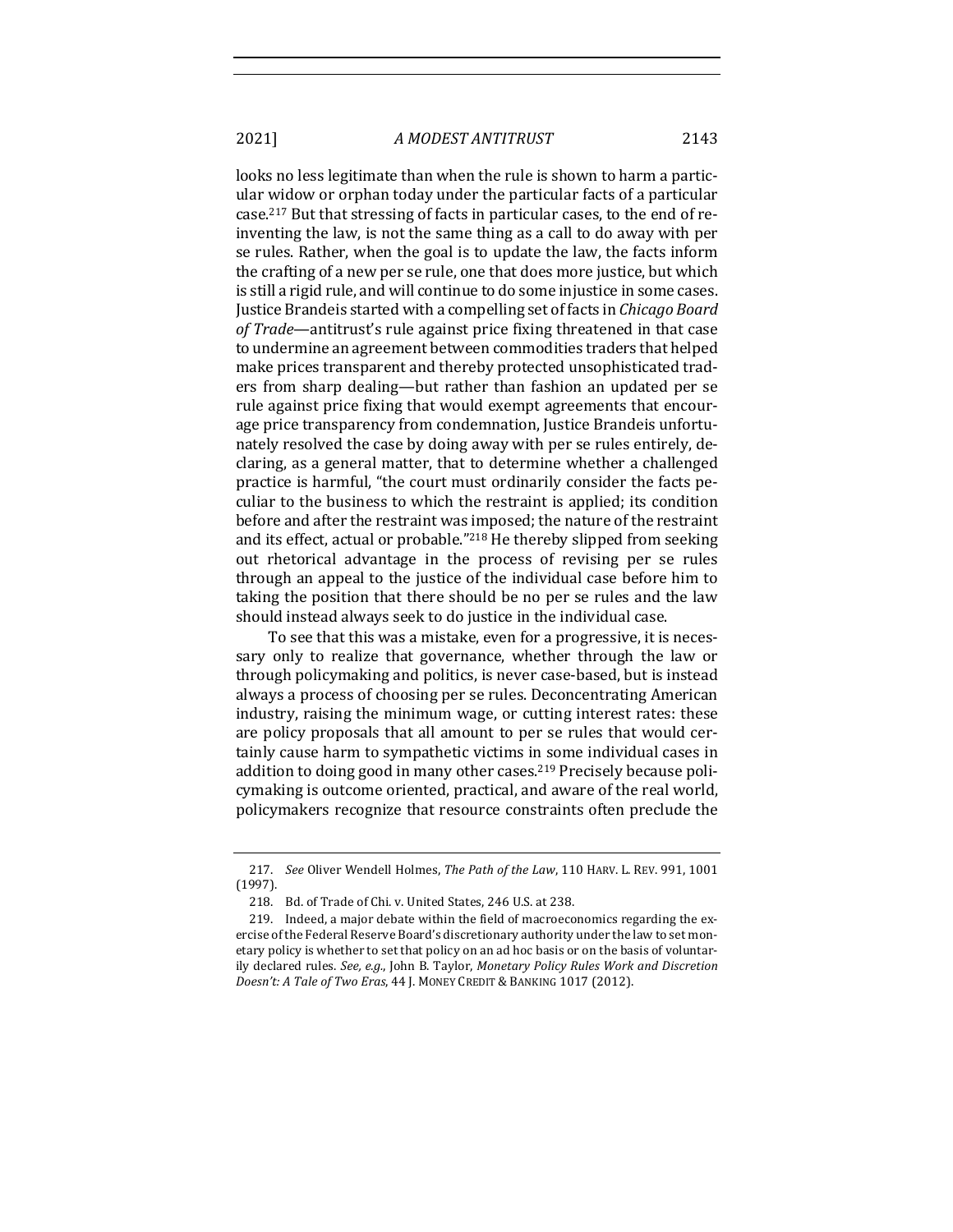doing of justice in each individual case.<sup>220</sup> It was Justice Brandeis's unfortunate attempt in *Chicago Board of Trade* to demonstrate realism's results orientation by resolving a particular case on its facts, rather than by articulating a new results-oriented per se rule, that opened the door to the case-based unrealism of antitrust today.

## VII. MORE ON THE THEORY, ITS ASSUMPTIONS, AND IMPLICATIONS

A. THE IMPORTANCE OF ASSUMING AN UNBIASED AND REASONABLY **ACCURATE RULE OF REASON** 

So far the argument in this Article has been that the Court's failure to take the enforcement budget constraint into account in crafting the rule of reason presumption has necessarily caused enforcers to try to use nonenforcement—the de facto application of rules of per se legality to antitrust-relevant conduct—to pay for all the new rules of reason created by the presumption.<sup>221</sup> Further, the argument has been that this presents a problem for the Court because the Court has expressed no opinion regarding the nature of antitrust-relevant conduct apart from the conduct that the Court already explicitly subjects to per se rules. It is therefore possible that the conduct that the Court has inadvertently subjected to per se legality is actually conduct that the Court believes to be mostly harmful, in which case making the conduct per se legal, rather than per se illegal—the other way to save money on enforcement—has actually increased error costs in antitrust adjudication.222

The argument rests on the rather intuitive claim that making conduct that is mostly bad per se legal will increase error costs. This assumption cannot, however, safely be made without appeal to some additional assumptions about how the rule of reason operates. Certainly, converting per se rules of illegality to per se rules of legality must increase error costs if the underlying conduct is mostly bad: it is better for consumers not to be subject to mostly bad conduct than to be subject to it. But what if enforcers balance their budgets by reducing enforcement of rules of reason, rather than rules of per se illegality? If rules of reason are highly accurate at sorting bad from good conduct,

<sup>220.</sup> *See* Ramsi A. Woodcock, Response, *Legal Realism: Unfinished Business*, 107 Ky. L.J. ONLINE 1, 4-7 (Feb. 14, 2019), https://www.kentuckylawjournal.org/online -originals/index.php/2019/02/14/legal-realism-unfinished-business [https://perma .cc/95RM-W2LY].

<sup>221.</sup> These rule changes are discussed *supra* Parts IV-V.

<sup>222.</sup> *See supra* Parts IV-V.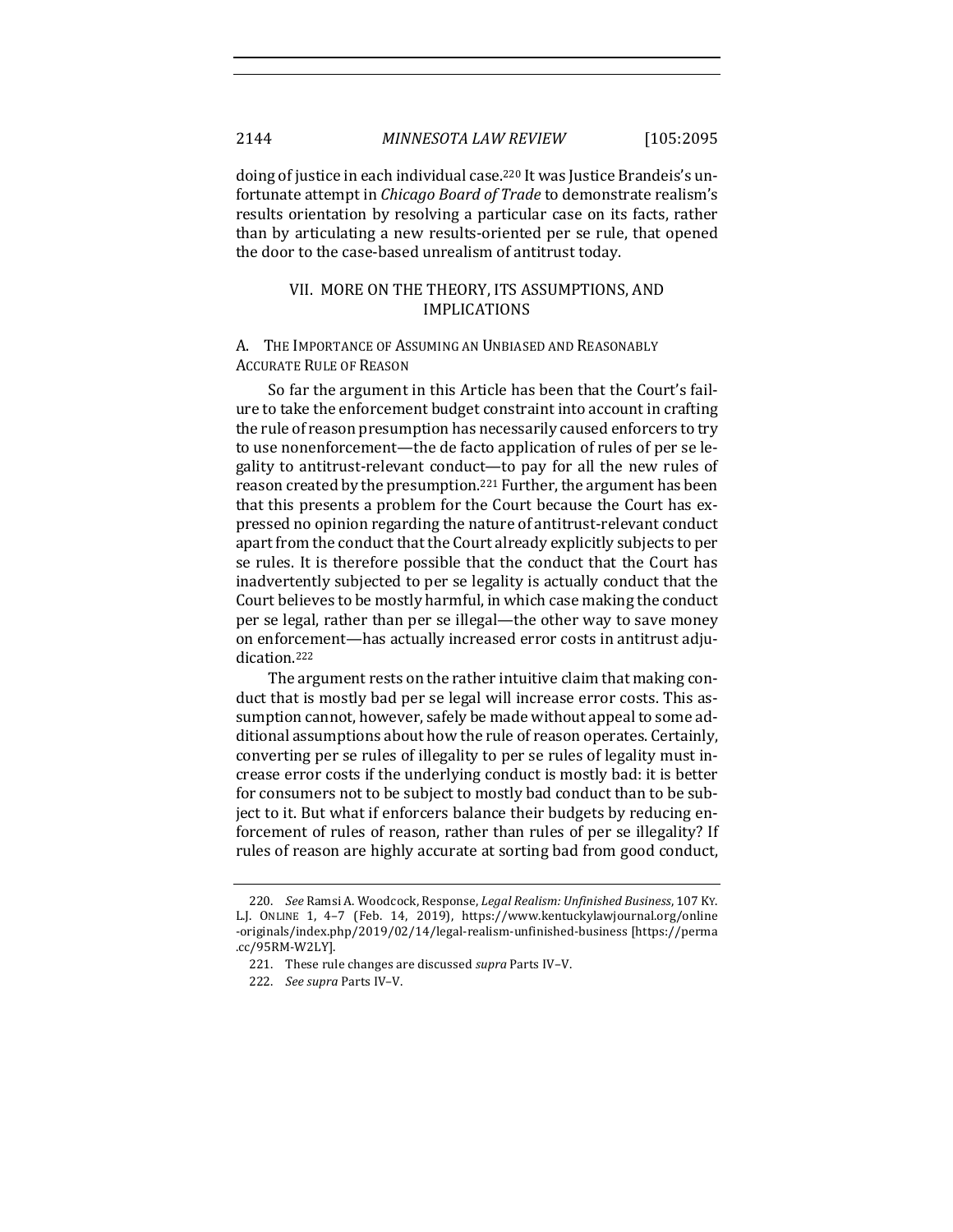in the sense that they allow only a small amount of bad conduct to escape condemnation and only mistakenly condemn a small amount of good conduct, then it follows immediately that converting a rule of reason to a rule of per se illegality increases error costs, so long as the underlying conduct is mostly bad. Such a highly accurate rule of reason necessarily does a much better job of catching bad conduct than does a rule that does not prohibit bad conduct at all. And, on the other side of the ledger, the per se rule of legality imposed by enforcers eliminates very little error associated with mistaken condemnation of good conduct because the rule of reason makes very few such errors to begin with. So the conversion of rules of reason to per se rules of legality allows a lot more bad conduct to go free than it saves good conduct from erroneous condemnation. If conduct is mostly bad, then error costs must rise.

But what if the rule of reason were only accurate in the sense that it did a good job of identifying good conduct, and therefore of avoiding mistakenly condemning it, but the rule of reason were to do a very bad job of identifying bad conduct, allowing a lot of bad conduct to go unpunished? In this case, the extra error costs associated with converting the rule to a rule of per se legality and hence moving to condemn no bad conduct would be very small—even if the conduct were mostly bad. For the margin between allowing a lot of bad conduct to go unpunished and allowing all bad conduct to go unpunished is small. It is therefore possible that the benefits associated with eliminating erroneous condemnation of good conduct-benefits that necessarily result from converting a rule of reason to a rule of per se legality when the rule of reason erroneously condemns at least a small amount of good conduct—might outweigh that small margin.

Consider the following example illustrating the contrast between the error cost effects of converting rules of reason that are equally good at identifying both good and bad conduct to rules of per se legality and the error costs of converting rules of reason that are better at identifying one type of conduct than the other to per se rules of legality. Suppose, first, that the rule of reason is equally accurate at identifying both types of conduct: it fails to identify only 20% of bad conduct and fails to identify only 20% of good conduct. Converting this rule of reason to a per se rule of legality would cause an additional 80% of bad conduct not to be identified and an additional 20% of good conduct to be identified because a per se rule of legality allows all bad conduct to go free but also condemns no good conduct. Whether the reduction in accuracy of 80% with respect to bad conduct combined with the increase in accuracy of 20% with respect to good conduct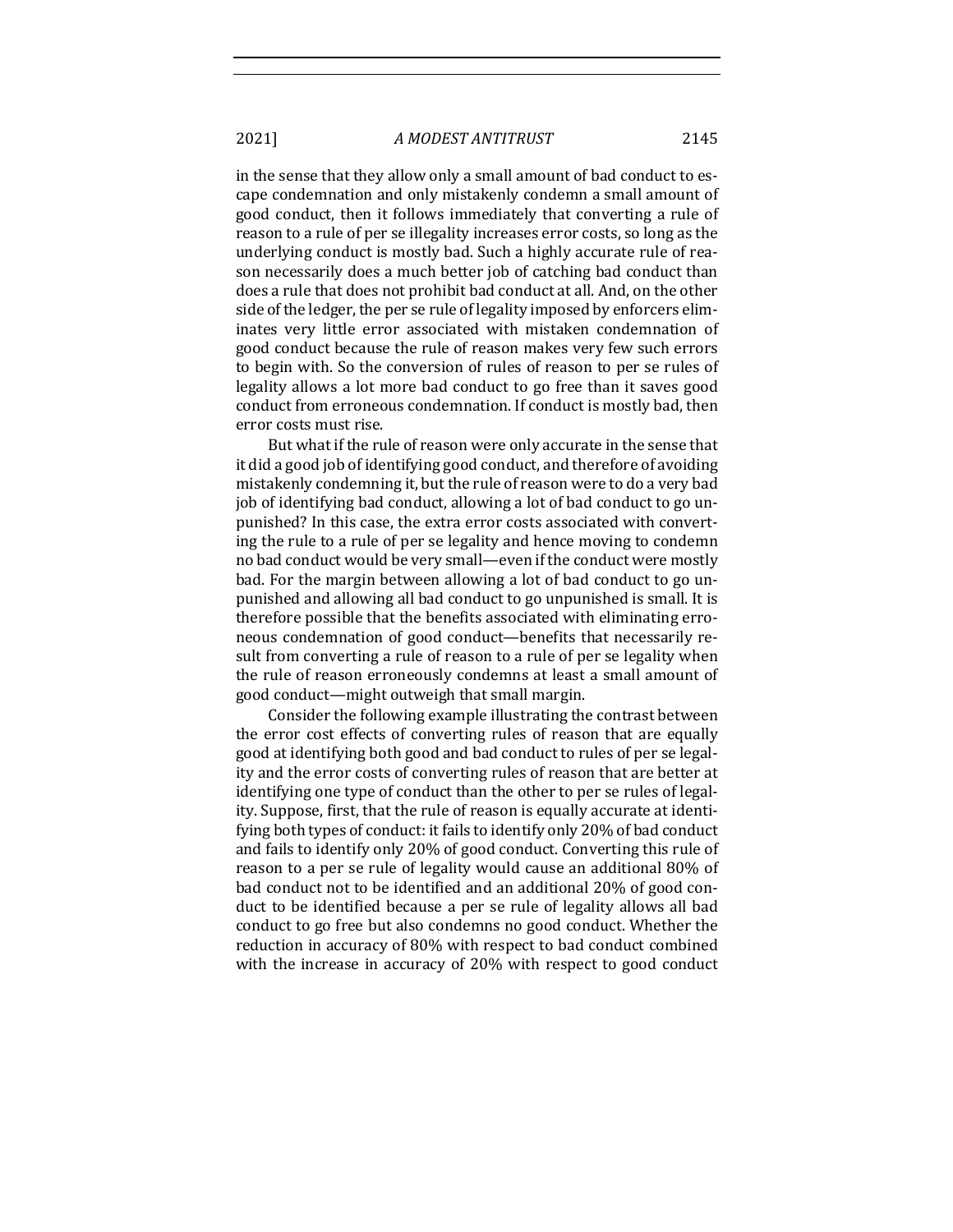ultimately harms consumers (i.e., increases error costs) depends on the character of the underlying conduct. If the conduct is mostly bad let us say that it contains 10 units of bad conduct and 5 units of good conduct—then 8 additional units of bad conduct will go uncondemned, whereas only one additional unit of good conduct will be spared erroneous condemnation. And so, if units of conduct are chosen to be of equal value to consumers (an important assumption in its own right that applies throughout this Article), consumers will be much worse off—that is, error costs will rise. Rules of reason are assumed to be of this kind in this Article.

But now consider a rule of reason that is more accurate at identifying one kind of conduct than the other: let us say that the rule fails to identify 90% of bad conduct and 40% of good conduct. In this case, moving to a per se rule of legality reduces error costs. Now only 10% more bad conduct—one unit total—escapes condemnation but 40% more good conduct—two units total—escape erroneous condemnation. In general, if the rule of reason is unbiased in the sense that it is equally good at identifying good and bad conduct, and if the rule of reason identifies more than 50% of each, then converting a rule of reason to a per se rule will increase error costs when conduct is mostly bad. Whether the rule of reason is in fact biased is a matter of some debate.<sup>223</sup> This Article's adherence to the somewhat idealized picture of the rule of reason as having low rates of error in identifying both good and bad conduct, and as having equal rates of error across good and bad conduct, makes it possible for this Article to argue that even were any problems with accuracy or bias in the rule of reason to be resolved, inattention to the enforcement budget constraint would mean that the conversion of rules of per se illegality to rules of reason would still have increased error costs.<sup>224</sup>

<sup>223.</sup> *See infra Part VIII.* 

<sup>224.</sup> *See infra* Part VIII. The assumption that the rule of reason is unbiased and accurate also serves as the basis for the assumption made throughout this Article that converting rules of per se illegality to rules of reason reduces error costs. That assumption has, in turn, been used to explain why the Court has turned to rules of reason to address error cost concerns. See supra Introduction. If the rule of reason were to fail to identify bad conduct 40% of the time and to fail to identify good conduct 80% of the time—making it a biased rule—then converting a rule of per se illegality to a rule of reason would increase the amount of bad conduct that enforcers fail to identify by only 40 percentage points, since rules of per se illegality allow 0% of bad conduct to go free, whereas converting a rule of per se illegality to a rule of reason would reduce the amount of conduct erroneously condemned by 20 percentage points, since rules of per se illegality erroneously condemn 100% of good conduct. Assuming, as before, that there are 10 units of bad conduct and 5 units of good conduct—making conduct mostly bad—then the 40 percentage point increase in bad conduct that enforcers fail to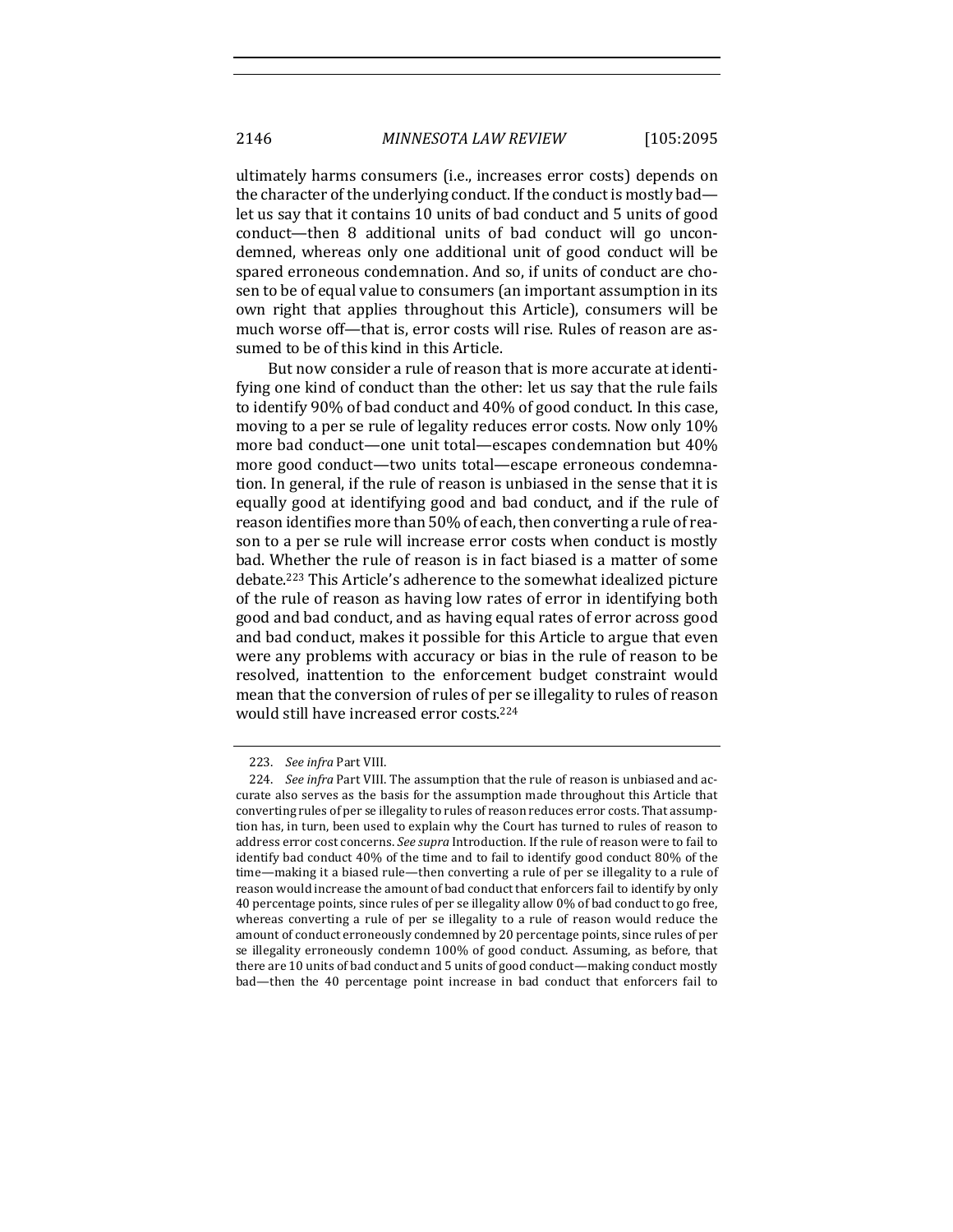B. DOES THE DE FACTO ADOPTION OF PER SE RULES OF LEGALITY BY ENFORCERS REALLY INCREASE ERROR COSTS?

The argument in this Article has also so far glossed over another important question: how do we know that the use of per se rules of legality by enforcers to cover the enforcement costs associated with converting rules of per se illegality to rules of reason actually does increase error costs after taking the reduction in error costs brought about by the conversion of per se rules of illegality to rules of reason into account? The argument so far has emphasized that converting rules of reason to rules of per se legality increases error costs when conduct is mostly bad. But the overall effect on error costs depends on the magnitude of the error costs created by converting rules of per se illegality to rules of reason. If converting per se rules of illegality to rules of reason greatly reduces error costs, then the reductions may fully offset any error cost increases associated with the adoption of per se rules of legality.

I touched on the broader issue of the relative error cost effects of different kinds of rule conversions briefly in Part V, in which I argued that the Court's conversion of rules of reason to rules of per se legality would not offset the increase in error costs associated with converting rules of per se illegality to rules of reason combined with the adoption of per se rules of legality that enforcers would have undertaken in order to balance their enforcement budgets. But there, too, I assumed that the conversion of rules of per se illegality to rules of reason, combined with the use of rules of per se legality to balance the budget, increase error costs. But do they?

The answer is yes, if the assumption that the rule of reason is unbiased and accurate continues to hold and if the underlying conduct is sufficiently bad.<sup>225</sup> I provide a mathematical explanation in the Appendix; here is the explanation in words.

identify would allow 4 units of bad conduct to go uncondemned, and the 20 percentage point reduction in good conduct that enforcers fail to identify would cause only 2 fewer units of good conduct to be erroneously condemned. Error costs would, therefore, actually rise. By contrast, if the rule of reason were to fail to identify bad conduct 20% of the time and to fail to identify good conduct 20% of the time—making it an unbiased and reasonably accurate rule—then converting a rule of per se illegality to a rule of reason would increase the amount of bad conduct that escapes condemnation by 20 percentage points—2 units of conduct—but reduce the amount of good conduct that is erroneously condemned by 80 percentage points-4 units of conduct-so the benefits would outweigh the costs and, overall, error costs would fall, just as we have assumed throughout this Article.

<sup>225.</sup> For that assumption, see *supra* Section VII.A.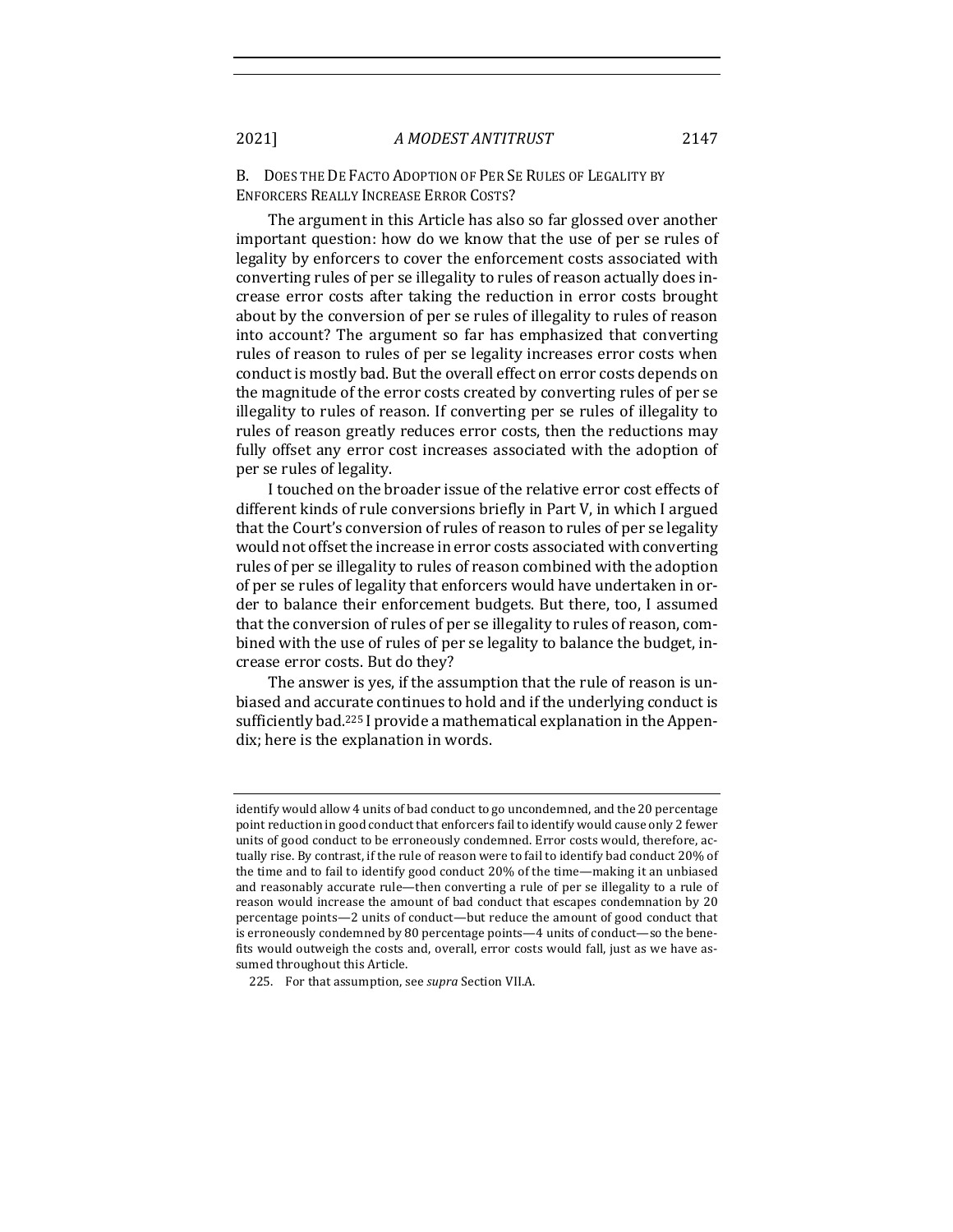1. The Error Costs of Balancing the Budget by Converting Rules of Reason to Rules of Per Se Legality

When enforcers go to adopt per se rules of legality to balance their budgets, they have two options: they can convert rules of reason into per se rules of legality or they can convert per se rules of illegality into per se rules of legality (or they can do some of both). Let us start with rules of reason and assume that, to balance their enforcement budgets, enforcers wish to convert to rules of per se legality the same conduct converted by the Court from rules of per se illegality to rules of reason (recall that the reason for which enforcers are seeking to balance their budgets is that the Court has converted rules of per se illegality to rules of reason). In this case, the net effect of the two rule changes—the Court's conversion of rules of per se illegality to rules of reason and enforcers' conversion of those rules of reason to rules of per se legality with respect to the same conduct—will be to convert rules of per se illegality for a given set of conduct to rules of per se legality for the same conduct, with rules of reason as the intermediate step in the process. This will not balance the budget, however, because converting rules of per se illegality to rules of per se legality, which amounts to stopping enforcement of any kind with respect to the conduct at issue, necessarily *reduces* enforcement costs. Because enforcement costs vary with the amount of conduct to which a rule applies, enforcers must therefore convert less conduct from rules of reason to rules of per se legality than the Court converts from rules of per se illegality to rules of reason in order to balance the budget. That will shrink the enforcement cost savings from converting per se rules of illegality to per se rules of legality until those savings just offset the enforcement cost increases associated with converting per se rules of illegality to rules of reason. To determine the net error cost effects of this approach, we must, therefore, consider the error cost effects of two different rule conversions: the conversion of rules of per se illegality to rules of per se legality for part of the conduct, and the conversion of rules of per se illegality to rules of reason for the remaining part, which enforcers do not convert to per se rules of legality because they do not wish to run a net savings in enforcement costs.

The net error costs of these two rule conversions are these. Converting per se rules of illegality to per se rules of legality obviously increases error costs if conduct is mostly bad: consumers are better off if conduct that is mostly bad is illegal as opposed to legal. And we have already seen that converting per se rules of illegality to rules of reason increases error costs if our assumptions about how rules of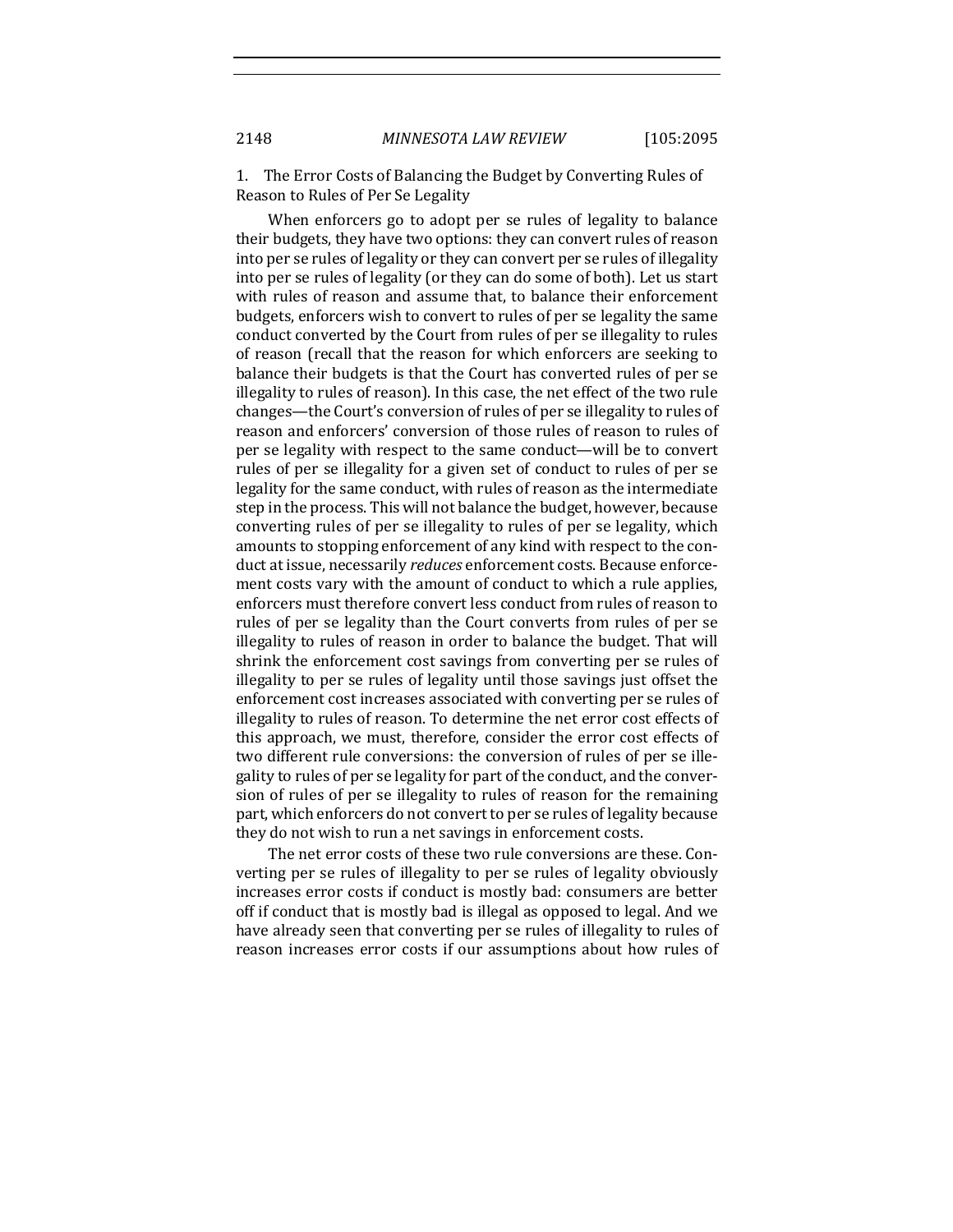reason function in fact hold.<sup>226</sup> So error costs go up for both rule conversions and therefore the conversion of rules of per se illegality to rules of reason, combined with the conversion of rules of reason to per se rules of legality by enforcers seeking to balance their enforcement budgets, results in error cost increases.

This result holds even if, contrary to our assumption, the conduct that enforcers convert to per se rules of legality is not the same as the conduct the Court converts to rules of reason. Recall the argument in Part III that the Court views all ambiguous conduct as having the same character. It follows that we can always think of any two rule changes as applying to the same conduct even when they do not because the underlying conduct is undifferentiated in character: all that is needed to determine the net effect of any two rule changes is the nature of the changes and the amount of conduct they affect. The particular conduct they affect does not matter.

2. The Error Costs of Balancing the Budget by Converting Rules of Per Se Illegality to Rules of Per Se Legality

Let us now see what happens when enforcers convert rules of per se illegality, rather than rules of reason, into rules of per se legality in order to balance their enforcement budgets. The argument is best made in reference to our earlier example, in which an unbiased and reasonably accurate rule of reason fails to identify 20% of good conduct and 20% of bad conduct. In that case, the Court's conversion of a per se rule of illegality to the rule of reason would increase the percent of bad conduct that escapes condemnation by 20 percentage points and reduce the amount of good conduct that is erroneously condemned by 80 percentage points. The switch from a per se rule of illegality to a per se rule of legality to balance enforcement budgets would, then, increase the percent of bad conduct that escapes condemnation by 100 percentage points and reduce the amount of good conduct erroneously condemned by 100 percentage points. Because the amounts and character of the conduct subject to the two rule conversions are the same, we can sum the percentage point changes associated with each of them to conclude that, altogether, we have an increase in bad conduct that escapes condemnation of 120 percentage points and an increase in good conduct that is no longer erroneously condemned of 180 percentage points.

If converting equal amounts of conduct from per se rules of illegality to per se rules of legality were sufficient to offset the

<sup>226.</sup> See supra Section VII.A.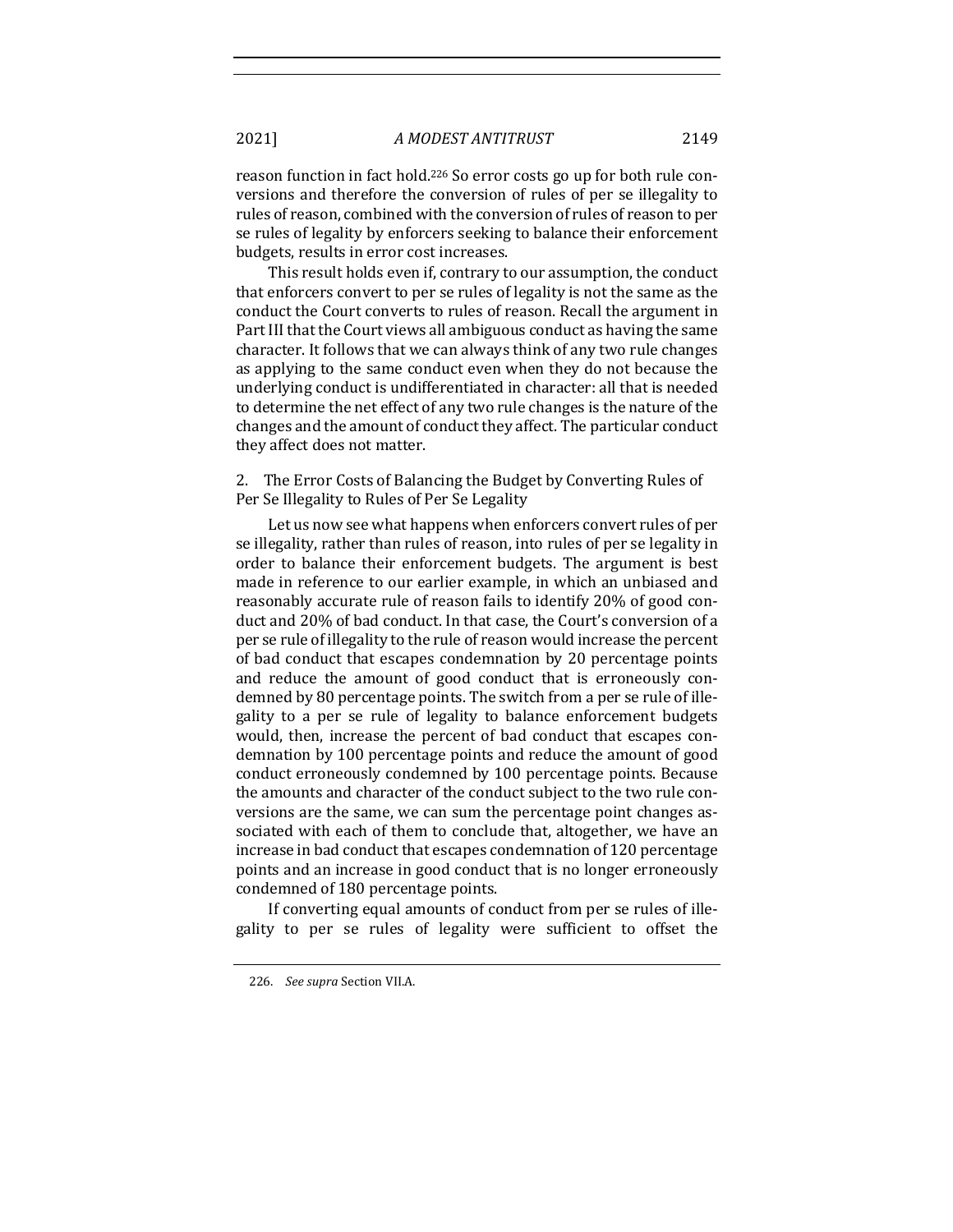enforcement cost of converting per se rules of illegality to rules of reason, then conduct would need to be very bad, not just mostly bad, before error costs would increase, since, as we have just seen, the reductions in erroneous condemnation of good conduct that result from these rule changes are much larger than the increases in bad conduct that goes uncondemned that result from these rule changes. For example, if there were 6 units of bad conduct and 5 units of good conduct in the conduct converted from per se rules of illegality to rules of reason, and the same amounts again in the conduct converted from per se rules of illegality to per se rules of legality (because we assume that all conduct is uniform in harmfulness), then 7.2 more units of bad conduct would go free as a result of these rules changes, whereas 9 more units of good conduct would escape condemnation as a result of these rule changes. The benefits would, therefore, exceed the costs, and overall error costs would fall even though the underlying conduct is more than half bad (6 units of bad to 5 units of good). For error costs to rise there would need to be much more bad conduct relative to good: error costs would rise, for example, were there to be 10 units of bad conduct and 5 units of good conduct, as we assumed at the start of this Part.

But that is not the end of the story, because converting equal amounts of conduct from per se rules of illegality to per se rules of legality does not fully offset enforcement costs. Rules of reason are likely to be much more expensive to enforce than per se rules of illegality, so the savings associated with avoiding the enforcement costs of per se rules of illegality for a particular amount of conduct will not cover the cost of converting per se rules of illegality to rules of reason for an equal amount of conduct. It follows that more conduct must be converted from per se rules of illegality to per se rules of legality than is converted from per se rules of illegality to rules of reason in order for enforcement budgets fully to balance.

The greater the amount of conduct that must be converted from per se rules of illegality to per se rules of legality, however, the more equal the error rates for bad and good conduct must become. Conversions of rules of per se illegality to rules of per se legality increase error with respect to bad conduct by 100% and reduce error with respect to good conduct by 100%, which means that if conduct is mostly bad, these conversions increase error costs. As more conduct is converted from per se rules of illegality to per se rules of legality, the error cost effects of these conversions will increasingly dominate the error effects of the conversion of per se rules of illegality to rules of reason, reducing the amount of bad conduct relative to good conduct required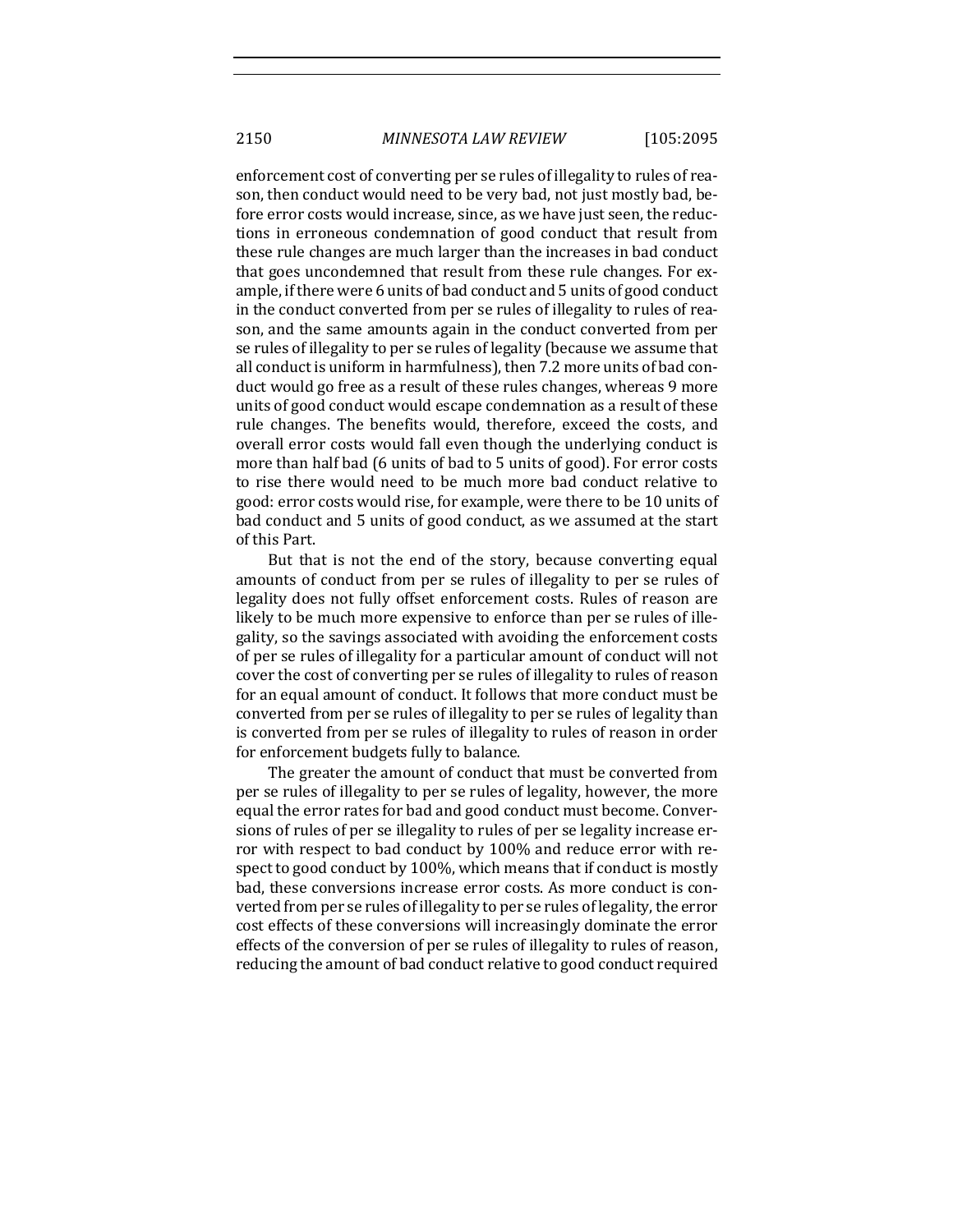for overall error costs to increase. Thus if, in our example, an additional amount of conduct equal to the amount originally converted from per se rules of illegality to rules of reason is converted from per se rules of illegality to per se rules of legality to balance the budget, then error identifying bad conduct must rise from 120 percentage points to 220 percentage points and error identifying good conduct must rise from 180 percentage points to 280 percentage points, increasing the ratio of these error rates from 0.67 to nearly 0.8, and hence reducing the ratio of bad to good conduct needed for error costs to rise.<sup>227</sup> As more conduct is converted from rules of per se illegality to rules of per se legality, that latter ratio will approach one, which means that conduct need only be slightly more bad than good for error costs to increase.

How close that latter ratio will come to one depends ultimately on the relative enforcement costs of rules of reason and per se rules of illegality. If rules of reason were infinitely costly to enforce, then the ratio would go to one in the limit, because enforcers would need to convert an infinite amount of conduct from per se rules of illegality to per se rules of legality in order to pay for converting some conduct from inexpensive per se rules of illegality to infinitely expensive rules of reason. Because rules of reason are not infinitely more expensive to enforce than are per se rules of illegality, however, the ratio will end up being close to but still somewhat greater than one, and so, by "mostly bad" conduct, I have meant, throughout this paper, not conduct that is just slightly more than half bad but conduct that is sufficiently more than half bad to make error costs increase when per se rules of illegality are converted to rules of reason and enforcers balance their enforcement budgets by converting per se rules of illegality to per se rules of legality.

Of course, enforcers will not necessarily convert per se rules of illegality to per se rules of legality in attempting to balance their budgets. They may convert rules of reason to per se rules of legality instead, or convert a combination of both. The overall error cost effects will. however, just be the sum of the error cost effects of each type of budget-balancing conversion. As we have seen, both types of budgetbalancing conversion—from rules of reason to per se rules of legality and from per se rules of illegality to per se rules of legality—result in increases in error costs when considered together with the conversion of per se rules of illegality to rules of reason that they are meant

<sup>227.</sup> The ratio of bad to good conduct required for error costs to rise is the reciprocal of the ratio of the error percentage for bad conduct to the error percentage for good conduct.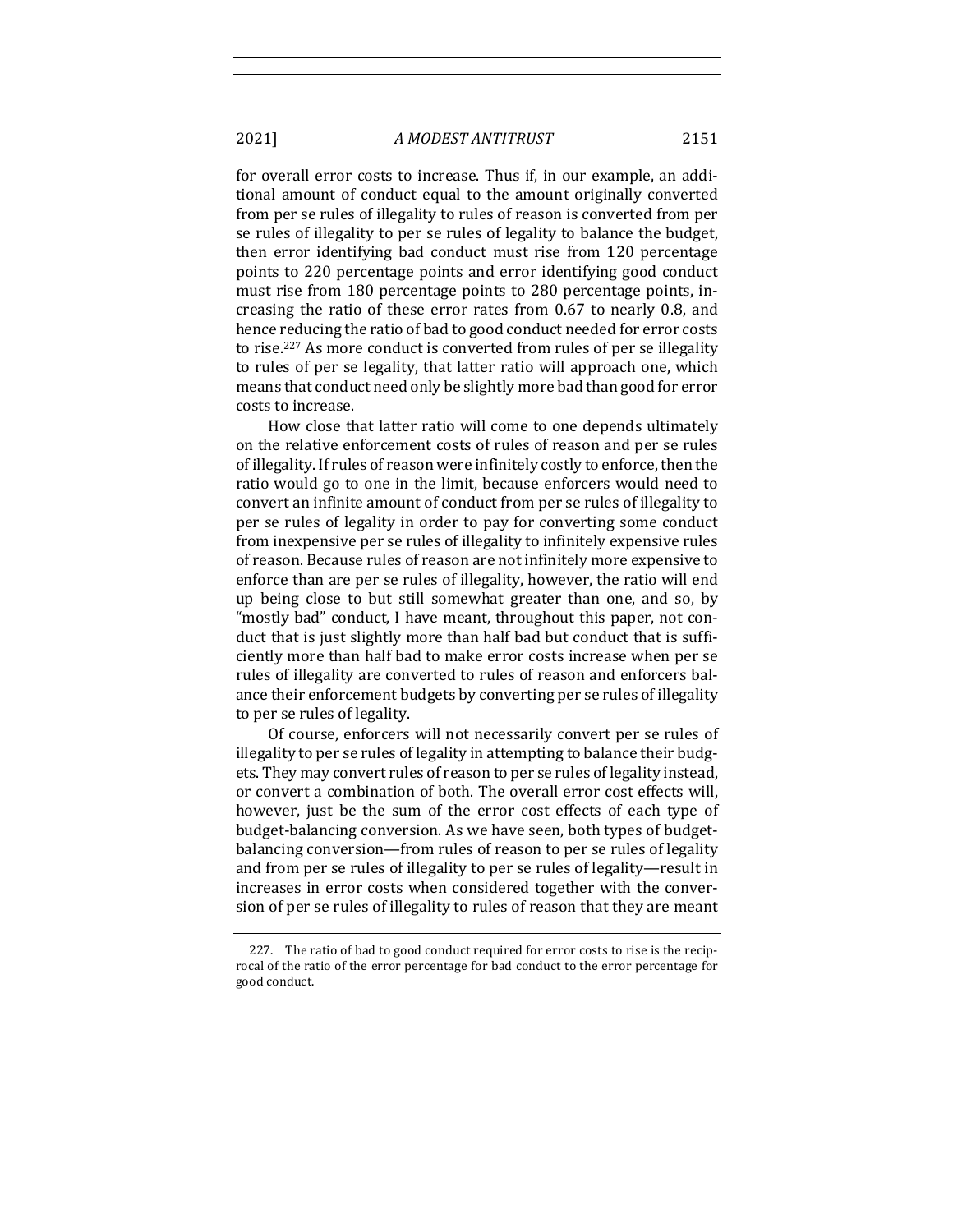to offset. So their sum will reflect an increase in error costs as well. It follows that the adoption of per se rules of legality by enforcers seeking to pay for the Court's conversion of rules of per se illegality to rules of reason really does increase error costs—so long, of course, as the underlying conduct is mostly bad.

## C. APPLYING THE ANALYSIS TO OTHER POSSIBLE RULE CHANGES

Reasoning along the foregoing lines makes it possible to map out the error cost effects, subject to an enforcement budget constraint, of all possible rule changes, not just the conversion of rules of per se illegality to rules of reason. The results are summarized in Table 1. One lesson the table teaches is that rolling back the rule of reason presumption in future will require special care.<sup>228</sup> In *Federal Trade Commission v. Actavis, Inc.,* for example, the Court overturned a per se rule of legality for reverse payment patent settlements—settlements of patent litigation between branded and generic drug makers pursuant to which the branded drug maker pays the generic maker to stay out of the market—in favor of a rule of reason approach.<sup>229</sup> Advocates of antitrust condemnation of these settlements, which seem rather transparently to constitute market division, celebrated the new approach as good for consumers because these advocates believed the conduct to be mostly bad for consumers and imposition of rule of reason treatment therefore to be an improvement upon the former policy of doing nothing about the conduct.<sup>230</sup>

<sup>228.</sup> This and the other results described in this Part are also described mathematically in Proposition 2 in the Appendix.

<sup>229. 133</sup> S. Ct. 2223, 2230, 2237-38 (2013).

<sup>230.</sup> *See* Aaron Edlin, Scott Hemphill, Herbert Hovenkamp & Carl Shapiro, *The* Actavis *Inference: Theory and Practice*, 67 RUTGERS L. REV. 585, 620 (2015); Aaron Edlin, Scott Hemphill, Herbert Hovenkamp & Carl Shapiro, Actavis *and Error Costs: A Reply to Critics*, 14 ANTITRUST SOURCE 1, 7 (2014). The settlements divide markets because they effectively keep the generic drug makers out of the branded drug market before expiration of the branded drug company's contested patent. See Ramsi A. Woodcock, *Inno*vation and Reverse Payments, 44 FLA. ST. U. L. REV. 773, 782-89 (2017) (explaining how reverse payment patent settlements work). Thus, the agreements divide access to the market over time. See United States v. Topco Assocs., 405 U.S. 596, 601, 608 (1972) (treating territorial divisions as so bad for consumers as to merit per se condemnation).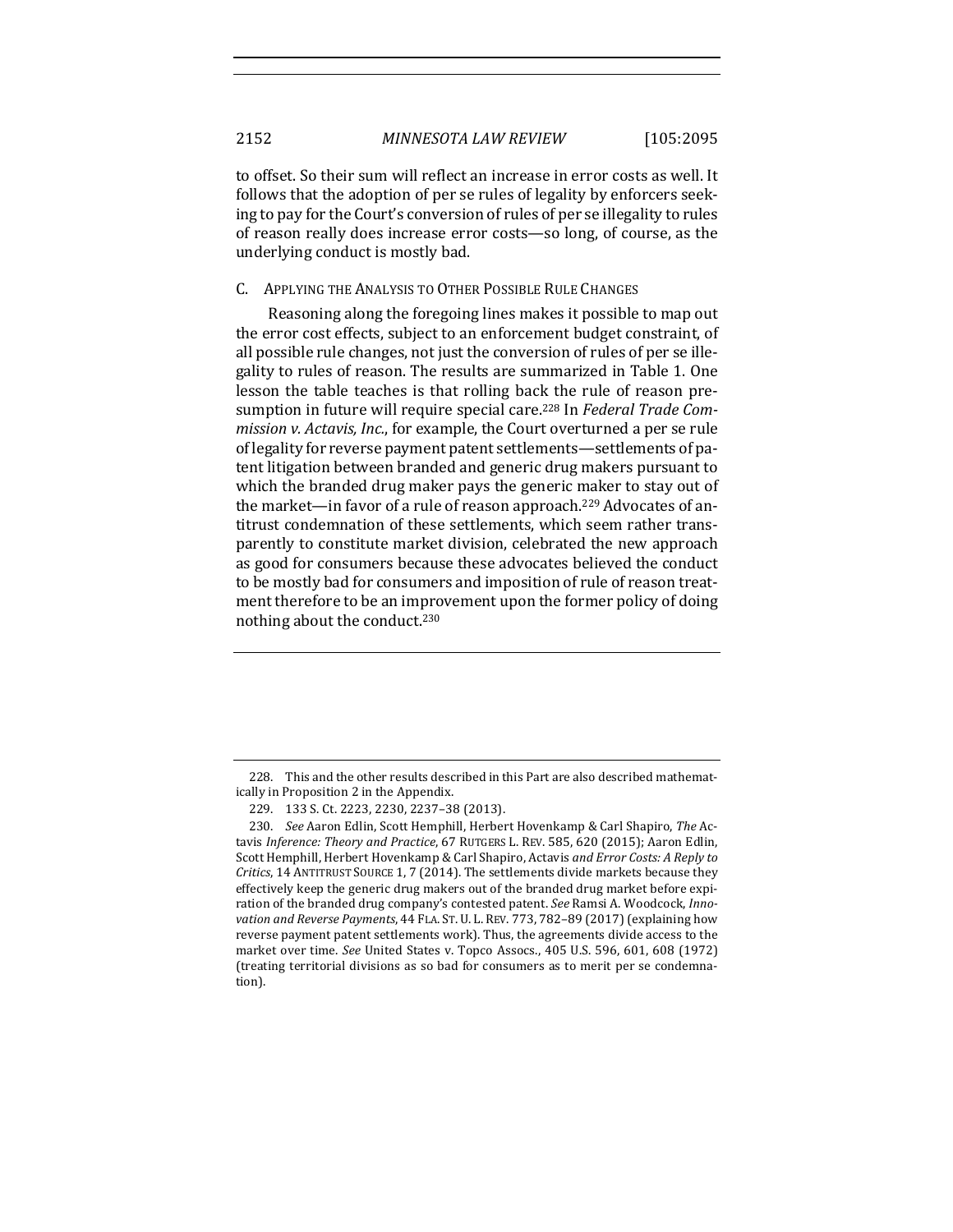| The Changes in Error Costs Brought About by Rule Changes Subject to an Enforcement Budget Constraint |                              |                                                                                                                                                                                                                                   |                                |                                                                                                                                                                                                                                |
|------------------------------------------------------------------------------------------------------|------------------------------|-----------------------------------------------------------------------------------------------------------------------------------------------------------------------------------------------------------------------------------|--------------------------------|--------------------------------------------------------------------------------------------------------------------------------------------------------------------------------------------------------------------------------|
|                                                                                                      |                              | To                                                                                                                                                                                                                                |                                |                                                                                                                                                                                                                                |
|                                                                                                      |                              | Per Se Rule of Legality                                                                                                                                                                                                           | Per Se Rule of Ille-<br>gality | Rule of Reason                                                                                                                                                                                                                 |
| From                                                                                                 | Per Se Rule of<br>Legality   | No change.                                                                                                                                                                                                                        | Error costs de-<br>crease.     | When only enforcement reduc-<br>tions are available to balance the<br>budget: error costs increase.<br>When conversions of rules of rea-<br>son to per se rules of illegality are<br>available: error costs may de-<br>crease. |
|                                                                                                      | Per Se Rule<br>of Illegality | Error costs increase.                                                                                                                                                                                                             | No change.                     | Error costs increase.                                                                                                                                                                                                          |
|                                                                                                      | Rule of Rea-<br>son          | When only enforcement<br>increases are available to<br>balance the budget: error<br>costs decrease.<br>When conversions of per<br>se rules of illegality to<br>rules of reason are availa-<br>ble: error costs may in-<br>crease. | Error costs de-<br>crease.     | No change.                                                                                                                                                                                                                     |

## Table 1

The table gives the effect on error costs (i.e., harm to consumers) of rule *changes subject to an enforcement budget constraint, assuming that the underlying conduct is "mostly bad"* (in the sense of Proposition 1 in the Appendix that  $\frac{V_b}{V_g} > \frac{C_a - C_R R^2}{(R-1)C_a - C_R R^2}$ ). All listed rule changes can also cause *no change in error costs if courts or enforcers balance budgets by em*ploying rule changes in the opposite direction from that listed, such as by responding to conversion of a per se rule of illegality to a rule of rea*son by converting a rule of reason to a per se rule of illegality.* 

The table teaches, however, that the only way this rule change could have helped consumers is if the Court had undertaken to pay for it by explicitly converting some rules of reason to rules of per se illegality to cover for the cost of converting the old rule of per se legality for reverse payment patent settlements to a rule of reason. The Court did not, however, do that. Absent that change, enforcers must have responded to the conversion of the per se rule of legality to the rule of reason by reducing enforcement of rules of reason, rules of per se illegality, or both (they could not have responded by converting rules of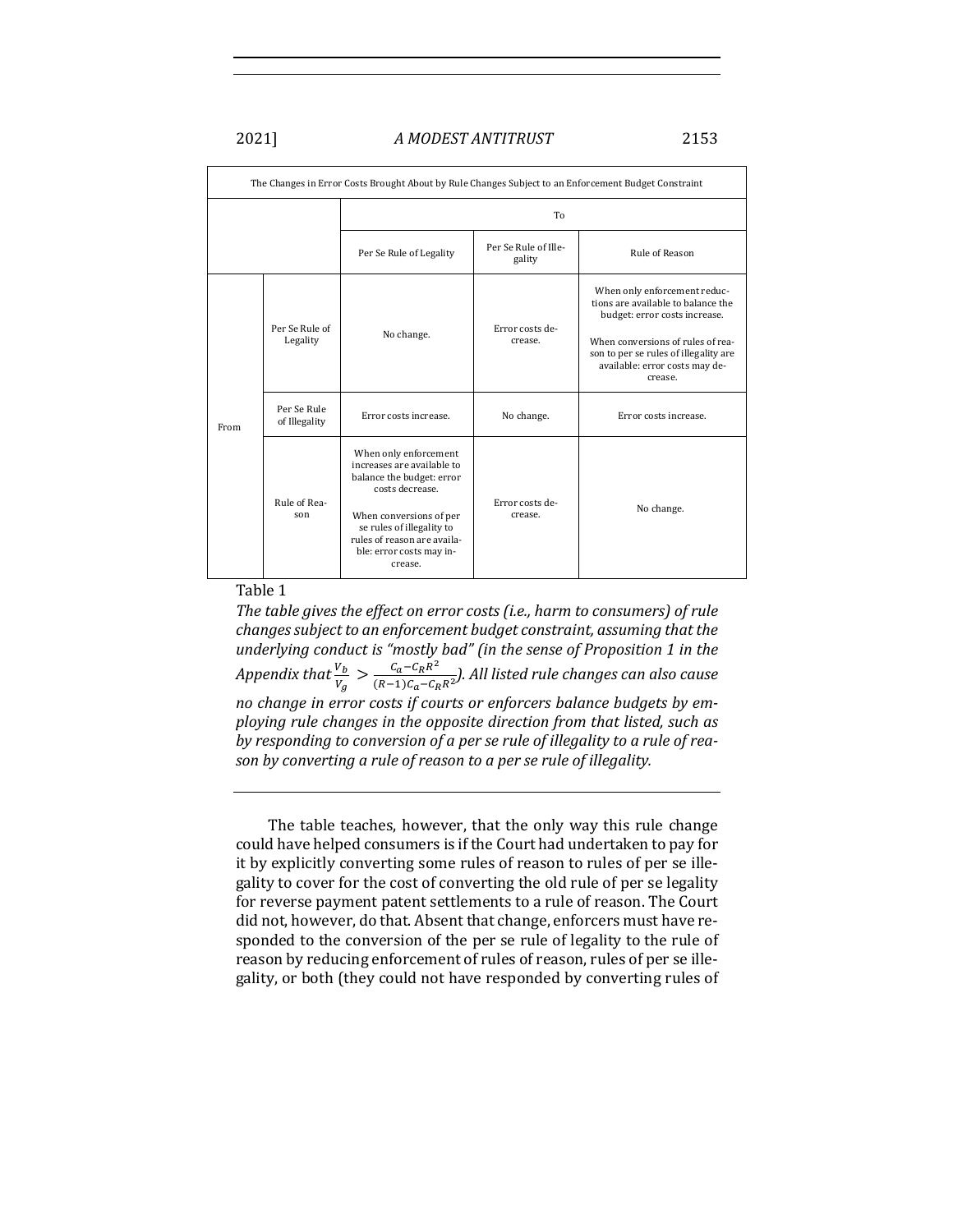reason to rules of per se illegality themselves because they cannot change the law). As the table reports, the result was to increase error costs.

## D. CAN ENFORCERS EFFECTIVELY CHANGE LEGAL RULES?

The inability of enforcers to use conversions between rules of reason and per se rules of illegality to balance enforcement budgets has figured prominently in the account of error costs in this Article, both in the conclusion that the Court's conversion of rules of per se legality to rules of reason in recent decades has tended to cause enforcers to create de facto rules of per se legality, and in the conclusion that the Court's *Actavis* decision did not reduce error costs because enforcers could not have funded enforcement of the decision by converting rules of reason to rules of per se illegality.<sup>231</sup>

The careful reader may object, however, to the assumption that enforcers cannot convert between rules of reason and rules of per se illegality, on the ground that any enforcer can make such a rule change in two steps using rules of per se legality—which enforcers do have the power either to create, through non-enforcement, or to eliminate, by ramping up enforcement—as the middle term. To convert from rules of reason to rules of per se illegality, for example, enforcers need only, first, to reduce enforcement of rules of reason with respect to one category of conduct, and, second, to use the cost savings generated thereby in part to fund the ramping up of enforcement of rules of per se illegality for another category of conduct. The net result is to substitute rules of per se illegality for rules of reason. Because rules of reason are more expensive than rules of per se illegality, enforcers will experience a net reduction in costs, but the amount will be identical to the reduction in costs associated with any direct conversion of rules of reason to rules of per se illegality. Because all ambiguous conduct is assumed to be undifferentiated in terms of harmfulness to consumers, the net result of the two-step process is to produce the same change in error costs as would be produced by direct conversion of rules of reason to rules of per se illegality.<sup>232</sup> Thus enforcers can produce the same error cost effects as could the Court, despite lacking the Court's legal power to change rules of reason to rules of per se illegality, simply by exercising the enforcer's power to expand or contract enforcement of any rules.<sup>233</sup>

<sup>231.</sup> *See supra* Sections I, VII.C.

<sup>232.</sup> For the undifferentiated character of conduct, see *supra* Parts III-IV.

<sup>233.</sup> Enforcers are not, however, always at liberty to expand the enforcement of rules, and this restricts the freedom of enforcers to convert between rules of reason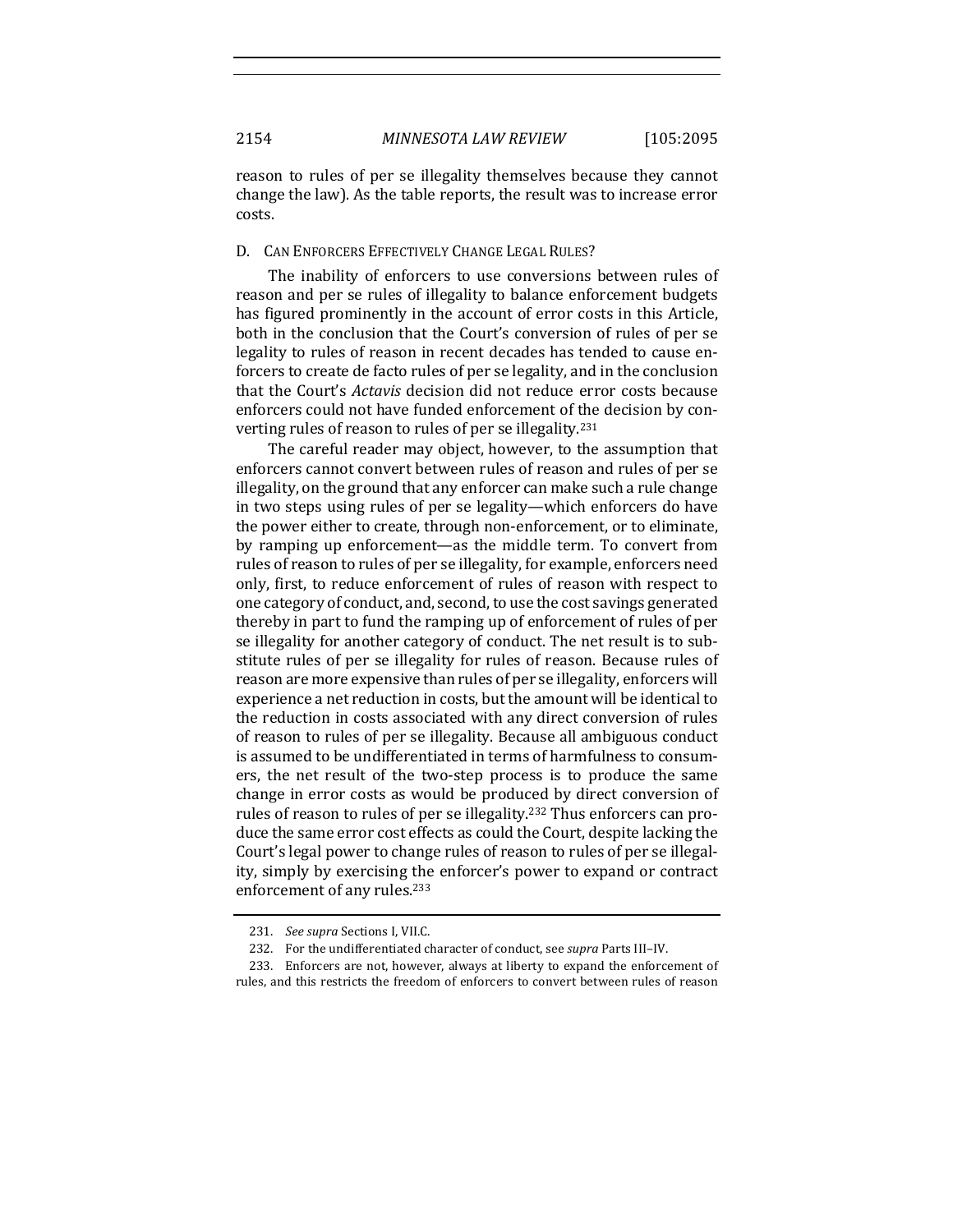This argument is sound as an analytic matter, but the argument has practical effect only if enforcers in fact use this two-step process as a budget-balancing device, something that seems unlikely. Enforcers can be expected to ramp up enforcement in the face of budget surpluses and to roll enforcement back in the face of budget shortfalls, but not to ramp enforcement up during shortfalls, as they would need to do in part in order to produce conversions between rules of reason and rules of per se illegality for purposes of balancing enforcement budgets. 

## VIII. MODIFYING THE RULE OF REASON IS NOT ENOUGH

The growing number of voices calling for a solution to the antitrust enforcement drought have so far called only for reform of the rule of reason, rather than for the rule's demise and a return to the rules of per se illegality that characterized mid-twentieth century antitrust.<sup>234</sup> The case for reform is premised on the very real connection between the costliness of proving or disproving harm under rules of reason and the bias of rules of reason against plaintiffs.<sup>235</sup> As the burden that must be met to prove or disprove harm under the rule of reason becomes costlier to meet, plaintiffs, who traditionally have the burden of proof, find it harder and harder to win cases even when the defendant has engaged in bad conduct. Because the difficulty of proving harm also implies that few instances of good conduct will be erroneously condemned by the courts, the result is that, contrary to the assumption generally employed in this Article, the rule of reason will

235. *See* Nealis, *supra* note 18, at 366-70.

and rules of per se illegality. If enforcers are already fully enforcing existing rules of per se illegality, for example, then there is no way for enforcers effectively to convert per se rules of legality into per se rules of illegality by starting to enforce per se rules of illegality more vigorously than before. It follows that the extent to which enforcers are already fully enforcing existing laws determines the extent to which enforcers can use per se rules of legality as the middle term in converting between rules of reason and rules of per se illegality.

<sup>234.</sup> *See* Sandeep Vaheesan, Resurrecting "A Comprehensive Charter of Economic Liberty": The Latent Power of the Federal Trade Commission, 19 U. PA. J. BUS. L. 645, 676– 78 (2017) (calling for "presumptions of illegality" but not "categorical prohibitions"); Stucke, *supra* note 6, at 1483-87; Baker, *Economics and Politics*, *supra* note 1, at 2186 (arguing that antitrust balancing should be adjusted to favor consumers more than it does at present); Daniel A. Crane, *Rules Versus Standards in Antitrust Adjudication*, 64 WASH. & LEE L. REV. 49, 110 (2007); Andrew I. Gavil & Steven C. Salop, *Probability*, *Pre*sumptions and Evidentiary Burdens in Antitrust Analysis: Revitalizing the Rule of Reason *for Exclusionary Conduct,* 168 U. PA. L. REV. 2107, 2131-42 (2020); Erik Hovenkamp & Steven C. Salop, Asymmetric Stakes in Antitrust Litigation 3 (Univ. of S. Cal. Ctr. for L. & Soc. Sci. Rsch. Papers Series, No. CLASS20-12, 2020), https://ssrn.com/abstract= 3563843 [https://perma.cc/2AMH-GSCT].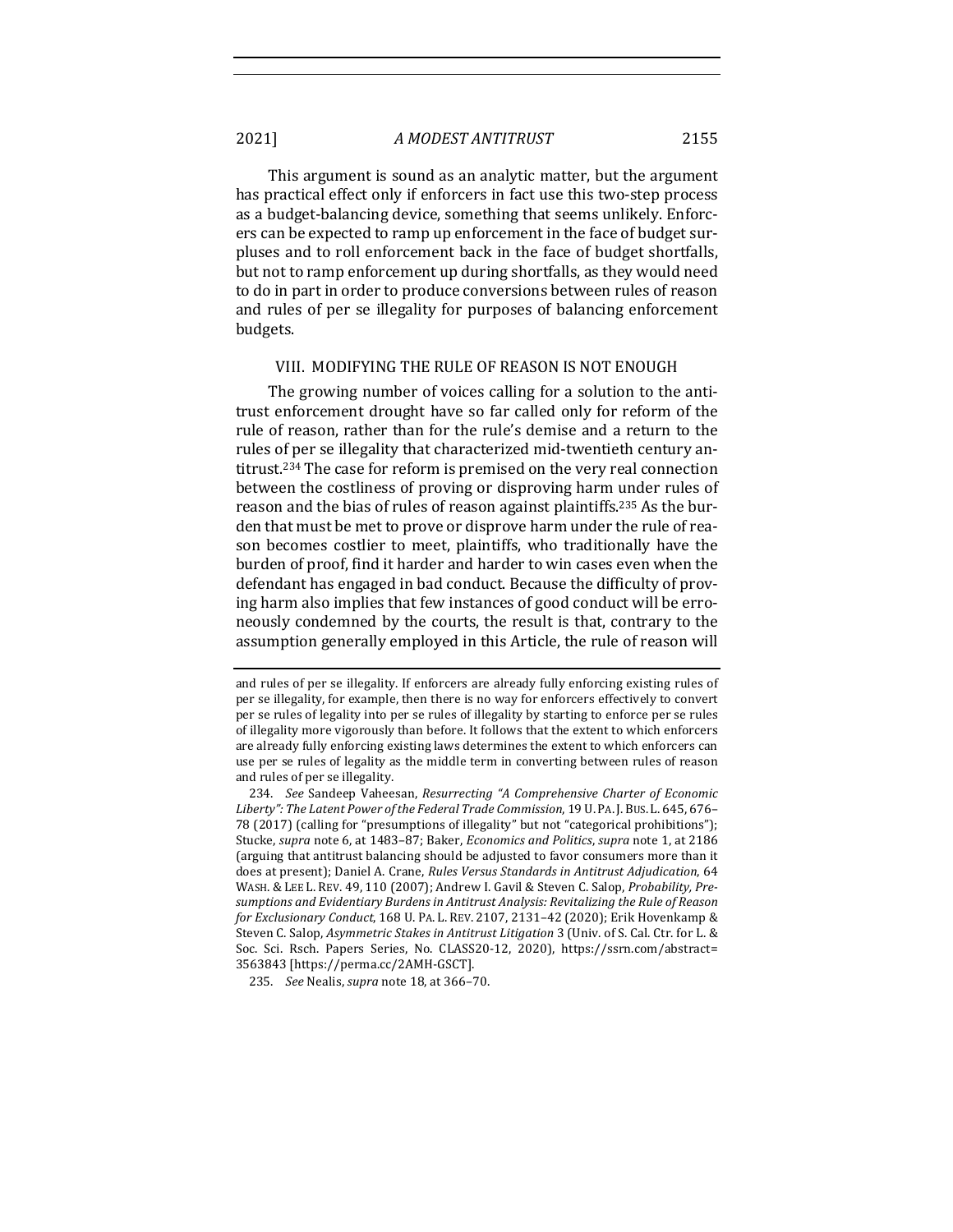tend to allow more bad conduct to escape condemnation than it causes good conduct to be erroneously condemned.<sup>236</sup> Taken to an extreme, this burden on plaintiffs will cause plaintiffs (meaning enforcers) to stop bringing cases and rules of reason to become de facto rules of per se legality.<sup>237</sup> At the other extreme, if the Court responds to the high cost of proving harm by shifting the burden of proof to the defendant, then plaintiffs will always win and the rule of reason will become a rule of per se illegality.<sup>238</sup>

Reform of the rule of reason, through a shifting of part of the burden of proof to the defendant, can eliminate this bias.<sup>239</sup> But rule of reason reform cannot eliminate the separate problem that lies at the heart of this Article: the enforcement costs that the rule of reason adds to the process of identifying which cases to bring, as opposed to the litigation costs of winning cases once they are brought.<sup>240</sup> Enforcement costs would remain even were the entire burden of proof to be placed on defendants and litigation costs for plaintiffs consequently to go to zero: enforcers would still need to worry about the serious reputational harms associated with losing cases and so they would still need to invest in deciding which cases to bring.<sup>241</sup> Moreover, the rule of reason would still be costlier to enforce than per se rules. Enforcers would still need to know enough about consumer harm in any potential rule of reason case to determine whether defendants would be able to meet their burden of disproving the existence of consumer harm, and so enforcers would still need to investigate consumer harm in rule of reason cases. But enforcers would not need to do so for cases involving per se rules, which have no harm requirement. The conversion of rules of per se illegality to rules of reason would therefore still drive up enforcement costs. And so, as this Article has shown, enforcers would still be forced to reduce enforcement and potentially to increase error costs.<sup>242</sup> A fortiori, the enforcement cost problem would also not go away were the rule of reason to be reformed to place the

<sup>236.</sup> *See id.*; Stucke, *supra* note 6, at 1460-65. For the assumption of an unbiased rule of reason made by this Article, see *supra* Section VII.A.

<sup>237.</sup> *See* Nealis, *supra* note 18, at 366-70.

<sup>238.</sup> *See* Katsoulacos & Ulph, *On Optimal Legal Standards for Competition Policy*, *supra* note 109, at 420.

<sup>239.</sup> *See* Devlin & Jacobs, *supra* note 1, at 103 (calling for "appropriately biased" presumptions); Stucke, *supra* note 6, at 1483-87.

<sup>240.</sup> *See supra* Parts I-III.

<sup>241.</sup> *See* Kovacic, *supra* note 20, at 246, 253-54 (discussing the importance, to the building an effective administrative "brand," of "quality control" in case selection by administrative agencies).

<sup>242.</sup> *See supra Part VII.*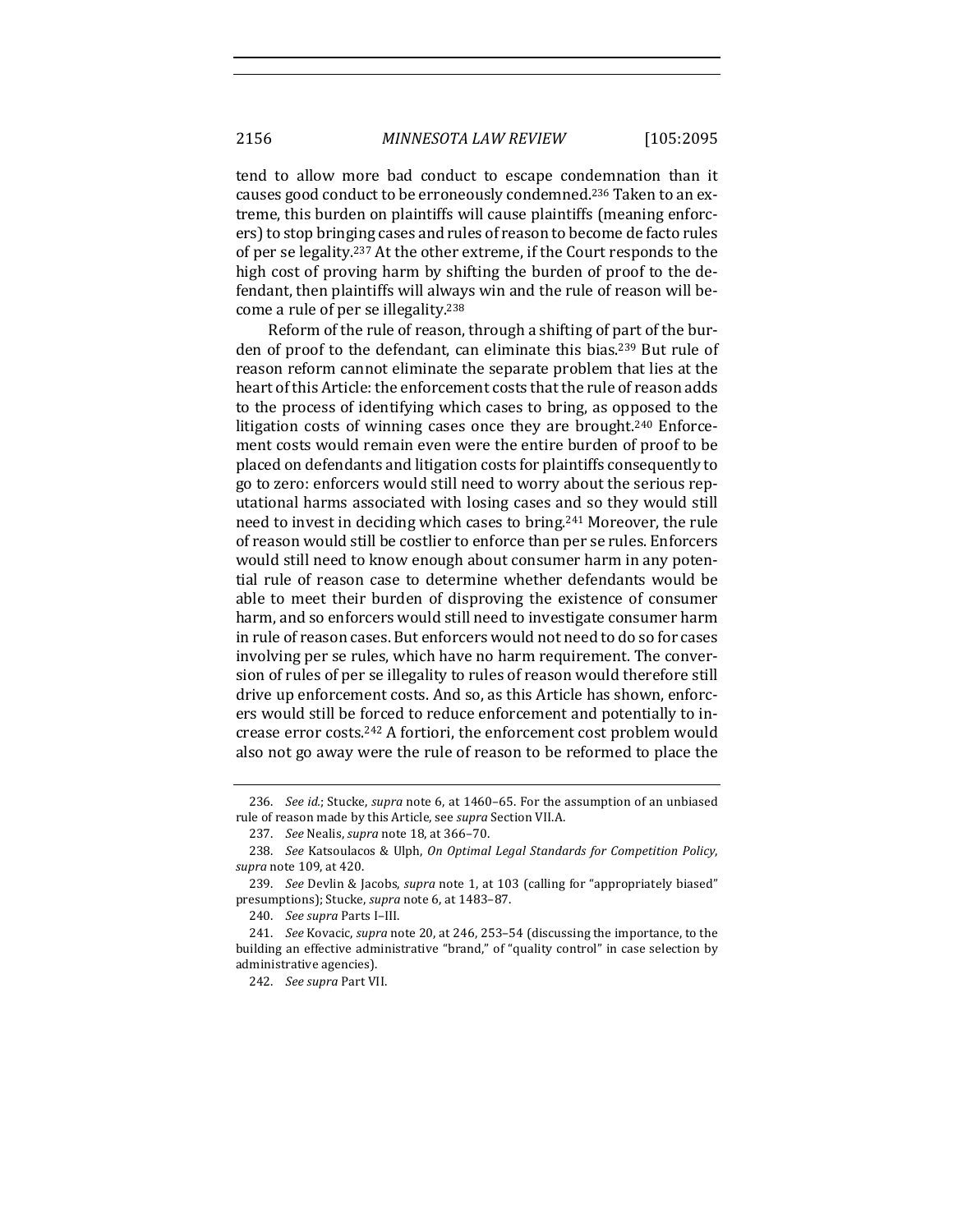burden of proof equally on plaintiffs and defendants; the continued existence of litigation costs for plaintiffs in this case would just make the enforcement budget constraint even tighter. Indeed, this entire Article has been built around demonstrating the enforcement cost problem in precisely this case. When burdens of proof are shared equally, the rule of reason should be unbiased: it should be just as good at identifying good conduct as it is at identifying bad conduct. But we saw in Part VII that converting rules of per se illegality to rules of reason increases error costs under an enforcement budget constraint when the rule of reason is unbiased.<sup>243</sup> Thus enforcement costs will continue to pose a problem even after rule of reason reform is complete and regardless of the form that rule of reason reform takes.<sup>244</sup>

In reducing litigation costs, rule of reason reform would loosen enforcers' budget constraints to some extent, since enforcers do not only scout cases, they also go to court and try to win them. But that would not mean that rule of reason reform would allow the Court to ignore enforcement budgets, even were the litigation cost savings so vast as to enable enforcers fully to enforce the rule of reason on all ambiguous conduct. That is because at the same time that the Court embraces rule of reason reform by reallocating the burden of proof between plaintiffs and defendants, the Court might also choose to increase the burden of proof for all parties. The increase in the burden of proof may not sop up all of the litigation cost savings plaintiffs might enjoy thanks to the reallocation of burdens between plaintiffs and defendants. But the increase in the burden will also increase enforcement costs, because enforcers will, in anticipation of needing to meet the higher evidentiary burden once cases begin, need to be more careful in identifying consumer harm before bringing cases. And the increase in enforcement costs may exhaust any remaining litigation cost savings associated with the reallocation of proof burdens, restoring the enforcement budget constraint.

The Court might want to increase proof burdens at the same time that the Court reallocates them between plaintiffs and defendants because a more accurate rule of reason can be good for consumers even if the additional enforcement costs the rule creates make it necessary to reintroduce some per se rules.<sup>245</sup> The reduction in error costs associated with the increase in accuracy of the rules of reason may well exceed the increase in error costs associated with subjecting some

<sup>243.</sup> *See supra* Sections VII.A–B.

<sup>244.</sup> *But see Devlin & Jacobs, supra note 1, at 102* ("[F]ull-blown rule-of-reason analysis must be preferable to categorical presumptions.").

<sup>245.</sup> This novel result is proven mathematically in Proposition 5 in the Appendix.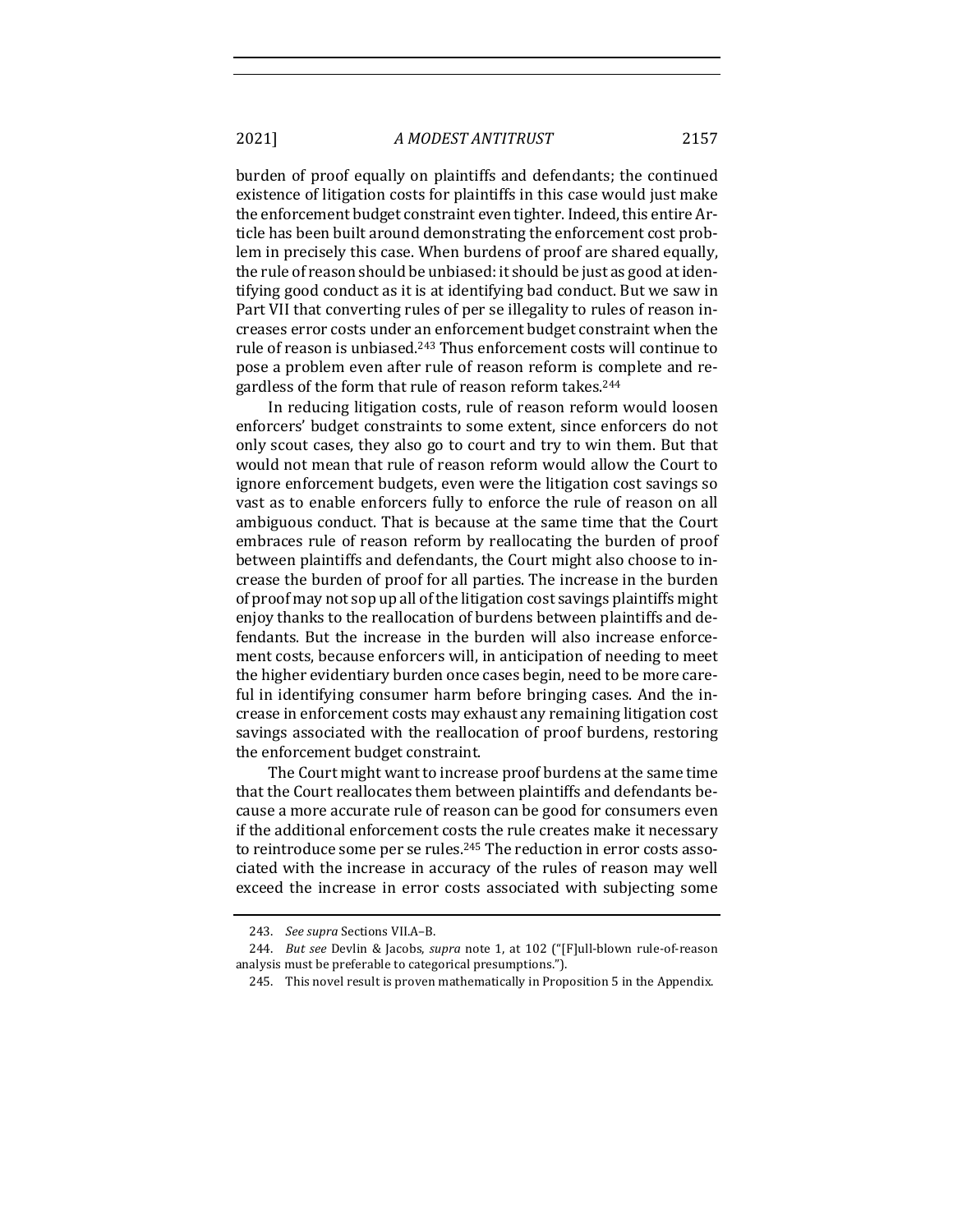conduct to per se treatment in order to pay for the more accurate rules of reason. But this will be true only if the per se rules that are actually applied are properly tailored to the character of the underlying conduct. If the conduct is mostly bad, then the per se rules must be per se rules of illegality in order for error costs to fall, or to fall as much as possible. Thus even were rule of reason reform to eliminate the enforcement budget constraint, the Court might want to reimpose it by increasing proof burdens and hence enforcement costs, and indeed might want to divide conduct between rules of reason and per se rules. But this will work, and consumers will benefit—other than by accident-only if the Court takes the budget constraint that the Court reimposes into account in choosing which per se rules to apply, rather than ignoring the problem and leaving it to enforcers always to apply per se rules of legality by default.

## **CONCLUSION**

Antitrust is unique in the kid-glove attention to justice that it provides to defendants through the rule of reason, a level of care so costly that antitrust must in many cases simply accord defendants the even greater luxury of not being defendants at all, to the great distress of consumers if antitrust-relevant conduct is thought on balance to be harmful to them.<sup>246</sup> But for all its faults, is not this kid-glove treatment a rational response to the fact that the stakes in antitrust cases are usually much higher than the stakes in other areas of the law?<sup>247</sup> In contract law cases, for example, the fate of only one firm-one that may have only a small role in any given market—normally hangs in the balance.<sup>248</sup> But because of antitrust's orientation toward policing market power, the fate of the largest firms or groups of firms in the economy often hangs in the balance in antitrust cases, and so it would seem to make sense that antitrust should exercise particular care in adjudication relative to other fields of law.

This argument places dollars over lives, of course. The criminal law is more per-se-rule-bound than perhaps any other area of the law, and liberty, not just property, hangs in the balance in criminal cases.<sup>249</sup>

<sup>246.</sup> *See, e.g.*, Grullon et al., *supra* note 1, at 700, 702 fig.1 (showing that U.S. industries are becoming more concentrated).

<sup>247.</sup> I thank Andreas Engert for bringing this argument to my attention.

<sup>248.</sup> *See* CHARLES L. KNAPP, NATHAN M. CRYSTAL & HARRY G. PRINCE, PROBLEMS IN CON-TRACT LAW: CASES AND MATERIALS 1093-95 (9th ed. 2019) (pointing out that as a general matter contract law implicates only the rights of the parties to a contract).

<sup>249.</sup> *See, e.g.*, Eric Colvin, *Exculpatory Defences in Criminal Law*, 10 OXFORD J. LEGAL STUD. 381, 388 (1990) ("Only a few, particularly powerful contextual excuses, such as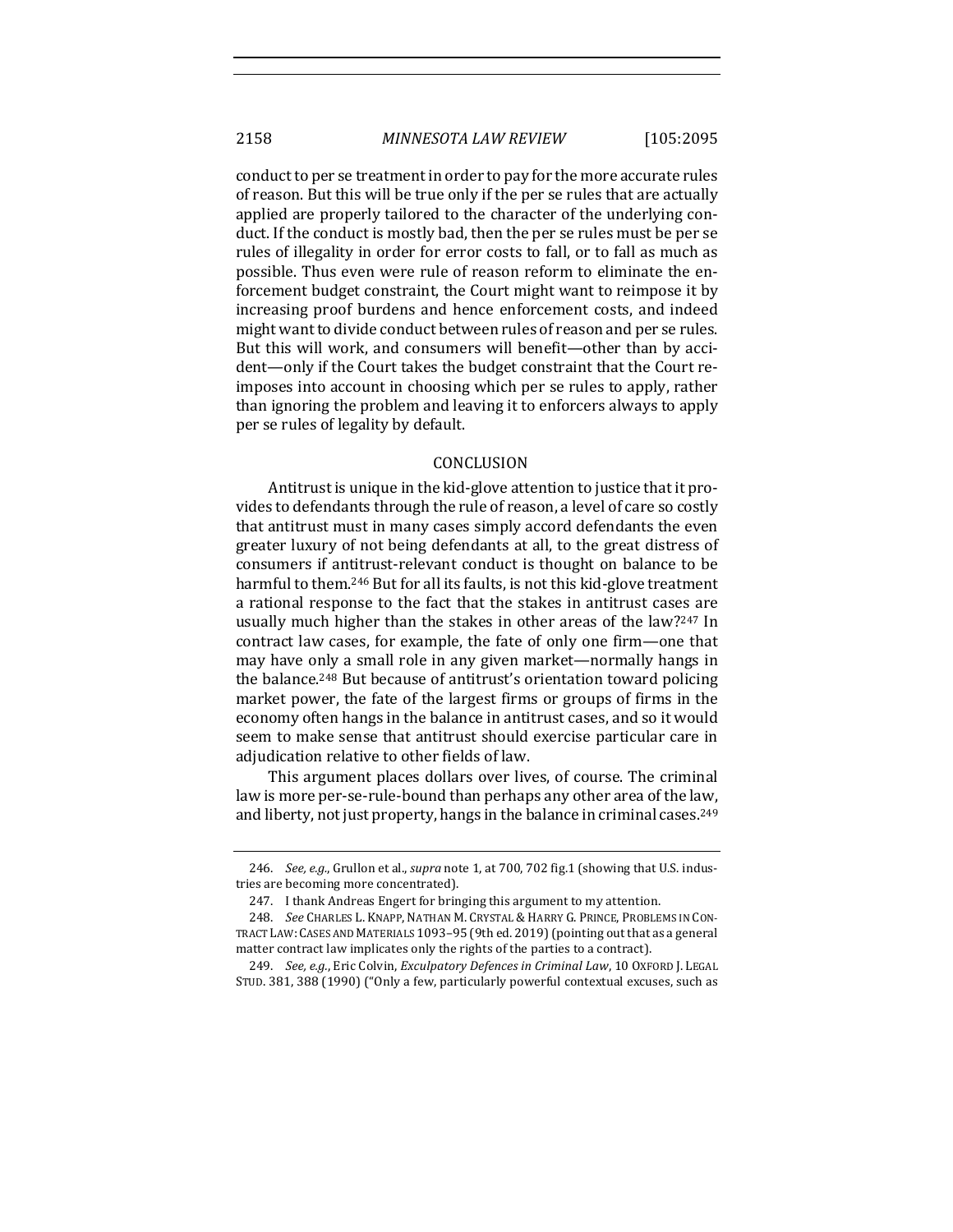But there is no rule of reason in criminal law: those who kill with malice aforethought are condemned, regardless the social value of the killing—whether people were happier with the victim gone or not. If the life of an individual human defendant—who may be subject to capital punishment—is as important as the profits of any corporation, then we would expect similar kid glove treatment of defendants in criminal cases. But we do not. But perhaps this just means that the criminal law needs its own antitrust revolution, to become more oriented toward doing justice in the individual case and less obsessed with per se rules, such as the rule prohibiting all killing with malice aforethought.<sup>250</sup>

The real problem with the argument that the higher the stakes the more careful should be the adjudication is that the argument focuses exclusively on the costs associated with erroneously condemning good conduct and leaves out of the balance the costs of failing to condemn bad conduct. The bigger the firm, the greater the harm of unjustly destroying it, but also the greater the harm the firm can do to consumers if the firm turns out in fact to be rotten. It is never the size of the stakes alone that matters in deciding how much care to exercise in adjudication, but the relative stakes associated with failing to condemn bad conduct and erroneously condemning good conduct. If the harm a big firm can do far exceeds the good a big firm can do, regardless how great that good may be in absolute terms, then it may well be appropriate for budget-constrained enforcers to condemn the firm's bad actions without checking to make sure that they really have bad effects in the particular case at hand. The reason is that enforcers operating under a budget constraint can afford more careful scrutiny only by reducing enforcement—monitoring the big firm less often. The harm from allowing the firm to slip through the enforcement net may vastly exceed the gain from checking to make sure that firms really are engaged in bad conduct when cases are in fact brought. That is the lesson taught by attention to the enforcement budget constraint.

The rebirth of American antitrust can take place only once the lesson is learned.

duress, are recognized in criminal law.").

<sup>250.</sup> *See* KADISH & SCHULHOFER, *supra* note 193, at 387-89.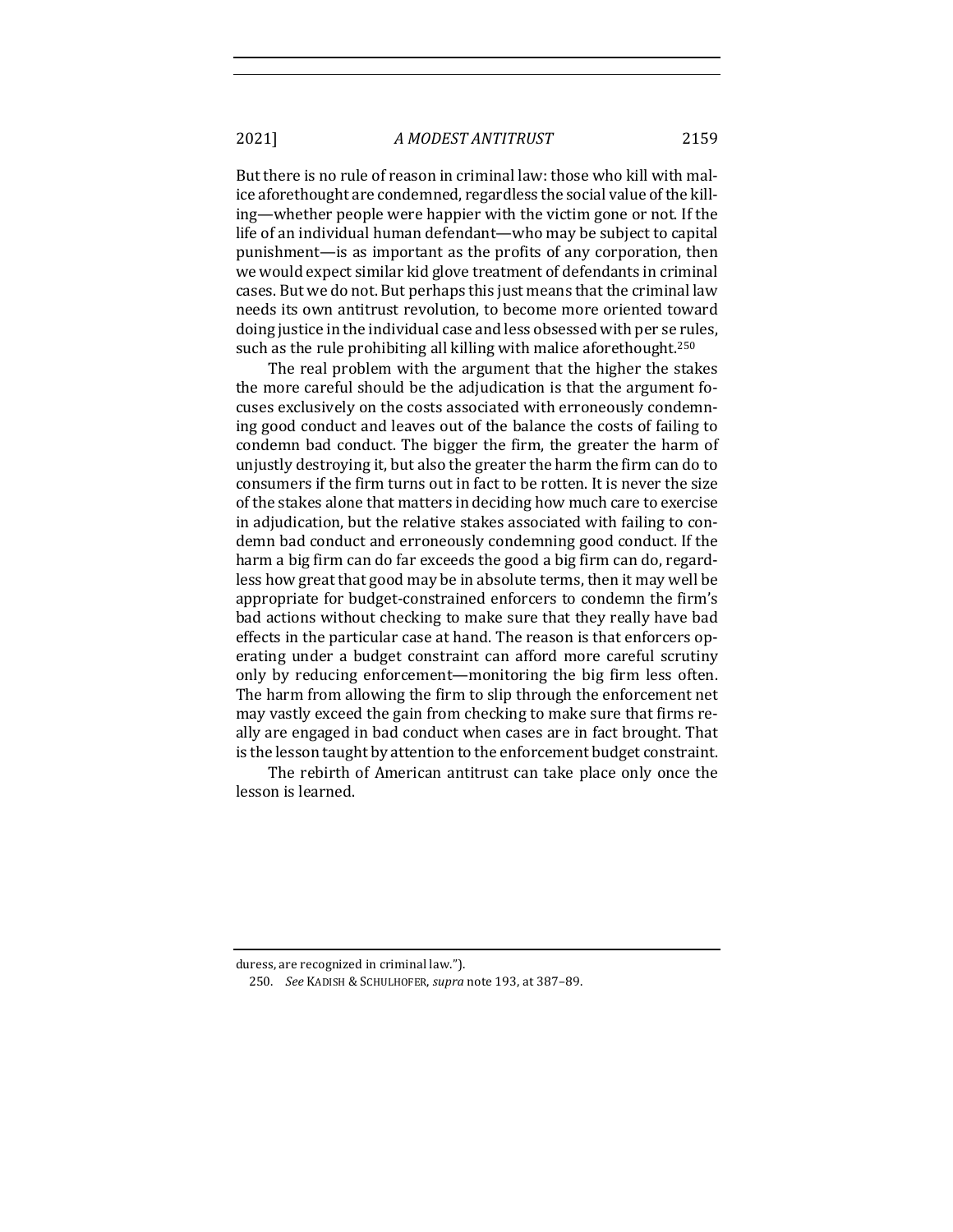#### IX. APPENDIX

#### A. ASSUMPTIONS AND BASIC SETUP OF THE MODEL

The arguments in this Article are based on the following mathematical model. In studying the model, the reader may wish to refer to Section IX.C below, which contains a graphical introduction to the model.

I divide the universe of conduct for which the Supreme Court is interested in choosing the error-cost-minimizing rule—which is the universe of all conduct that the Court perceives to be ambiguous in harmfulness to consumers<sup>251</sup>—into good conduct, which benefits consumers, and bad conduct, which harms consumers. Call the total value to consumers of all good conduct  $V_a$  and that of avoiding all bad conduct  $V<sub>b</sub>$  (the a is chosen because bad conduct is anticompetitive). I partition the universe of conduct into  $I$  mutually exclusive subsets, each associated with an antitrust rule, indexed by  $i$ , corresponding to value  $V_i\le V_g+V_b$  and share  $n_i=\frac{V_i}{V_g+V_b}$  of total value  $V_g+V_b.$   $\sum_iV_i=V_g+V_b$ and  $\Sigma_i n_i = 1$ . Any particular subset of conduct may be subjected to any of the following rules: a rule of per se illegality, a rule of per se legality, or a rule of reason.

Let  $p_l$  be the share of the value of good conduct that the prevailing rules destroy and  $p_{II}$  be the share of the value of bad conduct that the prevailing rules fail to condemn. Then  $p_I$  is "Type I error" and  $p_{II}$  is "Type II error."<sup>252</sup> Total error costs are therefore  $p_l V_g + p_{l l} V_b$ . The goal of policy is to minimize this expression subject to an enforcement budget constraint to be defined below.

I make the following assumptions.

**Assumption 1:** The value covered by rule  $i$  is divided between good and bad conduct in fixed proportions equal to the overall shares of good and bad conduct in the universe of conduct. Thus  $V_i = n_i V_g +$  $n_iV_b$ , the share of value covered by the rule that is value from good conduct is  $\frac{n_i V_g}{n_i (V_b+V_g)} = \frac{V_g}{V_b+V_g}$ , meaning that it is the same as the overall share of good conduct in the universe of conduct, and the share of value that is value from bad conduct is, similarly,  $\frac{V_b}{V_b+V_g}$ , the same as the overall share of bad conduct in the universe of conduct. This is the assumption, described in Parts III and IV of this Article, that the Court perceives all conduct to be uniform in harmfulness.  $\Box$ 

<sup>251.</sup> *See supra* Part III.

<sup>252.</sup> *See supra* note 1.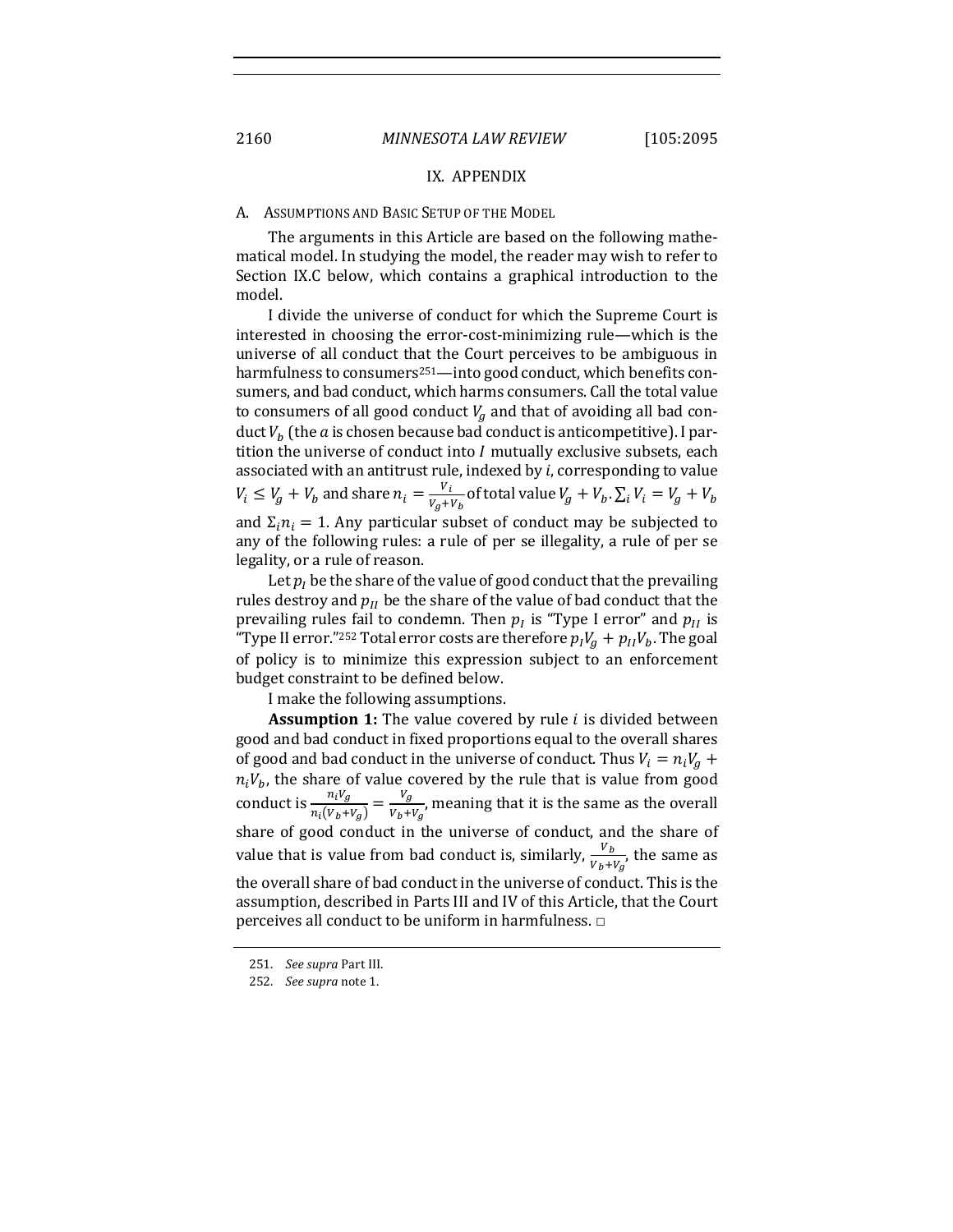**Assumption 2:** The error costs associated with antitrust rules are these. If rule  $i$  is a per se rule of illegality, the rule wipes out all of the good conduct associated with the rule. Rule  $i$  in this case eliminates value  $n_iV_a$ . If rule *i* is a per se rule of legality, the rule allows all bad conduct associated with the rule to take place, and therefore inflicts error cost  $n_i V_h$  on consumers. If rule *i* is a rule of reason, then it may have any kind of error cost effect, depending on how the rule of reason is structured. The rule might, for example, preclude some good conduct and allow some bad, or the rule might have an identical effect to that of a per se rule of illegality or a per se rule of legality. I will impose restrictions on the behavior of rules of reason shortly.  $\Box$ 

Assumption 1 and Assumption 2 permit a more detailed characterization of total error costs. Define  $\Sigma_{i^\text{llegality}}$ ,  $\Sigma_{\text{legality}}$ , and  $\Sigma_{\text{reason}}$  to mean summation over all  $i$  for which the rule is a per se rule of illegality, per se rule of legality, or rule of reason, respectively, and  $r^I_i$  and  $r^{\prime I}_i$ to be the share of the value of good or bad conduct, respectively, destroyed or realized by a rule of reason with respect to the conduct to which the rule is applied. It follows that  $p_l = \Sigma_{itlegality} n_i + \Sigma_{reason} r_i^I$ and  $p_{II} = \sum_{legality} n_i + \sum_{reason} r_i^{II}$ . Substituting into  $p_I V_g + p_{II} V_b$ , total error costs are therefore  $(\Sigma_{\text{iilegality}} n_i + \Sigma_{reason} r_i^I) V_R + (\Sigma_{\text{legality}} n_i +$  $\Sigma_{reason} r_i^{II} V_b$ .

Let  $R$  index the "intensity" of the rule of reason, meaning the ability of the rule of reason to distinguish good from bad conduct.

**Assumption 3:** For a given R, the shares of good and bad conduct destroyed by a rule of reason are constant, regardless of the subset of conduct to which the rule is applied. Furthermore, the error costs of the rule of reason are declining in rule of reason intensity.  $\Box$ 

It follows from the uniformity of the rule of reason described by Assumption 3 that there need be no subscript on  $R$  and that the subscripts on  $r_i^I$  and  $r_i^{II}$  may be dropped. Let  $n_I = \Sigma_{iilegality} n_i$  and  $n_{II} =$  $\Sigma_{\text{legality}}$  *n*<sub>i</sub>. Because there are only three types of rules,  $\Sigma_{\text{reason}}$  *n*<sub>i</sub> must be 1  $n_I$   $n_{II}$ . It follows by Assumption 3 that  $\Sigma_{reason} r_i^I = (1 - n_I - 1)$  $n_{II}$ ) $r^{I}$  and  $\Sigma_{reason}r_{i}^{II} = (1-n_{I}-n_{II})r^{II}$ . Total error costs then become  $[(1 - n_l - n_{l1})r^l + n_l]V_g + [(1 - n_l - n_{l1})r^{l1} + n_{l1}]V_b$ , in which the bracketed coefficient of  $V_b$  is again  $p_{II}$  and that of  $V_a$  is again  $p_I$ .

**Assumption 4:** The marginal enforcement cost of a rule is constant in the share of total value that is subject to the rule. Per se rules of legality have no enforcement cost and the marginal cost of enforcing a per se rule of illegality is less than that of enforcing a rule of reason. The marginal enforcement cost of a rule of reason is increasing in rule of reason intensity, which means that the greater the care that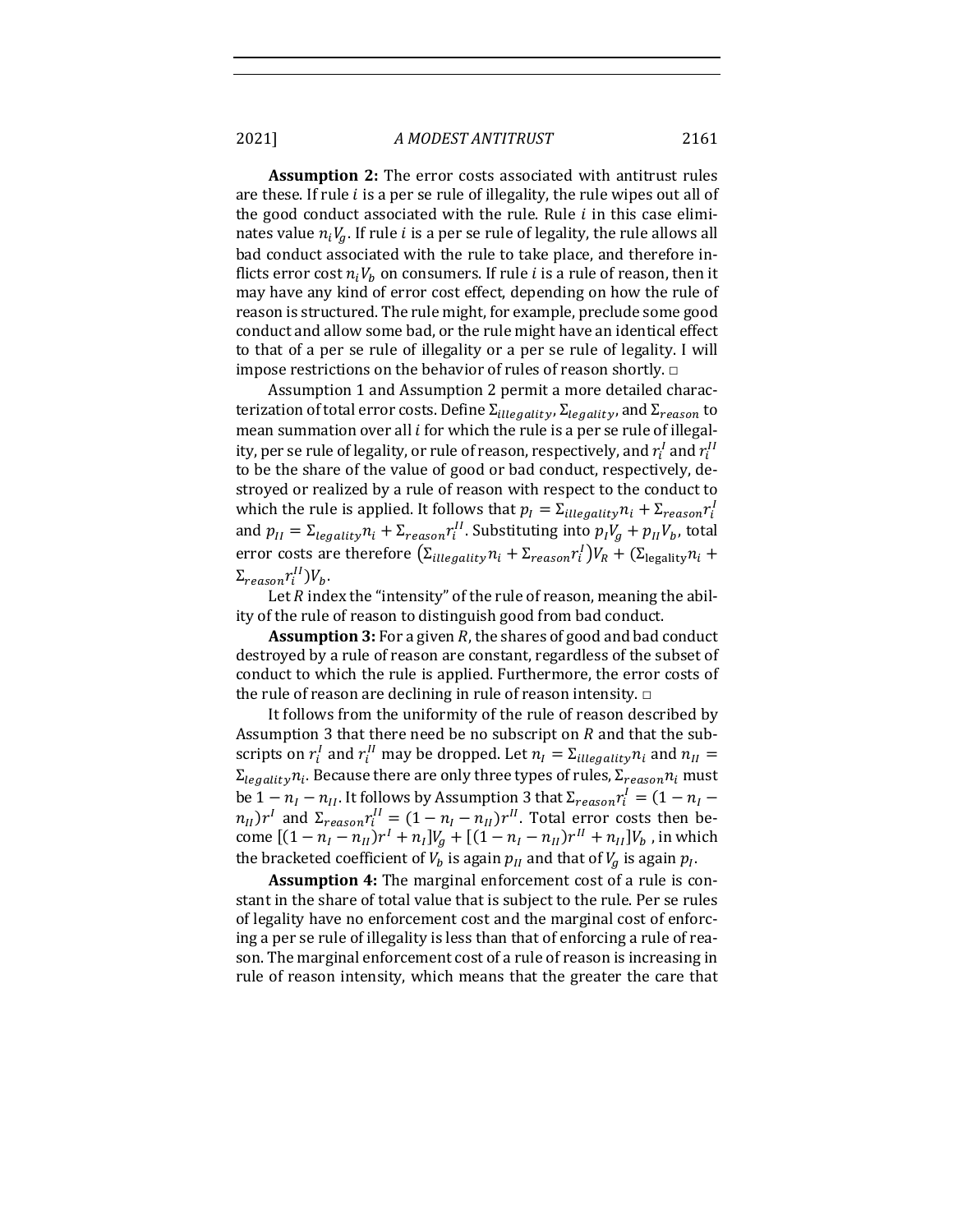goes into applying a rule of reason, the greater the cost of applying the rule. □

The general form of a budget constraint that meets the Assumption 4 requirement that marginal cost be constant over all conduct covered by a rule is  $B = C_a n_I + C(R)(1 - n_I - n_{II})$ , where *B* is the total enforcement budget,  $C_a$  is the constant marginal cost of a per se rule of illegality, and  $C(R) > 0$  is the marginal cost of the rule of reason, and is a function of rule of reason intensity  $R$  (which does not vary with respect to the value of conduct to which the rule of reason is applied, per Assumption 3). Also, by Assumption 4,  $C'(R) > 0$ .

**Assumption 5:** The rule of reason is not biased. That is, the rule precludes a share of good conduct that equals the share of bad conduct that the rule allows to occur.  $\Box$ 

**Assumption 6:** Take  $C_R R$ , where  $C_R$  is a positive constant, as the functional form of the marginal cost of a rule of reason. That is:  $C(R)$  =  $C_R R$ . And take rule of reason error cost to be  $\frac{n_i}{R}(V_g + V_b)$ .  $\Box$ 

 $\frac{n_i}{R}(V_g + V_b)$  describes an unbiased rule, as required by Assumption 5. The proportions of total good or bad value within the rule's coverage area that the rule precludes are equal. Thus the rule precludes  $\frac{n_i v_g}{R}$  $\frac{\frac{n_i}{R}V_g}{n_iV_g} = \frac{\frac{n_i}{R}V_b}{n_iV_b}$  $\frac{A}{R}V_b = \frac{1}{R}$  of the value of good or bad conduct within its coverage area.

Taking  $C_R R$  as the functional form of the marginal cost of a rule of reason, as required by Assumption 6, satisfies the requirement of Assumption 4 that  $C'(R) > 0$ . To further comply with Assumption 4, which requires that rules of reason be more expensive than rules of per se illegality, set  $C_R R > C_a$ . The budget constraint is therefore  $B =$  $C_a n_I + C_R R (1 - n_I - n_{II}).$ 

**Assumption 7:** The rule of reason is more accurate than either per se rules of illegality or per se rules of legality in the sense that the rule of reason cannot cause more harm to consumers than would a per se rule of illegality or a per se rule of legality applied to the same conduct. □

Imposing the requirement  $R > 2$  brings the model into agreement with Assumption 7. The total of the shares of good and bad value destroyed by the rule of reason is  $\frac{2}{R}$ . If  $R > 2$ , this total can never equal or exceed 1. The share of the value of good conduct destroyed by a per se rule of illegality is  $\frac{n_i V_g}{n_i V_g} = 1$  and the same for the share of the value of bad conduct allowed by a per se rule of legality. If  $R > 2$ , a rule of reason therefore results in error less than that created by either per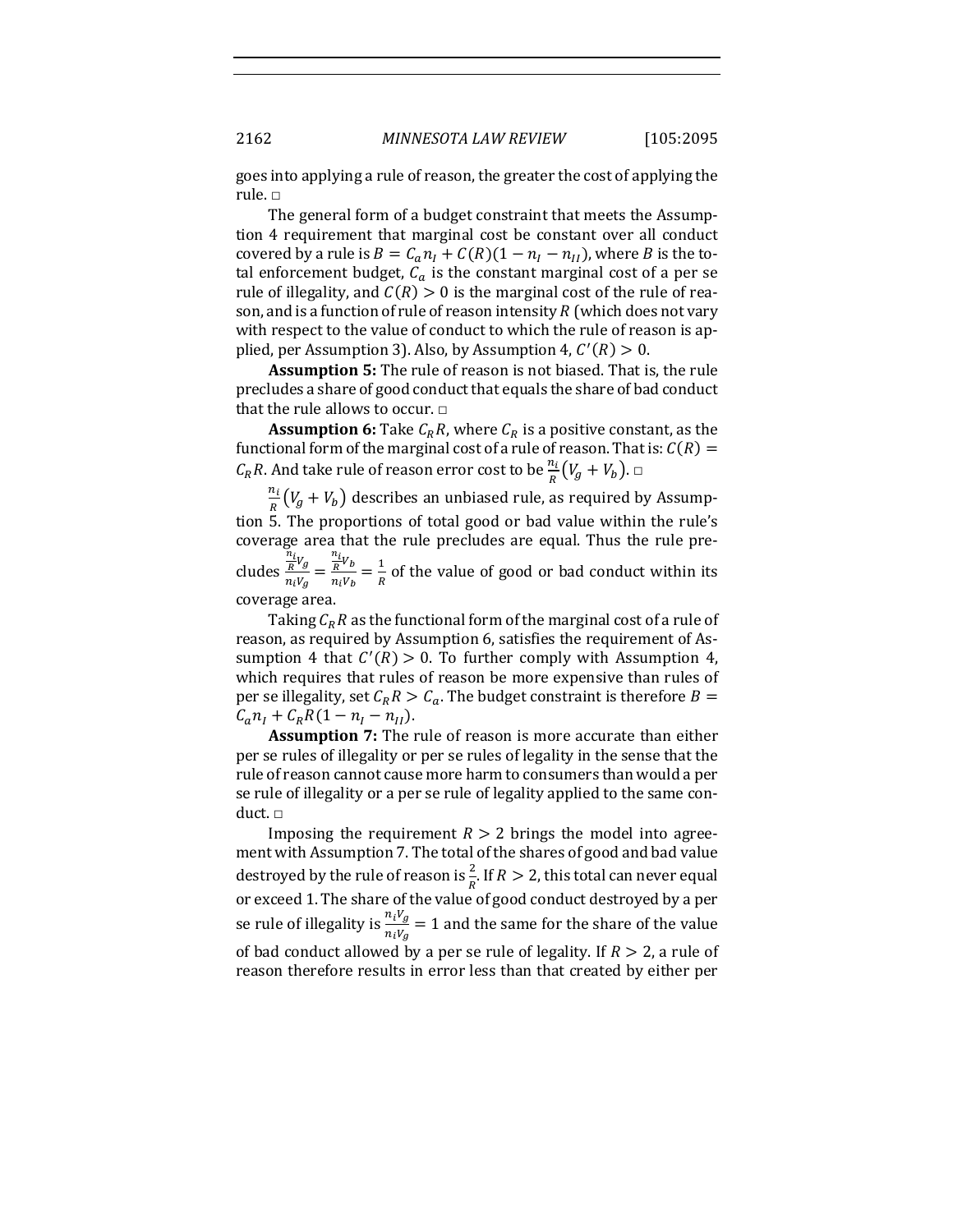se rule, as we would expect of a rule that is meant to be more accurate than per se rules.

From Assumption 3,  $\Sigma_{reason} \frac{n_i}{R} = \frac{1 - n_I - n_{II}}{R}$ . So  $p_I = \frac{1}{R} [n_I(R - 1) +$  $1 - n_{II}$ ] and  $p_{II} = \frac{1}{R} [n_{II}(R-1) + 1 - n_I]$ . It is also useful to solve this system for  $n_l$  and  $n_{II}$ . The results are that  $n_I = \frac{1}{R-2} [p_I(R-1) + p_{II} - p_I]$ 1] and  $n_{II} = \frac{1}{R-2} [p_{II}(R-1) + p_I - 1].$ 

The set of attainable combinations of  $p_i$  and  $p_{ij}$  is limited. Each choice of rules involves a tradeoff. Switching from a per se rule of legality to a per se rule of illegality drives  $p_{II}$  down but  $p_I$  up. Switching from a per se rule of illegality to a rule of reason drives  $p_I$  down but  $p_{II}$  up. And so on. The lowest  $p_{II}$  attainable for a given  $p_I$  occurs when  $n_{II}$ , which contributes to  $p_{II}$  at the high rate of  $R - 1$ , is zero.

Setting  $n_{II}$  to zero in the expression for  $n_{II}$  above and solving for  $p_{II}$  yields  $p_{II} = \frac{1-p_I}{R-1}$ , which gives the lower bound on  $p_{II}$ . Observing that the lowest  $p_l$  obtainable comes when  $n_l$  is zero, it is clear that  $p_I = \frac{1-p_{II}}{R-1}$  is the lower bound on  $p_I$ . Because  $R > 2$ ,  $p_I$  and  $p_{II}$  cannot sum to more than 1. The line  $p_I + p_{II} = 1$  therefore defines maximum values for  $p_l$  and  $p_{ll}$ , which occur when there is no rule of reason. Taken together with the lower bounds on  $p_l$  and  $p_{ll}$ , this defines a closed feasible set. It is the triangle  $dBb$  in Figure 2.

#### B. FIXED RULE OF REASON INTENSITY AND UNAFFORDABLE FULL COVERAGE

**Proposition 1:** When the enforcement budget is too small to permit application of the rule of reason to all conduct, either a regime in which there are no per se rules of legality is optimal or a regime in which there are no per se rules of illegality is optimal, except in a special case.

*Discussion*: I wish to choose  $p_i$  and  $p_{ii}$  to minimize error costs  $p_l V_a + p_{l} V_b$  over the feasible set, subject to the constraint that cost is fixed at some budget level  $B$  that is too small to meet full rule of reason coverage cost  $C_R R$ . Implicitly differentiating error cost, I obtain  $\frac{d p_I}{d p_{II}}$  =  $-\frac{v_b}{v_g}$ . The budget-neutral rate of substitution of  $p_I$  for  $p_{II}$  may be determined by substituting the expressions for  $p_l$  and  $p_{ll}$  derived above into the cost function (the budget constraint) and implicitly differentiating to obtain  $\frac{dp_I}{dp_{II}} = -\frac{C_a - C_R R^2}{(R-1)C_a - C_R R^2}$ . Because the rates of substitution of  $p_I$  for  $p_{II}$  in the objective function (error cost) and the constraint are both constant, there is a "corner solution" unless the rates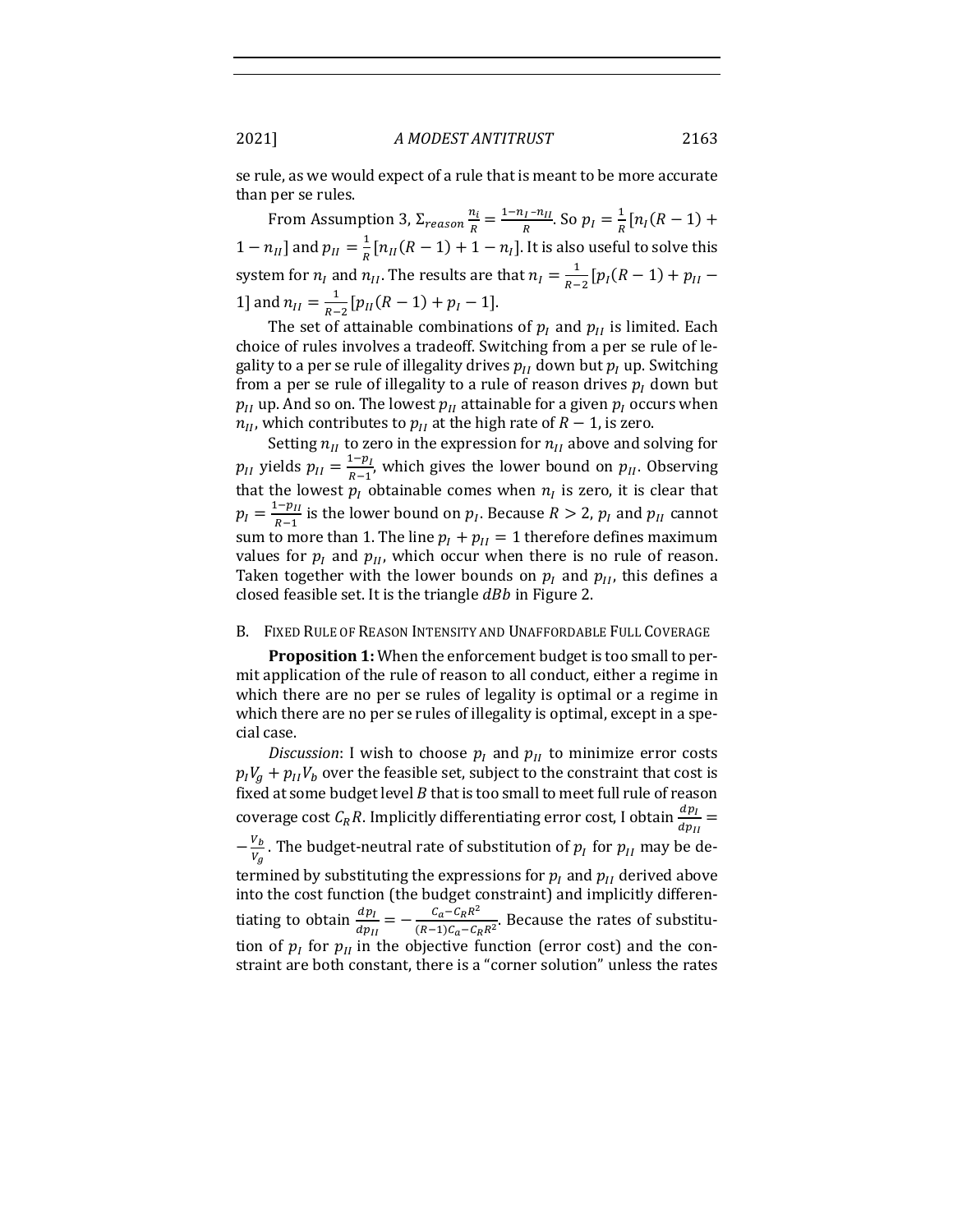are equal. If they are equal, all points on the budget constraint lying within the feasible set are optimal. If they are not equal, then the optimal point is the intersection of  $p_I = \frac{1-p_{II}}{R-1}$  and the budget constraint when  $\frac{1}{R-1} < \frac{v_b}{v_g} < \frac{c_a - c_R R^2}{(R-1)c_a - c_R R^2}$  and  $p_I = 0$  and  $p_{II} = 1$  when  $\frac{v_b}{v_g} < \frac{1}{R-1}$  $\frac{1}{R-1}$ . This is the case in which an antitrust regime incorporating no per se rules of illegality is optimal. The optimal point will be the intersection of  $p_{II} = \frac{1-p_I}{R-1}$  and the budget constraint when  $R - 1 > \frac{V_b}{V_g} >$  $\frac{c_a - c_R R^2}{(R-1)c_a - c_R R^2}$  and  $p_I = 1$  and  $p_{II} = 0$  when  $\frac{v_b}{v_g} > R - 1$ . This is the case in which an antitrust regime incorporating no per se rules of legality is optimal. I note that when  $\frac{v_b}{v_g} < \frac{1}{R-1}$  $\frac{1}{R-1}$  or  $\frac{V_b}{V_a}$  $\frac{v_b}{v_g} > R - 1$  the optimal rule is independent of the size of the budget. The reader may wish to consult Section IX.D below and Figure 2 for a graphical explanation of this result. □

**Proposition 2:** The relative rates of substitution of  $p_l$  for  $p_{l}$  for each possible rule change, as well as budget-neutral combinations of rule changes, which are reflected in the slopes of the solid lines in Figure 2, are, in absolute value: rule of reason to per se rule of legality < per se rule of illegality to per se rule of legality < budget-neutral rule changes that increase  $p_U$  and reduce  $p_I$  < per se rule of illegality to rule of reason. The foregoing assumes a fixed rule of reason intensity  $R >$ 2. The error cost effects of all possible rule changes, assuming a fixed budget constraint insufficient to cover the cost of applying the rule of reason to all conduct, and incorporating all possible rule changes needed to balance the budget in response to the given rule change, can be inferred from these relative rates of substitution. Error cost effects under the assumption that conduct is "mostly bad" in the sense that  $V_b$  $\frac{V_b}{V_g} > \frac{C_a - C_R R^2}{(R-1)C_a - C_R R^2}$ , are reported in Table 1.

*Discussion*: Let us choose the rule of reason intensity index, R, to be small enough as to make  $(R - 1)C_a - C_R R^2$ , the denominator in  $-\frac{C_a-C_R R^2}{(R-1)C_a-C_R R^2}$ , which is the slope of the budget constraint in  $p_{II}$  that we identified in the discussion of Proposition 1, negative. Then, using Assumption 7, we have  $2 < R < \frac{c_R R^2}{c_a} + 1$ . Recalling from Assumption 4 that  $C_a > C_R R$ , we have  $C_a - C_R R < 0$ , and, from our bounds on R,  $(R-1)C_a - C_R R^2 < 0$  and  $|(R-1)C_a - C_R R^2| < |C_a - C_R R^2|$ , from which it follows that  $\frac{C_a - C_R R^2}{(R-1)C_a - C_R R^2} > 1$ . It can easily be shown that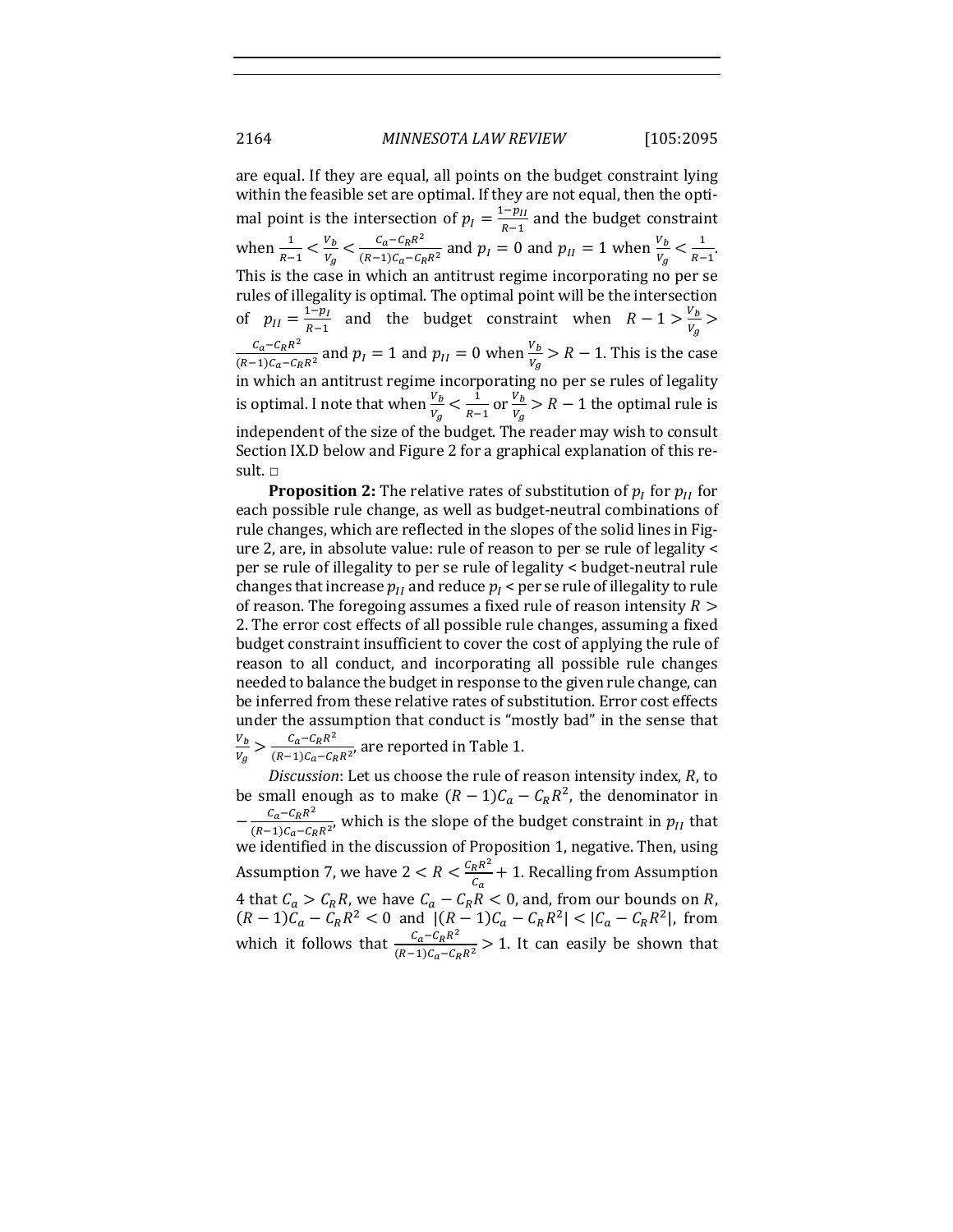under these conditions,  $R - 1 > \frac{c_a - c_R R^2}{(R-1)c_a - c_R R^2} > \frac{1}{R-1}$  $\frac{1}{R-1}$ . From our lower bounds on  $p_I$  and  $p_{II}$ , which are  $p_I = \frac{1 - p_{II}}{R - 1}$  and  $p_{II} = \frac{1 - p_I}{R - 1}$ , respectively, it is clear that  $R - 1$  is the absolute value of the slope of the lower bound of  $p_{II}$  as a function of  $p_{II}$ , and  $\frac{1}{p_{-1}}$  is the absolute value of the so and or  $p_H$  as a fanction of  $p_H$ , and  $p_{-1}$  is and associate value of the lower bound of  $p_I$  as a function of  $p_{II}$ . Given that  $R > 2$ , we have that  $R - 1 > \frac{c_a - c_R R^2}{(R - 1)c_a - c_R R^2} > 1 > \frac{1}{R - 1}$  $\frac{1}{R-1}$ . Now, the slope of the lower bound of  $p_{II}$  is just the rate of substitution of  $p_I$  for  $p_{II}$  when converting rules of per se illegality to rules of reason, unity is the rate of substitution of  $p_I$  for  $p_{II}$  when converting per se rules of illegality to per se rules of legality, and  $\frac{1}{R-1}$  is the rate of substitution of  $p_I$  for  $p_{II}$  when converting rules of reason to per se rules of legality, from which the first part of the proposition follows immediately. All entries in Table 1 may be inferred by using the effect of the given rule change on  $p<sub>I</sub>$  and  $p_{II}$  to define a vector and then summing that vector up with the vectors created by the compensating rule changes required to return the economy to the budget constraint. Comparing the location of the economy on the budget constraint after the compensating rule changes have been applied with the starting location of the economy on the budget constraint, and then determining the value— $p_I V_g + p_{II} V_b$ —of the new location of the economy and comparing it with the starting value gives the changes in error costs described in the table.  $\Box$ 

#### C. VARYING RULE OF REASON INTENSITY

So far rule of reason intensity  $R$  has been fixed. Now consider the case in which  $R$  may vary to minimize error costs. This case played a role in the argument at the end of Part VIII of this Article. The question to be answered is whether, in the presence of a budget constraint, a mix of per se rules of illegality and rules of reason ever reduces error costs relative to subjecting all conduct to rules of reason. The answer is that subjecting some conduct to per se rules of illegality can reduce error costs in this situation.

For simplicity of exposition, and because the focus here is on per se rules of illegality and rules of reason, not per se rules of legality, it will be assumed that no conduct is subject to per se rules of legality  $(n_{II} = 0)$ . In other words, the ensuing discussion will find conditions not for achieving the globally optimal mix of rules but only for achieving the optimal mix conditional on the absence of per se rules of legality.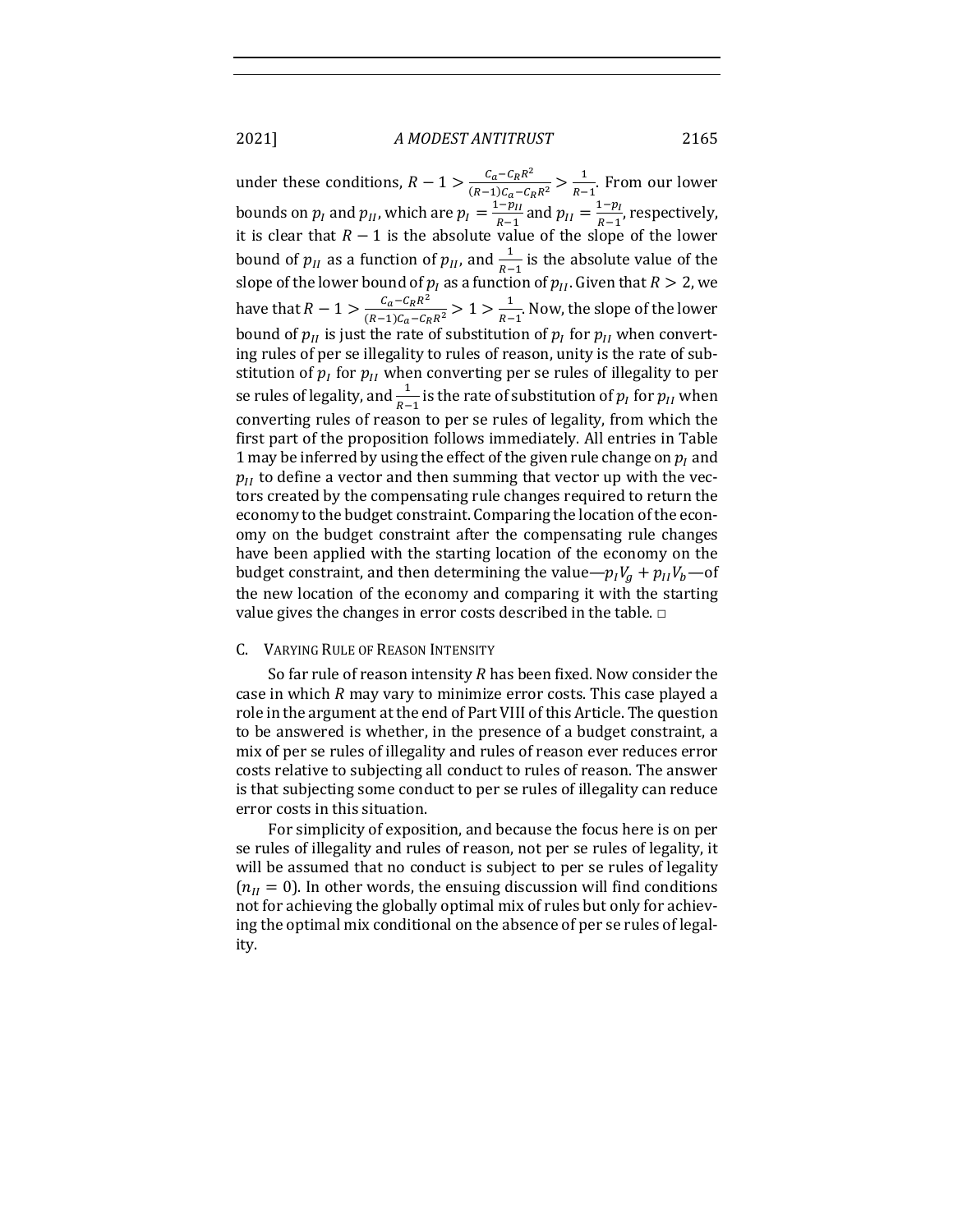The discussion that follows does not initially specify the functional forms of rule of reason error and enforcement costs. Thus Assumption 6 is not initially applied to what follows. This gives the results greater generality than those for the fixed intensity case above. Once the more general results are presented, the discussion will then shift, for purposes of reinforcement, to showing that the results hold under Assumption 6 as well.

With no conduct subject to per se rules of legality, total error costs become those when conduct is divided exclusively between rules of reason and per se rules of illegality in amount  $n_I$ . Total error costs are therefore  $[(1 - n_l)r^l + n_l]V_q + (1 - n_l)r^{l}V_b$ , which simplifies to  $(1 - n_I)\left[r^{II}V_b + r^IV_g\right] + n_I V_g$ . The budget constraint is  $B =$  $C_a n_I + C(R)(1 - n_I)$ . From the budget constraint, it is clear that the funds available to purchase rules of reason,  $C(R)(1 - n<sub>I</sub>)$ , are what remains after the cost of per se rules of illegality is deducted from the budget,  $B - C_a n_I$ . These funds purchase rules of reason with a level of intensity  $R$  that determines the size of the rule of reason error shares,  $r<sup>I</sup>$  and  $r<sup>II</sup>$ . But for a fixed budget and fixed marginal cost of per se rules of illegality, the amount of these funds is entirely determined by the amount of conduct subject to per se rules of illegality,  $n_I$ . It follows that  $V_b r^{II} + V_a r^I$  is a function of  $n_I$ , operating indirectly through the determination of *.* 

Define  $f(n_l) = V_b r^{lI} + V_a r^l$  and, to further simplify notation,  $\rho =$  $V_R$ . I therefore have for total error costs when conduct is divided between rules of reason and per se rules of illegality:

$$
(1-n_l)f(n_l)+\rho n_l.\t\t(1)
$$

 $f(n_l)$  is the error cost that prevails if no conduct is subject to per se rules of illegality and rules of reason are applied to all conduct.  $\rho$  is the total over-enforcement harm that is realized if all conduct is per se illegal. 

In more formal terms,  $f(n_l)$  is the composition of  $f(R)$ , which is rule of reason error cost as a function of rule of reason intensity, and  $R = g(n_L, B)$ , the budget constraint that gives rule of reason intensity  $R$  as a function of the amount of conduct subject to per se rules of illegality and a fixed enforcement budget *B*.  $f(n_1) = f(g(n_1))$ . Thus the amount of conduct subject to per se rules of illegality determines the intensity of application of rules of reason and therefore the size of the error costs that rules of reason are capable of inflicting if applied to all conduct. For clarity,  $f(R)$  will be referred to here as  $f_R$ , and  $f(n_l)$  as  $f$ , from now on.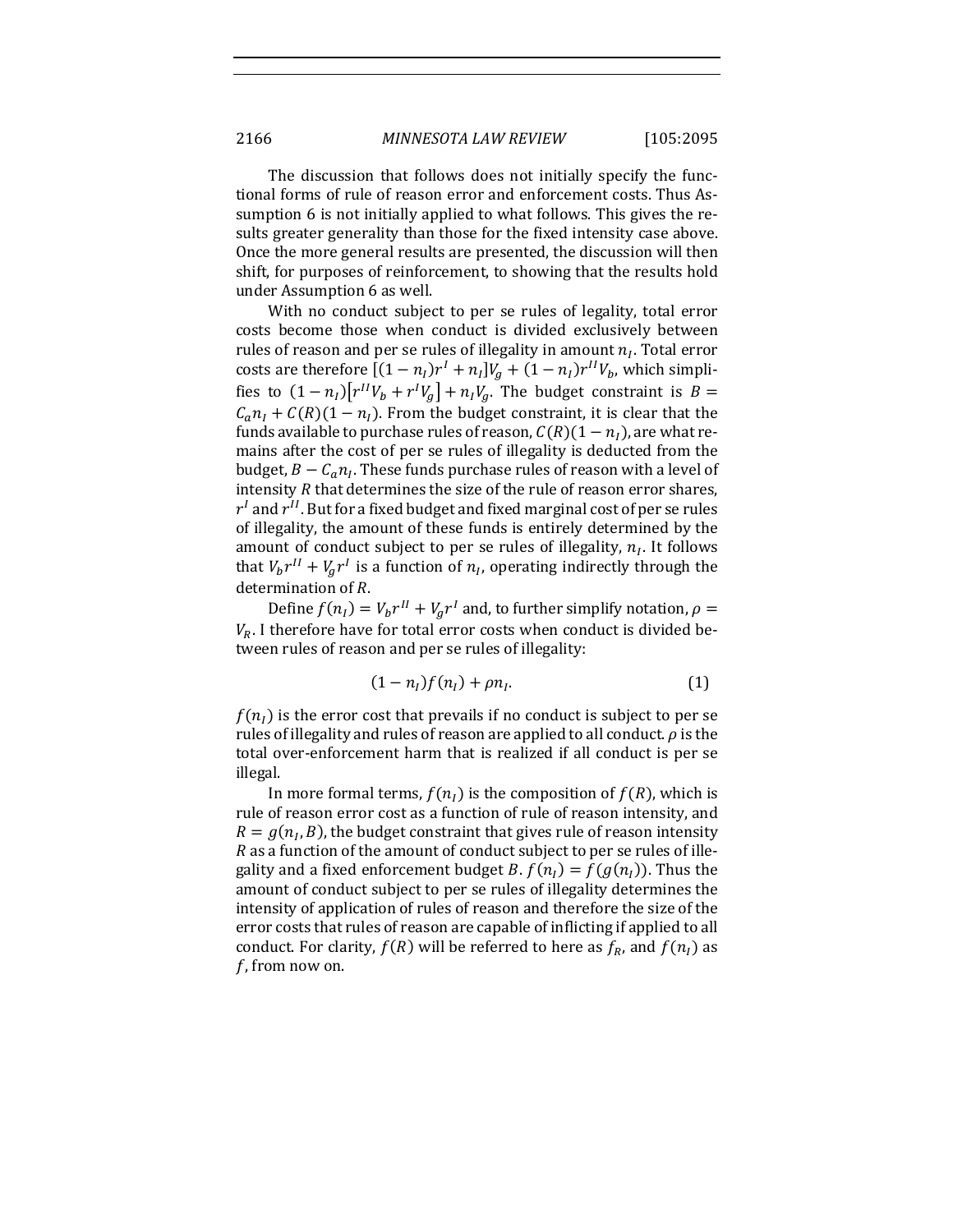**Proposition 3:** The general condition for a per se rule of illegality to achieve lower error cost than a rule of reason is that  $(1)$  have a minimum in  $n_i \in (0,1]$ . Sufficient conditions for this to hold are that  $f(0) > \rho$ , or that both  $f(0) < \rho$  and  $f'(0) < -[\rho - f(0)].$ 

*Discussion*: When  $f(0) > \rho$ , subjecting all conduct to per se rules of illegality ( $n_l = 1$ ) results in lower error costs than subjecting all conduct to rules of reason. Subjecting only some conduct to per se rules of illegality ( $n_i \in (0,1)$ ) may give rise to even lower error costs, depending on the nature of  $f(n)$ . Regardless, it is clear that, when  $f(0) > \rho$ , applying per se rules of illegality to some amount of conduct reduces error costs relative to applying rules of reason to all conduct in this case.

When  $f(0) < \rho$ , the question becomes whether  $f(0)$  is an error cost minimum relative to subjecting any amount of conduct to a per se rule of illegality (i.e., relative to any  $n<sub>I</sub> > 0$ ). If  $f(0)$  is a minimum, then subjecting any amount of conduct to a per se rule of illegality cannot achieve lower error costs than a rule of reason.  $(1)$  is falling when  $f'(n_1) < -\left[\frac{\rho - f(n_1)}{1 - n_1}\right]$  $\left[\frac{-f(n_l)}{1-n_l}\right]$ . If this holds at  $n_l = 0$ , which is to say, if  $f'(0) <$  $-[ \rho - f(0) ]$ , then there exists an  $n_I \in (0,1]$  for which error cost is less than that at  $n_1 = 0$ . Under this condition, subjecting some non-zero amount of conduct to per se rules of illegality reduces error costs.  $\Box$ 

**Proposition 4:**  $f'(0) < 0$ .

Discussion:  $f'(n_1) = f'_R(R)g'(n_1) = f'_R(R)\frac{dR}{dn_1}$ . Implicitly differentiating the budget constraint with respect to  $n_I$  yields  $\frac{dR}{dn}$  =  $dn_I$  $-\frac{C_a-C(R)}{(1-n_l)c'(R)}$ , which is positive when  $C(R) > C_a$ . This establishes formally that an increase in the amount of conduct subject to per se rules of illegality converts the conduct brought under per se rules of illegality from higher cost rules of reason to lower cost per se rules of illegality, freeing up resources that can be used to purchase greater levels of intensity for the coverage areas still subject to rules of reason. By Assumption 2, the error cost of subjecting all conduct to rules of reason as a function of rule of reason intensity,  $f_R(R)$ , is falling in rule of reason intensity. So  $f'_R(R) < 0$ . Because  $f'_R(R) < 0$  and  $\frac{dR}{dn_1} > 0$ ,  $f'_R(R) \frac{dR}{dn_I}$  < 0, and  $f(n_I)$  is therefore falling in  $n_I$ .  $\Box$ 

The lower error cost of subjecting all conduct to per se rules of illegality in the case in which  $f(0) > \rho$  has been recognized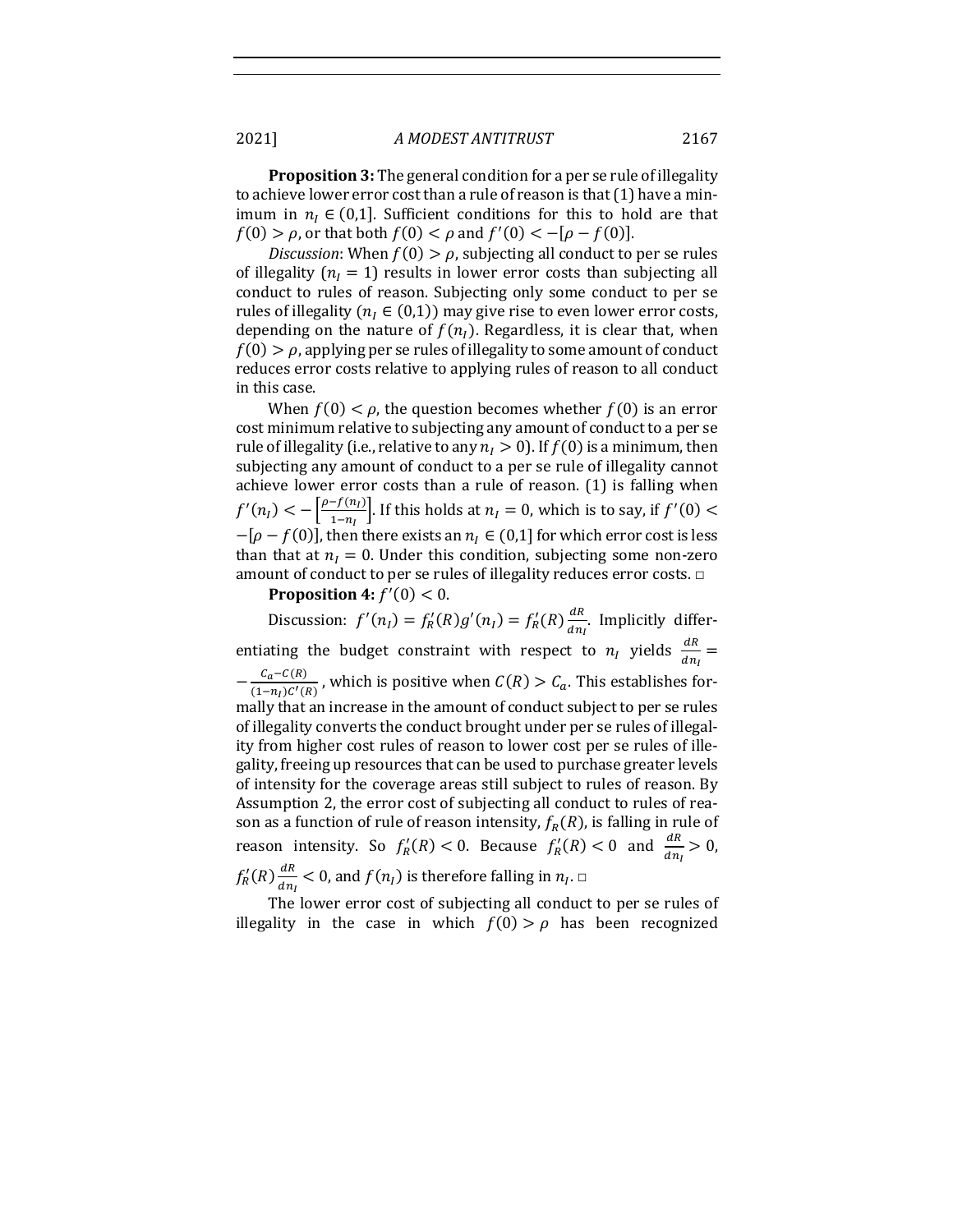elsewhere.<sup>253</sup> The focus here is on finding the conditions that create the less intuitive result that subjecting only part of conduct to per se rules of illegality is appropriate even when the enforcement budget is large enough to make subjecting all conduct to rules of reason preferable to subjecting all conduct to per se rules of illegality. I believe that the results for the case  $f(0) < \rho$  that follows have not been recognized elsewhere.

**Proposition 5:** A per se rule of illegality for at least some conduct is appropriate if  $(1)$  error cost reductions associated with small increases in rule of reason intensity are large or  $(2)$  if rules of reason are very expensive relative to per se rules of illegality.

Discussion: Whether  $f'(0)$  is sufficiently negative to satisfy  $f'(0) < -[\rho - f(0)]$  depends on the magnitudes of  $f'_R(R)$  and  $\frac{dR}{dn_I}$ . If  $f'_R(R)$  is very negative, which means that small changes in rule of reason intensity greatly reduce error costs, then  $f'(0) < -[\rho - f(0)]$  and subjecting some amount of conduct to per se rules of illegality is appropriate. If  $\frac{dR}{dn_l}$  is very positive, which means that small increases in the amount of conduct subject to per se rules of illegality greatly increase the amount of rule of reason intensity that may be purchased, then  $f'(0) < -[\rho - f(0)]$  and subjecting some amount of conduct to per se rules of illegality is appropriate. Because  $\frac{dR}{dn_l} = -\frac{C_a - C(R)}{(1-n_l)C'(R)}\frac{dR}{dn_l}$  $dn_I$ is very positive if  $C_a$  is much smaller than  $C(R)$ .  $\Box$ 

Note that the case  $f(0) < \rho$  and  $f'(0) < -[\rho - f(0)]$  can include the case in which a rule of reason is "fully biased" in favor of over-enforcement harm and creates no under-enforcement harm (i.e., the case in which  $r^I > 0$ ,  $r^I = 0$ ). In such a case, if the rule of reason is more accurate than a per se rule of illegality, then it must inflict less over-enforcement harm than a per se rule of illegality. It might appear that a rule of reason is therefore always to be preferred to a per se rule of illegality. Proposition 5 shows that this is not the case. It shows, for example, that if the marginal reduction in over-enforcement harm that may be purchased with the cost savings from adding per se rules of illegality is large, then it is optimal to divide conduct between per se rules of illegality and rules of reason.

**Proposition 6:** The case  $f(0) < \rho$  and  $f'(0) < -[\rho - f(0)]$  holds only if B is neither too small nor too large. If B is too small, then  $f(0)$  >  $\rho$ , and, if it is too large, then  $f'(0) > -[\rho - f(0)]$  and, in this latter case, per se rules of illegality cannot minimize error costs.

<sup>253.</sup> *See* Katsoulacos & Ulph, *On Optimal Legal Standards for Competition Policy*, *supra* note 109, at 424-45; Kwak, *supra* note 109, at 383-84.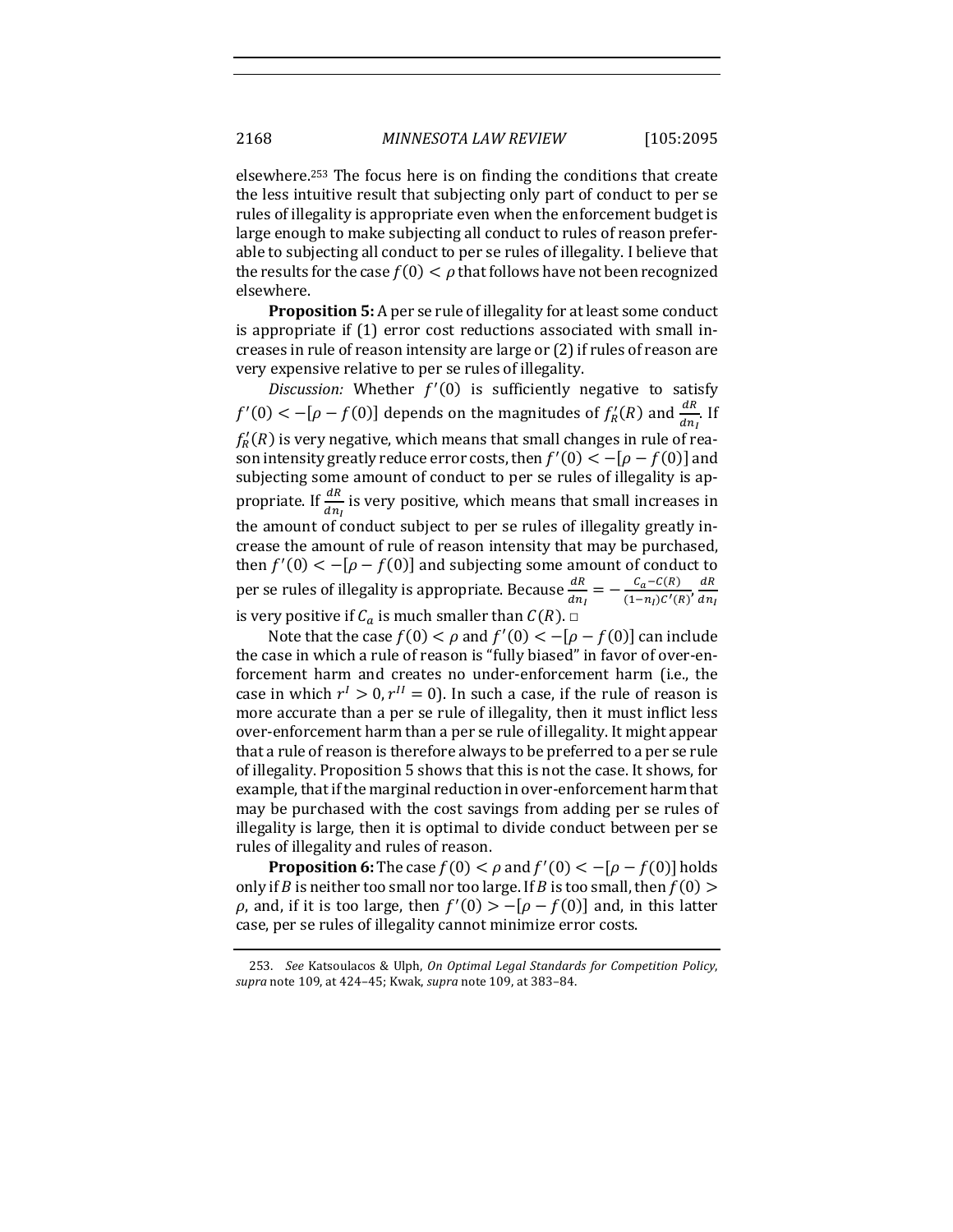*Discussion:*  $\frac{df(n_l)}{dB} = f'_R(R) \frac{dR}{dB}$ . From the general form of the budget constraint,  $\frac{dR}{dB} = \frac{1}{C'(R)(1-n_I)} > 0$ . For constant rule coverage, an increasing budget always allows more funding to be plowed into increasing rule of reason intensity. First it is necessary to show that a small *B* may cause  $f(0) < \rho$  to fail. Because  $f'_R(R) < 0$  and  $\frac{dR}{dB} > 0$ ,  $f(n_i)$  is falling in B. This means that it may be the case that for sufficiently small B,  $f(0) > \rho$ . The idea here is that when the enforcement budget is very small, the budget may be insufficient to purchase enough rule of reason intensity to make a rule of reason achieve lower error costs than would subjecting all conduct to per se rules of illegality. It is now necessary to show that a large B may cause  $f'(0)$  <  $-[ \rho - f(0)]$  to fail. It was observed above that  $f(n_i)$  is falling in B. As a result,  $-[p - f(0)]$  becomes more negative as *B* increases, and may cause a violation of the condition  $f'(0) < -[\rho - f(0)]$ . The idea here is that when the enforcement budget is very large, a high intensity may be purchased even when all conduct is subject to rules of reason. As a result, the increase in error costs associated with reducing the amount of conduct subject to rules of reason to make way for a marginal increase in the amount of conduct subject to per se rules of illegality is large, and the reduction in error costs from purchasing additional intensity with the cost savings associated with the marginal increase in the amount of conduct subject to per se rules of illegality must be high indeed in order to offset them.  $\Box$ 

There will indeed be both a floor and a ceiling required for  $B$  in order for  $f(0) < \rho$  and  $f'(0) < -[\rho - f(0)]$  to hold in the case of the two functional forms of  $f(n_l)$  considered below. If B satisfies these conditions, then subjecting at least some conduct to per se rules of illegality is appropriate.

Consider now the particular functional forms for rule of reason error costs and enforcement costs described in Assumption 6. The forms are  $C(R) = C_R R$  and  $f(n_I) = \frac{(1 - n_I)C_R}{B - C_a n_I} (V_g + V_b)$ . The conditions  $f(0) < \rho$  and  $f'(0) < -[\rho - f(0)]$  are satisfied for  $\frac{C_R(V_g + V_b)}{V_g} < B < 1$  $V_g + V_b$  $\frac{V_{B}+V_{b}}{V_{g}}\Big[{\cal C}_{R}+\sqrt{{\cal C}_{R}^{2}-\frac{V_{g}}{V_{g}+V_{b}}{\cal C}_{a}{\cal C}_{R}}\Big].$  Indeed, because  $f'(n_{I}) < 0$  over  $n_{I} \in {\cal C}_{R}$ [0,1] for this functional form, the  $n_I^*$  that globally minimizes error cost can be found. It is  $n^* = \frac{B - \sqrt{\frac{C_R (B - C_a)^2}{PC_a - C_R}}}{\sqrt{\frac{C_R (B - C_a)^2}{C_a}}}}$  $\frac{Fc_a - c_R}{c_a}$ , for P =  $\frac{V_g}{V_g + V_b}$ . And it is greater than zero. Note that  $n^*$  is always defined for P  $\lt \frac{1}{2}$  $\frac{1}{2}$  because  $C_R R > C_a$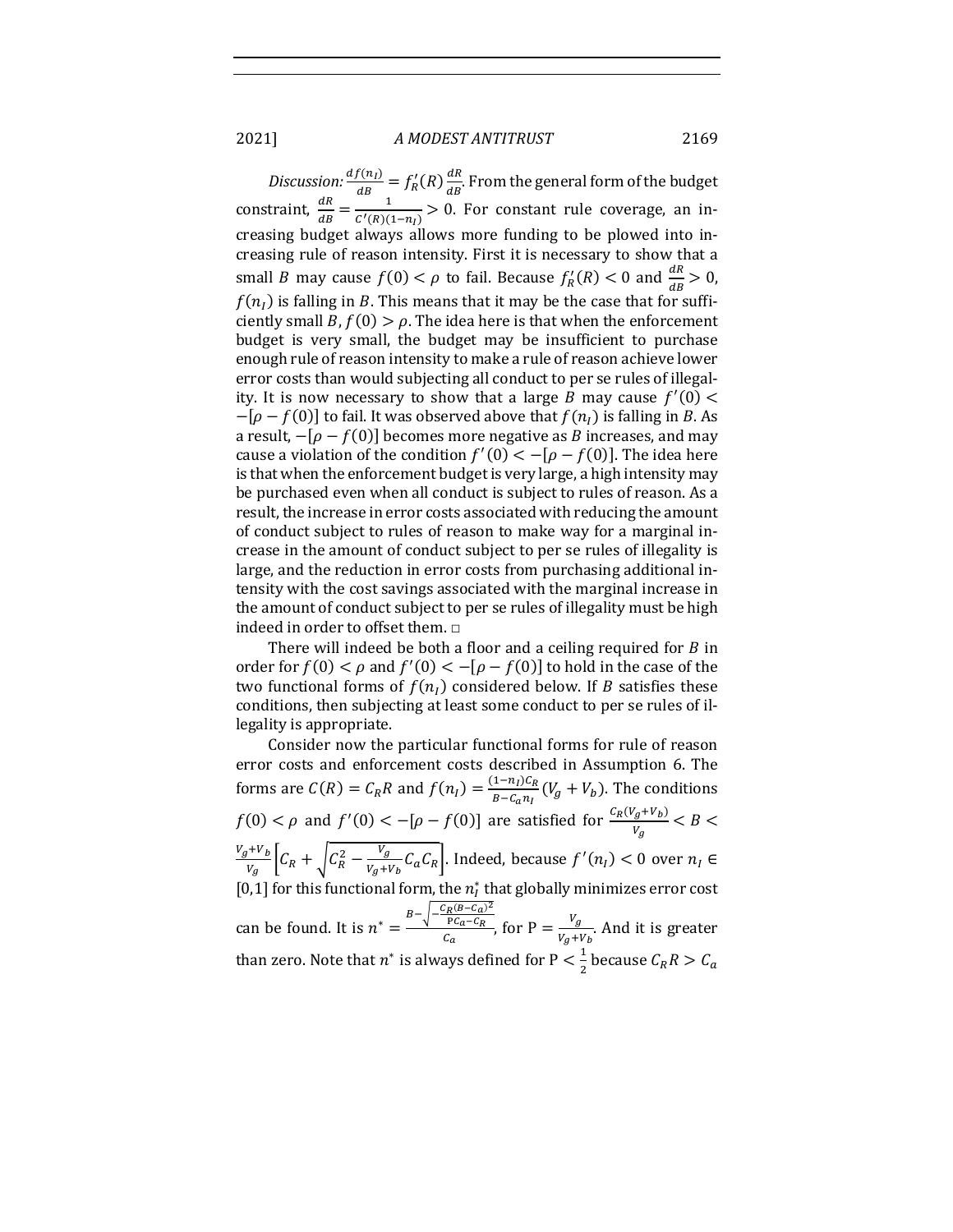and  $R > 2$ . However,  $C_R$  can be larger than its minimum, in which case  $n^*$  is defined for larger P. Increases in P reduce the ceiling on B because as  $V_a$  gets large the error cost of per se rules of illegality increases, requiring bigger gains from rule of reason intensity in order to be justified.

Note that under Assumption 6,  $f(0) > \rho$  implies that  $\frac{v_b}{v_g} > R - 1$ , which is the condition for subjecting all conduct to per se rules of illegality to be optimal given the cost functions described by Assumption 6.

 $0.6$  $0.8$  $1.0$  $0.2$  $0.4$  $0.0$ h  $0.2$  $\epsilon$  $0.4$  $p_{\tilde{l}}$  $0.6$  $0.8$  $1.0$  $P_{II}$ d

D. GRAPHICAL EXPOSITION OF THE MODEL



The fundamental elements of the model can be understood through Figure 2. The figure shows the lower bounds of  $p_I$  and  $p_{II}$  the share of the value of good conduct erroneously condemned and the share of the value of bad conduct that escapes condemnation,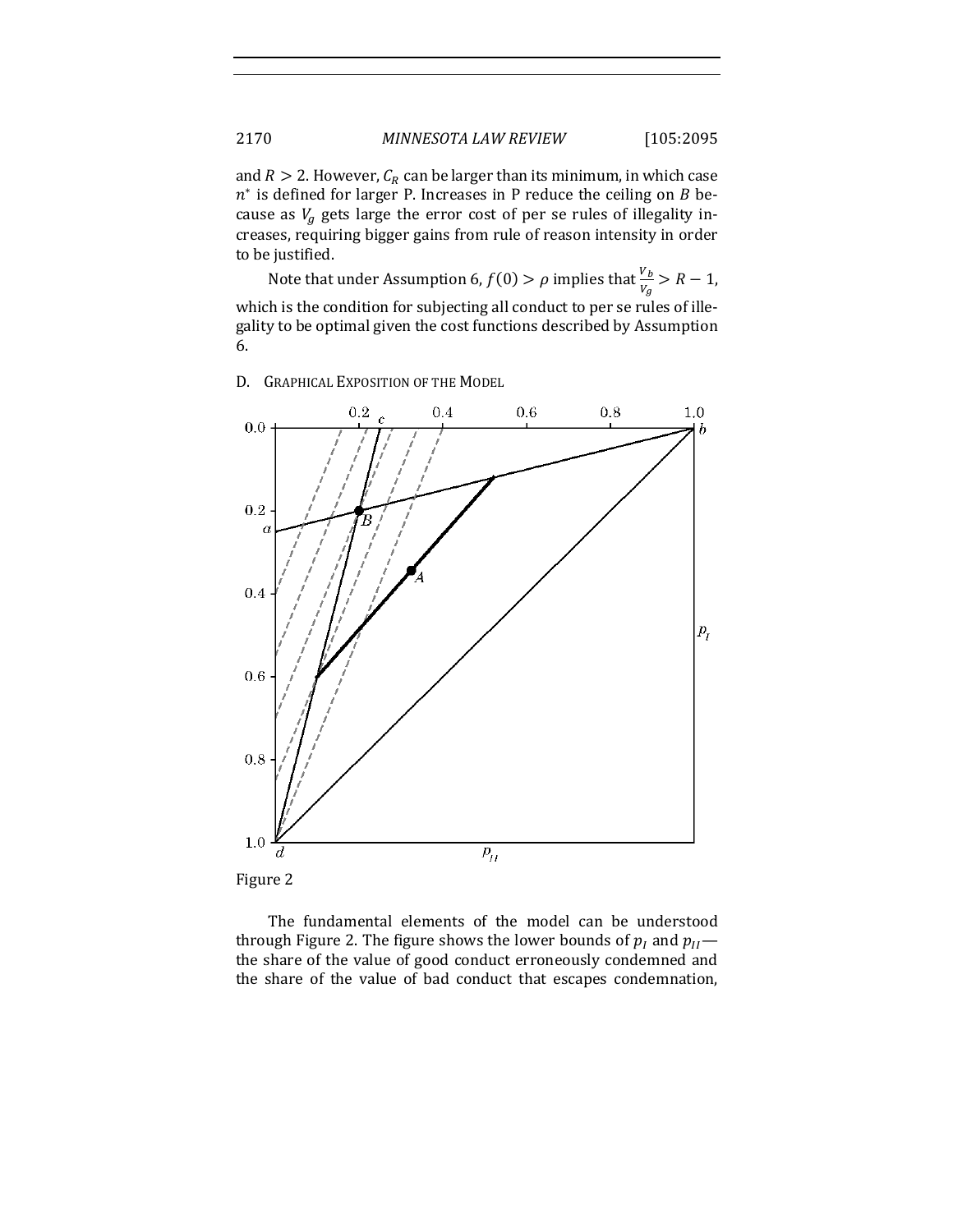respectively—along with the budget constraint in  $p_{II}, p_I$  space, with the origin chosen, in nonstandard fashion, to occupy the upper left corner of the graph. As I do throughout this Article, I will refer to  $p_I$ loosely as the *amount*, rather than the share of the value, of good conduct erroneously condemned and to  $p_{II}$  loosely as the *amount*, rather than the share of the value, of bad conduct that escapes condemndation. 

If the economy is at the origin, then the antitrust laws operate perfectly with respect to the conduct at issue (namely, conduct that the Court believe to be ambiguous in character, as described in Part III): the antitrust laws neither err in condemning good conduct nor in allowing bad conduct to go unpunished. *ab* gives the lower bound on  $p_{II}$ ; it represents the combinations of over-enforcement  $(p_I)$  and under-enforcement  $(p_{II})$  error when the antitrust laws applicable to the conduct at issue contain no per se rules of illegality, just rules of reason and per se rules of legality. Moving from right to left, the line veers toward  $p_{II}$  because, as rules of per se legality are converted to rules of reason, the amount of bad conduct that escapes condemnation falls but the amount of good conduct erroneously condemned increases. This tradeoff between under-enforcement error and over-enforcement error exists because rules of reason are not perfect and will err to some extent with respect to both good conduct and bad conduct.

One cannot, however, travel all the way along that line. The segment  $aB$  is unattainable because rules of reason are assumed to fail to identify equal amounts of good conduct and bad conduct. As we move along *ab* starting from point *b*, which is the point at which all bad conduct escapes condemnation and so is the point at which the antitrust laws contain only rules of per se legality, per se rules convert to rules of reason until a point— $B$ —is reached at which the antitrust laws contain only rules of reason. The amounts of good conduct erroneously condemned and bad conduct uncondemned are equal at point  $B$ , because, as just mentioned, rules of reason, by assumption, have the same level of error with respect to bad conduct and good conduct.

B lies at the intersection of *ab* with *dc* because *dc* gives the lower bounds of  $p_i$ —the combinations of over-enforcement and under-enforcement error attainable when there are no per se rules of legalityand so *dc* must also contain a point, corresponding to an antitrust regime with only rules of reason, at which over-enforcement and underenforcement error are equal. It follows, further, that the best possible position attainable by the economy—that with the lowest possible error costs thanks to pervasive employment of rules of reason—must be the point, *B*, at which *dc* and *ab* intersect. It follows that the segments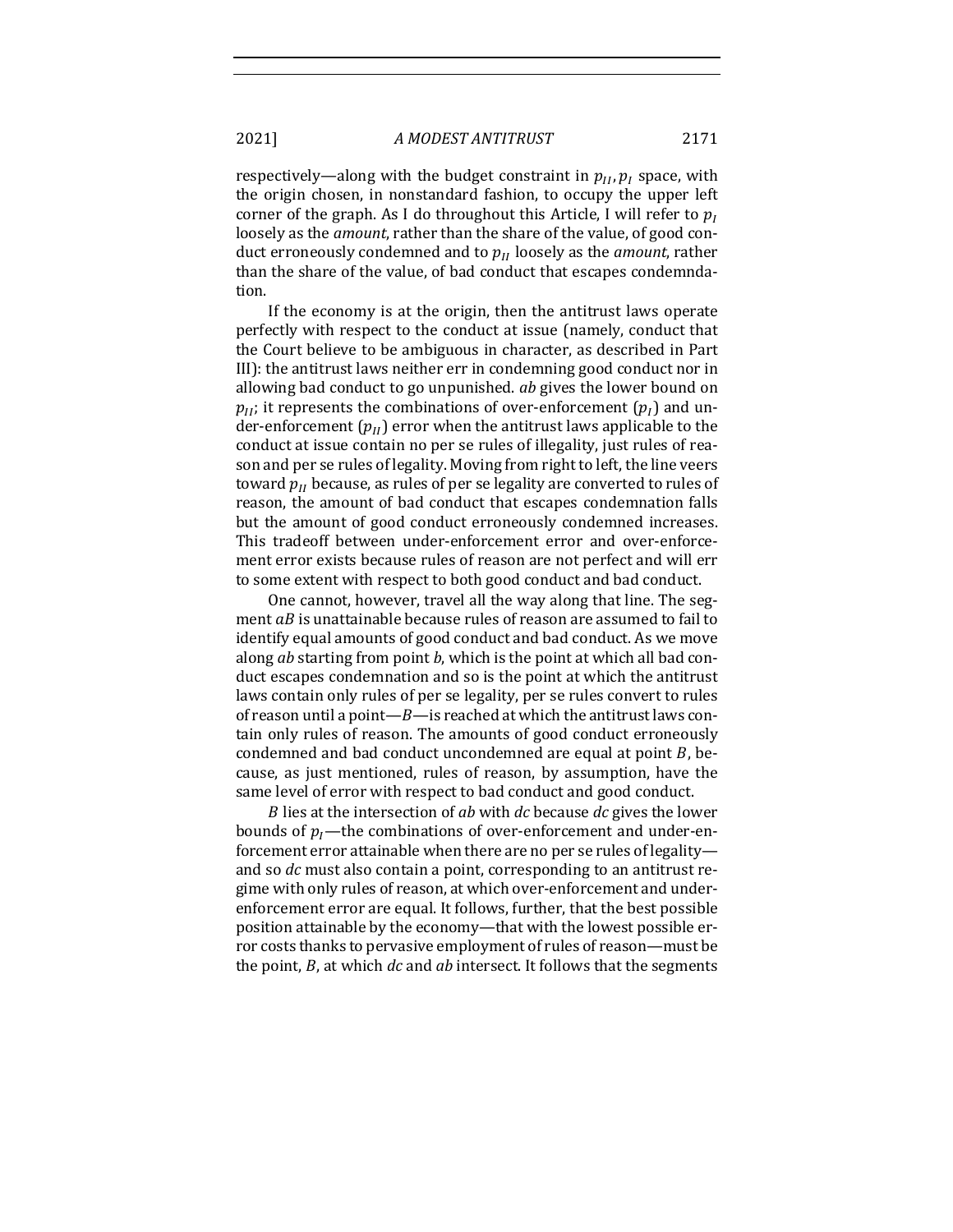$aB$  and  $cB$ , which represent the continuation of the trips along  $ab$  and  $dc$ , respectively, past point  $B$ , are not attainable. Those segments represent points that could only be attained were rules of reason to exhibit only one kind of error—only to erroneously condemn good conduct in the case of segment  $aB$  and only to allow bad conduct to escape condemnation in the case of segment  $cB$ .

The 45-degree line, *db*, gives the points attainable when no rules of reason are employed and only rules of per se legality or illegality are employed. Moving from left to right, the slopes of lines dc, ad, and *db* give the direction in which the economy will move in response to a particular rule conversion, regardless of the initial mix of antitrust rules employed (regardless, that is, of the starting point of the economy). *dc* shows the direction in which the economy will move if a per se rule of illegality is converted to a rule of reason. *ab* shows the direction in which the economy will move if a rule of reason is converted to a per se rule of legality. And *db* shows the direction in which the economy will move if a per se rule of illegality is converted to a per se of legality. Thus if the economy were to start at point  $A$  and a per se rule of illegality were converted to a rule of reason, the economy would move in an upper-rightward direction at a slope equal to the slope of line  $dc$  (this movement from point A is not pictured). By following these slopes in the opposite direction, from right to left, one can trace the movement of the economy in response to the reverse of these rule changes. Thus, if a rule of reason were converted to a per se rule of illegality, the movement from point  $A$  would be opposite, in a lowerlefthand direction, again at a slope equal to the slope of dc (also not pictured).

So far the discussion has been limited to theoretically attainable points, without consideration of the budgets of enforcers, which limit the mix of rules that can effectively be employed by antitrust and therefore limits the set of points that the economy can actually attain. The bold line containing point *A* gives the points closest to point  $(0,0)$ attainable for the particular budget level used for this figure. The slope of the line is determined by the relative costs of rules of reason, per se rules of illegality, and per se rules of legality.

The point where the budget line intersects *dc* corresponds to a mix of per se rules of illegality and rules of reason (but not per se rules of legality), because  $dc$  gives points attainable without use of that rule. The location of that intersection point on *dc* is determined by the budget. A larger budget allows "purchase" of more rules of reason and an intersection point that is closer to point  $B$ , the point at which all conduct is subject to rules of reason alone.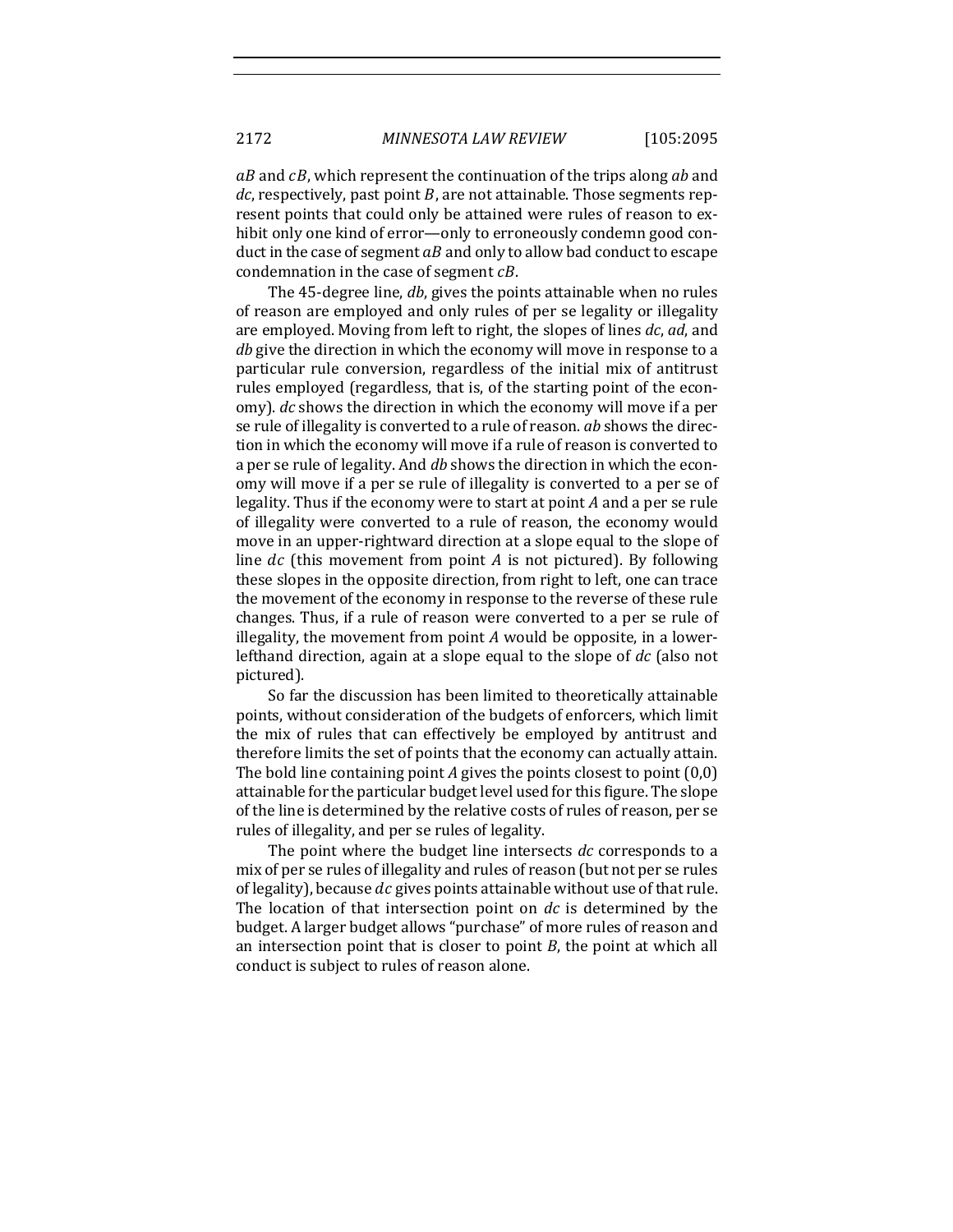The point where the budget line intersects *ab* corresponds to a mix of rules of reason and per se rules of legality, but not per se rules of illegality, because  $ab$  gives points attainable without use of per se rules of illegality. The precise mix is here again determined by the size of the budget, with larger budgets enabling the imposition of more rules of reason and the attainment of a point along  $ab$  that is closer to point  $B$ , the point at which all ambiguous conduct is subject to the rule of reason.

Because per se rules of illegality are more costly than per se rules of legality, it follows that a given budget will be able to afford fewer rules of reason when per se rules of illegality are used than when per se rules of illegality are not used and so the intersection of the budget line with  $ab$ , the line that shows points attainable without use of rules of per se illegality, will be closer to the origin than the intersection of the budget line with  $dc$ . As a result, the intersection points of the budget line with  $dc$  and  $ab$  will not be symmetrical, and so the budget line will not lie at a 45-degree angle to the axes. (This is a bit difficult to see in the figure as drawn.)

Putting all this together, the set of attainable points are all those falling on or within the trapezoid formed by  $db$ , the line containing point A (the budget line), and the sections of  $dc$  and  $ab$  connecting the two. The regions bounded by  $dB$ ,  $Bb$ , and the axes are not attainable at any budget level.

Increases in rule of reason intensity change this picture. An increase in rule of reason intensity makes the rule of reason more accurate, and so it allows less bad conduct to go uncondemned and erroneously condemns less good conduct. That brings lines *dc* and *ab* closer to the  $p_l$  and  $p_l$  axes respectively, and brings their intersection point, point  $B$ , closer to point  $(0,0)$ , the point of perfect enforcement at which all bad conduct is condemned and no good conduct is erroneously condemned. Increases in rule of reason intensity are costly, and so they will also affect the location of the budget line.

What is the point, out of the set of attainable points, that would maximize error costs (i.e., minimize harm to consumers)? To answer that question, it is necessary to consider the relative magnitudes of the harm inflicted on consumers by bad conduct and the benefits conferred on consumers by good conduct,  $V_b$  and  $V_g$ , respectively. The dotted grey lines represent points of equal consumer harm after taking these relative magnitudes into account. Harm, and hence error cost, falls as the economy moves from line to line in the direction of point  $(0,0)$ . As the magnitude of the harm inflicted by bad conduct increases, these lines become steeper. The slope pictured here is large enough to